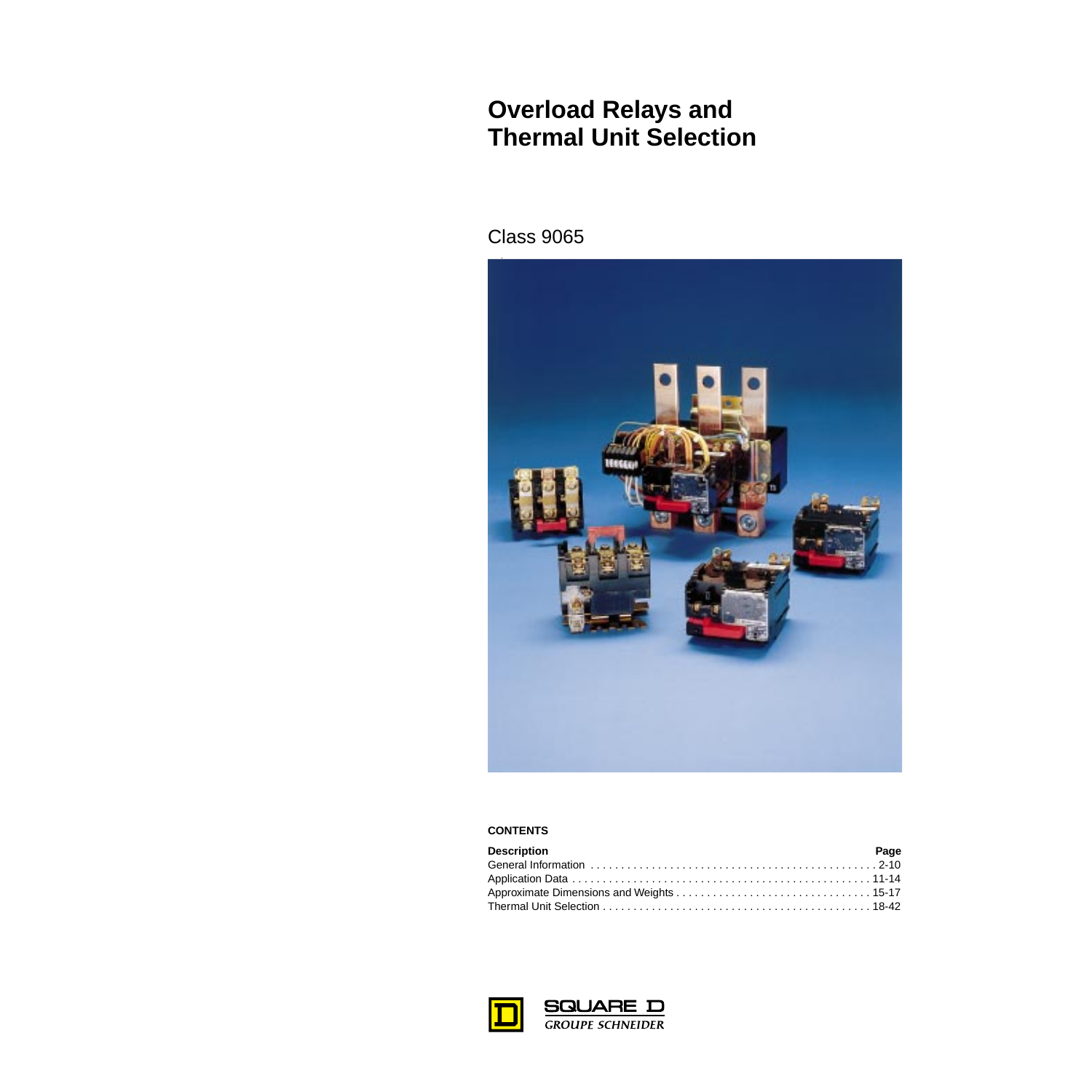#### **INTRODUCTION**

Overload relays are intended to protect motors, controllers, and branch-circuit conductors against excessive heating due to prolonged motor overcurrents up to and including locked rotor currents. Protection of the motor and the other branch-circuit components from higher currents, due to short circuits or grounds, is a function of the branch-circuit fuses, circuit breakers, or motor short-circuit protectors.

Electrical motors make up a large percentage of power system loads. Market demands for reduced downtime and increased productivity have compelled the motor control industry to evaluate motor protection technology continuously. Technology advancements now allow the motor control industry to offer several options for motor protection.

This briefly reviews traditional motor protection technologies and discusses the new, electronic motor protection options. After reading this paper, you should be able to understand the available technologies and how to choose the right solution for a given application. Important factors to consider in determining the appropriate overload protection include:

- Application requirements
- Cost per feature of a given technology
- Willingness and ability of all parts of the user's organization to embrace and implement the new technology.

#### **MOTOR FAILURE AND PROTECTION**

Motor failure may be the result of electrical or mechanical factors. A study commissioned by the Electrical Research Associates (ERA) of the United Kingdom in 1986 indicated the most common causes of motor failure are:

| 1. Overcurrent          | 30% |
|-------------------------|-----|
| 2. Contamination        | 18% |
| 3. Single Phasing       | 15% |
| 4. Bearing Failure      | 12% |
| 5. Aging (natural wear) | 10% |
| 6. Rotor Fault          | 5%  |
| 7. Miscellaneous        | 7%  |
|                         |     |

Failure modes 1, 3 and 7 are attributable to electrical issues. Modes 2, 4, 5 and 6 are the result of mechanical (and some manufacturing) issues.

Historically, motor protection provided with the controller was only able to address the electrical causes of motor failure. These electrical issues account for at least 45% of the most common causes of motor failure. Motor branch circuits are protected against short circuits (instantaneous overload currents) and steady state or low level, sustained overload relays. In the U.S., this protection is provided by the short circuit protective device (SCPD) and the motor overload relay, when they are applied according to the National Electrical Code (NEC).

#### **Trip Class Designation**

Regardless of the product style (NEMA or IEC), overload relays respond to overload relay conditions according to trip curves. These trip curves are defined by the class of protection required (see Table 1).

|  |  | Table 1: Trip Classes |
|--|--|-----------------------|
|--|--|-----------------------|

| <b>Class Designation▲</b>                                                 | <b>Tripping Time</b> |
|---------------------------------------------------------------------------|----------------------|
| Class 10                                                                  | 10 Seconds or less   |
| Class 20                                                                  | 20 Seconds or less   |
| Class 30                                                                  | 30 Seconds or less   |
| ▲ Marking designation for tripping time at 600% of current element rating |                      |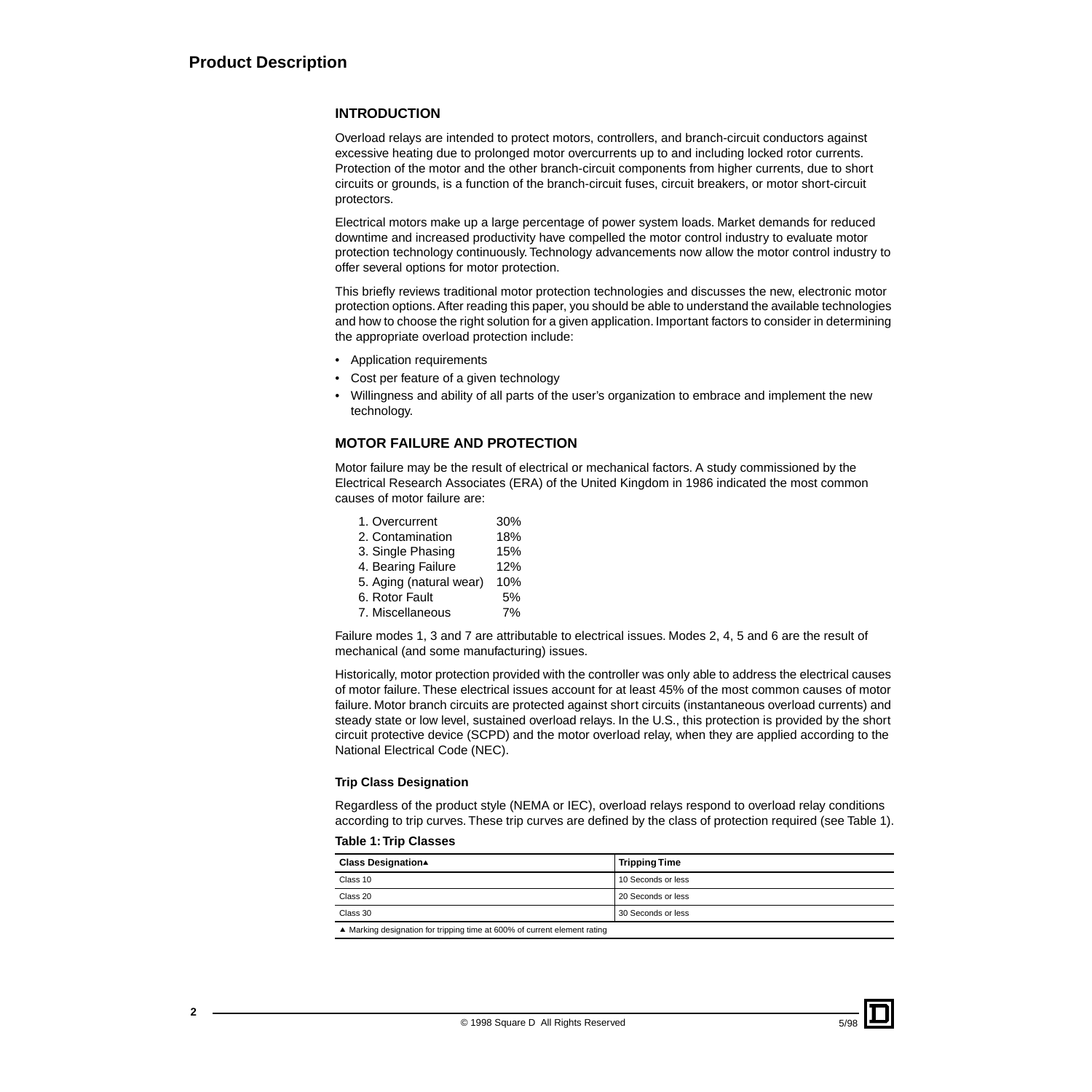# **Product Description**

IEC components are typically application rated. This means the controller is sized very close to its operational limit for a given application. IEC motors are also generally more application rated. For these reasons, Class 10 trip is most common on IEC applications. Because NEMA products are applied with more built-in excess capacity, the Class 20 trip is most common.



Figure 1 shows the three types of trip curves.

**Figure 1 Typical Trip Curves**

Protection to Motor Branch Circuits

To protect the motor branch circuit against short circuits, overload relay protection must be coordinated with protection provided by the SCPD. The SCPD may be a fused switch or a circuit breaker. Figure 2 shows the critical point  $(I_c)$  in this coordination.

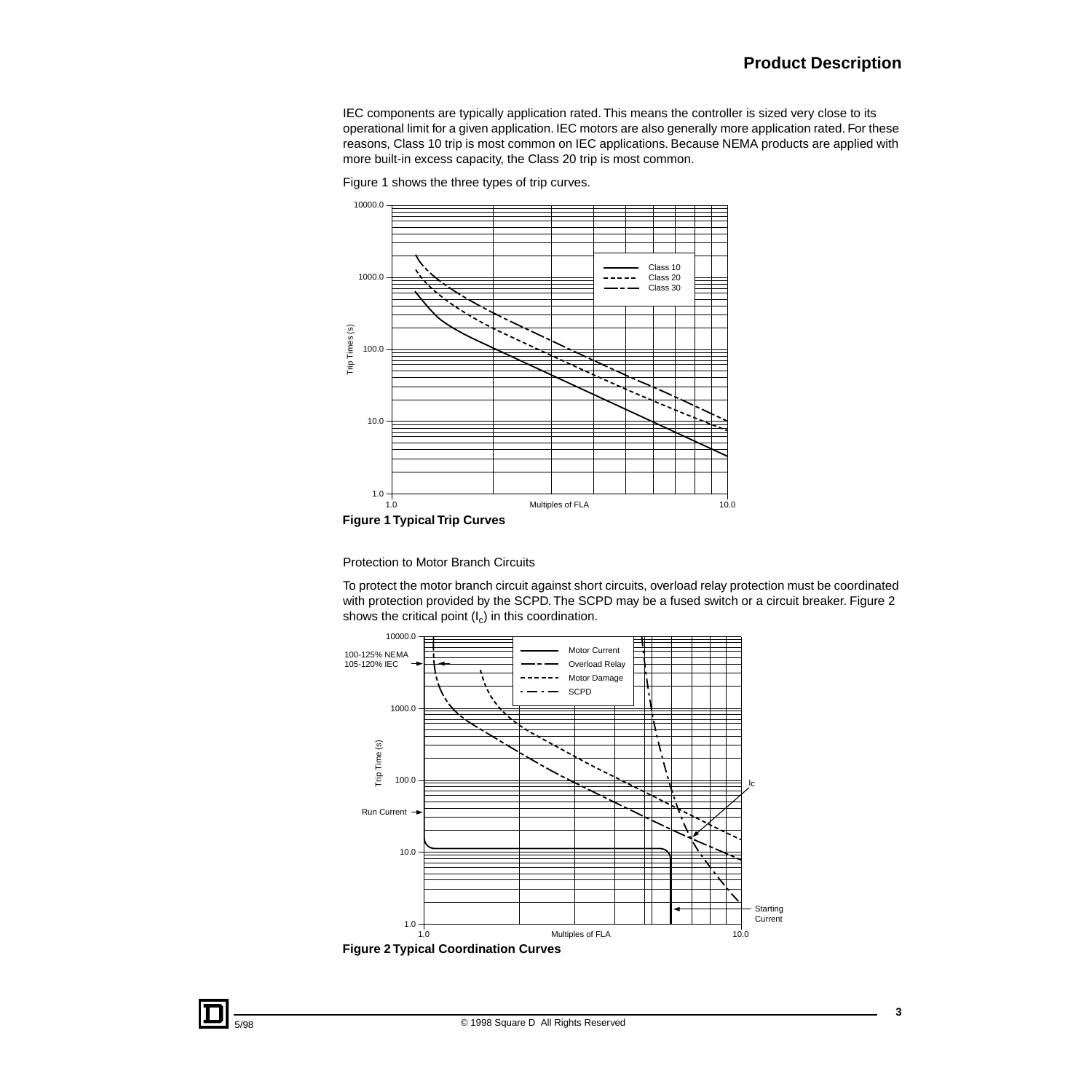

Drawing shows operation of melting alloy overload relay. As heat melts alloy, ratchet wheel is free to turn. The spring then pushes contacts open.



One Piece Thermal Unit



is an integral part of the thermal unit. It provides accurate response to overload current, yet prevents nuisance tripping.

Heating winding (heat producing element) is permanently joined to the solder pot, so proper heat transfer is always insured. No chance of misalignment in the field.

```
Melting Alloy Thermal Unit
```
At current values greater than  $I_c$ , the SCPD reacts quicker than the overload relay. At current values less than  $I_c$ , the overload relay reacts quicker. Articles 110 and 430 of the NEC provide guidance in the selection of the SCPD to facilitate coordination of the components of a motor branch circuit (i.e. location of point  $I_c$ ).

#### **Withstand Ratings**

Equipment withstand ratings are linked to branch circuit protection. The same parameters that affect the trip point of a given protective device also contribute to how much (or how little) let-through energy the device may be exposed to and still function after the clearing of the fault. Withstand does not explicitly show up in Figures 1 or 2. Traditional melting alloy and bi-metal overload relays have been the "weak link" in motor branch circuit withstand ratings. Since these devices employ sensing elements directly in the current path, electrical faults leading to mechanical stresses are a concern. These devices typically contain small mechanical parts than can quickly become out-of-spec when exposed to let-through energy exceeding their withstand capability. If the coordinated protection for the circuit operates properly (and the SCPD protects the circuit), the motor and the controller will be protected. The withstand rating of a branch circuit must account for the withstandability of the lowest rated component in the circuit.

#### **Thermal Overload Relay**

In spite of being relatively simple and inexpensive, thermal overload relays are very effective in providing motor running overcurrent protection. This is possible because the most vulnerable part of most motors is the winding insulation and this insulation is very susceptible to damage by excessively high temperature.

Being a thermal model of a motor, the thermal overload relay will produce a shorter trip time at a higher current similar to the way a motor will reach its temperature limit in a shorter time at a higher current. Similarly, in a high ambient temperature, a thermal overload relay will trip at a lower current or vice versa allowing the motor to be used to its maximum capacity in its particular ambient temperature (if the motor and overload are in the same ambient).

Once tripped, the thermal overload relay will not reset until it has cooled, automatically allowing the motor to cool before it can be re-started.

NOTE: The overload relay must be used in conjunction with a contactor. The overload relay has no power contacts and cannot disconnect the motor by itself. The control circuit contact must be wired in series with the coil of the contactor so that the contactor will de-energize when an overload occurs.

Square D manufactures three types of overload relays, the melting alloy, the bimetallic, and solid state. In some types, the bimetallic is available in both non-compensated and ambient temperature-compensated versions. In both melting alloy and bimetallic, single element and three element overloads are available. Solid state overloads are discussed on Page 5.

#### **Melting Alloy**

In melting alloy thermal overload relays, the motor current passes through a small heater winding. Under overload conditions, the heat causes a special solder to melt allowing a ratchet wheel to spin free thus opening the control circuit contacts. When this occurs, the relay is said to "trip". To obtain appropriate tripping current for motors of different sizes, or different full load currents, a range of thermal units (heaters) is available. The heater coil and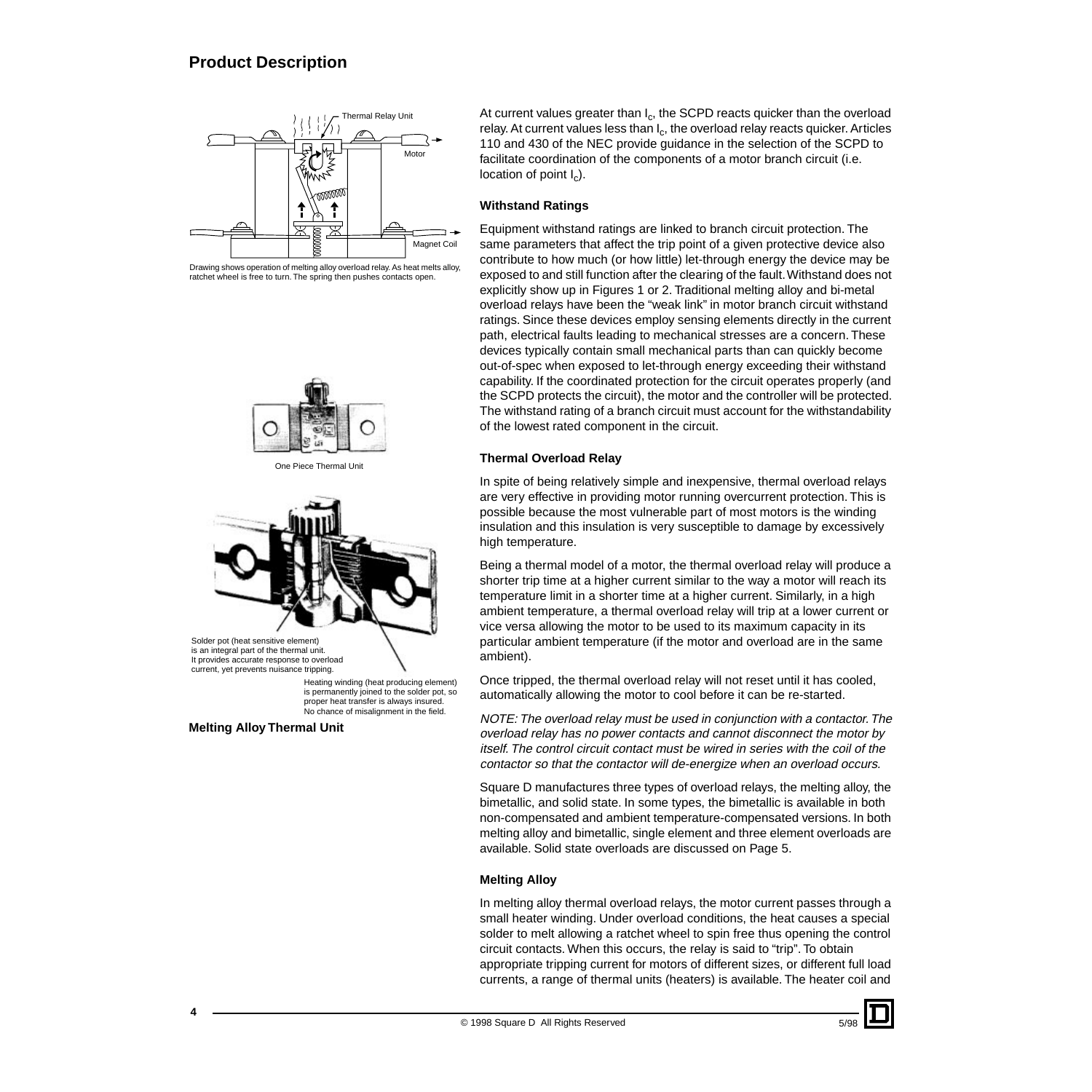# **Product Description**



**Bimetallic Overload Relay with Side Cover Removed**

solder pot are combined in a one piece, nontamperable unit. Melting alloy thermal overload relays must be reset by a deliberate hand operation after they trip. A reset button is usually mounted on the cover of enclosed starters. Thermal units are rated in amperes and are selected on the basis of motor full load current, not horsepower.

#### **Non-Compensated Bimetallic**

Bimetallic thermal overload relays employ a U-shape bimetal strip associated with a current carrying heater coil.When an overload occurs, the heat will cause the bi-metal to deflect and operate a control circuit contact. Different heaters give different trip points. In addition, most relays are adjustable over a range of 85% to 115% of the nominal heater rating.

Bimetallic overload relays are used where the controller is remote or difficult to reach. Three wire control is recommended when automatic restarting of a motor could be hazardous to personnel.

#### **Automatic Reset**

These relays are field convertible from hand reset to automatic reset and vice-versa. On automatic reset after tripping the relay, contacts will automatically reclose when the relay has cooled down. This is an advantage when the relays are inaccessible. However, automatic reset overload relays should not normally be used with 2-wire control. With this arrangement, the motor will restart when the overload relay contacts reclose after an overload relay trip, and unless the cause of the overload has been removed, the overload relay will trip again. This cycle will repeat and eventually the motor will burn out due to the accumulated heat from the repeated inrush and overload current. More important is the possibility of danger to personnel. The unexpected restarting of a machine may find the operator or maintenance man in a hazardous situation as he attempts to find out why his machine has stopped.

#### **Ambient Temperature Compensated Bimetallic**

Ambient-compensated bimetallic overload relays are designed for one particular situation; that is, when the motor is at a constant ambient temperature and the controller is located separately in a varying ambient temperature. In this case, if a standard thermal overload relay were used, it would not trip at the same level of motor current if the controller temperature changed. The standard thermal overload relay is always affected by the surrounding temperature. To compensate for temperature variations, an ambient-compensated overload relay is used. Its trip point is not affected by temperature, and it performs consistently at the same value of current.

#### **Thermal Overload Relay Trip Characteristics**

Melting alloy and bimetallic overload relays are designed to approximate the heat actually generated in the motor. As the motor temperature increases, so does the temperature of the thermal unit. The motor and relay heating curves (left) show this relationship. From this graph we can see that no matter how high the current drawn, the overload relay will provide protection yet will not trip unnecessarily.

#### **Solid State Overload Relay**

There are some substantial advantages to using the solid state electronic device. The device does not require thermal units. The customer does not have to exercise skill at the selection procedure nor is there a need to stock



Graph shows motor heating curve and overload relay trip curve. Overload relay will always trip at a safe value.

**Overload Relay Trip Curve**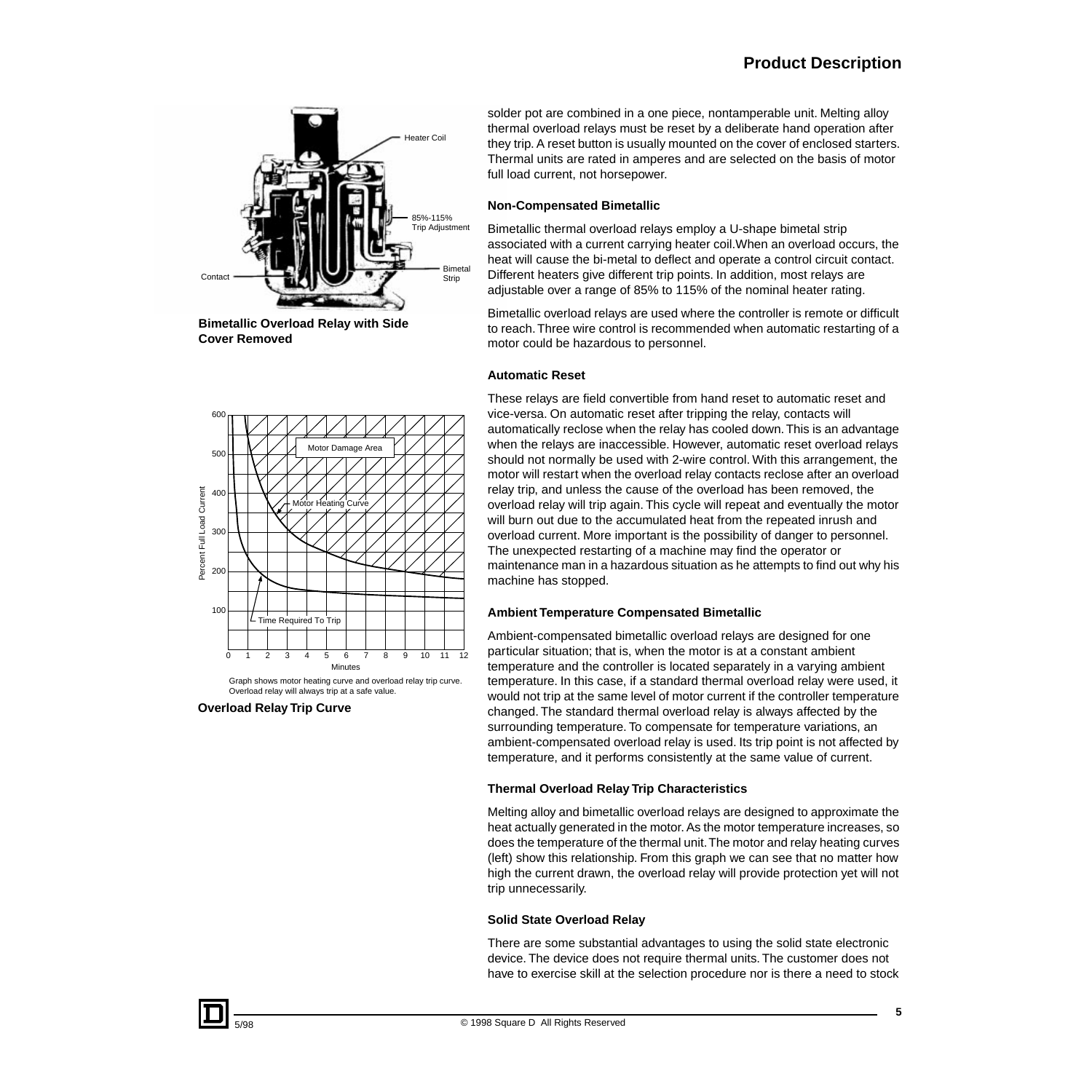# **Product Description**

thermal units for repair or replacement. Not having to install thermal units can save from 20-30% of the installation time for a starter or separate overload relay, as compared to the traditional NEMA devices.

The solid state device, when operated within its operating temperature range, does not require ambient compensation. Only the level of current being drawn by the motor affects the trip of the device.

Solid state devices are typically available as part of a starter or as a separate component. This adds to the flexibility of their application and mounting. Some solid state devices are designed to retrofit melting alloy or bi-metal devices from the same manufacturer. This flexibility provides the user a migration path to the new technology. Product selection and application are not dramatically different from the traditional melting alloy or bi-metal devices. The mounting and "look" are also similar to the traditional devices. Backward compatibility can also be useful if the decision is made to standardize on the new technology and the user wishes to upgrade the existing installed base.

The most important feature offered by a solid state overload relay is phase loss protection. While a phase loss causes a significant current increase in the remaining phases of the motor circuit, there is a major increase in rotor current that can cause motor damage.

The time it takes for a melting alloy device to trip is determined only by the level of current in the remaining phases. The majority of the motors installed (world-wide) are run at about 70% of their full load capability. In these situations, the phase loss condition may result in a level of current in the remaining phases just slightly above the actual FLA of the motor and, therefore, only slightly above the rating of the thermal unit. Therefore, it could take a substantial amount of time for the melting alloy device in this application to respond to phase loss.

The bi-metal device offers a limited form of phase loss protection by means of a differential tripping mechanism where the device will trip somewhat faster when an overload is detected on only two of the phases. This device contrasts with a solid state overload relay with phase loss protection that would trip in less than three seconds and alert the user of a potential distribution system problem in advance of motor failure. Consequently, the problem does not have an opportunity to affect other equipment on the system.

The solid state device also provides phase unbalance protection where the device will trip if the current on any phase is 25% greater than the average of all three phases. Phase unbalances are typically caused by an unbalanced up-stream single phase load that can disturb phase voltages. Such a condition can similarly lead to excessive rotor currents and motor damage.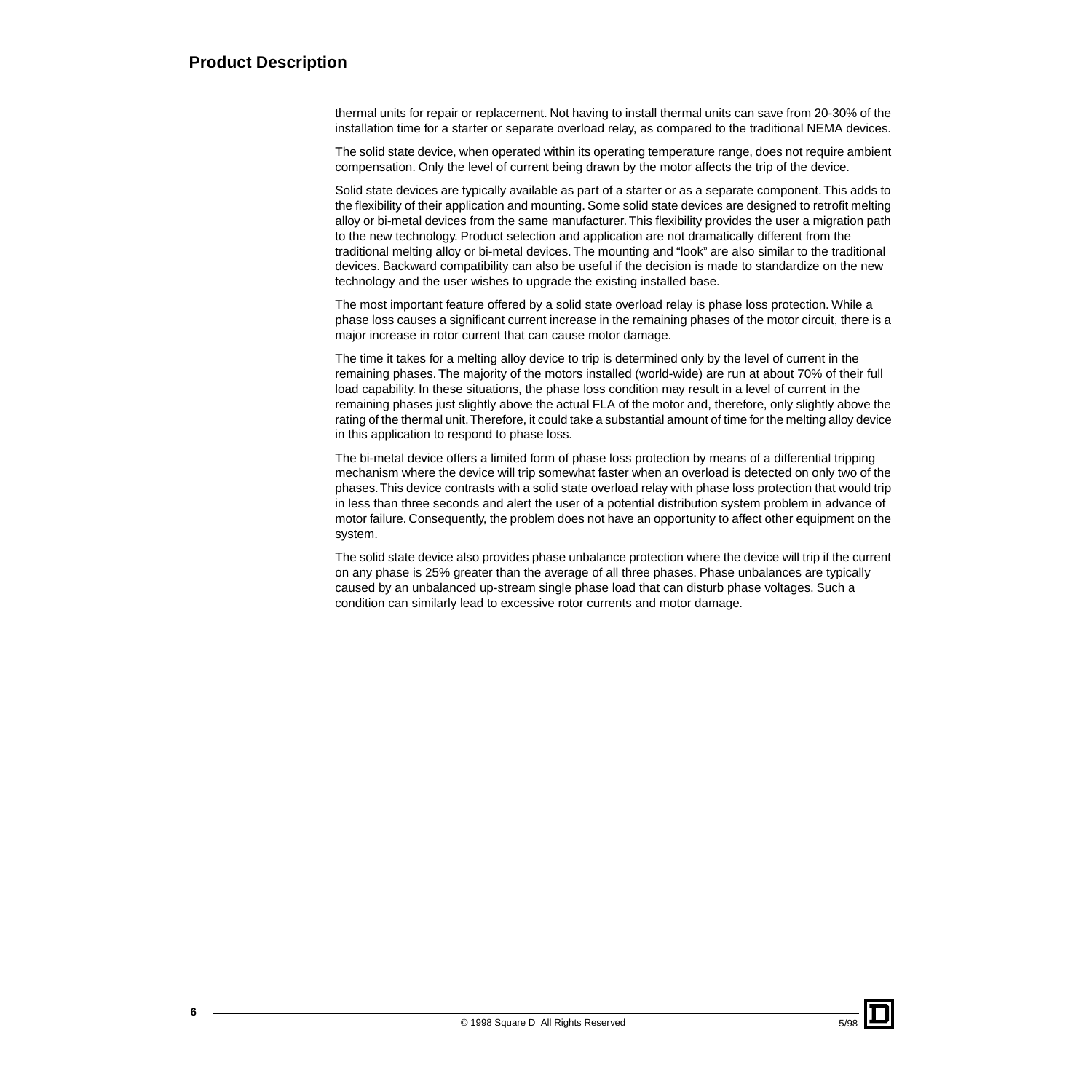# **Thermal Overload Relays – NEMA Rated Melting Alloy**

NEMA-rated Thermal Overload Relays feature:

- Exclusive One-Piece Thermal Unit Trip Free Reset Mechanism on Types F, G & S
	-
- Inverse Time Delay Trip Replaceable Contact Units on Types F, G & S
- Alarm Contact Available

Slow trip (Class 30) and quick trip (Class 10) melting alloy thermal units are available for all Size 1, 2, 5 and 6, and some Size 3 and 4 applications. Thermal units are not included.

#### For Separate Mounting – Melting Alloy – 600 Volts Maximum, AC or DC<sup>\*</sup>

| <b>Maximum Full</b><br>Size<br><b>Load Current</b>                                          |                                                                       | Open Type<br>for Separate Panel Mounting                                             |                                                                                       | For Terminal Block Channel Mounting Order<br>Open Type Relay and Bracket Kit Below |  |  |
|---------------------------------------------------------------------------------------------|-----------------------------------------------------------------------|--------------------------------------------------------------------------------------|---------------------------------------------------------------------------------------|------------------------------------------------------------------------------------|--|--|
|                                                                                             | (Amperes)                                                             | <b>Left Hand Type</b>                                                                | <b>Right Hand Type</b>                                                                | <b>Type</b>                                                                        |  |  |
|                                                                                             | Single Pole Construction (One N.C. Contact) - 1 Thermal Unit Required |                                                                                      |                                                                                       |                                                                                    |  |  |
| 2<br>3<br>4<br>5                                                                            | 25<br>45<br>86<br>133<br>266                                          | CO <sub>1</sub><br>TO <sub>1</sub><br>UO1<br>FO <sub>1</sub> L<br>GO <sub>11</sub> L | CO <sub>1</sub> R<br>TO <sub>1</sub><br>UO <sub>1</sub><br>FO <sub>1</sub> R<br>GO11R | $\cdots$<br>$\cdots$<br>$\cdots$<br>$\cdots$<br>$\cdots$                           |  |  |
| Three Pole Construction (One Common N.C. Contact on Type S Only) — 3 Thermal Units Required |                                                                       |                                                                                      |                                                                                       |                                                                                    |  |  |
| 2<br>3                                                                                      | 25<br>45<br>86<br>133                                                 | SEO <sub>5</sub><br>SEO <sub>8</sub><br>SEO <sub>12</sub><br>SEO <sub>15</sub>       |                                                                                       | SM <sub>2</sub><br>SM <sub>2</sub><br>$\cdots$<br>$\cdots$                         |  |  |

\* Maximum power circuit rating for separate mounting overload relays, Types C, F, G, T and U, is 600 volts AC or DC; Type S is 600 volts AC only. Maximum control circuit contact rating for Types C, F, G, T, U and SDO18 is 600 volts AC and 250 volts DC; the remaining Type S versions are 600 volts AC only.

#### **Replacement Melting Alloy Overload Relays for Square D Class 8536 Starters**

| Locate Class 8536 Starter in this Column |             | Order Class 9065 Overload Relay from this Column |                               |                                              |                                                   |
|------------------------------------------|-------------|--------------------------------------------------|-------------------------------|----------------------------------------------|---------------------------------------------------|
| <b>NEMA Size</b>                         | <b>Type</b> | <b>Series</b>                                    | Number of<br><b>Poles</b>     | <b>Type</b>                                  | <b>Number of Thermal</b><br><b>Units Required</b> |
| 00                                       | <b>SA</b>   | A & B                                            | $\overline{2}$<br>3           | SDO <sub>4</sub><br>SDO <sub>5</sub>         | 3                                                 |
| $\Omega$                                 | <b>SB</b>   | A                                                | 2<br>$3-5$                    | SDO <sub>4</sub><br>SDO <sub>5</sub>         | $\mathbf{1}$<br>$3\blacktriangle$                 |
|                                          | <b>SC</b>   | $\overline{A}$                                   | 2<br>$3-5$                    | SDO <sub>4</sub><br>SDO <sub>5</sub>         | 1<br>$3\blacktriangle$                            |
| 1P                                       | <b>SC</b>   | $\overline{A}$                                   | 2                             | SDO10                                        | 1                                                 |
| 2                                        | SD          | A                                                | 2<br>$3-5$                    | SDO7<br>SDO <sub>8</sub>                     | 1<br>$3\blacktriangle$                            |
| 3                                        | <b>SE</b>   | A                                                | $\overline{2}$<br>3<br>4<br>5 | SDO11<br>SDO12<br>SDO <sub>13</sub><br>SDO14 | 3<br>$\overline{\mathbf{c}}$<br>3                 |
| 4                                        | <b>SF</b>   | A                                                | 3<br>4<br>5                   | SDO15<br>SDO <sub>16</sub><br>SDO17          | 3<br>$\overline{2}$<br>3                          |
| 5                                        | SG          | $\overline{A}$                                   | $3+$                          | SDO <sub>18</sub>                            | 1                                                 |
| 6                                        | <b>SH</b>   | A&B                                              | 3                             | SEO <sub>5</sub>                             | 3                                                 |

▲ For 4-pole starters used on two phase systems order 2 thermal units plus one Class 9998 Type SO31 jumper strap kit for every two starters. Each kit includes two jumper straps.

# Type S Size 5 starters use three Type SDO18 overload relays per starter.

5 266 266 Use 3 Type GO11R Relays Listed Above

#### **Special Features for Melting Alloy Types**

|                                                                                                                                                                                                             | Form |
|-------------------------------------------------------------------------------------------------------------------------------------------------------------------------------------------------------------|------|
| Substitute 1-N.O. isolated alarm contact and 1-N.C. contact per relay. (Type S starters only)▼                                                                                                              | Y342 |
| Substitute 2-N.C. contacts for standard N.C. contact per relay. (Type S starters only)                                                                                                                      | Y344 |
| Modify Type U relay to accept Type FB quick trip or SB slow trip thermal units. (Accepts Type C standard trip)                                                                                              | Y21  |
| Modify Type SDO12 relays to accept Type FB quick trip or SB slow trip thermal units, and Type F, and Type SDO15 relays to accept Type<br>FB quick trip thermal units. (Rejects Type CC standard trip units) | Y81  |
| • This form cannot be field modified.<br>$\bullet$ Field modification possible Order 0000 S04 (for <b>Form V342)</b> or 0000 S05 (for <b>Form V344)</b>                                                     |      |

 $\overline{\mathbf{v}}$ Field modification possible. Order 9999 S04 (for **Form Y342**) or 9999 S05 (for **Form Y344**).



**Type CO1R**



**Type SEO5**

**7**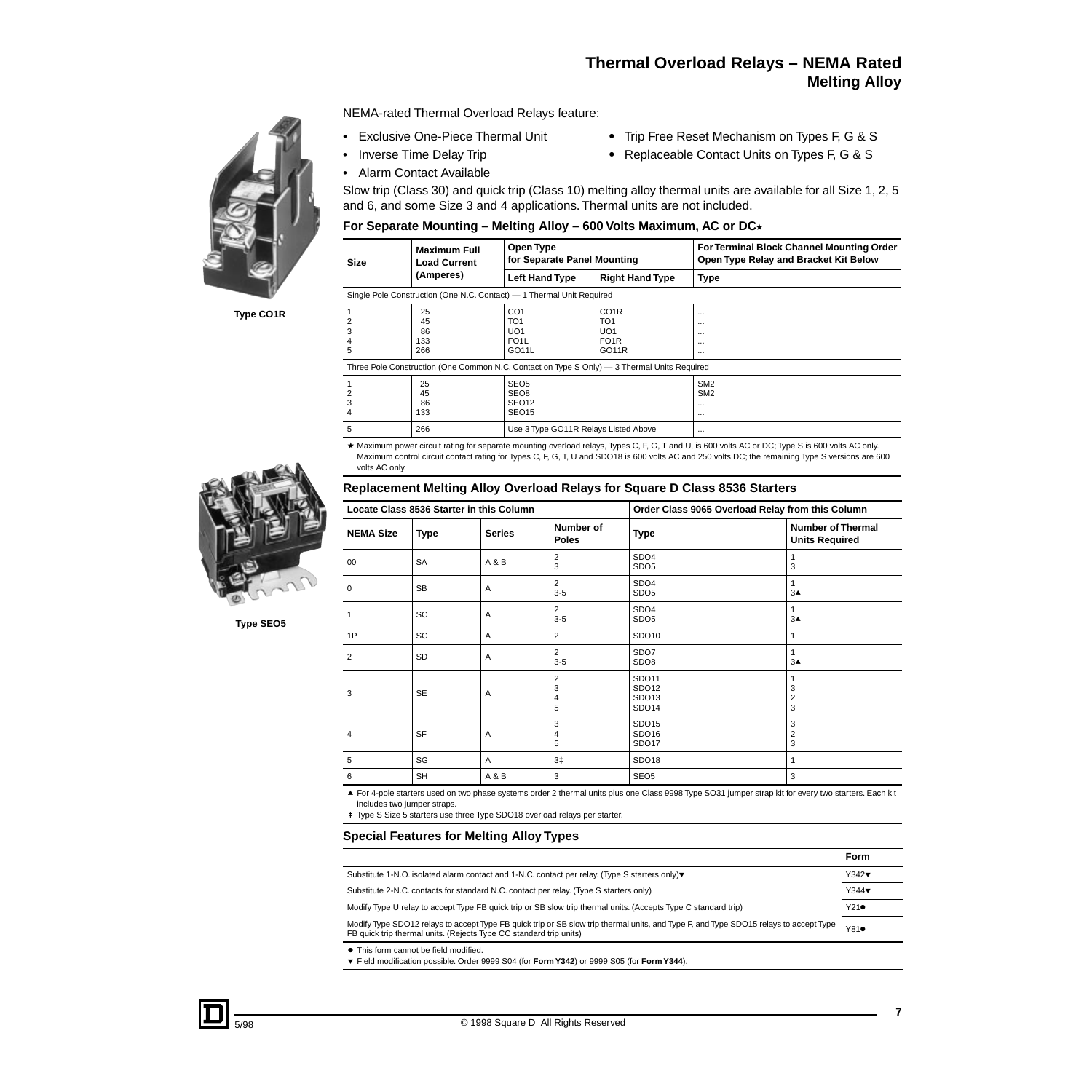# **Thermal Overload Relays – NEMA Rated Bimetallic**



**Class 9065 Type SEO6B2 Three Pole Construction Non-Compensated**

Bimetallic thermal overload relays feature automatic reset or hand reset and a trip-free mechanism. There are ambient temperature-compensated versions. Note that thermal units are not included in the shown prices.

#### For Separate Mounting – Bimetallic – 600 Volts Maximum AC or DC<sup>\*</sup>

| <b>Description</b>                                                                 | <b>Size</b>                                                 | <b>Maximum Full Load</b><br><b>Current (Amperes)</b> | Open Type for<br><b>Separate Panel Mounting</b> | <b>Number of Thermal</b><br><b>Units Required</b> |  |  |
|------------------------------------------------------------------------------------|-------------------------------------------------------------|------------------------------------------------------|-------------------------------------------------|---------------------------------------------------|--|--|
|                                                                                    | Single Pole Construction (One N.C. Contact)                 |                                                      |                                                 |                                                   |  |  |
| Non-Compensated                                                                    | 00.0.1<br>4                                                 | 25<br>60<br>100<br>180                               | DA<br>GA<br>HA<br>JA                            |                                                   |  |  |
|                                                                                    | Three Pole Construction (One Common SPDT Contact on Type S) |                                                      |                                                 |                                                   |  |  |
| Non-Compensated                                                                    | 2                                                           | 26<br>45                                             | SEO6B2<br>SEO9B2                                | 3                                                 |  |  |
| Ambient Temperature-<br>Compensated                                                | $\overline{c}$                                              | 26<br>45                                             | SEO6B<br>SEO9B                                  | 3                                                 |  |  |
| For additional selections see International Control Products.                      |                                                             |                                                      |                                                 |                                                   |  |  |
| ★ Maximum control circuit contact rating for Type S versions is 600 volts AC only. |                                                             |                                                      |                                                 |                                                   |  |  |

#### **Replacement Overload Relay for**

#### **Square D Class 8536 Bimetallic Overload Relay on an Existing Starter**

| Locate Class 8536 Starter in this Column |             |               |                           | Order Class 9065 Overload Relay<br>from this Column |                           |                                               |
|------------------------------------------|-------------|---------------|---------------------------|-----------------------------------------------------|---------------------------|-----------------------------------------------|
| <b>NEMA</b><br><b>Size</b>               | <b>Type</b> | <b>Series</b> | Number of<br><b>Poles</b> | Form                                                | <b>Type</b>               | Number of<br><b>Thermal Units</b><br>Required |
| 0                                        | <b>SB</b>   | A & B         | Any                       | <b>B</b> <sup>∆</sup><br>$B1\blacktriangle$<br>B2A  | SDO6B<br>SDO5B1<br>SDO6B2 | 3<br>$\overline{2}$<br>3                      |
| 1                                        | <b>SC</b>   | A & B         | Any                       | <b>B</b> ▲<br>$B1\blacktriangle$<br>B2A             | SDO6B<br>SDO5B1<br>SDO6B2 | 3<br>$\overline{2}$<br>3                      |
| 2                                        | <b>SD</b>   | A             | Any                       | <b>B</b> <sup>∆</sup><br>$B1\blacktriangle$<br>B2A  | SDO9B<br>SDO8B1<br>SDO9B2 | 3<br>$\overline{2}$<br>3                      |
|                                          |             | A             | 3                         | $Y59\bullet$                                        | 26005-11000               | $\mathbf{1}$                                  |
| 3                                        | <b>SE</b>   | A             | 3                         | <b>B5●</b>                                          | SHA01                     | $\mathbf{3}$                                  |
|                                          |             | B             |                           |                                                     |                           | 26005-31000                                   |
|                                          |             | A             | 3                         | $Y59\bullet$                                        | 26005-11500               | $\mathbf{1}$                                  |
| 4                                        | <b>SF</b>   | A             |                           | <b>B5●</b>                                          | SJA01                     | 3                                             |
|                                          |             | B             | 3                         |                                                     | 26005-31800               | $\mathbf{1}$                                  |
| 5                                        | SG          | Α             | 3                         | B2Y500                                              | SEO6B2                    | 3                                             |
|                                          |             |               |                           | <b>BY500</b>                                        | SEO6B                     | 3                                             |
| 6                                        | <b>SH</b>   | A & B         | 3                         | B<br><b>B2</b>                                      | SEO6B<br>SEO6B2           | 3<br>3                                        |

▲ B indicates ambient temperature-compensated bimetallic overload relay.

B1 indicates single phase non-ambient temperature compensated bimetallic overload relay.

B2 indicates polyphase non-ambient temperature compensated bimetallic overload relay.

k Form B5 and Form Y59 use 1 overload relay block per phase. B5 indicates single phase bimetallic overload relay. Y59 indicates single phase ambient temperature compensated bimetallic overload relay.

p B2Y500 indicates bimetallic overload relay with current transformer sensing. BY500 indicates ambient temperature compensated bimetallic overload relay with current transformer sensing. This part number does not include the current transformer assembly (Current Transformer part number 31102-084-50).

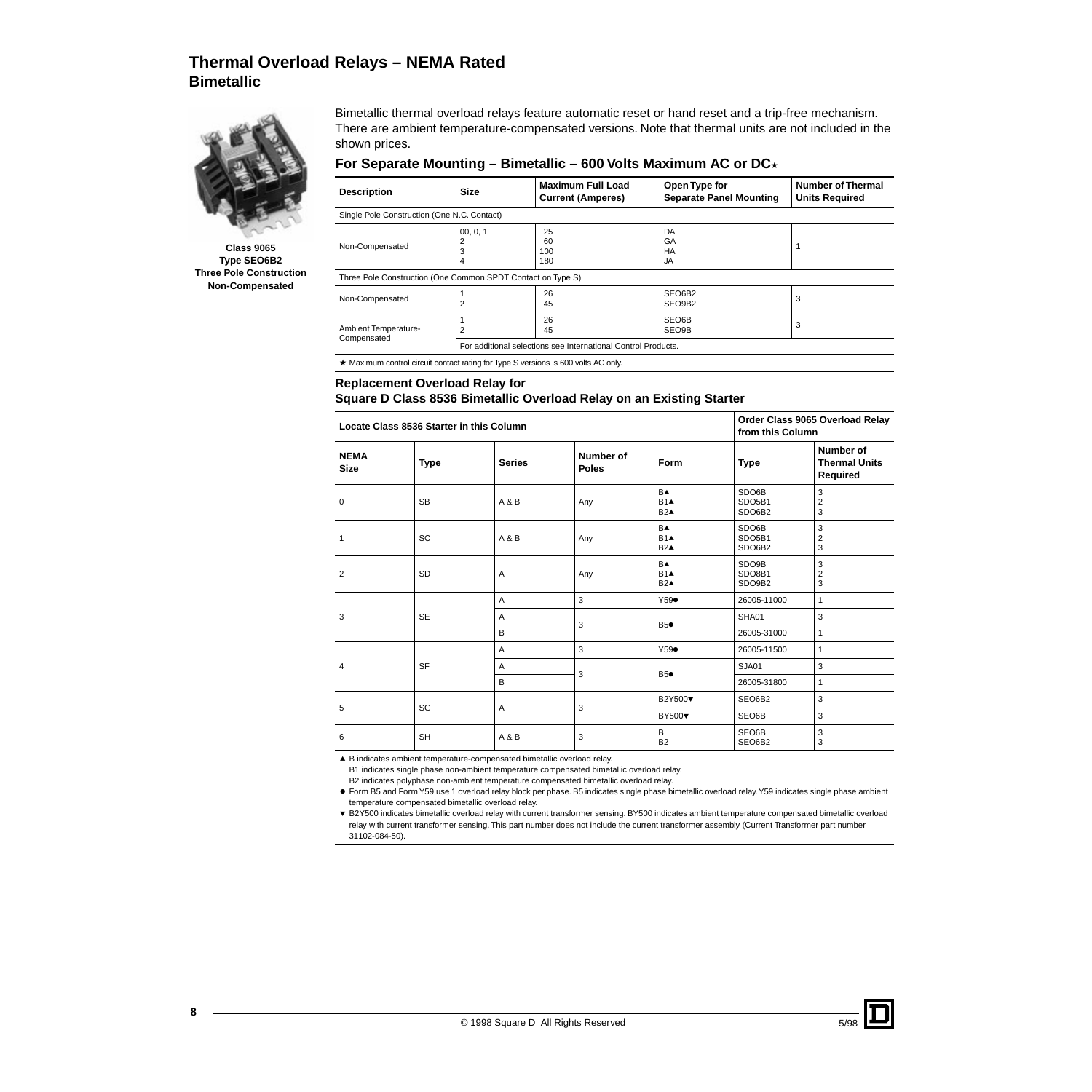# **Thermal Overload Relays – NEMA Rated Solid State Overload Relay, Motor Logic™ Base Unit**

**Base Unit relays** feature: 3 to 1 adjustment range for trip current; phase loss and unbalance protection; direct replacement for Type S melting alloy; and LED power indication. They are ambient insensitive and self–powered. Electrical remote reset is also available.

#### **Base Unit: For Separate Mounting Solid State Overload Relay 600 Volts AC Maximum**

| Size (3-Pole)   | Full Load<br><b>Current Range (Amperes)</b> | Open Type            |                      |  |
|-----------------|---------------------------------------------|----------------------|----------------------|--|
|                 |                                             | <b>Trip Class 10</b> | <b>Trip Class 20</b> |  |
| 00 <sub>C</sub> | $3-9$                                       | SSC <sub>10</sub>    | SSC <sub>20</sub>    |  |
| 0∎              | $6 - 18$                                    | SS010                | SS020                |  |
| 1∎              | $9 - 27$                                    | SS110                | <b>SS120</b>         |  |
| 2               | 15-45                                       | SS210                | SS220                |  |
| 3               | 30-90                                       | SS310                | SS320                |  |
| 4               | 45-135                                      | SS410                | SS420                |  |
| 5♦              | 90-270                                      | SS510                | SS520                |  |

Size  $00_C$ , 0, and 1 are supplied without lugs. Lower amperage loads can be protected by looping of power wires.

f Size 5 is a complete drop-in replacement for Square D NEMA Type "S" melting alloy, bimetallic, and Y500 overload relays **only**.

#### **Base Unit: Replacement SSOLR for Retrofit of Square D Type S Starter Solid State Overload Relay – 600 Volts AC Maximum**

|                                       |                       | <b>Full Load Current</b><br>Range (Amperes) | Order Class 9065 Overload from these columns |                      |  |
|---------------------------------------|-----------------------|---------------------------------------------|----------------------------------------------|----------------------|--|
| Locate 8536 Starter<br>in this column | <b>NEMA Size</b>      |                                             | Open Type                                    |                      |  |
|                                       |                       |                                             | <b>Trip Class 10</b>                         | <b>Trip Class 20</b> |  |
| <b>SA</b>                             | 00 <sub>∈</sub>       | $3-9$                                       | SSC <sub>10</sub>                            | SSC <sub>20</sub>    |  |
| <b>SB</b>                             | $0\blacktriangledown$ | $6 - 18$                                    | SS010                                        | SS020                |  |
| SC                                    | $1\blacktriangledown$ | $9 - 27$                                    | SS110                                        | SS120                |  |
| <b>SD</b>                             | າ                     | 15-45                                       | SR210                                        | <b>SR220</b>         |  |
| <b>SE</b>                             | 3                     | $30 - 90$                                   | SR310                                        | SR320                |  |
| <b>SF</b>                             | 4                     | 45-135                                      | SR410                                        | SR420                |  |
| SG                                    | $5\star$              | 90-270                                      | SR510                                        | SR520                |  |
| <b>SH</b>                             | $6\star$              | 180-540                                     | SR610                                        | SR620                |  |
| SJ                                    | $7\star$              | 270-810                                     | SR710                                        | <b>SR720</b>         |  |

 $\blacktriangledown$  00<sub>C</sub>, 0 and 1 are supplied without lugs. Lug - Extender Kits are available for Size 00<sub>C</sub>, 0 and 1.

\* Size 5, 6 and 7 Replacement Overloads are overload relays only for existing NEMA Type "S" starters with Motor Logic. External CTs and additional components are not included.

#### **Additional Standard Features**

- Self-powered
- Repeat trip accuracy: +/- 2%
- Normally closed trip contact
- Visible trip indication
- Trip free operation
- Ambient insensitivity
- Harmonic immunity
- Thermal memory
- Trip test function
- 3 Second trip on phase imbalance ≥25% (see Page 13)

#### **Optional Features**

- Auxiliary contacts
- Electrical remote reset
- Lug-Lug kits for separate mounting
- DIN rail adapter bracket
- Lug-Extender kit for retrofit  $(00_C, 0, 1)$

**9**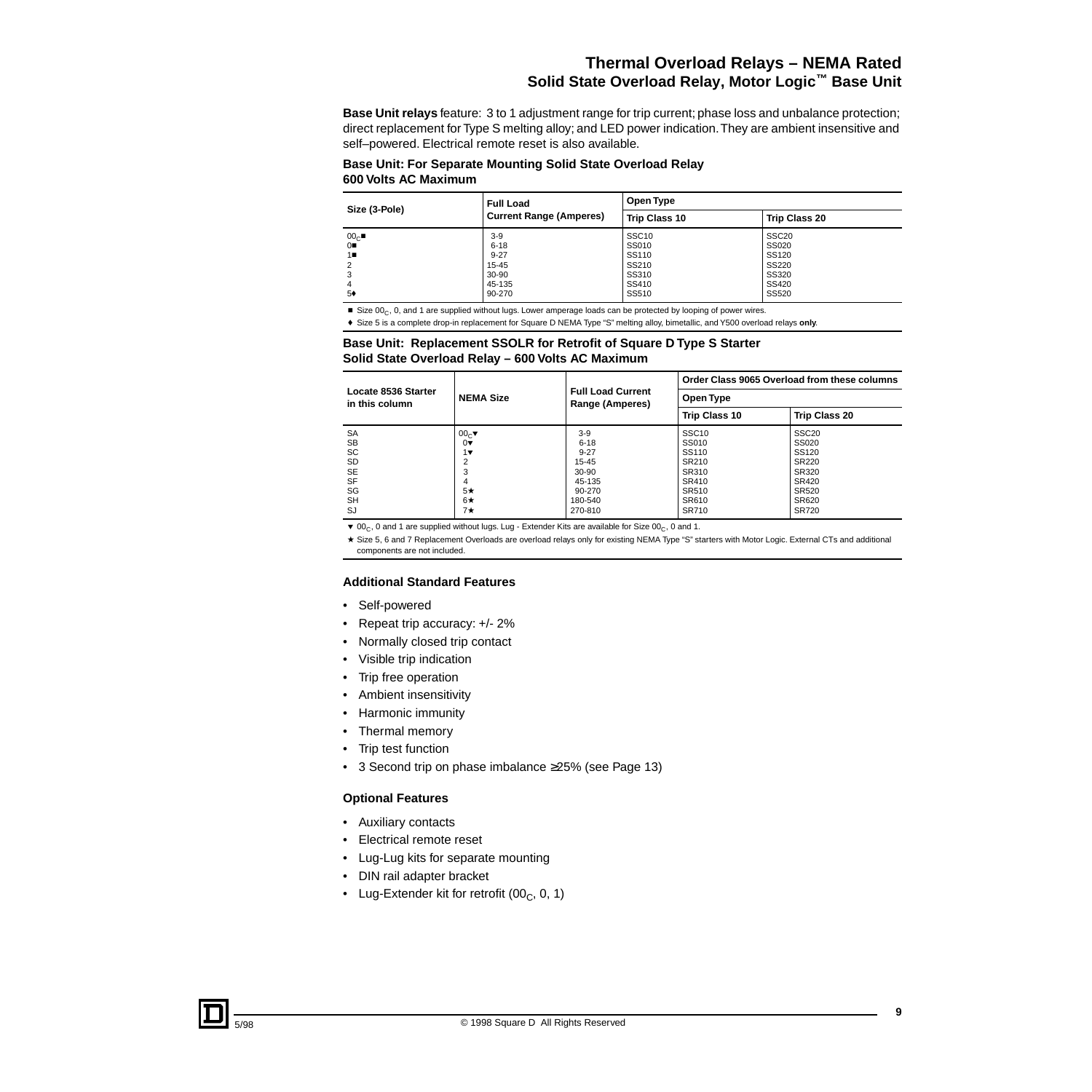# **Thermal Overload Relays – NEMA Rated Solid State Overload Relay, Motor Logic™ Feature Base Unit**

**Feature Unit relays** include all of the features found on the Base Unit relays plus: switch selectable trip class; Class II ground fault detection; and direct replacement for Type S melting alloy. These relays will also accept the Analog Output Module or Seriplex® communication module. Electrical remote reset is also available.

#### **Feature Unit: For Separate Mounting Solid State Overload Relay 600 Volts AC Maximum**

| <b>Size</b>                                                              | <b>Full Load Current Range</b>                                                                       | Open Type                                                                                                         |  |
|--------------------------------------------------------------------------|------------------------------------------------------------------------------------------------------|-------------------------------------------------------------------------------------------------------------------|--|
| (3 Pole)                                                                 | (Amperes)                                                                                            | Trip Class 10/20                                                                                                  |  |
| $00_B$<br>00 <sub>C</sub><br>0<br>1∎<br>2<br>3<br>$\overline{4}$<br>$5*$ | $1.5 - 4.5$<br>$3 - 9$<br>$6 - 18$<br>$9 - 27$<br>$15 - 45$<br>$30 - 90$<br>$45 - 135$<br>$90 - 270$ | SFB <sub>20</sub><br>SFC <sub>20</sub><br><b>SF020</b><br>SF120<br><b>SF220</b><br>SF320<br><b>SF420</b><br>SF520 |  |

 $Size 00_B$ ,  $00_C$ , 0, and 1 are supplied without lugs. Lower amperage loads can be protected by looping of power wires.

f Size 5 is a complete drop-in replacement for Square D NEMA Type "S" melting alloy, bimetallic, and Y500 overload relays **only**.

#### **Feature Unit: Replacement SSOLR for Retrofit of Square D Type S Starter Solid State Overload Relay – 600 Volts AC Maximum**

|                                       |                       |                                             | Order Class 9065 Overload from this column |
|---------------------------------------|-----------------------|---------------------------------------------|--------------------------------------------|
| Locate 8536 Starter<br>in this column | <b>NEMA Size</b>      | <b>Full Load Current Range</b><br>(Amperes) | Open Type                                  |
|                                       |                       |                                             | Trip Class 10/20                           |
| <b>SA</b>                             | $00_R$                | $1.5 - 4.5$                                 | SFB <sub>20</sub>                          |
| <b>SA</b>                             | 00 <sub>C</sub>       | $3 - 9$                                     | SFC <sub>20</sub>                          |
| <b>SB</b>                             | $0\blacktriangledown$ | $6 - 18$                                    | <b>SF020</b>                               |
| SC                                    | $1\blacktriangledown$ | $9 - 27$                                    | SF <sub>120</sub>                          |
| <b>SD</b>                             | 2                     | $15 - 45$                                   | ST220                                      |
| <b>SE</b>                             | 3                     | $30 - 90$                                   | ST320                                      |
| <b>SF</b>                             | 4                     | $45 - 135$                                  | ST420                                      |
| SG                                    | $5\star$              | $90 - 270$                                  | ST520                                      |
| <b>SH</b>                             | $6\star$              | $180 - 540$                                 | ST620                                      |
| SJ                                    | 7★                    | $270 - 810$                                 | ST720                                      |

 $\blacktriangledown$  Size 00<sub>B</sub>, 00<sub>C</sub>, 0, and 1 are supplied without lugs. Lower amperage loads can be protected by looping of power wires.

★ Size 5, 6 and 7 Replacement Overloads are only for existing NEMA Type "S" starters with Motor Logic™. External CTs and additional components are not included.

#### **Additional Standard Features**

- Self-powered
- Repeat trip accuracy: +/- 2%
- Normally closed trip contact
- Visible trip indication
- Trip free operation
- Ambient insensitivity
- Harmonic immunity
- Thermal memory
- Trip test function
- Ground fault detection
- 3 Second trip on phase imbalance ≥25% (see Page 13)

#### **Optional Features**

- Auxiliary contacts
- Electrical remote reset
- Lug-Lug kits for separate mounting
- DIN rail adapter bracket
- Lug-Extender kit for retrofit  $(00_B, 00_C, 0, 1)$
- 4-20 mADC, analog output module
- Seriplex<sup>®</sup> communication module

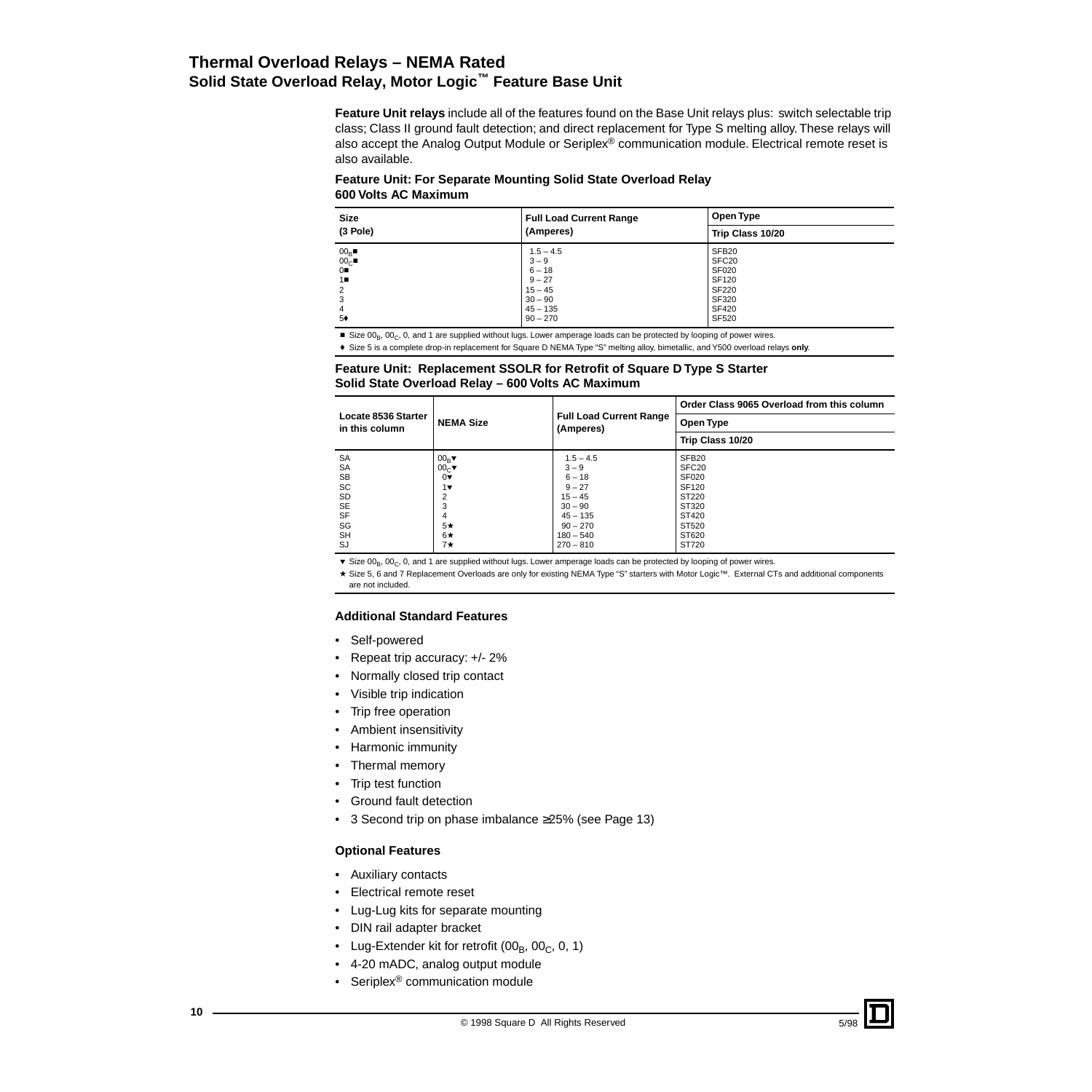#### **General**

Overload relays are intended to protect motors, controllers, and branch-circuit conductors against excessive heating due to prolonged motor overcurrents up to and including locked rotor currents. Protection of the motor and the other branch-circuit components from higher currents, due to short circuits or grounds, is a function of the branch-circuit fuses, circuit breakers, or motor short-circuit protectors.

#### **Nameplate Versus NEC Full-load Current**

The 1996 NEC in Tables 430-147, 430-148, 430- 149 and 430-150 lists full-load currents according to motor horsepower and voltage. According to Article 430-6, these full-load currents should be used, rather than the motor nameplate full-load current, to determine the ampacity of conductors, ampere ratings of switches, or branch-circuit overcurrent devices, etc. It is specifically stated in Article 430-6, however, that "separate motorrunning overcurrent (overload) protection shall be based on the motor nameplate current rating."

#### **Service Factor**

NEMA standards for motors list service factors of 1.15 to 1.25 for general-purpose ac motors from 1/2 to 200 horsepower. Other motors, such as totally-enclosed, fan-cooled, and motors over 200 horsepower have a standard 1.0 service factor. Because of the way in which the standards are established, there is no simple way of determining the service factor without looking at the motor nameplate. For this reason all of the thermal unit selection tables in this catalog are designed for 1.15 to 1.25 service factor motors, except the tables for Class 8198 High Voltage Starters. These tables are designed for 1.0 service factor. It is important to know when a motor has a service factor of 1.0, because failure to recognize this fact will result in an over-sized thermal unit selection and reduced motor protection.

#### **Motor Branch Circuit Design**

Minimum safety provisions for the control of motors are set forth in the National Electrical Code. Although these minimum provisions **must be met**, they are no substitutes for an intelligent selection of protective devices made on the basis of the motor circuit being designed. The code recognizes this fact in Article 430, Section D, "Where maximum branch-circuit protective device ratings are shown in the manufacturer's overload relay table for use with a motor controller or are otherwise marked on the equipment, they shall

not be exceeded even if higher values are allowed (by the code)."

Square D furnishes an instruction sheet with every starter. Each instruction sheet includes thermal unit selections and either fuse or circuit breaker selections, or both as applicable.

The capability of industrial systems to deliver high short circuit currents has been increasing steadily over the years. This fact has caused much concern about the capability of motor controllers to withstand high current faults, without creating hazards for personnel and destruction of equipment. NEMA standards require that contactors be able to interrupt currents up to 10 times full load current. Therefore, it is acceptable for the overload relay to respond before the shortcircuit protector up to this level. At currents above 10 times motor full load current the short circuit protective device must respond first to minimize equipment damage. A fully coordinated system is achieved when the overload relays operate in response to motor overloads before the fuses or circuit breaker, and the fuses or circuit breaker open the circuit before the overload relays trip or burn out on short-circuit currents.

Proper coordination requires a thorough knowledge of the time versus current limits of all of the branch circuit components as well as the time versus current trip characteristics of the overload relay and short circuit protective device.

#### **Overload Relays**

Thermal overload relays sense motor current by converting this current to heat in a resistance element. The heat generated is used to open a normally closed contact in series with a starter coil causing the motor to be disconnected from the line.

In spite of being relatively simple and inexpensive, thermal overload relays are very effective in providing motor running overcurrent protection. This is possible because the most vulnerable part of most motors is the winding insulation and this insulation is very susceptible to damage by excessively high temperature.

Being a thermal model of a motor, the thermal overload relay will produce a shorter trip time at a higher current similar to the way a motor will reach its temperature limit in a shorter time at a higher current. Similarly, in a high ambient temperature, a thermal overload relay will trip at a lower current or vice versa allowing the motor to be used to its maximum capacity in its particular ambient temperature (if the motor and the overload are in the same ambient).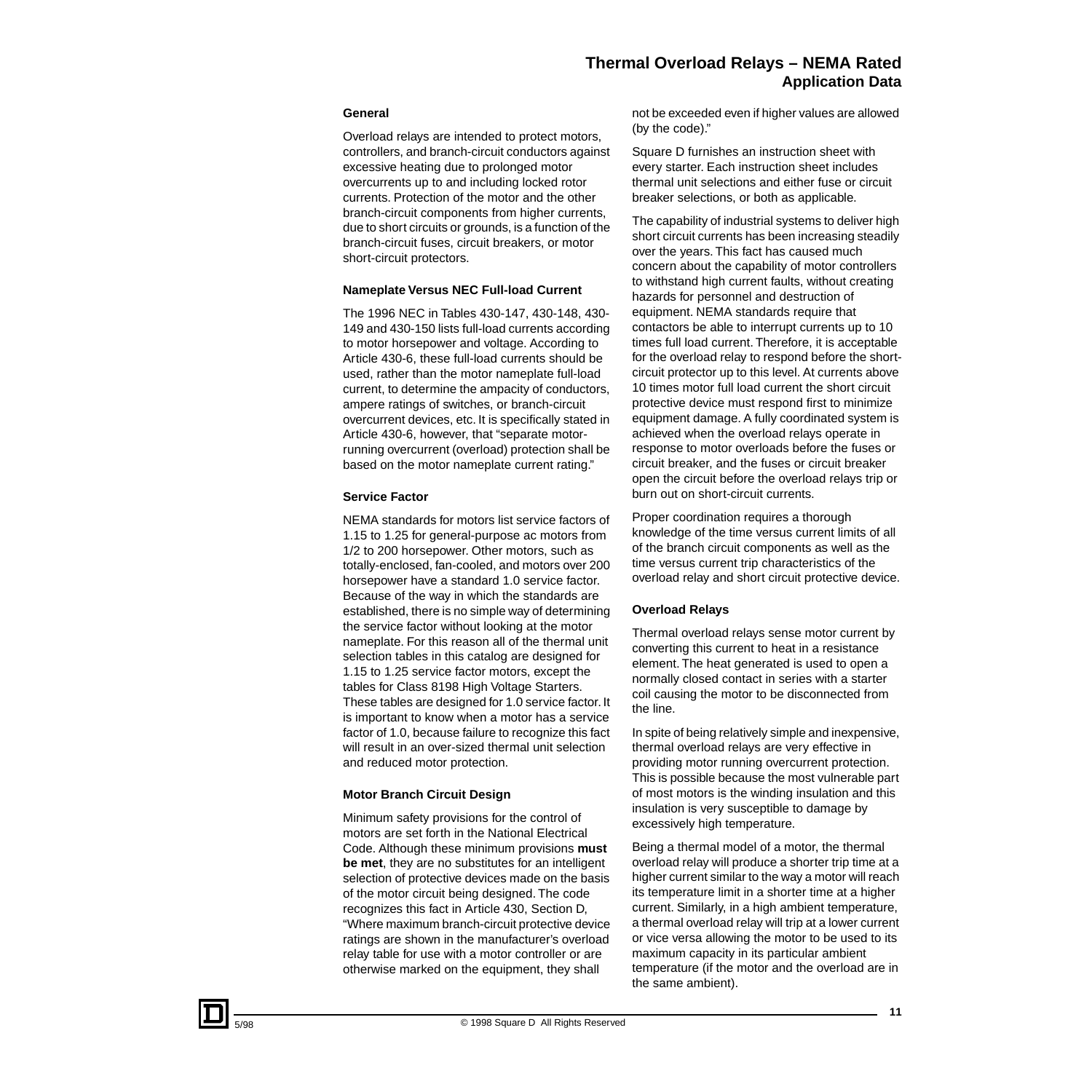

**Cutaway View of Standard Trip Melting Alloy Thermal Unit**



**Class 9065 Type SEO5 Three-Pole Construction**



**Class 9065 Type CO1 Single Pole Construction**

Once tripped, the thermal overload relay will not reset until it has cooled, automatically allowing the motor to cool before it can be re-started.

Square D manufactures two basic types of thermal overload relays, the melting alloy and the bimetallic. In some types, the bimetallic is available in both non-compensated and ambient temperature-compensated versions. In both melting alloy and bimetallic, single element and three element overloads are available.

Motor Logic Solid State overload relays use an electronic method of detection, which responds directly to the motor current. When tripped the overload relay may be reset either manually or remotely using the Remote Reset Module. The Solid State overload relay provides overload protection only for three phase motors rated up to 600 volts AC.

The Solid State overload relay provides protection for phase loss and phase unbalance. In addition, this overload relay is ambient insensitive. The Solid State overload relay is available as a separate trip Class 10 or 20 and as a selectable trip Class 10/20 device.

The Motor Logic solid state overload relay must be selected based on the FLA of the motor it is to protect. Applications involving a motor with an FLA less than 1.5 amps can be addressed by passing multiple looped turns of the motor leads through the current transformer windows.

#### **Hand Reset Melting Alloy**

#### Application

Hand reset melting alloy overload relays use a eutectic alloy solder which responds to the heat produced in a heater element by the motor current. When tripped, the overload relay may be reset manually after allowing a few minutes for the motor and relay to cool and the solder to solidify.

Square D's one-piece thermal unit construction will provide overload protection for the majority of motors. Repeated tripping does not affect the original calibration. Melting alloy thermal units are available in three designs: standard trip, slow trip and quick trip.

Standard Trip (Class 20)–All standard trip thermal units provide trip characteristics for normal motor acceleration up to approximately 7 seconds on a full voltage start.

Slow Trip (Class 30) – Type SB thermal units provide trip characteristics for motor acceleration up to approximately 12 seconds on a full voltage start. The motor should be suitable for extended starting periods.

Quick Trip (Class 10) – Type FB thermal units are used to protect hermetically sealed, submersible pump and other motors which can endure locked rotor current for a very short time, or motors which have a low ratio of locked rotor to full load current.

Replaceable Contacts – The contact modules of Type S, F and G overload relays are replaceable. Refer to Page 13.

Alarm Contacts – Contact modules with one N.O. and one N.C. contact are available for Type S, F, an G overload relays. For Type S, specify Form Y34-2; for Types F and G, specify Form Y34. Y34-2 indicates a four terminal isolated contact module and Y34 indicates a three terminal module with a common terminal between the N.O. and N.C. contacts. Refer to Page 13.

Contact Ratings – For the overload relay control circuit contact ratings refer to Page 13.

5/98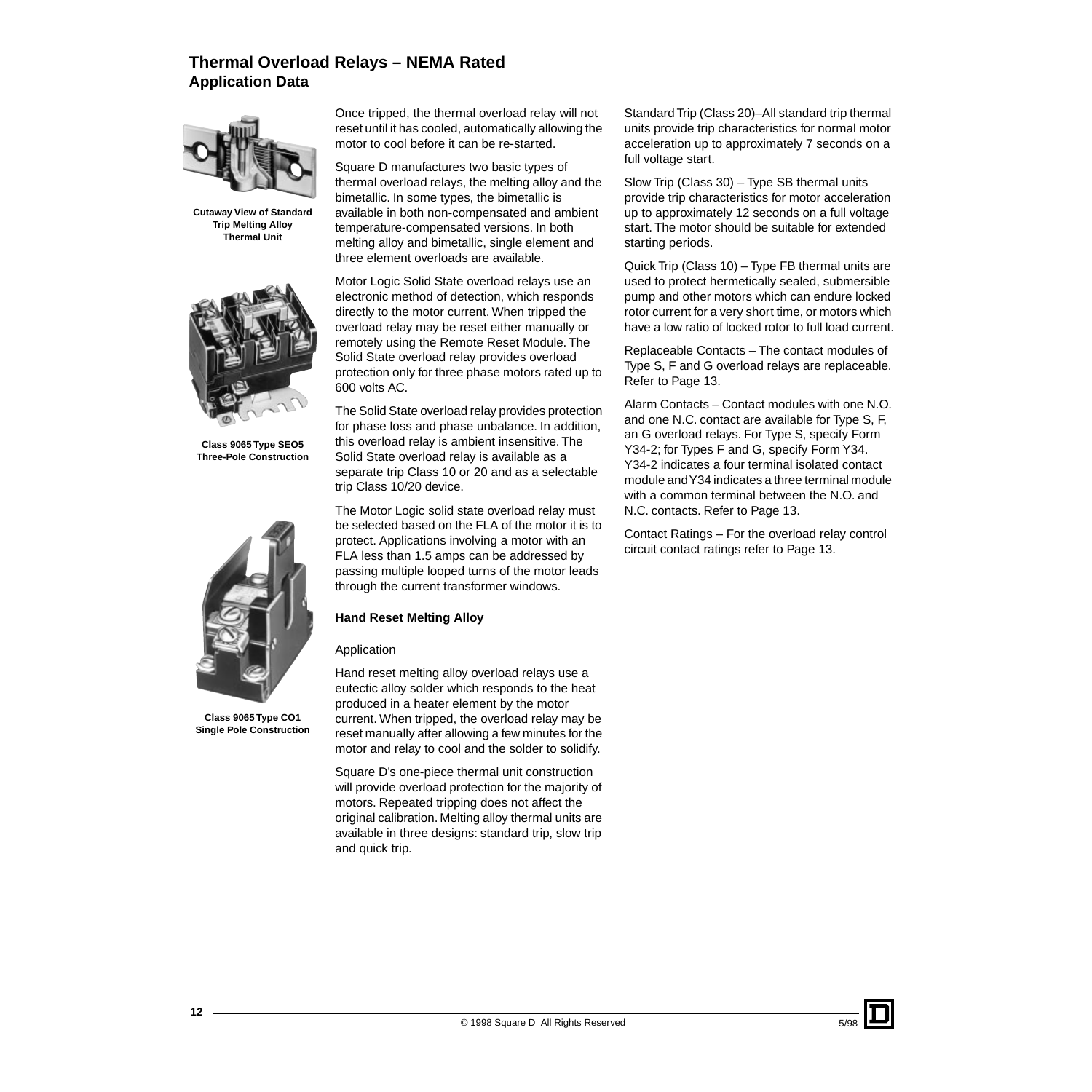#### **Power Circuit Voltage Ratings**

| <b>Type</b>                                                       |                        |                                | $AC - 50$ or 60 Hz |                               |                 |                   | DC                  |                         |                        |            |                                      |
|-------------------------------------------------------------------|------------------------|--------------------------------|--------------------|-------------------------------|-----------------|-------------------|---------------------|-------------------------|------------------------|------------|--------------------------------------|
| C, F, G, T, U                                                     |                        |                                | 600                |                               |                 |                   |                     | 600                     |                        |            |                                      |
| A, S                                                              |                        |                                | 600                |                               |                 |                   |                     |                         |                        |            |                                      |
| AF, AG, AR, AT, AU                                                |                        |                                | 600                |                               |                 |                   |                     | 600                     |                        |            |                                      |
|                                                                   |                        |                                |                    |                               |                 |                   |                     |                         |                        |            |                                      |
| $AC - 50$ or 60 Hz                                                |                        |                                |                    |                               |                 |                   | DC                  |                         |                        |            |                                      |
| <b>Type</b>                                                       | <b>NEMA</b><br>Contact | <b>Volts</b><br>(Minimum<br>οf |                    | Inductive<br>35% Power Factor |                 |                   | <b>Type</b>         |                         |                        | Volts      | Inductive<br>and<br><b>Resistive</b> |
|                                                                   | Ratings                | 110 volts                      | <b>Make</b>        | <b>Break</b>                  |                 |                   |                     |                         | Form                   |            | Make and                             |
|                                                                   |                        | is recom-<br>mended)           | Amps               | VA                            | Amps            | VA                |                     |                         |                        |            | <b>Break</b><br>Amperes              |
| AD, AG, AR, AT, AU,<br>C. F. G. T. U.                             | A600                   | 120<br>240<br>480<br>600       | 60<br>30           | 7200<br>7200                  | 6<br>3          | 720<br>720        | SAF, SAG, SAU       | AF, AG, AR, AT, AU,     | Std.                   | 125        | .55                                  |
| SAF, SAG, SAU, SDO18<br>SS, SSF, SR, ST                           |                        |                                | 15<br>12           | 7200<br>7200                  | 1.5<br>1.2      | 720<br>720        | C, T, U             |                         | Std<br>Y34.<br>or Y342 | 125<br>250 | 1.1<br>.55                           |
|                                                                   |                        |                                |                    |                               |                 |                   | F<br>GO11           | Std.                    | 125<br>250             | .55<br>.27 |                                      |
|                                                                   |                        |                                |                    |                               |                 |                   | SDO <sub>18</sub>   |                         | Y34                    | 125        | .22                                  |
| SD & SE (Sizes 0-4 & 6),                                          |                        | 120                            | 30                 | 3600                          | 3               | 360               |                     | SD & SE (Sizes 0-4 & 6) | Std.                   | -          | $\overline{\phantom{0}}$             |
| Class 9998 Type SO1 and<br>Class 9999 Type SO4<br>and SO5 Contact | <b>B600</b>            | 240<br>480                     | 15<br>7.5<br>6.0   | 3600<br>3600                  | 1.5<br>.75<br>6 | 360<br>360<br>360 |                     | SD & SE (Sizes 0-4 & 6) | Y34 or<br>Y342         | 125        | .22                                  |
| Modules                                                           |                        | 600                            |                    |                               |                 |                   | and SO <sub>5</sub> | Class 9999 Type SO4     | Std.                   |            |                                      |
|                                                                   |                        |                                |                    |                               |                 |                   | SS, SF, SR, ST      |                         | Std.                   | 125<br>250 | 1.1<br>.55                           |

#### **Accessories**

#### **Isolated Auxiliary Contacts for Motor Logic Overload Relays**

Overload Relay auxiliary contacts are available factory installed or in kit form for field installation on Motor Logic Overload Relays. These contacts may be used for isolated alarm contact applications.

| For Use with        |                  | <b>Description</b>             | Class 9999<br><b>Parts Kit</b> |  |
|---------------------|------------------|--------------------------------|--------------------------------|--|
| Type                | <b>NEMA Size</b> |                                |                                |  |
| 8536 SA-SJ          | $00R$ through 7  | N.O. or N.C. Auxiliary Contact | AC <sub>04</sub>               |  |
| 9065 SS, SR, SF, ST | $00R$ through 7  | (Field Convertible)            |                                |  |

#### **DIN Adapter**

The DIN adapter provides a method to mount the Motor Logic overload relay to a 35 mm DIN rail.

| For Use With  |                            | <b>Description</b> | <b>Class 9999</b> |  |
|---------------|----------------------------|--------------------|-------------------|--|
| Type          | <b>NEMA Size</b>           |                    | <b>Parts Kit</b>  |  |
| 9065 SS or SF | $00_B$ , $00_C$ , 0, and 1 | <b>DIN Adapter</b> | DA01              |  |

#### **Lug-Lug/Lug-Extender Kits**

A Class 9999 LL0 Lug-Lug Kit can be field installed on separately mounted overload relays. The standard NEMA Size  $00_B$ ,  $00_C$ , 0, and 1 Class 9065 Type SS and SF Overload Relays are supplied without lugs. A Class 9999 LB0 Lug-Extender Kit is designed for NEMA Size 00<sub>B</sub>, 00<sub>C</sub>, 0, and 1 Retrofit Starter Applications. This kit allows the lugs to be in the same location as the Class 9065 Melting Alloy Overload Relay, eliminating the need for additional wire length.

| For Use With  |                                         | <b>Description</b>                                                | Class 9999       |
|---------------|-----------------------------------------|-------------------------------------------------------------------|------------------|
| <b>Type</b>   | NEMA Size                               |                                                                   | <b>Parts Kit</b> |
| 9065 SS or SF | $ 00_{\rm B}$ , $00_{\rm C}$ , 0, and 1 | Lug-Lug Kit for separate mounting                                 | 9999 LL0         |
| 9065 SS or SF | $ 00_{\rm B}$ , $00_{\rm C}$ , 0, and 1 | Lug-Extender Kit for retrofitting existing NEMA Type "S" starters | 9999 LB0         |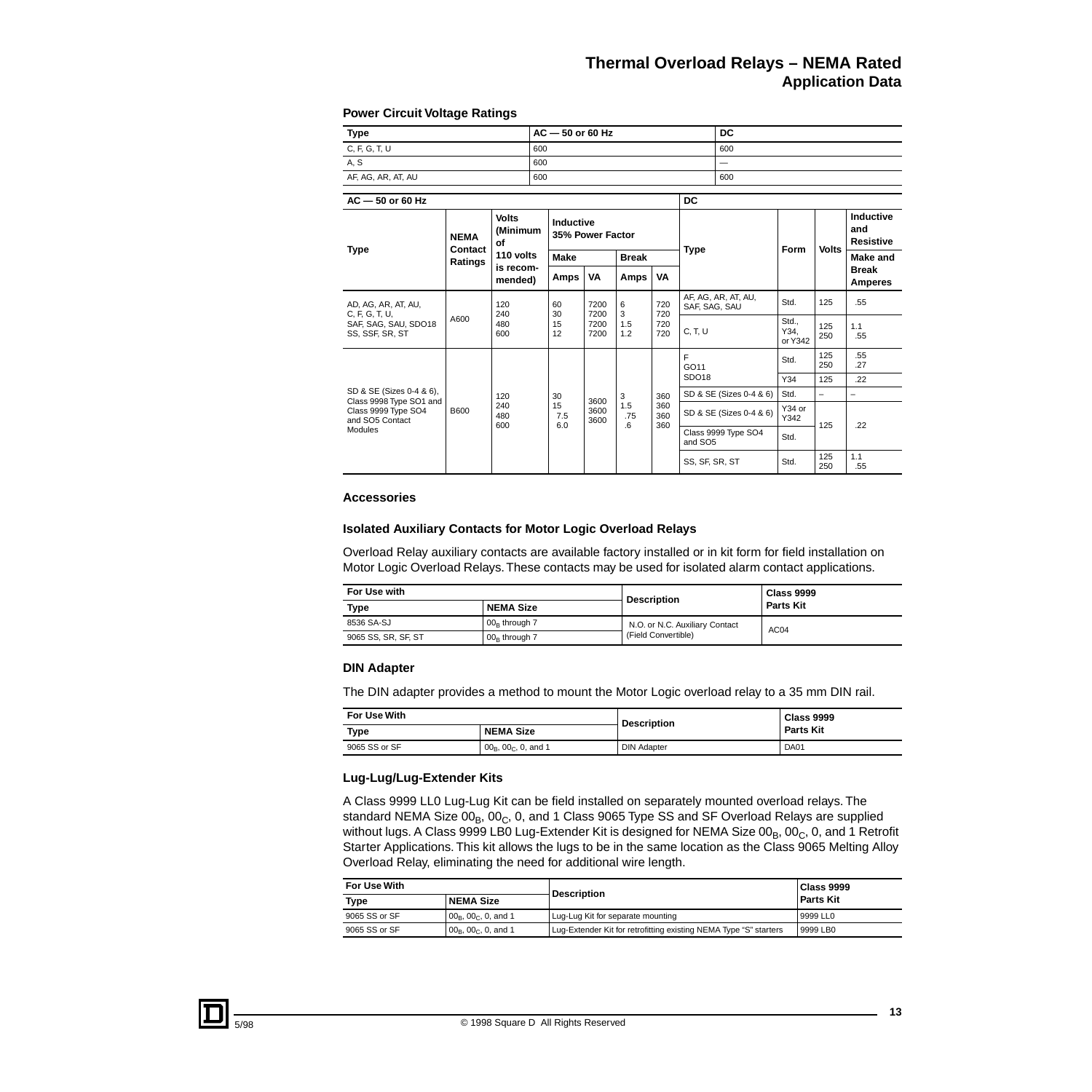#### **Remote Reset Module**

The Remote Reset Module can be easily field installed on solid state overload relays. This module will allow the overload relay to be reset from a remote location.

| For Use With                                                                    |                 | <b>Description</b>          | <b>Class 9999</b> |  |  |
|---------------------------------------------------------------------------------|-----------------|-----------------------------|-------------------|--|--|
| <b>Type</b><br><b>NEMA Size</b>                                                 |                 |                             | Parts Kit         |  |  |
| 8536 SA-SJ                                                                      | $00B$ through 7 | <b>Remote Reset Module</b>  | $RRO4\bullet$     |  |  |
| 9065 SS, SR, SF, ST                                                             | $00R$ through 7 |                             |                   |  |  |
| 8536 SE-SF                                                                      | $3$ and $4$     | <b>Top Mounting Bracket</b> | <b>RB34</b> A●    |  |  |
| 9065 SS, SR, SF, ST                                                             | $3$ and $4$     |                             |                   |  |  |
| ▲ To be used to mount the remote reset module on the top of the overload relay. |                 |                             |                   |  |  |

**120Vac power required.** 

#### **4 – 20 ma DC Communication Module**

This module provides 4 - 20 madc output proportional to the percentage of current flowing to the motor, according to the trip current adjustment setting. This feature works only on 9065 SF and ST overload relays.

| For Use With | Voltage          | Description | <b>Class 9999</b> |                  |  |
|--------------|------------------|-------------|-------------------|------------------|--|
| <b>Type</b>  | <b>NEMA Size</b> |             |                   | <b>Parts Kit</b> |  |
| 9065 SF, ST  | $00B$ through 7  | 120Vac      | 4-20 madc Output  | AO01             |  |
| 9065 SF. ST  | 0 through 4      | 24Vdc       | 4-20 madc Output  | AO02             |  |

#### **Contact Units for Melting Alloy Type Overload Relays**

One normally closed contact, Class 9998 Type SO1, is provided in each overload relay block on Type S starters Sizes 00-4 and Size 6. On the Type S Size 5, a normally closed contact is provided with each of the three overload relay blocks. The Class 9998 Type SO1 contact unit listed below is provided as standard in each Class 9065 Type M melting alloy overload relay. Contact modules can be easily replaced and are identified in the table below. Isolated overload relay alarm circuit contacts are available as an optional feature. A pilot light or alarm bell can be wired in series with this contact to indicate that the overload relay has tripped. For further information on isolated alarm contacts refer to Class 9999 Types SO4 and SO5.

| <b>Magnetic Starter</b> |                    |                | Description▲                                   | <b>Parts Kit</b>               |  |
|-------------------------|--------------------|----------------|------------------------------------------------|--------------------------------|--|
| <b>NEMA Size</b>        | Type               | <b>Series</b>  |                                                | Number                         |  |
| $00 - 4$<br>& 6         | SA-SF<br><b>SH</b> | $A$ & $B$      | Standard N.C. contact unit                     | <b>Class 9998</b><br>Type SO1# |  |
|                         | SG                 |                | Standard N.C. contact unit                     | 31102-514-50                   |  |
|                         |                    | $\overline{A}$ | N.C. and N.O. alarm (three point) contact unit | 31102-514-51                   |  |

▲ Refer to Page 11-131 for contact ratings.

<sup>#</sup> The Type SO1 is also the replacement contact unit for Class 9065 Type M melting alloy overload relays.

#### **Melting Alloy Overload Relay Jumper Strap Kits**

Jumper strap kits are for use on three-phase manual or magnetic starters with melting alloy overload relays only, where a three-phase starter is used to control a single-phase motor. These kits will include two jumper straps, a wiring diagram showing how to wire a three-phase starter to control a single-phase motor, and single-phase (one thermal unit) selection tables.

| Class<br>tarter     |     | <b>For Starter</b>         | Class 9998 Kit                       |                |
|---------------------|-----|----------------------------|--------------------------------------|----------------|
|                     |     | Size                       | Type                                 | Type No.       |
| a k<br><b>Motor</b> |     | 00, 0, 1, 2<br>and M0 & M1 | SA, SB, SC, SD and<br>M & T (Manual) | SO31           |
| elav                | ALL | 3,4                        | SE, SF                               | SO32           |
|                     |     | b                          | SG                                   | None Available |



**Melting Alloy Overload Re Jumper Strap Kits**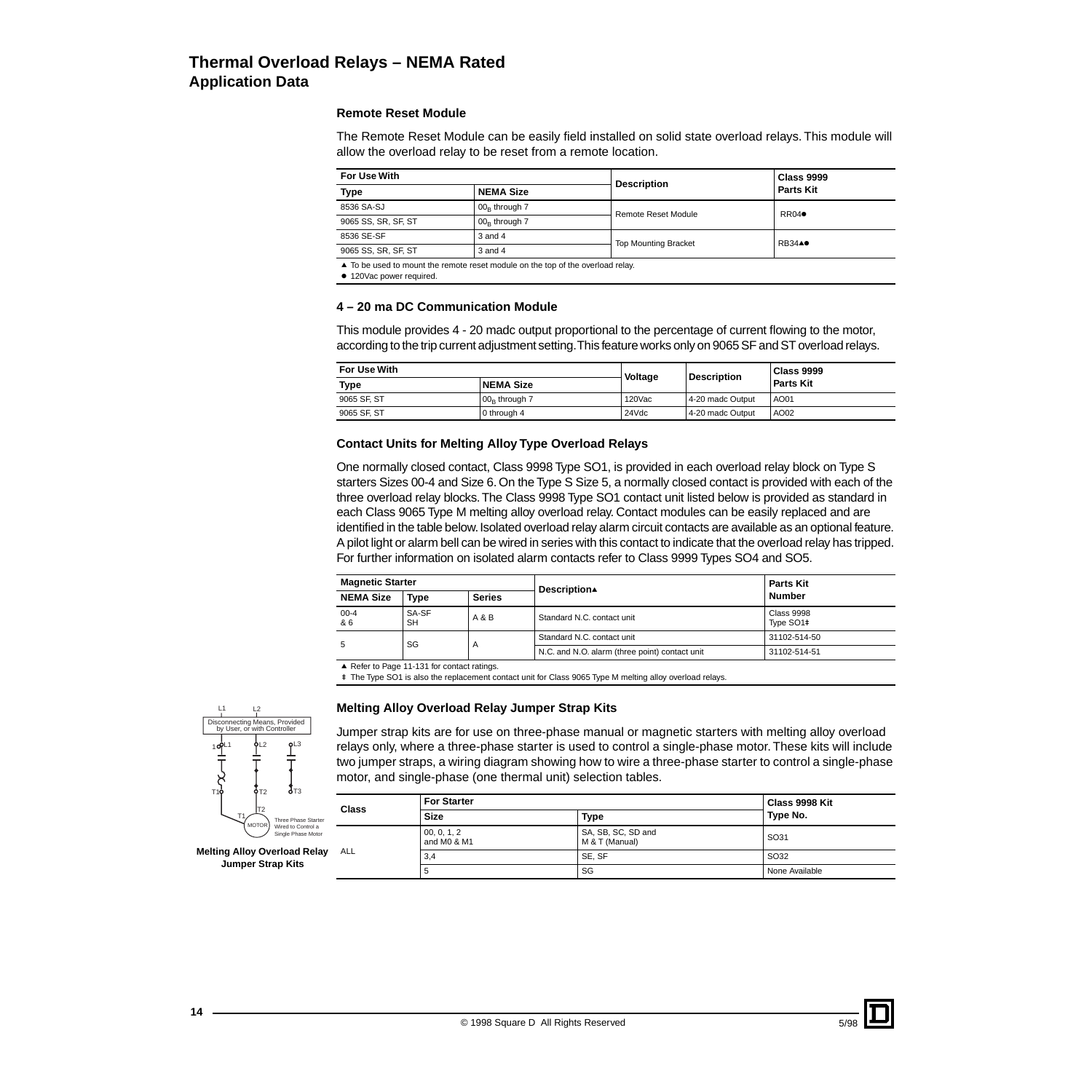# **Thermal Overload Relays – NEMA Rated Approximate Dimensions**



# **Types FO1L and FO1R Weight - 2 Lbs**

Left Hand Right Hand **Types GO11L and GO11R Weight - 5 Lbs**

Connections

2.63 67

 $1.00$ <br> $25$ 

 $25 \rightarrow 1.00$ 

**INCHES**<br>Millimeters Dual Dimensions:

1.00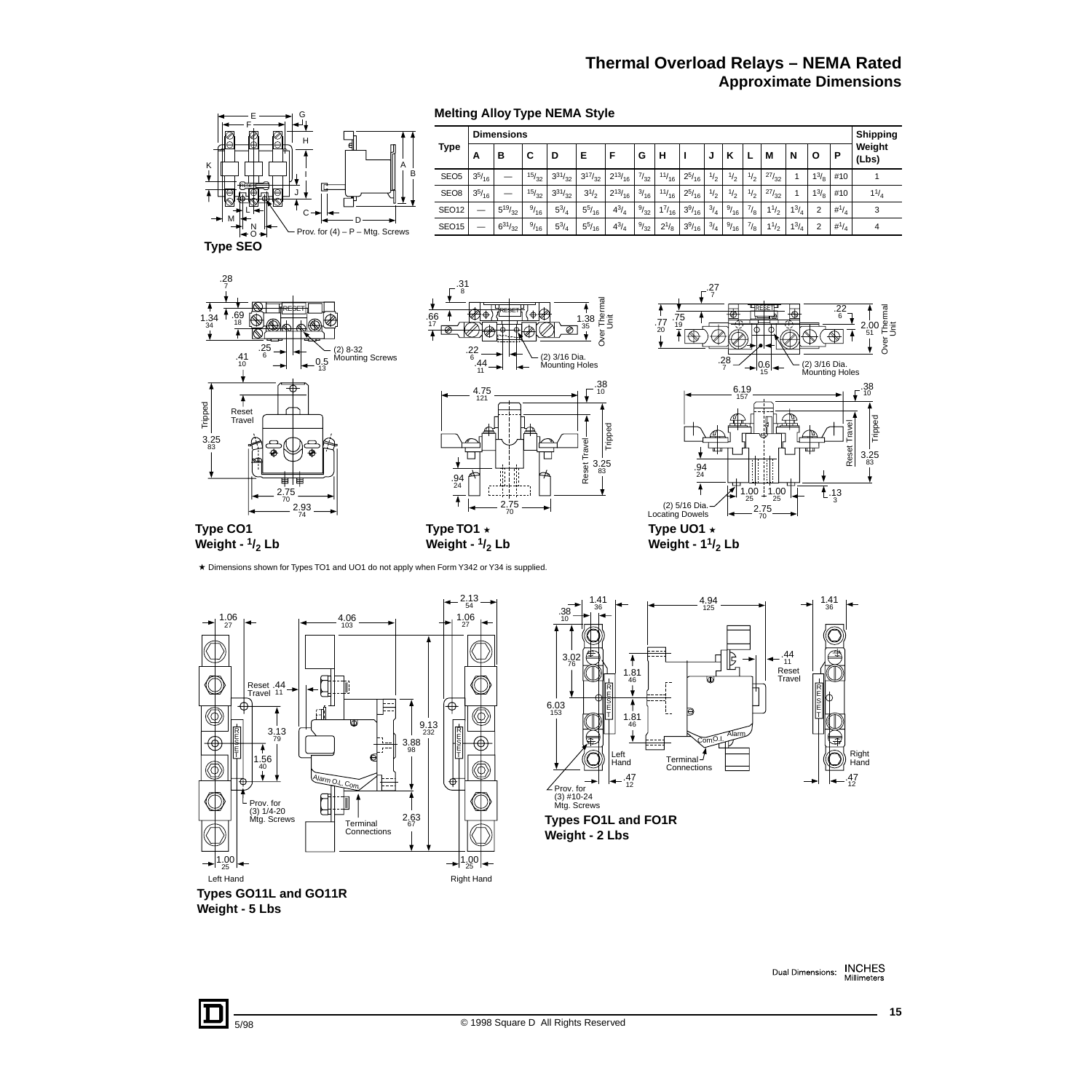# **Thermal Overload Relays – NEMA Rated Approximate Dimensions**

#### **Bimetallic Overload Relays**



**Types SEO6B and SEO6B2 Weight — 1 Lb**





**Types SEO9B and SEO9B2** Weight — 1<sup>1</sup>/<sub>4</sub> Lb

| Class<br>Amp<br>9065<br>Rating |                                 | <b>Outline Dimensions</b> |           |               |           | Reset<br><b>Mounting</b><br><b>Dimensions</b> |           | <b>Dimensions</b> | <b>Mounting</b><br><b>Screw</b> | <b>Maximum</b><br><b>Wire Size</b> | Approx.<br>Shipping |
|--------------------------------|---------------------------------|---------------------------|-----------|---------------|-----------|-----------------------------------------------|-----------|-------------------|---------------------------------|------------------------------------|---------------------|
|                                |                                 | A                         | в         | C             | D         | Е                                             | к         |                   | G                               |                                    | Weight (Lbs)        |
| DA                             | 25                              | $3^{1/2}$                 | 7/8       | $3^{3}/_{16}$ | 3         | $\frac{1}{2}$                                 | $^{13/8}$ | $^{1/8}$          | 10                              | 8                                  | $\overline{2}$      |
| GA                             | 60                              | $4^{7}/_{8}$              | $^{7}/_8$ | $3^{3}/_{16}$ | 3         | $\frac{1}{2}$                                 | 3/8       | $\frac{1}{8}$     | 10                              |                                    | $\overline{2}$      |
| HA                             | 100                             | $4^{7}/_{8}$              | $1^{1/4}$ | $3^{3}/_{16}$ | $3^{1/2}$ | $\frac{1}{16}$                                | $^{1/2}$  | $\frac{1}{8}$     | 10                              | 00                                 | 3                   |
| <b>JA</b>                      | 180                             | $5^{15}/_{16}$            | $1^{1/4}$ | $3^{3}/_{16}$ | $3^{1/2}$ | $\frac{1}{2}$                                 | $^{3/16}$ | $\frac{1}{8}$     | 10                              | <b>250 MCM</b>                     | $\overline{4}$      |
|                                | All dimensions shown in inches. |                           |           |               |           |                                               |           |                   |                                 |                                    |                     |

J.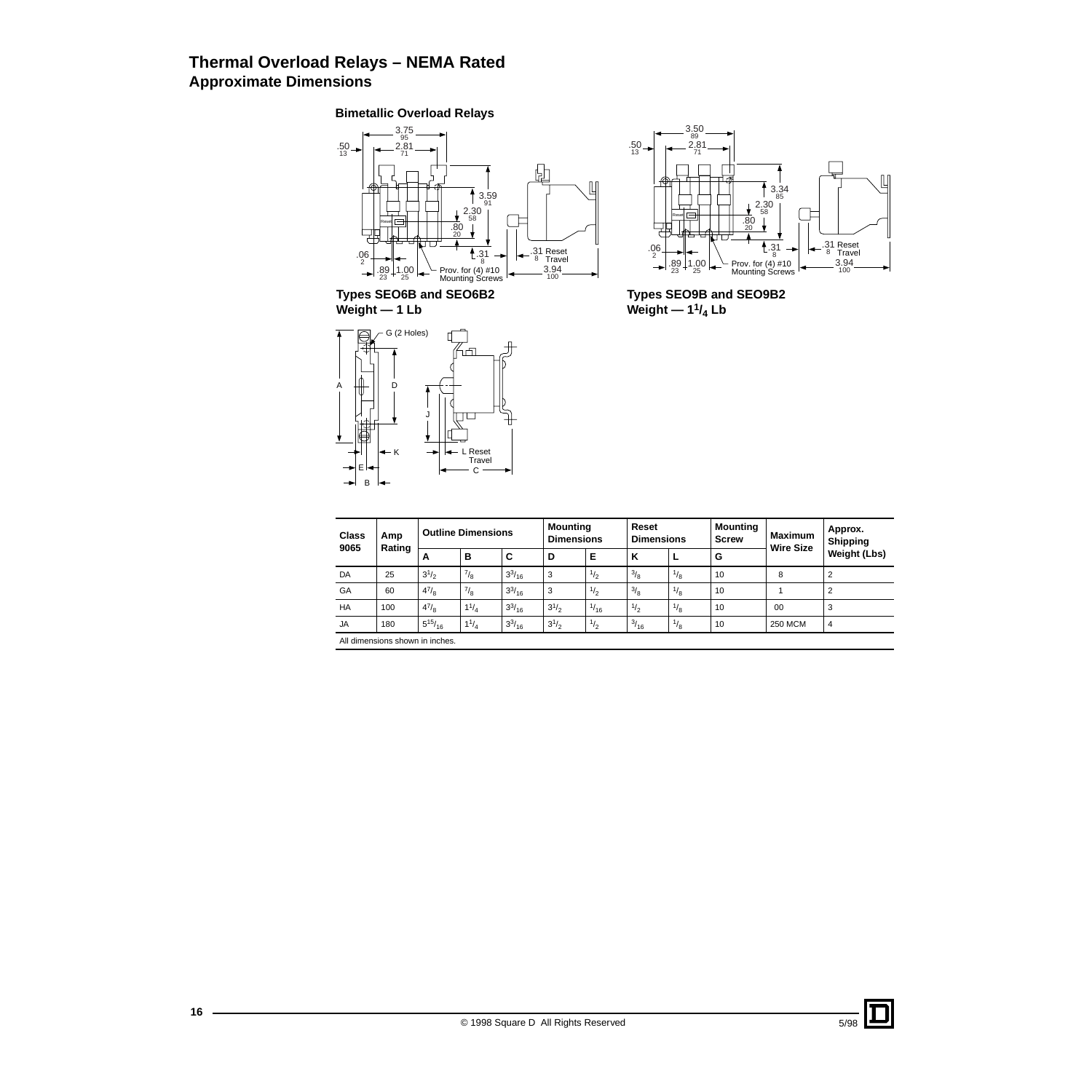# **Thermal Overload Relays – NEMA Rated Approximate Dimensions**

#### **Motor Logic™ – Solid State Overload Relay**



**NEMA Size 00<sub>B</sub>, 00<sub>C</sub>, 0, and 1 Devices <b>NEMA Size 2 Devices** 









### **NEMA Size 5 Device**

Note that the dimensions are for reference only; it is designed exclusively for NEMA Type "S" Size 5 starters and only for melting alloy, bimetallic, and Y500 overload relay assemblies.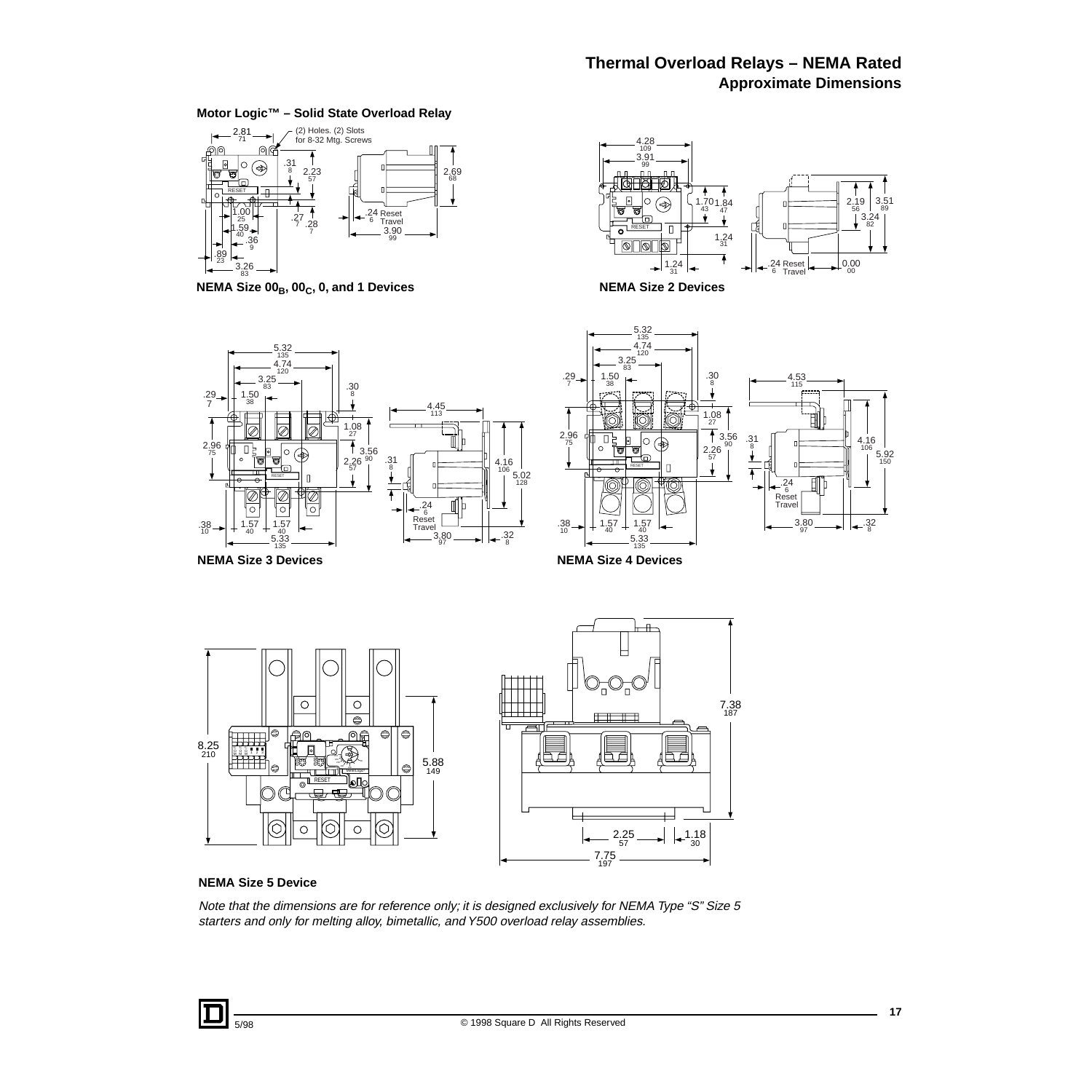# **OVERLOAD RELAY COMPARISON**

Information is subject to change without notice.

| <b>Overload Relay</b>                                   | <b>Type</b>                                     | <b>Trip Indication</b>                           | <b>Reset Mechanism</b>                                                              | <b>Solid State Overload</b>                                                                                                                                                    |
|---------------------------------------------------------|-------------------------------------------------|--------------------------------------------------|-------------------------------------------------------------------------------------|--------------------------------------------------------------------------------------------------------------------------------------------------------------------------------|
|                                                         | <b>Melting Alloy</b><br>Bulletin 592            | Yes, an optical indicator<br>which turns yellow. | Manual Only                                                                         | • Self Powered SMP1, SMP2 only<br><b>External Power SMP3</b>                                                                                                                   |
| Allen Bradley<br>Bulletin 592/593<br>Series             | <b>Bimetallic</b><br>Bulletin 593               | Yes, an optical indicator<br>which turns yellow. | Automatic                                                                           | • Phase Loss SMP1, SMP2, SMP3<br>• Grd. Fault and Jam Prot. SMP2, SMP3 only                                                                                                    |
|                                                         | Solid State<br>Bulletin 592<br>SMP1, SMP2, SMP3 | Yes, yellow trip flag<br>appears in window.      | SMP1 Manual only or<br>selectable (Man/Auto)<br>SMP2, SMP3<br>selectable (Man/Auto) | • Selectable Trip Classes SMP2, SMP3 only 10, 15,<br>20, 30<br>• Com. Capabilities SMP3 only<br>• Led Indication SMP3 only                                                     |
| Cutler Hammer                                           | <b>Melting Alloy</b>                            | Yes, orange trip flag<br>appears in window.      | Selectable (Man/Auto)                                                               | N/A                                                                                                                                                                            |
| <b>Freedom Series</b>                                   | <b>Bimetallic</b>                               | Yes, orange trip flag<br>appears in window.      | Selectable (Man/Auto)                                                               |                                                                                                                                                                                |
|                                                         | <b>Melting Alloy</b>                            | <b>No</b>                                        | Manual (must push to<br>reset)                                                      |                                                                                                                                                                                |
| Furnas Innova <sup>®</sup><br>Plus/ESP 100 <sup>®</sup> | <b>No</b><br><b>Bimetallic</b>                  |                                                  | Manual (must push to<br>reset)                                                      | • Self Powered ESP 100<br>• Phase Loss<br>• Separate Trip Classes 10, 20, 30                                                                                                   |
|                                                         | Solid State                                     | Yes, reset button moves<br>(not noticeable).     | Manual (must push to<br>reset)                                                      |                                                                                                                                                                                |
|                                                         | <b>Melting Alloy</b>                            | Yes, yellow trip flag<br>appears in window.      | Manual only, optional<br><b>Reset Module</b>                                        | • Self Powered                                                                                                                                                                 |
| <b>General Electric</b><br>Line 300 Series              | Bimetallic                                      | Yes, yellow trip flag<br>appears in window.      | Manual only, optional<br><b>Reset Module</b>                                        | • Phase Loss<br>Phase Unbalance (adjustable)<br>٠                                                                                                                              |
|                                                         | Solid State                                     | Yes, yellow trip flag<br>appears in window.      | Manual only, optional<br><b>Reset Module</b>                                        | • Selectable Trip Classes 10, 20, 30                                                                                                                                           |
| Westinghouse<br>Advantage <sup>®</sup>                  | Solid State                                     | No, optional light<br>accessory.                 | Convertible (Man/Auto)<br>through dip switches.<br>Remote Reset module<br>available | • 120 V control power<br>Phase Loss<br>$\bullet$<br>• Phase Unbalance<br>• Dip Switch settting 10, 20, 30 or none<br>• Grd. Fault Protection                                   |
|                                                         | <b>Melting Alloy</b>                            | Yes, yellow trip flag                            | Manual Only                                                                         | • Self Powered<br>• Base and Feature Base<br>Phase Loss<br>٠<br>• Phase Unbalance                                                                                              |
| Square D Type S                                         | <b>Bimetallic</b>                               | Yes, yellow trip flag<br>appears in window.      | Selectable or Manual                                                                | • Grd. Fault Detection Feature Base only<br>• Selectable Trip Classes Feature Base, 10 or 20<br>• Com. Capabilities Feature Base only<br>• 4-20 Comm. Module Feature Base only |
|                                                         | Solid State                                     | Yes, yellow trip flag<br>appears in window       | Manual Only, Remote<br>Reset module available                                       | • Harmonic Immune<br>Power LED Indication<br>٠<br>• Ambient Insensitive                                                                                                        |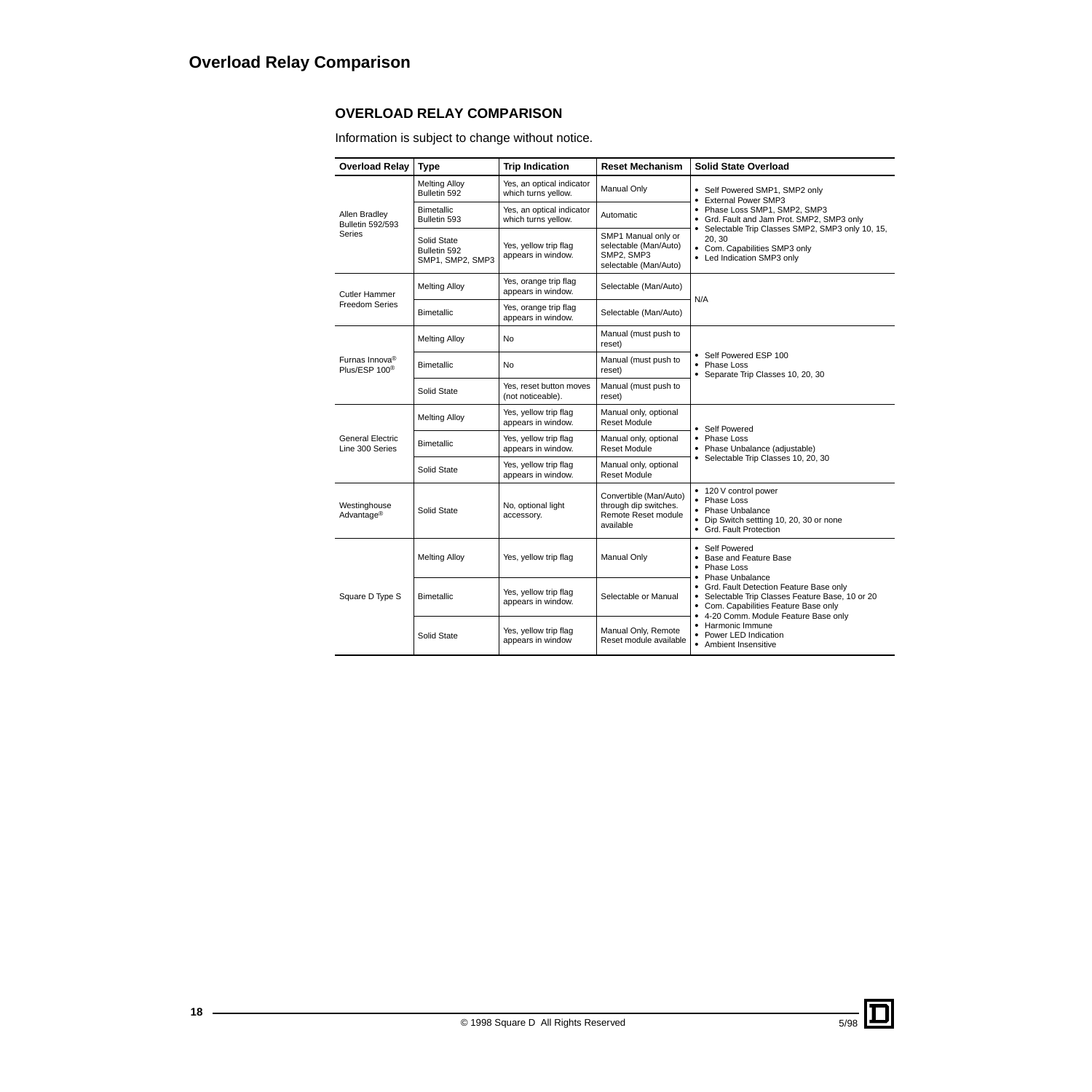#### **General**

All tables are based on the operation of the motor and controller in the same ambient temperature, 40°C (104°F) or less. Always be certain the correct thermal units are installed in the starter before operating the motor. Each thermal unit shall be installed such that its catalog number is visible. On melting alloy thermal units the ratchet wheel must engage the pawl assembly.

#### **Selection Procedure**

- 1. Determine motor data:
- a. Full load current rating
- b. Service factor

NOTE: If motor full load current is not known, a tentative thermal unit selection could be made, based on horsepower and voltage. Refer to Page 22.

- 2. Motor and controller in same ambient temperature:
	- a. All starter classes, except Class 8198:
		- 1. For 1.15 to 1.25 service factor motors use 100% of motor full load current for thermal unit selection.
		- 2. For 1.0 service factor motors use 90% of motor full load current for thermal unit selection.
	- b. Class 8198 only:
		- 1. For 1.0 service factor motors use 100% of motor full load current for thermal unit selection.
		- 2. For 1.15 to 1.25 service factor motors use 110% of motor full load current for thermal unit selection.
- 3. Motor and controller in different ambient temperatures:
	- a. Multiply motor full load current by the multiplier in Table A. Use the resultant full load current for thermal unit selection.
- 4. Locate proper selection table from index, Pages 19 and 20.
	- a. The proper thermal unit number will be found adjacent, to the right of the range of full load currents in which the motor full load current or resultant full load current falls.
- 5. See Page 21 for calculation of trip current rating.

#### **Slow Trip Thermal Unit Selection**

To select Type SB slow trip thermal units, the selection table for a standard Type B thermal unit may be used with the following modifications: For continuous rated motors having service factors of 1.15 to 1.25, select thermal units from the

standard Type B table using 93% (102% for Class 8198) of the full load current shown on the motor nameplate and then substitute an SB for the B in the thermal unit type number.

Example: A motor with a full load current of 14 amps controlled by an 8536 SCG3 would require B22 thermal units for standard trip applications and SB19.5 thermal units for slow trip applications. The SB is selected by multiplying 14 amps times 93% for 13.02 amps and using this value to select B19.5s. Then add the S prefix to arrive at SB19.5s.

For continuous rated motors having a service factor of 1.0, select thermal units in the same manner using 84% (93% for Class 8198) of full load current shown on the motor nameplate.

NOTE: SB thermal units are used on Size 0, 1, 2 and only some Size 3 applications. Check thermal unit tables for current ranges.

#### **Table A: Selection of Thermal Units for Special Applications**

|                        |                                         |                                     | <b>Melting Alloy and</b><br>Non-Compensated<br><b>Bimetallic Relays</b>                 | <b>Ambient</b><br>Temp.-<br>Comp.<br>Relays                                                   |                                                                                             |  |  |  |
|------------------------|-----------------------------------------|-------------------------------------|-----------------------------------------------------------------------------------------|-----------------------------------------------------------------------------------------------|---------------------------------------------------------------------------------------------|--|--|--|
|                        |                                         |                                     |                                                                                         | <b>Ambient Temperature of Motor</b>                                                           |                                                                                             |  |  |  |
| Class of<br>Controller | Motor Service Factor<br>Continuous Duty | Same as<br>Controller Ambient       | Constant<br>$10^{\circ}$ C<br>(18° F)<br>Higher<br>Than<br>Controller<br><b>Ambient</b> | Constant<br>$10^{\circ}$ C<br>(18° F)<br>Lower<br>Than<br><b>Controller</b><br><b>Ambient</b> | Constant<br>40° C<br>(104° F)<br>or Less,<br>for Any<br><b>Controller</b><br><b>Ambient</b> |  |  |  |
|                        |                                         | <b>Full Load Current Multiplier</b> |                                                                                         |                                                                                               |                                                                                             |  |  |  |
| All<br>Classes,        | 1.15 to<br>1.25                         | 1.0                                 | 0.9                                                                                     | 1.05                                                                                          | 1.0                                                                                         |  |  |  |
| Except<br>8198         | 1.0                                     | 0.9                                 | 0.8                                                                                     | .95                                                                                           | 0.9                                                                                         |  |  |  |
| Class                  | $1.15$ to<br>1.25                       | 1.1                                 | 1.0                                                                                     | 1.15                                                                                          | 1.1                                                                                         |  |  |  |
| 8198                   | 1.0                                     | 1.0                                 | 0.9                                                                                     | 1.05                                                                                          | 1.0                                                                                         |  |  |  |

#### **Thermal Units**

| <b>Melting Alloy</b> |                             | <b>Bimetallic</b> |                                    |  |  |  |
|----------------------|-----------------------------|-------------------|------------------------------------|--|--|--|
| Type of<br>Trip      | Thermal<br><b>Unit Type</b> | Type of<br>Trip   | <b>Thermal</b><br><b>Unit Type</b> |  |  |  |
|                      | A                           |                   | AR                                 |  |  |  |
|                      | B                           | Standard          | AF                                 |  |  |  |
| Standard             | C                           |                   | AU                                 |  |  |  |
|                      | CC                          |                   | E                                  |  |  |  |
|                      | DD                          |                   |                                    |  |  |  |
| Quick                | <b>FB</b>                   |                   |                                    |  |  |  |
| Slow                 | <b>SB</b>                   |                   |                                    |  |  |  |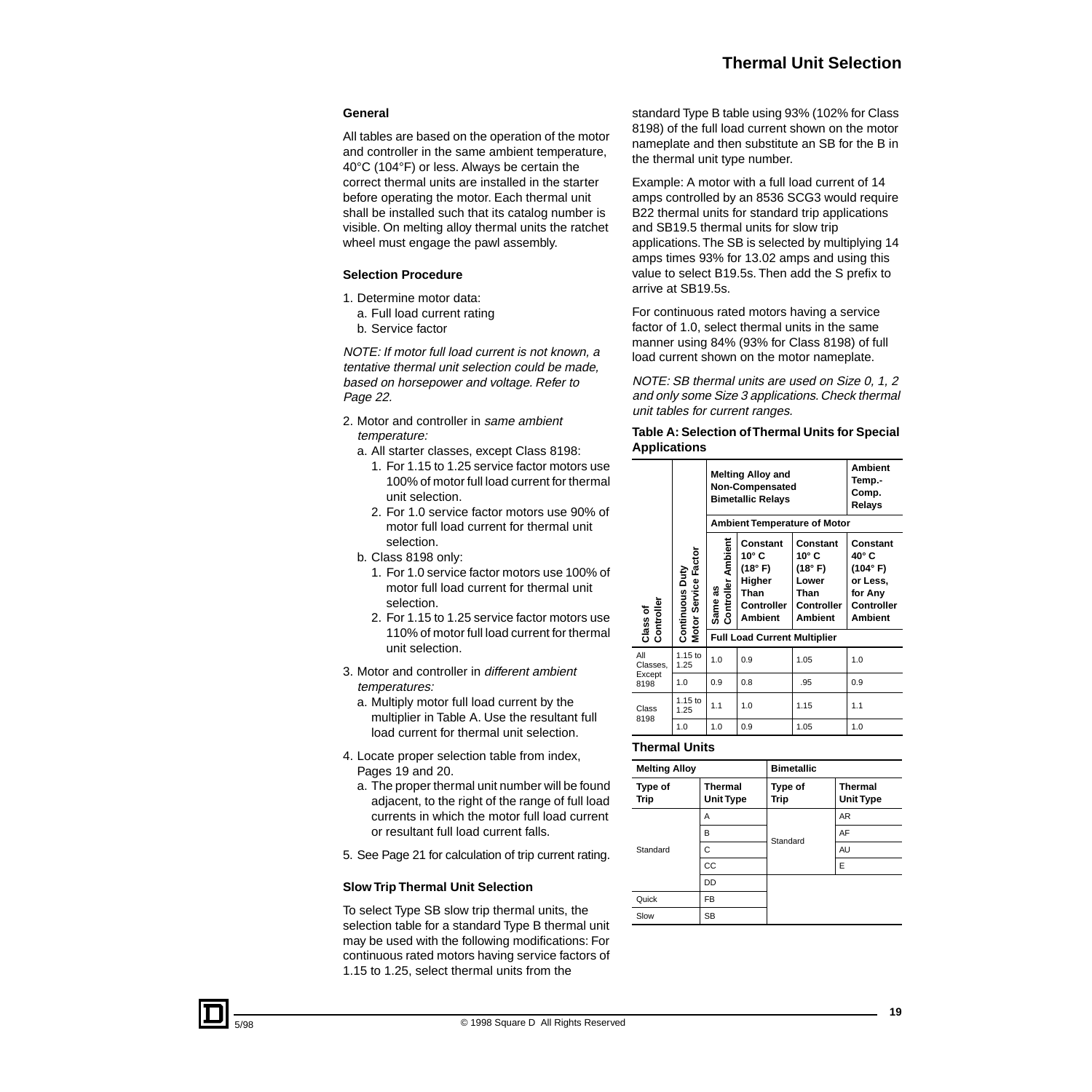#### **Quick Trip Thermal Unit Selection**

To select Type FB quick blow trip thermal units, the selection table for a standard Type B thermal unit may be used with the following modifications: for continuous rated motors having service factors of 1.15 to 1.25, select thermal units from the standard Type B table using 93% (102% for Class 8198) of the full load current shown on the motor nameplate and then substitute a FB for the B in the thermal unit type number.

Example: A motor with a full load current of 14 amps controlled by an 8536 SCG3 would require B22 thermal units for a standard trip application and FB19.5 thermal units for quick trip applications. The FB is selected by multiplying 14 amps times 93% for 13.02 amps and using this value to select B19.5. Then add the F prefix to arrive at FB19.5.

For continuous rated motors having a service factor of 1.0, select thermal units in the same manner using 84% (93% for Class 8198) of full load current shown on the motor nameplate.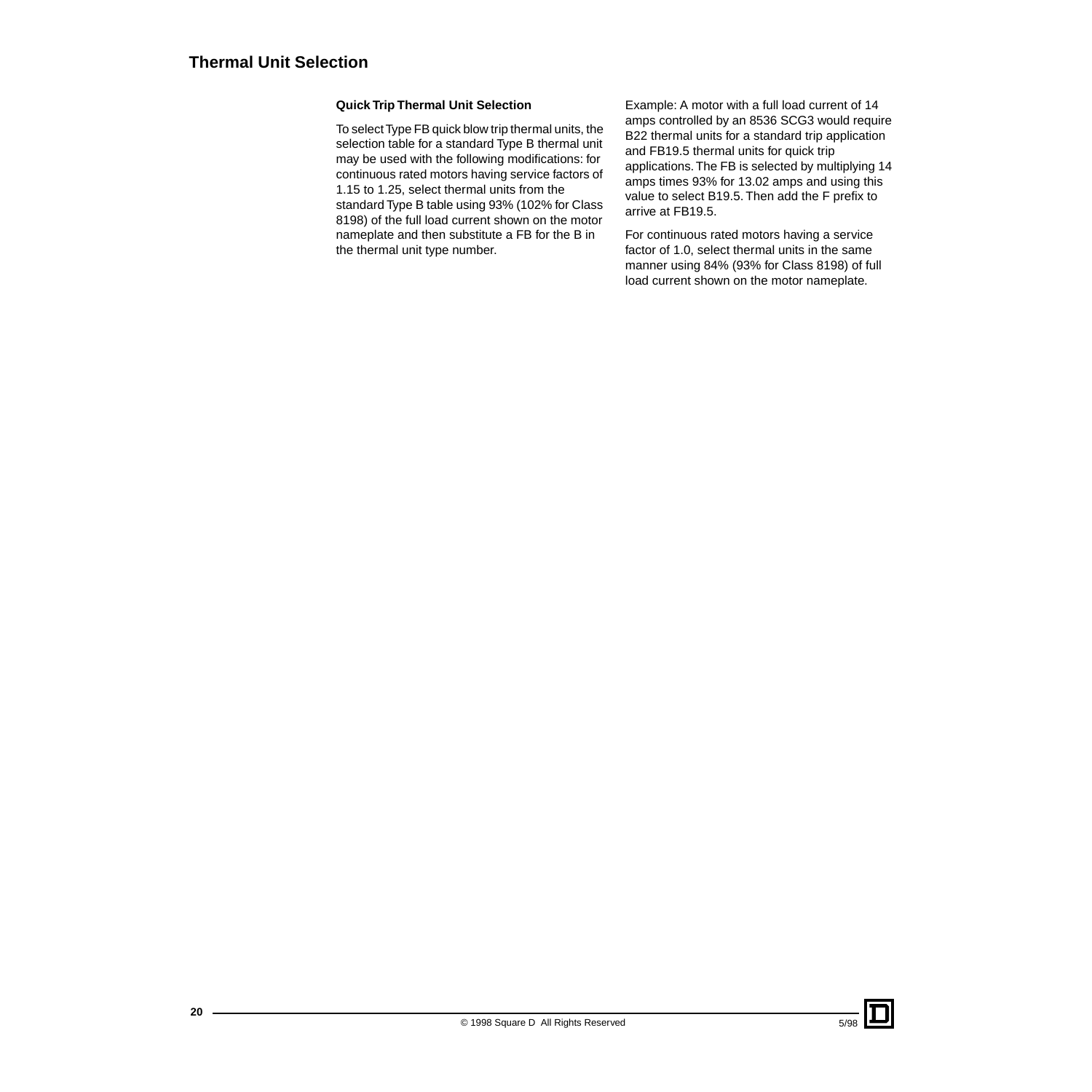|                                                   |                              |                        |                   |                                  |                                               | <b>Thermal Unit Selection Table Number</b> |                                              |                     |                  |  |   |     |     |  |          |          |  |
|---------------------------------------------------|------------------------------|------------------------|-------------------|----------------------------------|-----------------------------------------------|--------------------------------------------|----------------------------------------------|---------------------|------------------|--|---|-----|-----|--|----------|----------|--|
| <b>Controller</b>                                 |                              |                        |                   |                                  | <b>Hand Reset Melting Alloy</b>               |                                            |                                              | <b>Bimetallic</b>   |                  |  |   |     |     |  |          |          |  |
| <b>Starter Type</b>                               | <b>Class</b>                 | <b>Type</b>            | *Series           | <b>Size</b>                      | <b>Standard</b><br><b>Trip (20)</b>           | <b>Quick Trip</b><br>(10)                  | <b>Slow Trip</b><br>(30)                     | Non-<br>Compensated | Compen-<br>sated |  |   |     |     |  |          |          |  |
| Manual<br><b>Starters</b><br><b>FHP</b>           | 2510<br>2512<br>8908         | F                      | Α                 | <b>FHP</b>                       | 43★                                           | $\cdots$                                   |                                              |                     |                  |  |   |     |     |  |          |          |  |
| <b>Manual Starters</b><br>(Small<br>Enclosure)    | 2510                         | M, T                   | Α                 | $M-0$<br>$M-1$<br>$M-1P$         | $\mathbf{1}$<br>$\mathbf{1}$<br>$\mathbf{1}$  | 72<br>72<br>72                             | X<br>Χ<br>$\pmb{\times}$                     | <br><br>            | <br><br>.        |  |   |     |     |  |          |          |  |
| Manual<br><b>Starters</b><br>(Large<br>Enclosure) | 2510<br>2511<br>2512<br>8925 | M, T                   | Α                 | $M-0$<br>$M-1$<br>$M-1P$         | $\sqrt{2}$<br>$\sqrt{2}$<br>$\sqrt{2}$        | 73<br>73<br>73                             | $\begin{array}{c}\nX \\ X \\ X\n\end{array}$ | <br><br>            | $\cdots$<br><br> |  |   |     |     |  |          |          |  |
| Manual<br>Starter w/LVP<br>(Small Enclosure)      | 2510                         | M, T                   | Α                 | $M-0$<br>$M-1$<br>$M-1P$         | 3<br>$\ensuremath{\mathsf{3}}$<br>$\mathbf 3$ | <br><br>                                   | X<br>$\boldsymbol{\mathsf{X}}$<br>X          | <br><br>.           | <br>.<br>.       |  |   |     |     |  |          |          |  |
| Manual<br>Starter w/LVP<br>(Large Enclosure)      | 2510<br>2511<br>2512<br>8908 | M, T                   | Α                 | $M-0$<br>$M-1$<br>$M-1P$         | 4<br>4<br>$\overline{4}$                      | <br><br>                                   | $_{\rm X}^{\rm X}$<br>$\pmb{\times}$         | <br><br>            | .<br><br>        |  |   |     |     |  |          |          |  |
| Manual Loom Sw.                                   | 2510                         | MBL, TBL               | A                 | $M-0$                            | $\overline{7}$                                |                                            | Χ                                            |                     |                  |  |   |     |     |  |          |          |  |
|                                                   |                              | C, D                   |                   | 1,2                              | 65                                            |                                            | $\mathsf X$                                  |                     | .                |  |   |     |     |  |          |          |  |
| DC                                                | 7135<br>7136                 | E                      |                   | $\ensuremath{\mathsf{3}}$        | 9                                             |                                            |                                              |                     | .                |  |   |     |     |  |          |          |  |
| Magnetic<br><b>Starters</b>                       | 7735                         | F                      |                   | $\sqrt{4}$                       | 10                                            |                                            |                                              |                     |                  |  |   |     |     |  |          |          |  |
|                                                   | 7736                         | G                      |                   | 5                                | 12                                            |                                            |                                              |                     | .                |  |   |     |     |  |          |          |  |
|                                                   | 8536<br>8904+                | Α<br>(8536 only)       | B, C              | 00                               | $17\star$                                     |                                            |                                              |                     |                  |  |   |     |     |  |          |          |  |
|                                                   | (Starter                     | SA                     | A, B              | 00                               | 13                                            |                                            | X                                            |                     | .                |  |   |     |     |  |          |          |  |
|                                                   | In Own<br>Enclosure)         | <b>SB</b>              | Α                 | $\pmb{0}$                        | 13                                            | 74                                         | $\mathsf X$                                  | 8                   | 33               |  |   |     |     |  |          |          |  |
| 8933                                              | SC                           | $\mathsf A$            | $\mathbf{1}$      | 13                               | 74                                            | $\mathsf X$                                | 8                                            | 33                  |                  |  |   |     |     |  |          |          |  |
|                                                   |                              | A                      | 1P                | 41                               |                                               | $\mathsf X$                                | .                                            | $\ddotsc$           |                  |  |   |     |     |  |          |          |  |
|                                                   | 8998                         | SD                     | A                 | $\overline{2}$                   | 56                                            | 75                                         | $\mathsf X$                                  | 62                  | 70               |  |   |     |     |  |          |          |  |
|                                                   | 8999<br>(Model 3             | SE                     | $\mathsf A$       | $\mathsf 3$                      | 18                                            | 760                                        | 1340X                                        | 63                  | 37 <sup>‡</sup>  |  |   |     |     |  |          |          |  |
|                                                   | Control Center)              |                        | В                 | 3                                | .                                             |                                            |                                              | 142                 |                  |  |   |     |     |  |          |          |  |
|                                                   | I-LINE®<br>and QMB           | SF                     | A                 | $\sqrt{4}$                       | 54                                            | 770                                        |                                              | 11                  | 29‡              |  |   |     |     |  |          |          |  |
|                                                   | Motor                        |                        | B                 | $\sqrt{4}$                       |                                               |                                            |                                              | 144                 |                  |  |   |     |     |  |          |          |  |
|                                                   | Starter<br>Centers           | SG                     | $\mathsf A$       | 5                                | $49\text{m}$                                  |                                            |                                              | 38                  | 46               |  |   |     |     |  |          |          |  |
|                                                   |                              | <b>SH</b>              | $\mathsf A$       | $\,6\,$                          | 21                                            |                                            |                                              | 39                  | 47               |  |   |     |     |  |          |          |  |
|                                                   |                              | SC                     | Α                 | 1 Fusible                        | 66                                            | 74                                         |                                              | 64                  | 33               |  |   |     |     |  |          |          |  |
|                                                   |                              |                        |                   | 1 Circuit Breaker                | 15                                            | 74                                         |                                              |                     |                  |  |   |     |     |  |          |          |  |
|                                                   |                              | SD                     | Α                 | 2 Fusible                        | 67                                            | 75                                         |                                              | 57                  | 70               |  |   |     |     |  |          |          |  |
|                                                   |                              |                        |                   | 2 Circuit Breaker                | 58+                                           | 75                                         |                                              |                     |                  |  |   |     |     |  |          |          |  |
| AC                                                | 8998<br>8999                 |                        | Α                 | 3 Small Enclosure                | 16                                            | 760                                        | 1340X                                        | 51                  | 37 <sup>‡</sup>  |  |   |     |     |  |          |          |  |
| Magnetic<br><b>Starters</b>                       | (Model 4                     | SE                     | $\sf B$           | 3 Large Enclosure<br>$\mathsf 3$ | 68+                                           | 760                                        | 1330X                                        | 141                 |                  |  |   |     |     |  |          |          |  |
| (Small                                            | Control Center)              |                        | A                 | $\overline{4}$                   | .<br>61                                       | <br>770                                    | .                                            | 35                  | <br>$29+$        |  |   |     |     |  |          |          |  |
| Enclosure)                                        |                              | <b>SF</b>              | $\sf B$           | $\pmb{4}$                        |                                               |                                            |                                              | 143                 |                  |  |   |     |     |  |          |          |  |
|                                                   |                              | $\mathbb{S}\mathbb{G}$ | A                 | 5                                | <br>24                                        |                                            |                                              | 52                  | .<br>46          |  |   |     |     |  |          |          |  |
|                                                   |                              | <b>SH</b>              | Α                 | 6                                | 20                                            | $\cdots$<br>                               | $\cdots$<br>$\cdots$                         | 48                  | 47               |  |   |     |     |  |          |          |  |
|                                                   |                              |                        |                   | 1 Fusible                        | 109                                           |                                            | $\cdots$                                     |                     | 97               |  |   |     |     |  |          |          |  |
|                                                   |                              | SC#                    | Α                 | 1 Circuit Breaker                | 115                                           |                                            |                                              |                     | 103              |  |   |     |     |  |          |          |  |
|                                                   |                              |                        |                   | 2 Fusible                        | 110                                           |                                            | $\cdots$                                     |                     | 98               |  |   |     |     |  |          |          |  |
|                                                   |                              | SD#                    | Α                 | 2 Circuit Breaker                | 116                                           |                                            | $\cdots$                                     |                     | 104              |  |   |     |     |  |          |          |  |
| 8998<br>(Model 5<br>Control Center)               |                              |                        | 3 Fusible         | 111                              |                                               |                                            |                                              | 99                  |                  |  |   |     |     |  |          |          |  |
|                                                   | SE#                          | Α                      | 3 Circuit Breaker | 117                              |                                               | $\cdots$                                   |                                              | 105                 |                  |  |   |     |     |  |          |          |  |
|                                                   |                              |                        | 4 Fusible         | 112                              |                                               | $\cdots$                                   |                                              | 100                 |                  |  |   |     |     |  |          |          |  |
|                                                   | SF#                          | Α                      | 4 Circuit Breaker | 118                              |                                               |                                            |                                              | 106                 |                  |  |   |     |     |  |          |          |  |
|                                                   |                              |                        | 5 Fusible         | 113                              |                                               | $\cdots$                                   |                                              | 101                 |                  |  |   |     |     |  |          |          |  |
|                                                   |                              | SG#                    | Α                 | 5 Circuit Breaker                | 119                                           |                                            | $\cdots$                                     |                     | 107              |  |   |     |     |  |          |          |  |
|                                                   |                              | SH#                    | Α                 | 6 Fusible<br>6 Circuit Breaker   | 114<br>120                                    | $\cdots$<br>                               | <br>$\cdots$                                 | <br>                | 102<br>108       |  |   |     |     |  |          |          |  |
|                                                   |                              |                        |                   | 20-30A                           | 135                                           |                                            | $\cdots$                                     |                     |                  |  |   |     |     |  |          |          |  |
|                                                   | 8911                         | <b>DPSG</b>            |                   |                                  |                                               |                                            |                                              |                     |                  |  | Α | 40A | 145 |  | $\cdots$ | $\cdots$ |  |
|                                                   |                              |                        |                   | 50A                              | 146                                           |                                            | $\cdots$                                     | $\cdots$            |                  |  |   |     |     |  |          |          |  |

**Table continued on the next page; see Page 20 For Footnotes.**

NOTE: For thermal unit selection tables for other devices including obsolete devices, consult local Square D field office.

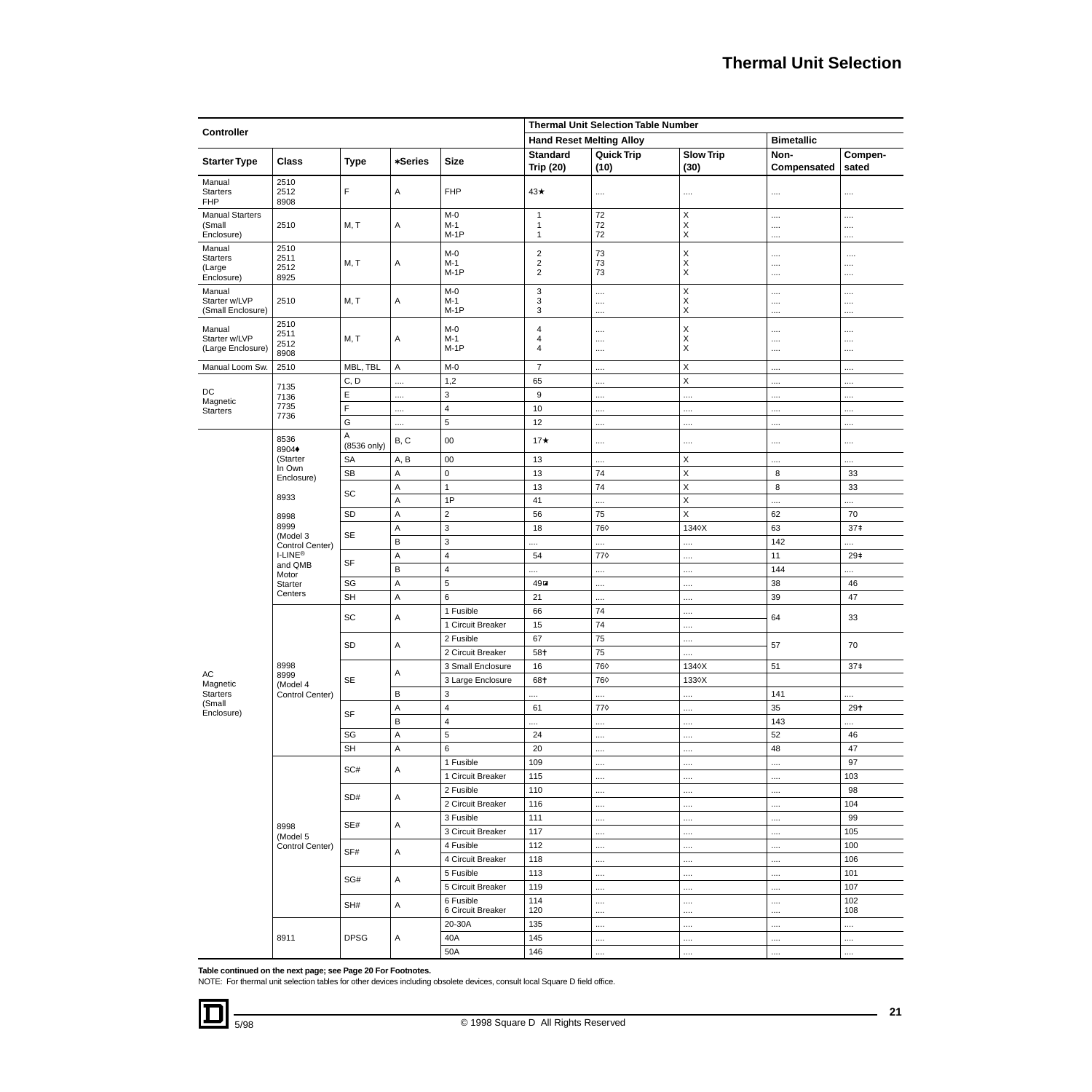# **Thermal Unit Selection**

|                      |                                     |                        |                         |                         | <b>Thermal Unit Selection Table Number</b> |                   |                         |                   |                 |
|----------------------|-------------------------------------|------------------------|-------------------------|-------------------------|--------------------------------------------|-------------------|-------------------------|-------------------|-----------------|
| Controller           |                                     |                        |                         |                         | <b>Hand Reset Melting Alloy</b>            |                   |                         | <b>Bimetallic</b> |                 |
|                      |                                     |                        |                         |                         | <b>Standard</b>                            | <b>Quick Trip</b> | <b>Slow Trip</b>        | Non-              |                 |
| <b>Starter Type</b>  | <b>Class</b>                        | <b>Type</b>            | *Series                 | <b>Size</b>             | <b>Trip</b>                                | (10)              | (30)                    | Compensated       | Compensated     |
|                      | 8198                                | G, S                   | .                       | $\ddotsc$               | 5                                          |                   | X                       | .                 | $\,6\,$         |
|                      | 8536                                | A (8536 only)          | B, C                    | 00                      | $14*$                                      |                   |                         |                   |                 |
|                      | (Starter Used in                    | SA                     | A, B                    | $\overline{00}$         | 53                                         |                   | $\overline{x}$          | 55                | $\overline{25}$ |
|                      | Multi-Motor Panel)<br>8904■<br>8538 | <b>SB</b>              | Α                       | $\overline{0}$          | 15                                         | 78                | $\overline{\mathsf{x}}$ | 64                | 33              |
|                      | 8906<br>8539                        | SC                     | Α                       | $\mathbf{1}$            | 15                                         | 78                | X                       | 64                | 33              |
|                      | 8606<br>8907                        | SD                     | Α                       | $\overline{2}$          | 58                                         | 79                | X                       | 57                | 70              |
|                      | 8630●<br>8920                       | <b>SE</b>              | $\overline{A}$          | $\overline{3}$          | 16                                         | 800               | 1330X                   | 51                | 37 <sup>‡</sup> |
|                      | 8640▲<br>8922<br>9089<br>8924       |                        | В                       | 3                       |                                            |                   | .                       | 141               |                 |
|                      | 8647<br>8925                        | SF                     | Α                       | $\overline{4}$          | 61                                         | 810               |                         | 35                | 29#             |
|                      | 8650<br>8930                        |                        | В                       | $\overline{4}$          |                                            |                   |                         | 143               |                 |
|                      | 8736<br>8941                        | SG                     | Α                       | 5                       | $24 \square$                               |                   |                         | 52                | 46              |
|                      | 8738<br>8739                        | SH                     | A                       | 6                       | 20                                         |                   | $\pmb{\times}$          | 48                | 47              |
| AC                   |                                     | CB, DB, SB, UB         | A                       | $\overline{0}$          | 15                                         | 78                | $\overline{\mathsf{x}}$ | 64                | 33              |
| Magnetic             |                                     | CC, DC, SC, UC         | Α                       | $\mathbf{1}$            | 15                                         | 78                | $\overline{\mathsf{x}}$ | 64                | 33              |
| <b>Starters</b>      |                                     | CD, DD, SD, UD         | Α                       | $\overline{2}$          | 58                                         | 79                | $\overline{\mathsf{x}}$ | $\overline{57}$   | 70              |
| (Large<br>Enclosure) | 8810                                | CE, DE, SE, UE         | A                       | 3                       | 16                                         | 800               | 1330X                   | 51                | 37#             |
|                      | 8811                                | CF, DF, SF, UF         | $\overline{A}$          | $\overline{4}$          | 61                                         | 810               | .                       | 35                | 29 <sup>‡</sup> |
|                      | 8812                                | SE                     | $\overline{B}$          | $\overline{3}$          |                                            |                   |                         | 141               |                 |
|                      |                                     | SF                     | $\overline{B}$          | $\overline{\mathbf{4}}$ |                                            |                   |                         | 143               |                 |
|                      |                                     | CG, DG, SG, UG         | A                       | $\sqrt{5}$              | $24 \square$                               |                   | $\cdots$                | 52                | 46              |
|                      |                                     | CH, DH, SH, UH         | A                       | 6                       | 20                                         |                   | X                       | 48                | 47              |
|                      | WC, XC                              | A                      | $\mathbf{1}$            |                         | 78                                         |                   | .                       | 33                |                 |
|                      |                                     | WD, XD, MD, RD, VD     | A                       | $\overline{2}$          |                                            | 79                |                         |                   | 70              |
|                      | 8940<br>WELL-GUARD®                 | WE, XE, ME, RE, VE     | Α                       | 3                       |                                            | 800               |                         |                   | $37+$           |
|                      | Control                             | PF, WF, XF, MF, RF, VF | Α                       | $\overline{4}$          |                                            | 810               |                         |                   | 29‡             |
|                      |                                     | XSG, NSG, MG, RG, VG★  | Α                       | 5                       |                                            |                   |                         |                   | 46              |
|                      |                                     | XSH, VH                | Α                       | 6                       |                                            |                   |                         |                   | $\overline{47}$ |
|                      |                                     |                        |                         | $20-30A$                | 136                                        |                   |                         |                   |                 |
|                      | 8911                                | <b>DPSO</b>            | Α                       | 40A                     | 147                                        |                   | .                       |                   |                 |
|                      |                                     |                        |                         | 50A                     | 148                                        |                   |                         |                   |                 |
|                      |                                     | SC#                    | A                       | 1 Fusible               | 127                                        |                   |                         |                   | 121             |
| AC                   | 8998                                |                        |                         | 1 Circuit Breaker       | 130                                        | $\cdots$          |                         | $\cdots$          | 124             |
| Magnetic             | 8999                                | SD#                    | Α                       | 2 Fusible               | 128                                        |                   | .                       |                   | 122             |
| Part-                | (Model 5 MCC)                       |                        |                         | 2 Circuit Breaker       | 131                                        |                   |                         |                   | 125             |
| Winding              |                                     | SE#                    | Α                       | 3 Fusible               | 129                                        |                   |                         |                   | 123             |
|                      |                                     |                        |                         | 3 Circuit Breaker       | 132                                        |                   |                         |                   | 126             |
|                      |                                     | AF                     | В                       | 4(133A)                 |                                            |                   | .                       | 30                |                 |
|                      |                                     | AG                     | Ā                       | 5(266A)                 |                                            |                   |                         | 36                |                 |
|                      |                                     | <b>AR</b>              | $\overline{\mathsf{A}}$ | 1(25A)                  | $\cdots$                                   |                   |                         | $\overline{32}$   |                 |
|                      |                                     | AT                     | A                       | 2(45A)                  | $\cdots$                                   |                   | .                       | 60                |                 |
|                      |                                     | <b>AU</b>              | .                       | 3(86A)                  |                                            |                   | .                       | 50                |                 |
|                      |                                     | DA                     | Α                       | 1(25a)                  |                                            |                   |                         | 140 <sup>‡</sup>  |                 |
|                      |                                     | GA                     | Α                       | 2(60A)                  |                                            |                   | .                       | 139#              |                 |
| Separately           |                                     | <b>HA</b>              | $\overline{A}$          | 3(100A)                 |                                            |                   |                         | 138‡              |                 |
| Mounted              |                                     | <b>JA</b>              | A                       | 4(180A)                 | .                                          |                   | .                       | 137‡              | .               |
| Overload             | 9065                                | $\overline{c}$         | $\overline{A}$          | 1(25A)                  | 44                                         | 82                | $\overline{\mathsf{x}}$ |                   |                 |
| Relays               |                                     | F                      | В                       | 4(133A)                 | 19                                         | 850               |                         |                   |                 |
|                      |                                     | G                      | Α                       | 5(266A)                 | 22                                         |                   | .                       |                   |                 |
|                      |                                     | <b>MEO</b>             | А                       | (32A)                   | 86                                         |                   | .                       |                   |                 |
|                      |                                     |                        |                         | 1(26A)                  | 59                                         | 83                | X                       | 23                | 42              |
|                      |                                     | S                      | Α                       | 2(45A)                  | 69                                         | 84                | $\overline{\mathsf{x}}$ | 27                | $\overline{71}$ |
|                      |                                     |                        |                         | 3(86A)                  | 34                                         |                   |                         |                   |                 |
|                      |                                     |                        |                         | 4(133A)                 | 28                                         |                   |                         |                   | .               |
|                      |                                     | $\mathsf{T}$           | Α                       | 2(45A)                  | 31                                         |                   | X                       |                   |                 |
|                      |                                     | $\overline{U}$         |                         | 3(86A)                  | 40                                         |                   |                         |                   |                 |

\* Series letters listed refer to the marking on the nameplate of the basic open type starter. When the starter is supplied in a controller containing other devices, the controller may have a different series letter marked on the enclosure nameplate.

f Small enclosure tables apply for **Class 8904** non-combination and non-reversing starters. For combination and reversing **Class 8904** starters refer to the large enclosure selections, index above.

**For Class 8630** starters divide the delta connected motor full load current by 1.73, and use this quotient to select thermal units.

► For Class 8640 starters use the full load current of each motor winding as a basis for thermal unit selection - normally one-half total motor current.

E Large enclosure tables apply for Class 8904 combination and reversing starters. For non-combination and non-reversing Class 8904 starters refer to small enclosure selections.

<sup>†</sup> Use for Autotransformer Starters (Fusible and Circuit Breaker).

+ Order Type E thermal units by number from Square D Company.

\* Type A thermal units for full load currents lower than those listed in this table are available. For complete information, consult local Square D field office.

h Form Y81 must be specified to use quick trip (Class 10) or slow trip (Class 30) thermal units on Size 3 starters and quick trip (Class 10) thermal units on Size 4 starters.

X This device will accept Type SB slow trip (Class 30) thermal units. For selection, see Page 18.

# Refers to type number of starter in MCC, not actual type number of MCC.

e For Y500 Device select Table 151, which uses "B" Thermal Units.

5/98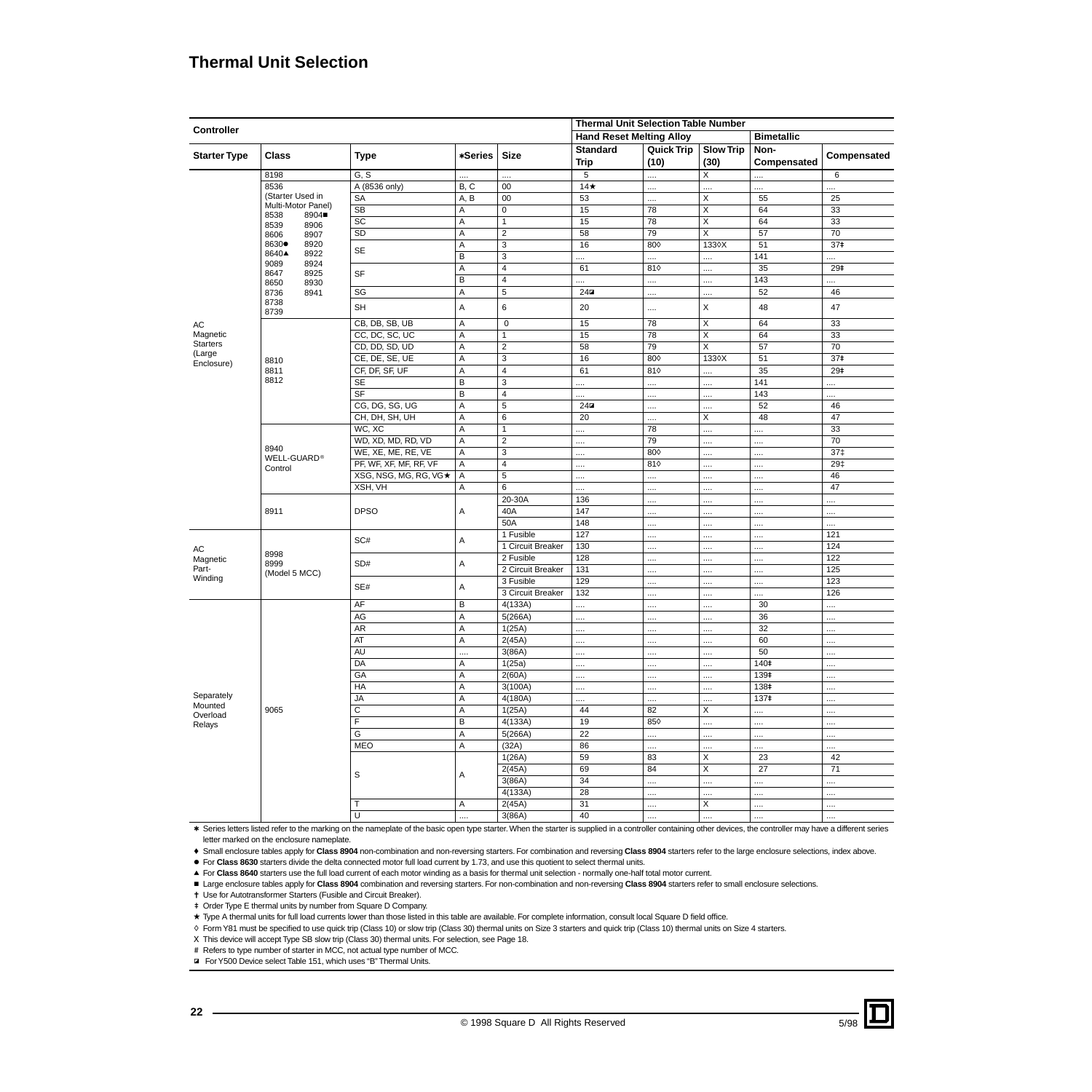### **CALCULATION OF TRIP CURRENT RATING**

**Trip Current Rating –** Trip current rating is a nominal value which approximates the minimum current to trip an overload relay in an ambient temperature, outside of the enclosure, of 40°C (104°F). In all selection tables, except Class 8198 the trip current rating is 1.25 times the minimum full load current shown for the thermal unit selected. For Class 8198, the trip current rating is 1.15 times the minimum full load current. This applies to bimetallic overload relays with the trip adjustment set at 100 percent.

#### **Calculation Procedure**

- 1. Use the selection table for the specific controller involved.
- 2. Find the minimum motor full load current listed for the thermal unit in question.
- 3. Multiply that current by 1.25 (1.15 for Class 8198). The result is the trip current rating.

**Example 1:** Determine the thermal unit selection and trip current rating for thermal units in a Class 8536 Type SCG3 Size 1 magnetic starter used to control a three-phase, 1.15 service factor motor with a full load current of 17.0 Amperes, where the motor and controller are both located in a 40°C (104°F) ambient temperature.

- 1. From Table 13 the proper selection is B32.
- 2. The minimum motor full load current is 16.0 Amperes.
- 3. Trip current rating is 16.0 x 1.25= 20.0 Amperes.

**Protection Level** is the relationship between trip current rating and full load current. Protection level, in percent, is the trip current rating divided by the motor full load current times 100. In Example 1 the protection level for the B32 thermal unit is: 20.0/17.0 x 100=118%.

National Electrical Code, Section 430-32, allows a maximum protection level of 125% for the motor in the above example.

**Minimum Trip Current** (also called ultimate current) may vary from the trip current rating value, since ratings are established under standardized test conditions. Factors which influence variations include: the number of thermal units installed, enclosure size, proximity to heat producing devices, size of conductors installed, ambient (room) temperature, and others.

Except for ambient temperature-compensated overload relays, an ambient temperature higher than 40°C would lower the trip current, and a lower temperature would increase it. This variation is not a factor in selecting thermal units for the average application, since most motor ratings are based on an ambient temperature of 40°C, and motor capacity varies with temperature in about the same proportion as the change in trip current. Temperature-compensated relays maintain a nearly constant trip current over a wide range of ambient temperature, and are intended for use where the relay, because of its location, cannot sense changes in the motor ambient temperature.

#### **CALCULATION OF TRIP CURRENT FOR AMBIENT TEMPERATURES OTHER THAN 40°C**

For a controller ambient temperature other than 40°C (104°F) trip current can be calculated by applying a correction factor from the curve in Figure 1. The approximate trip current for a particular ambient temperature is the product of (1) the multiplier M corresponding to the temperature and (2) the 40°C trip current rating.

**NOTE:** Ambient temperature is the temperature surrounding the starter enclosure. Normal temperature rise inside the enclosure has been taken into account in preparing the thermal unit selection tables.

**Example 2:** Determine the trip current for the motor and controller in Example 1, except the controller is in a 30°C (86°F) ambient temperature. From the curve in Figure 1 the multiplier M is 1.1 at 30°C. Approximate Trip Current is 16.0 x 1.25 x 1.1=22 Amperes.

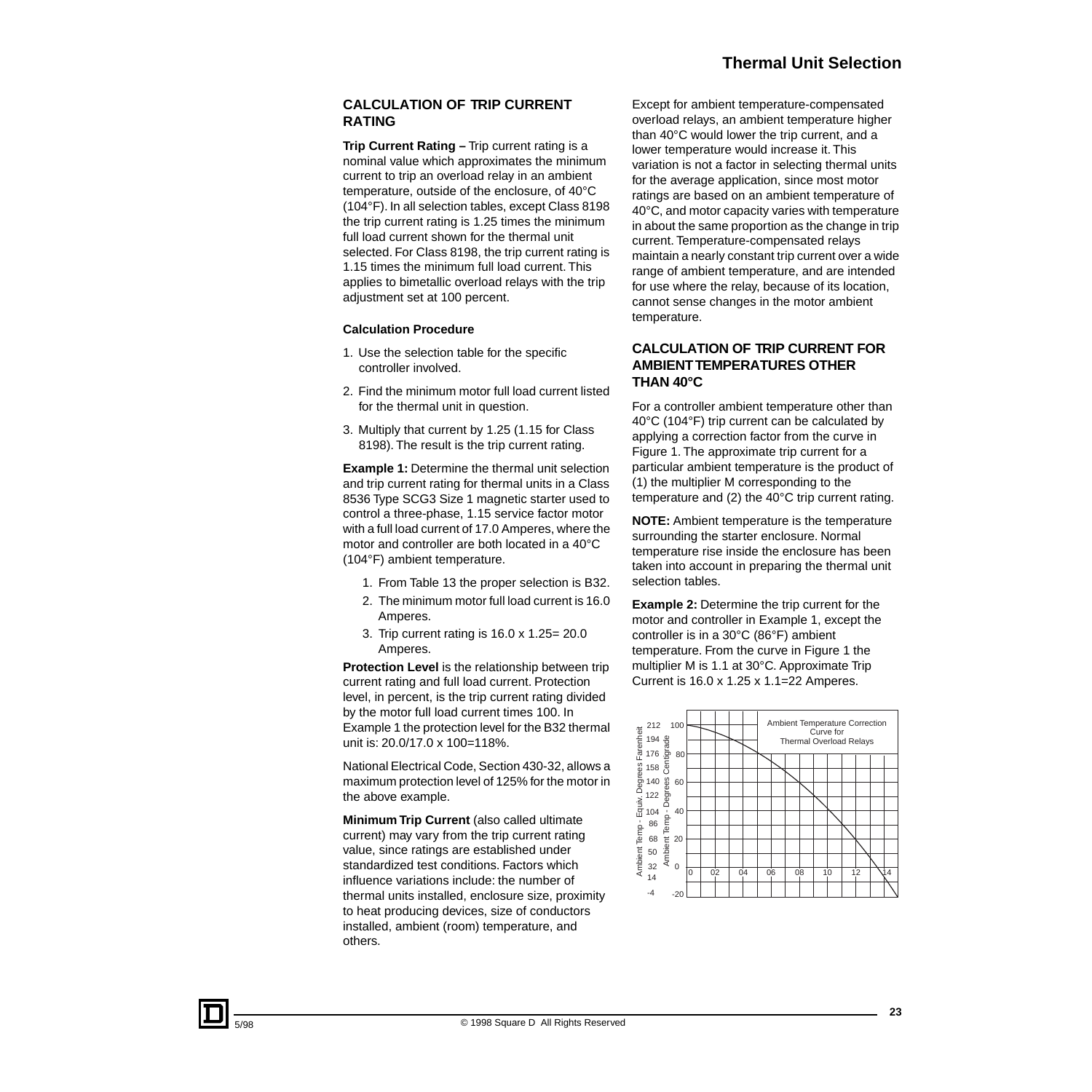#### **APPROXIMATE THERMAL UNIT SELECTION BASED ON HORSEPOWER AND VOLTAGE**

#### **General**

Thermal units selected using approximate full load currents from the table below will provide a trip current between 101% and 125% of full load current for many 4-pole, single speed, normal torque, 60 Hz motors. Since full load current rating of different makes and types of motors vary so widely, these selections may not be suitable.

Thermal units should be selected on the basis of motor nameplate full load current and service factor. Thermal unit sizes originally selected on an approximate basis should always be rechecked and corrected at the time of installation if required.

#### **Instructions**

- 1. Locate motor horsepower and voltage.
- 2. Determine approximate full load current from the table below.
- 3. Use approximate full load current in place of actual nameplate full load current and follow instructions on Page 18.

#### **Only Use This Table When Motor Full Load Current Is Not Known**

|                            | <b>Motor Full Load Current</b> |      |      |      |                          |                          |
|----------------------------|--------------------------------|------|------|------|--------------------------|--------------------------|
| <b>Motor</b><br>Horsepower | <b>Three PH</b>                |      |      |      | Single PH                |                          |
|                            | 200 V                          | 230V | 460V | 575V | 115V                     | 230V                     |
| 1/20                       | 0.39                           | 0.34 | 0.17 | 0.14 | 1.30                     | 0.65                     |
| $^{1/12}$                  | 0.55                           | 0.48 | 0.24 | 0.19 | 1.90                     | 0.95                     |
| $^{1/3}$                   | 0.74                           | 0.64 | 0.32 | 0.26 | 2.60                     | 1.30                     |
| $\frac{1}{6}$              | 0.90                           | 0.78 | 0.39 | 0.31 | 3.24                     | 1.62                     |
| $^{1/4}$                   | 1.22                           | 1.06 | 0.53 | 0.42 | 4.40                     | 2.20                     |
| $\frac{1}{3}$              | 1.52                           | 1.32 | 0.66 | 0.53 | 5.47                     | 2.74                     |
| $\frac{1}{2}$              | 2.07                           | 1.80 | 0.90 | 0.72 | 7.45                     | 3.73                     |
| $\frac{3}{4}$              | 2.88                           | 2.50 | 1.25 | 1.00 | 10.1                     | 5.07                     |
| $\mathbf{1}$               | 3.68                           | 3.20 | 1.60 | 1.28 | 12.6                     | 6.31                     |
| 11/2                       | 5.18                           | 4.50 | 2.25 | 1.80 | 17.2                     | 8.59                     |
| $\overline{2}$             | 6.67                           | 5.80 | 2.90 | 2.32 | 21.4                     | 10.7                     |
| 3                          | 9.66                           | 8.40 | 4.20 | 3.36 | 29.1                     | 14.5                     |
| 5                          | 15.4                           | 13.4 | 6.68 | 5.35 | 42.9                     | 21.4                     |
| $7^{1/2}$                  | 22.6                           | 19.6 | 9.82 | 7.86 | 58                       | 29.2                     |
| 10                         | 29.7                           | 25.8 | 12.9 | 10.3 | $\overline{\phantom{0}}$ | 36.3                     |
| 15                         | 43.6                           | 38.0 | 19.0 | 15.2 | $\qquad \qquad -$        | 49.9                     |
| 20                         | 57.4                           | 49.9 | 24.9 | 20.0 | $\qquad \qquad -$        | -                        |
| 25                         | 70.9                           | 61.7 | 30.8 | 24.7 | $\qquad \qquad -$        | -                        |
| 30                         | 84.3                           | 73.3 | 36.7 | 29.3 | $\overline{\phantom{0}}$ | -                        |
| 40                         | 111.                           | 96.4 | 48.2 | 38.5 | $\qquad \qquad -$        | -                        |
| 50                         | 137.                           | 119. | 59.6 | 47.6 | $\qquad \qquad -$        | -                        |
| 60                         | 163.                           | 142. | 70.8 | 56.6 | $\qquad \qquad -$        | -                        |
| 75                         | 201.                           | 175. | 87.6 | 70.0 | $\qquad \qquad -$        | ۳                        |
| 100                        | 265.                           | 230. | 115. | 92.0 | $\overline{\phantom{0}}$ | -                        |
| 125                        | 327.                           | 284. | 142. | 114. | -                        | -                        |
| 150                        | 389.                           | 338. | 169. | 135. | -                        | $\overline{\phantom{0}}$ |
| 200                        | 511.                           | 445. | 222. | 178. | $\qquad \qquad -$        | -                        |

NOTE: These currents should not be used for selection of fuses, circuit breakers or wire sizes. See NEC tables 430-148 through 430-150. For motors rated 208-220 volts, use 230 V column. For motors rated 440 to 550 volts, use 460 and 575 V columns, respectively.

### **Mounting Thermal Units**

Always be certain the correct thermal units are installed in the starter before operating the motor. Thermal units should always be mounted so that their type designation can be read from the front of the starter (see Figure 1). Melting alloy thermal units should be mounted so that the tooth of the pawl assembly can engage the teeth of the ratchet wheel when the reset button is pushed.

Mounting surfaces of starter and thermal units should be clean and care should be taken to insure that thermal unit mounting screws are fastened securely.



**Figure 1**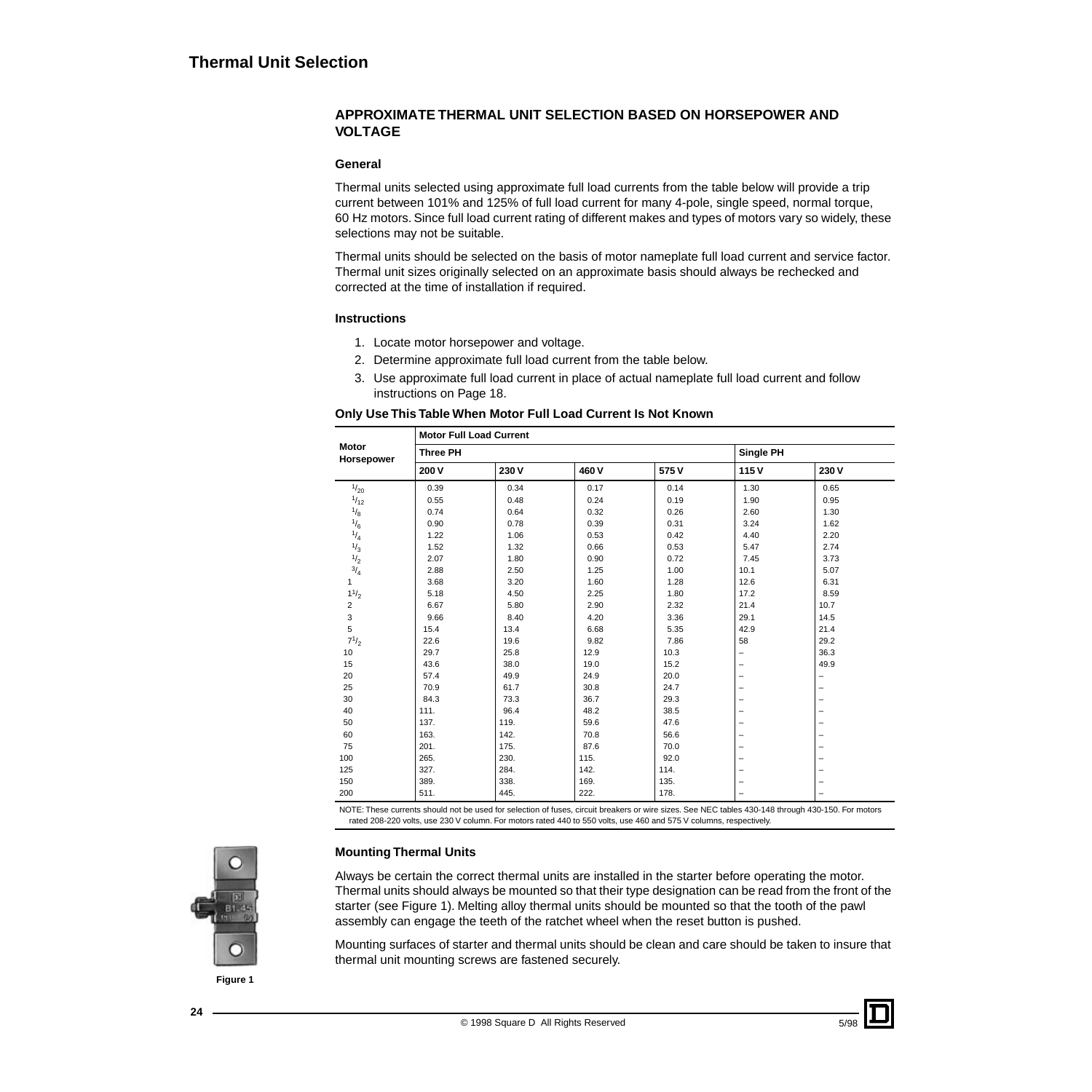# **Thermal Unit Selection Tables 1 thru 6**

| Table 1                                                                           |                                                                                   |                                                    | Table 2                                                                                      |                                                                                        |                                                | Table 3                                                                           |                                                                                   |                                                    | Table 4                                                                           |                                                                                   |                                                           |
|-----------------------------------------------------------------------------------|-----------------------------------------------------------------------------------|----------------------------------------------------|----------------------------------------------------------------------------------------------|----------------------------------------------------------------------------------------|------------------------------------------------|-----------------------------------------------------------------------------------|-----------------------------------------------------------------------------------|----------------------------------------------------|-----------------------------------------------------------------------------------|-----------------------------------------------------------------------------------|-----------------------------------------------------------|
| Motor Full-Load<br>Current (Amp)                                                  |                                                                                   | Thermal<br>Unit                                    | Motor Full-Load<br>Current (Amp)                                                             |                                                                                        | Thermal<br>Unit                                | Motor Full-Load<br>Current (Amp)                                                  |                                                                                   | Thermal<br>Unit                                    | Motor Full-Load<br>Current (Amp)                                                  |                                                                                   | Thermal<br>Unit                                           |
| 1 T.U.                                                                            | 3 T.U.                                                                            | Number                                             | 1 T.U.                                                                                       | 3 T.U.                                                                                 | Number                                         | 1 T.U.                                                                            | 3 T.U.                                                                            | Number                                             | 1 T.U.                                                                            | 3 T.U.                                                                            | Number                                                    |
| $0.33 - 0.36$<br>$0.37 - 0.40$<br>$0.41 - 0.45$<br>$0.46 - 0.52$<br>0.53-0.59     | $0.29 - 0.32$<br>$0.33 - 0.36$<br>$0.37 - 0.39$<br>$0.40 - 0.47$<br>$0.48 - 0.56$ | B 0.44<br>B 0.51<br>B 0.57<br>B 0.63<br>B 0.71     | $0.35 - 0.38$<br>$0.39 - 0.43$<br>$0.44 - 0.48$<br>$0.49 - 0.56$<br>$0.57 - 0.63$            | $0.30 - 0.32$<br>0.33-0.37<br>$0.38 - 0.39$<br>$0.40 - 0.48$<br>$0.49 - 0.57$          | B 0.44<br>B 0.51<br>B 0.57<br>B 0.63<br>B 0.71 | $0.29 - 0.31$<br>$0.32 - 0.36$<br>$0.37 - 0.39$<br>$0.40 - 0.47$<br>$0.48 - 0.56$ | $0.28 - 0.29$<br>$0.30 - 0.33$<br>$0.34 - 0.36$<br>$0.37 - 0.44$<br>$0.45 - 0.52$ | B 0.44<br>B 0.51<br>B 0.57<br>B 0.63<br>B 0.71     | $0.32 - 0.33$<br>$0.34 - 0.38$<br>$0.39 - 0.41$<br>$0.42 - 0.50$<br>$0.51 - 0.61$ | $0.29 - 0.30$<br>$0.31 - 0.35$<br>0.36-0.37<br>$0.38 - 0.45$<br>$0.46 - 0.54$     | B 0.44<br>B 0.51<br>B 0.57<br>B 0.63<br>B 0.71            |
| $0.60 - 0.66$<br>$0.67 - 0.73$<br>$0.74 - 0.81$<br>$0.82 - 0.91$<br>$0.92 - 1.02$ | $0.57 - 0.63$<br>$0.64 - 0.69$<br>$0.70 - 0.77$<br>$0.78 - 0.86$<br>$0.87 - 0.96$ | B 0.81<br>B 0.92<br>B 1.03<br>B 1.16<br>B 1.30     | $0.64 - 0.71$<br>$0.72 - 0.78$<br>0.79-0.88<br>$0.89 - 0.99$<br>1.00-1.15                    | 0.58-0.64<br>$0.65 - 0.70$<br>$0.71 - 0.78$<br>$0.79 - 0.87$<br>$0.88 - 0.98$          | B 0.81<br>B 0.92<br>B 1.03<br>B 1.16<br>B 1.30 | $0.57 - 0.63$<br>$0.64 - 0.69$<br>$0.70 - 0.77$<br>0.78-0.86<br>$0.87 - 0.97$     | $0.53 - 0.59$<br>$0.60 - 0.64$<br>$0.65 - 0.71$<br>$0.72 - 0.80$<br>$0.81 - 0.90$ | B 0.81<br>B 0.92<br>B 1.03<br>B 1.16<br>B 1.30     | $0.62 - 0.68$<br>0.69-0.74<br>$0.75 - 0.83$<br>$0.84 - 0.93$<br>$0.94 - 1.05$     | $0.55 - 0.61$<br>$0.62 - 0.66$<br>$0.67 - 0.74$<br>$0.75 - 0.83$<br>$0.84 - 0.93$ | B 0.81<br>B 0.92<br>B 1.03<br>B 1.16<br>B 1.30            |
| 1.03-1.14<br>1.15-1.29<br>1.20-1.42<br>1.43-1.64<br>1.65-1.80                     | $0.97 - 1.11$<br>1.12-1.23<br>1.24-1.37<br>1.38-1.55<br>1.56-1.75                 | B 1.45<br>B 1.67<br>B 1.88<br>B 2.10<br>B 2.40     | 1.16-1.23<br>1.24-1.43<br>1.44-1.51<br>1.52-1.75<br>1.76-1.93                                | $0.99 - 1.13$<br>1.14-1.25<br>1.26-1.40<br>1.41-1.58<br>$1.59 - 1.79$                  | B 1.45<br>B 1.67<br>B 1.88<br>B 2.10<br>B 2.40 | $0.98 - 1.12$<br>1.13-1.24<br>1.25-1.39<br>1.40-1.57<br>1.58-1.78                 | $0.91 - 1.03$<br>1.04-1.14<br>1.15-1.27<br>1.28-1.44<br>1.45-1.63                 | B 1.45<br>B 1.67<br>B 1.88<br>B 2.10<br>B 2.40     | 1.06-1.21<br>1.22-1.34<br>1.35-1.50<br>1.51-1.70<br>1.71-1.93                     | 0.94-1.07<br>1.08-1.19<br>1.20-1.33<br>1.34-1.51<br>1.52-1.70                     | B 1.45<br>B 1.67<br>B 1.88<br>B 2.10<br>B 2.40            |
| 1.81-2.10<br>2.11-3.20<br>2.31-2.61<br>2.62-2.99<br>3.00-3.37                     | 1.76-1.92<br>1.93-2.16<br>2.17-2.50<br>2.51-2.81<br>$2.82 - 3.16$                 | B 2.65<br>B 3.00<br>B 3.30<br>B 3.70<br>B 4.15     | 1.94-2.25<br>2.26-2.47<br>2.48-2.81<br>2.82-3.20<br>3.21-3.63                                | 1.80-1.91<br>1.92-2.20<br>2.21-2.55<br>2.56-2.87<br>2.88-3.24                          | B 2.65<br>B 3.00<br>B 3.30<br>B 3.70<br>B 4.15 | 1.79-1.96<br>1.97-2.20<br>$2.21 - 2.41$<br>2.42-2.75<br>2.76-3.25                 | 1.64-1.79<br>1.80-2.01<br>2.02-2.19<br>2.20-2.52<br>2.53-2.95                     | B 2.65<br>B 3.00<br>B 3.30<br>B 3.70<br>B 4.15     | 1.94-2.12<br>2.13-2.38<br>2.39-2.61<br>2.62-2.99<br>3.00-3.53                     | 1.71-1.87<br>1.88-2.10<br>2.11-2.29<br>2.30-2.63<br>2.64-3.09                     | B 2.65<br>B 3.00<br>B 3.30<br>B 3.70<br>B 4.15            |
| 3.38-3.94<br>3.95-4.24<br>4.25-4.54<br>4.55-5.29<br>5.30-5.73                     | 3.17-3.40<br>3.41-3.76<br>3.77-4.00<br>4.01-4.68<br>4.69-5.18                     | B 4.85<br>B 5.50<br>B 6.25<br>B 6.90<br>B 7.70     | 3.64-4.19<br>4.20-4.53<br>4.54-4.89<br>4.90-5.68<br>5.69-6.27                                | 3.25-3.48<br>3.49-3.85<br>3.86-4.10<br>4.11-4.79<br>4.80-5.31                          | B 4.85<br>B 5.50<br>B 6.25<br>B 6.90<br>B 7.70 | 3.26-3.50<br>3.51-3.87<br>3.88-4.13<br>4.14-4.69<br>4.70-5.20                     | 2.96-3.17<br>3.18-3.50<br>3.51-3.73<br>3.74-4.22<br>4.23-4.68                     | B 4.85<br>B 5.50<br>B 6.25<br>B 6.90<br>B 7.70     | 3.54-3.80<br>3.81-4.21<br>4.22-4.49<br>4.50-5.10<br>5.11-5.66                     | 3.10-3.32<br>3.33-3.67<br>3.68-3.91<br>3.92-4.43<br>4.44-4.91                     | B 4.85<br>B 5.50<br>B 6.25<br>B 6.90<br>B 7.70            |
| 5.74-6.35<br>6.36-7.08<br>7.09-7.83<br>7.84-8.47<br>8.48-9.83                     | 5.19-5.51<br>5.52-6.19<br>6.20-7.12<br>7.13-8.15<br>8.16-8.60                     | B 8.20<br>B 9.10<br>B 10.2<br>B 11.5<br>B 12.8     | 6.28-6.85<br>6.86-7.73<br>7.74-8.50<br>8.51-9.29<br>9.30-10.4                                | 5.32-5.65<br>5.66-6.35<br>6.36-7.31<br>7.32-8.34<br>8.35-8.84                          | B 8.20<br>B 9.10<br>B 10.2<br>B 11.5<br>B 12.8 | 5.21-5.53<br>5.54-6.23<br>6.24-7.18<br>7.19-8.20<br>8.21-8.98                     | 4.69-4.98<br>4.99-5.59<br>5.60-6.43<br>6.44-7.41<br>7.42-8.02                     | B 8.20<br>B 9.10<br>B 10.2<br>B 11.5<br>B 12.8     | 5.67-6.03<br>6.04-6.79<br>6.80-7.84<br>7.85-8.96<br>8.97-9.82                     | 4.92-5.23<br>5.24-5.88<br>5.89-6.77<br>6.78-7.90<br>7.91-8.44                     | B 8.20<br>B 9.10<br>B 10.2<br>B 11.5<br>B 12.8            |
| 9.84-10.5<br>10.6-11.4<br>11.5-12.8<br>12.9-13.9<br>14.0-16.1<br>16.2-18.0        | 8.61-9.21<br>$9.22 - 10.1$<br>10.2-11.2<br>11.3-12.0<br>$\ldots$ .<br>.           | B 14<br>B 15.5<br>B 17.5<br>B 19.5<br>B 22<br>B 25 | 10.5-11.3<br>11.4-12.3<br>12.4-13.9<br>14.0-15.0<br>15.1-18.0<br><b>Following Selections</b> | 8.85-9.47<br>9.48-10.4<br>10.5-11.5<br>11.6-12.0<br>.                                  | B 14<br>B 15.5<br>B 17.5<br>B 19.5<br>B 22     | 8.99-9.63<br>9.64-10.6<br>10.7-11.8<br>11.9-12.7<br>12.8-14.3<br>14.4-16.1        | 8.03-8.59<br>8.60-9.52<br>9.53-10.5<br>10.6-11.2<br>11.3-12.0                     | B 14<br>B 15.5<br>B 17.5<br>B 19.5<br>B 22<br>B 25 | 9.83-10.4<br>10.5-11.6<br>11.7-12.9<br>13.0-13.9<br>14.0-15.7<br>15.8-18.0        | 8.45-9.05<br>9.06-9.99<br>10.0-11.0<br>11.1-11.9<br>12.0-12.0<br>.                | <b>B</b> 14<br>B 15.5<br>B 17.5<br>B 19.5<br>B 22<br>B 25 |
| <b>Following Selections</b>                                                       | for Size M-1 & M-1P Only.                                                         |                                                    |                                                                                              | for Size M-1 & M-1P Only.                                                              |                                                | 16.2-18.0                                                                         | .<br>$\cdots$                                                                     | B 28.0                                             | <b>Following Selections</b>                                                       | for Size M-1 & M1P Only.                                                          |                                                           |
| .                                                                                 | 11.3-12.1                                                                         | B 19.5                                             | 15.1-17.4                                                                                    | 11.6-12.4<br>12.5-14.0                                                                 | B 19.5<br>B 22                                 | <b>Following Selections</b>                                                       | for Size M-1 & M-1P Only.                                                         |                                                    | .                                                                                 | 12.0-13.4                                                                         | B 22                                                      |
| 16.2-17.6<br>17.7-20.6<br>20.7-23.1<br>23.2-26.0<br>.                             | 12.2-13.6<br>13.7-15.3<br>15.4-17.3<br>17.4-19.1<br>19.2-21.7<br>21.8-24.2        | B 22<br>B 25<br>B 28.0<br>B 32<br>B 36<br>B 40     | 17.5-19.2<br>19.3-22.0<br>24.7-26.0<br>.<br>.                                                | 14.1-15.8<br>15.9-17.8<br>22.1-24.6   17.9-19.7<br>19.8-22.4<br>22.5-25.1<br>25.1-26.0 | B 25<br>B 28.0<br>B 32<br>B 36<br>B 40<br>B 45 | $\cdots$<br>16.2-18.3<br>18.4-20.2<br>20.3-23.0                                   | 11.3-12.7<br>12.8-14.3<br>14.4-16.1<br>16.2-17.8<br>17.9-20.1                     | B 22<br>B 25<br>B 28.0<br>B 32<br>B 36             | 17.8-20.1<br>20.2-22.2<br>22.3-25.3<br>25.4-26.0<br>1.1.1                         | 13.5-15.1<br>15.2-17.0<br>17.1-18.9<br>19.0-21.4<br>21.5-24.0<br>24.1-26.0        | B 25<br>B 28.0<br>B 32<br><b>B</b> 36<br>B 40<br>B 45     |
| $\ldots$<br><b>Following Selections</b>                                           | 24.3-26.0                                                                         | B 45                                               | for Size M-1POnly.                                                                           | <b>Following Selections</b>                                                            |                                                | 23.1-26.0<br>$\ldots$ .<br>$\cdots$                                               | 20.2-22.6<br>22.7-25.5<br>25.6-26.0                                               | B 40<br>B 45<br>B 50                               | <b>Following Selections</b><br>for Size M-1P Only.                                |                                                                                   |                                                           |
| for Size M-1P Only<br>23.2-27.1<br>27.2-29.2                                      | .<br>$\ldots$ .                                                                   | B 36<br>B 40                                       | 24.7-29.1<br>29.2-31.7                                                                       | .<br>.                                                                                 | B 36<br>B 40                                   | <b>Following Selections</b><br>for Size M-1P Only                                 |                                                                                   |                                                    | 25.4-28.4<br>28.5-33.1<br>33.2-36.0                                               | .<br>.<br>.                                                                       | B 40<br>B 45<br><b>B</b> 50                               |
| 29.3-33.0<br>33.1-36.0                                                            | $\ldots$ .<br>.                                                                   | B 45<br>B 50                                       | 31.8-36.0                                                                                    | .                                                                                      | B 45                                           | 25.9-29.0<br>29.1-30.8<br>30.9-32.7<br>32.8-36.0                                  | .<br>$\ldots$ .<br>$\ldots$ .<br>$\ldots$ .                                       | B 45<br>B 50<br>B 56<br><b>B</b> 62                |                                                                                   |                                                                                   |                                                           |

#### **Table 5**

|                                     |                                     |                                     |                                     |                                         | <b>Current Transformer Ratio</b>    |                                      |                                         |                                      |                                      | Thermal                    |
|-------------------------------------|-------------------------------------|-------------------------------------|-------------------------------------|-----------------------------------------|-------------------------------------|--------------------------------------|-----------------------------------------|--------------------------------------|--------------------------------------|----------------------------|
| 25/5                                | 50/5                                | 75/5                                | 100/5                               | 150/5                                   | 200/5                               | 250/5                                | 300/5                                   | 400/5                                | 500/5                                | Unit<br>Number             |
|                                     |                                     |                                     |                                     |                                         | Motor Full-Load Current             |                                      |                                         |                                      |                                      |                            |
| 10.6-11.7<br>11.8-13.2<br>13.3-14.8 | 21.1-23.6<br>23.7-26.5<br>26.6-29.6 | 31.7-35.4<br>35.5-39.8<br>39.9-44.5 | 42.3-47.2<br>47.3-53.1<br>53.2-59.4 | 63.4-70.9<br>71.0-79.7<br>79.8-89.1     | 84.5-94.6<br>94.7-105.<br>106.-118. | 106.-117.<br>118.-132.<br>133 - 148. | $127 - 141$ .<br>142.-159.<br>160.-177. | 169.-188.<br>189.-212.<br>213.-237.  | 211 - 236.<br>237.-265.<br>266.-296. | B 3.00<br>B 3.30<br>B 3.70 |
| 14.9-17.2<br>17.3-19.6<br>19.7-22.3 | 29.7-34.5<br>34.6-39.2<br>39.3-44.6 | 44.6-51.8<br>51.9-58.9<br>59.0-67.0 | 59.5-69.2<br>69.3-78.6<br>78.7-89.3 | 89.2-103.<br>$104 - 117$ .<br>118.-133. | 119.-138.<br>139.-156.<br>157.-178. | 149.-172.<br>173.-196.<br>197.-223.  | 178, -207.<br>208.-235.<br>236.-267.    | 238, -276.<br>277.-314.<br>315, 357. | 297.-345.<br>346.-360.<br>.          | B 4.15<br>B 4.85<br>B 5.50 |

#### **Table 6**

|                                                      |                                                  |                                                      |                                                  |                                                  | Current Transformer Ratio                            |                                                          |                                                      |                                                    |                                                    | Thermal                                  |
|------------------------------------------------------|--------------------------------------------------|------------------------------------------------------|--------------------------------------------------|--------------------------------------------------|------------------------------------------------------|----------------------------------------------------------|------------------------------------------------------|----------------------------------------------------|----------------------------------------------------|------------------------------------------|
| 25/5                                                 | 50/5                                             | 75/5                                                 | 100/5                                            | 150/5                                            | 200/5                                                | 250/5                                                    | 300/5                                                | 400/5                                              | 500/5                                              | Unit<br>Number                           |
|                                                      |                                                  |                                                      |                                                  |                                                  | Motor Full-Load Current                              |                                                          |                                                      |                                                    |                                                    |                                          |
| 10.6-11.7<br>12.0-13.4<br>$13.5 - 15.0$<br>15.1-16.6 | 21.2-23.9<br>24.0-26.9<br>27.0-30.0<br>30.1-33.4 | 31.8-35.9<br>$36.0 - 40.3$<br>40.4-45.1<br>45.2-50.1 | 42.4-47.9<br>48.0-53.8<br>53.9-60.1<br>60.2-66.9 | 63.6-72.0<br>72.1-80.8<br>80.9-90.2<br>90.3-99.4 | 84.8-96.0<br>$96.1 - 107.$<br>108,-119.<br>120.-133. | 106.-119.<br>$120 - 134$ .<br>$135 - 150$ .<br>151.-166. | 127.-143.<br>144.-161.<br>162.-180.<br>$181 - 200$ . | 170.-191.<br>192.-215.<br>$216 - 240$<br>241.-267. | 212.-239.<br>240.-269.<br>270.-300.<br>$301 - 334$ | AR 3.62<br>AR 3.98<br>AR 4.37<br>AR 4.80 |
| 16.7-18.7<br>18.8-20.7<br>20.8-22.8                  | 33.5-37.5<br>37.6-41.4<br>41.5-45.7              | 50.2-56.3<br>56.4-62.2<br>62.3-68.5                  | 67.0-75.1<br>75.2-82.9<br>83.0-91.4              | 100.-112.<br>113.-124.<br>125.-136.              | 134.-149.<br>150.-165.<br>166.-182.                  | 167.-187.<br>188.-207.<br>208, -228.                     | 201.-225.<br>226.-248.<br>249.-274.                  | 268, - 300.<br>301.-331.<br>332.-365.              | 335.-360.<br>$\cdots$<br>$\cdots$                  | AR 5.3<br>AR 5.8<br>AR 6.4               |

Index and Instructions: Pages 18-20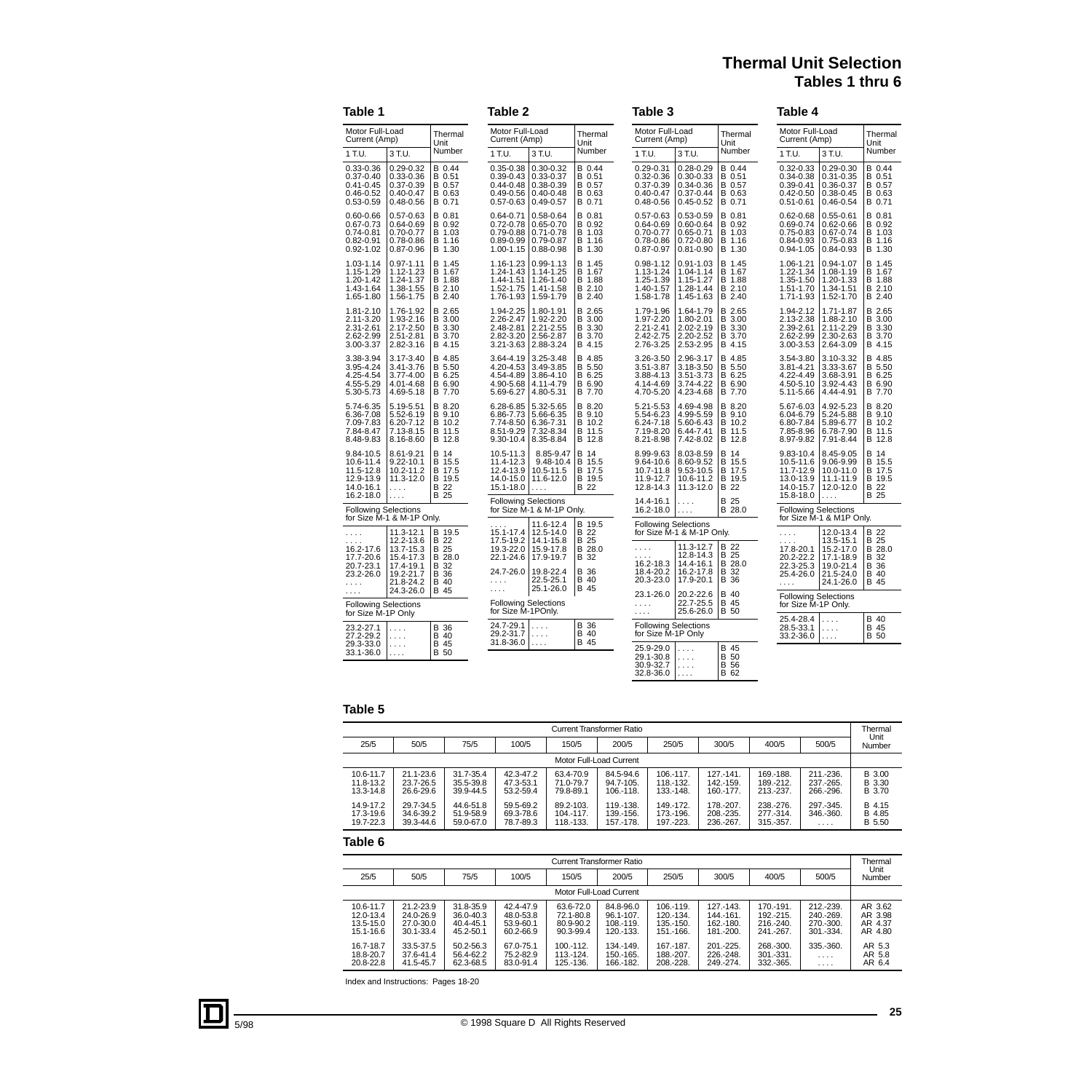# **Thermal Unit Selection Tables 7 thru 12**

**Table 7**

**Table 8**

| Single Phase                                                                 |                                                              |                                  |                                                         |                            | Polyphase                                                                           |                                                            |                                      |                                                         |                                  |                                                                                   | Motor Full-Load Current (Amp)                                                     |                                                                                      |                                                   | Thermal                              |
|------------------------------------------------------------------------------|--------------------------------------------------------------|----------------------------------|---------------------------------------------------------|----------------------------|-------------------------------------------------------------------------------------|------------------------------------------------------------|--------------------------------------|---------------------------------------------------------|----------------------------------|-----------------------------------------------------------------------------------|-----------------------------------------------------------------------------------|--------------------------------------------------------------------------------------|---------------------------------------------------|--------------------------------------|
|                                                                              |                                                              | (Amp)                            | Maximum Fuse Rating                                     |                            |                                                                                     |                                                            | (Amp)                                | Maximum Fuse Rating                                     |                                  |                                                                                   | 2.T.U.1 PH 2 T.U.2 PH 3 T.U.                                                      |                                                                                      | Unit<br>Number                                    |                                      |
| Single<br>PH<br>Motor<br>Full-<br>Load                                       | Ther-<br>mal<br>Unit                                         | Single-<br>Motor<br>Instal-      | Group Motor<br>Installation<br>(N.E.C. 430-53)<br>Class |                            | Single<br>PH <sup>®</sup><br>Motor<br>Full-<br>Load                                 | Ther-<br>mal<br>Unit                                       | Single-<br>Motor<br>Instal-          | Group Motor<br>Installation<br>(N.E.C. 430-53)<br>Class |                                  | $0.37 - 0.39$<br>$0.40 - 0.42$<br>$0.43 - 0.46$<br>$0.47 - 0.50$<br>$0.51 - 0.54$ | $0.37 - 0.39$<br>$0.40 - 0.42$<br>$0.43 - 0.46$<br>$0.47 - 0.50$<br>$0.51 - 0.54$ | $0.30 - 0.31$<br>$0.32 - 0.34$<br>$0.35 - 0.37$<br>$0.38 - 0.41$<br>$0.42 - 0.45$ AR | AR<br><b>AR</b><br>AR<br>AR                       | .45<br>.49<br>.54<br>.59<br>.65      |
| Current<br>(Amp)                                                             | No.                                                          | lation<br>(N.E.C.<br>430-52)     | K-9 or<br>Unclas-<br>sified<br>Fuse                     | Class<br>$K-5$<br>Fuse     | Current<br>(Amp)                                                                    | No.                                                        | lation<br>(N.E.C.<br>430-52)         | K-9 or<br>Unclas-<br>sified<br>Fuse                     | Class<br>K-5<br>Fuse             | $0.55 - 0.59$<br>$0.60 - 0.65$<br>$0.66 - 0.71$<br>$0.72 - 0.78$                  | $0.55 - 0.59$<br>$0.60 - 0.65$<br>$0.66 - 0.71$<br>$0.72 - 0.78$                  | $0.46 - 0.49$<br>$0.50 - 0.54$<br>$0.55 - 0.56$<br>$0.57 - 0.62$                     | AR<br><b>AR</b><br>l AR<br>AR                     | .71<br>.78<br>.86<br>.95             |
| 0.33-0.36<br>$0.37 - 040$<br>$0.41 - 0.45$<br>$0.46 - 0.52$<br>$0.53 - 0.59$ | B 0.44<br>B 0.51<br>B 0.57<br>B 0.63<br>B 0.71               | 0.6<br>0.8<br>0.8<br>1.<br>1.125 | 15<br>15<br>15<br>15<br>15                              | 30<br>30<br>30<br>30<br>30 | $0.29 - 0.32$<br>0.33-0.36<br>0.37-0.39<br>$0.40 - 0.47$<br>0.53-0.59               | B 0.44<br>B 0.51<br>B 0.57<br>B 0.63<br>B 0.71             | 0.6<br>0.6<br>0.8<br>0.8<br>1        | 15<br>15<br>15<br>15<br>15                              | 30<br>30<br>30<br>30<br>30       | $0.79 - 0.86$<br>$0.87 - 0.94$<br>$0.95 - 1.04$<br>1.05-1.14<br>1.15-1.25         | $0.79 - 0.86$<br>$0.87 - 0.94$<br>$0.95 - 1.04$<br>$1.05 - 1.14$<br>1.15-1.25     | $0.63 - 0.68$<br>$0.69 - 0.75$<br>$0.76 - 0.82$<br>$0.83 - 0.91$<br>$0.92 - 1.00$    | <b>AR</b><br><b>AR</b><br>AR<br>l AR<br><b>AR</b> | 1.05<br>1.15<br>1.26<br>1.39<br>1.53 |
| 0.60-0.66<br>0.67-0.73<br>0.74-0.81<br>0.82-0.91<br>0.92-1.02                | <b>B</b> 0.81<br>B 0.92<br><b>B</b> 1.03<br>B 1.16<br>B 1.30 | 1.25<br>1.4<br>1.6<br>1.8<br>2.0 | 15<br>15<br>15<br>20<br>20                              | 30<br>30<br>30<br>30<br>30 | $0.57 - 0.63$<br>$0.64 - 0.69$<br>$0.70 - 0.77$<br>0.78-0.86<br>0.87-0.96           | B 0.81<br>B 0.92<br>B 1.03<br>B 1.16<br>B 1.30             | 1.25<br>1.4<br>1.4<br>1.6<br>1.8     | 15<br>15<br>15<br>20<br>20                              | 30<br>30<br>30<br>30<br>30       | 1.26-1.42<br>1.43-1.62<br>1.63-1.75<br>1.76-1.91<br>1.92-2.07                     | 1.26-1.42<br>1.43-1.62<br>1.63-1.75<br>1.76-1.91<br>1.92-2.07                     | $1.01 - 1.18$<br>1.19-1.30<br>1.31-1.41<br>1.42-1.53<br>1.54-1.69                    | AR <sup></sup><br><b>AR</b><br>AR.<br>AR<br>I AR  | 1.68<br>1.85<br>2.04<br>2.24<br>2.46 |
| 1.03-1.14<br>1.15-1.29<br>1.30-1.42<br>1.43-1.64<br>1.65-1.80                | B 1.45<br>B 1.67<br>B 1.88<br>B 2.10<br>B 2.40               | 2.25<br>2.5<br>2.8<br>3.2<br>3.5 | 20<br>20<br>20<br>25<br>25                              | 30<br>30<br>30<br>30<br>30 | $0.97 - 1.11$<br>1.12-1.23<br>1.24-1.37<br>1.38-1.55<br>1.56-1.75                   | B 1.45<br>B 1.67 2.5<br>B 1.88 2.5<br>B 2.10<br>B 2.40 3.5 | $\overline{2}$<br>2.8                | 20<br>20<br>20<br>25<br>25                              | 30<br>30<br>30<br>30<br>30       | 2.08-2.25<br>2.26-2.47<br>2.48-2.73<br>2.74-2.99<br>3.00-3.31                     | 2.08-2.25<br>2.26-2.47<br>2.48-2.73<br>2.74-2.99<br>3.00-3.31                     | 1.70-1.79<br>1.80-2.02<br>2.03-2.19<br>2.20-2.43<br>2.44-2.81                        | AR.<br>AR<br>l AR<br>AR.<br>AR.                   | 2.71<br>2.98<br>3.28<br>3.62<br>3.98 |
| 1.81-2.10<br>2.11-2.30<br>2.31-2.61<br>2.62-2.99<br>3.00-3.37                | B 2.65<br>B 3.00<br>B 3.30<br>B 3.70<br>B 4.15               | 4.0<br>4.5<br>5.0<br>5.6<br>6.25 | 25<br>25<br>30<br>30<br>30                              | 30<br>30<br>30<br>30<br>30 | 1.76-1.92<br>1.93-2.16<br>2.17-2.50<br>2.51-2.81<br>2.82-3.16                       | B 2.65<br>B 3.00<br>B 3.30<br>B 3.70<br>B 4.15             | 3.5<br>4<br>4.5<br>5.6<br>6.25       | 25<br>25<br>30<br>30<br>30                              | 30<br>30<br>30<br>30<br>30       | 3.32-3.71<br>3.72-4.15<br>4.16-4.65<br>4.66-5.11<br>5.12-5.68                     | 3.32-3.71<br>$3.72 - 4.15$<br>4.16-4.65<br>4.66-5.11<br>5.12-5.68                 | 2.82-3.12<br>3.13-3.47<br>3.48-3.89<br>3.90-4.30<br>4.31-4.69                        | AR <sup></sup><br><b>AR</b><br>AR<br>l AR<br>AR.  | 4.37<br>4.80<br>5.3<br>5.8<br>6.4    |
| 3.38-3.94<br>3.95-4.24<br>4.25-4.54<br>4.55-5.29<br>5.30-5.73                | B 4.85<br>B 5.50<br>B 6.25<br>B 6.90<br>B 7.70               | 7<br>8<br>9<br>10<br>10          | 30<br>30<br>30<br>30<br>30                              | 30<br>30<br>30<br>30<br>30 | 3.17-3.40<br>3.41-3.76<br>3.77-4.00<br>4.01-4.68<br>4.69-5.18                       | B 4.85 7<br>B 5.50<br>B 6.25<br>B 6.90<br>B 7.70           | $\overline{7}$<br>18<br>9<br>10      | 30<br>30<br>30<br>30<br>30                              | 30<br>30<br>30<br>30<br>30       | 5.69-6.24<br>6.25-7.15<br>7.16-7.84<br>7.85-8.56<br>8.57-9.40                     | 5.69-6.24<br>6.25-7.15<br>7.16-7.84<br>7.85-8.56<br>8.57-9.40                     | 4.70-5.19<br>5.20-5.93<br>5.94-6.45<br>6.46-7.08<br>7.09-7.71                        | l AR<br>AR<br>AR.<br>l AR                         | 7.0<br>7.7<br>8.5<br>9.3<br>AR 10.2  |
| 5.74-6.35<br>6.36-7.08<br>7.09-7.83<br>7.84-8.47<br>8.48-9.83                | B 8.20<br>B 9.10<br>B 10.2<br>B 11.5<br>B 12.8 17.5          | 12<br>l 12<br>12<br>17.5         | 30<br>30<br>30<br>30<br>30                              | 30<br>30<br>30<br>30<br>30 | 5.19-5.51<br>5.52-6.19<br>6.20-7.12<br>7.13-8.15<br>8.16-8.60<br>$10.2 - 11.2$ B 14 | B 8.20<br>B 9.10<br>B 10.2<br>B 11.5<br>B 12.8             | 10<br>12<br>12<br>15<br>17.5<br>17.5 | 30<br>30<br>30<br>30<br>30<br>30                        | 30<br>30<br>30<br>30<br>30<br>30 | 9.41-10.2<br>10.3-10.7<br>10.8-12.2<br>12.3-14.1<br>14.2-15.9<br>16.0-18.0        | 9.41-10.2<br>10.3-10.7<br>10.8-12.2<br>.<br>$\ldots$ .<br>$\ldots$ .              | 7.72-8.39<br>8.40-8.64<br>8.65-9.74<br>9.75-11.0<br>11.1-12.0 AR 17.6<br>$\cdots$    | AR 11.2<br>AR 13.6<br>AR 15.4                     | AR 12.4<br>AR 20.5                   |
|                                                                              |                                                              |                                  | Group Fusing<br>Restrictions<br>Maximum                 |                            | 9.22-10.1                                                                           | B 15.5                                                     | 20<br>20                             | Group Fusing<br><b>Restrictions</b>                     |                                  |                                                                                   | Following Selections for Size 1 Only                                              |                                                                                      |                                                   |                                      |
| 9.84-10.5<br>10.6-11.4<br>11.5-12.8                                          | <b>B</b> 14<br>B 15.5 20<br>B 17.5                           | 20<br>25                         | thermal unit<br>size: B 12.8<br>Maximum                 |                            | 10.2-11.2 B 17.5                                                                    |                                                            | 600 V<br>Max.                        | Maximum<br>thermal unit<br>size: B 14                   |                                  | $\ldots$ .<br>$\ldots$ .                                                          | 10.8-12.2<br>12.3-14.4<br>14.2-15.9                                               | $\ldots$ .<br>1.1.1<br>11.1-12.4                                                     | AR 17.6                                           | AR 13.6<br>AR 15.4                   |
| 12.9-13.9<br>14.0-16.1<br>16.2-18.0                                          | B 19.5 25<br>B 22.<br>B 25.                                  | 25<br>25                         | branch-circuit<br>available<br>current: 5,000           |                            | 11.3-12.0 B 19.5                                                                    |                                                            | 20<br>250 V                          | Maximum<br>branch-circuit<br>available                  |                                  | 16.0-18.1<br>18.2-20.8                                                            | 16.0-18.1<br>18.2-20.8                                                            | 12.5-13.9<br>14.0-15.9                                                               | AR 20.5<br>AR 23                                  |                                      |
|                                                                              |                                                              |                                  | Amp<br>symmetrical                                      |                            |                                                                                     |                                                            | Max.<br>25                           | current: 5,000<br>Amp<br>symmetrical                    |                                  | 20.9-23.6<br>23.7-26.0<br>.<br>1.1.1                                              | 20.9-23.6<br>23.7-26.0<br>.<br>1.1.1                                              | 16.0-17.7<br>17.8-20.3<br>20.4-22.8<br>22.9-26.0 AR 40                               | AR 27<br>AR 30<br>AR 35                           |                                      |

| Table 9                             |                           |                                     |                           | Table 11                            |           |                           | Table 12                            |                           |  |
|-------------------------------------|---------------------------|-------------------------------------|---------------------------|-------------------------------------|-----------|---------------------------|-------------------------------------|---------------------------|--|
| Motor<br>Full-Load<br>Current (Amp) | Thermal<br>Unit<br>Number | Motor<br>Full-Load<br>Current (Amp) | Thermal<br>Unit<br>Number | Motor<br>Full-Load<br>Current (Amp) |           | Thermal<br>Unit<br>Number | Motor<br>Full-Load<br>Current (Amp) | Thermal<br>Unit<br>Number |  |
| 15.3-16.7                           | C <sub>20</sub>           | 43.6-47.3                           | CC 54.5                   | 2 T.U.                              | 3 T.U.    |                           | $92.-100.$                          | DD 122                    |  |
| 16.8-19.8                           | C <sub>22</sub>           | 47.4-51.3<br>51.4-54.6              | CC 59.4<br>CC 64.3        | 33.0-36.1                           | 30.5-33.4 | <b>AU 44</b>              | 101.-109.<br>110.-119.              | DD 121<br>DD 128          |  |
| 19.9-22.8                           | C <sub>26</sub>           | 54.7-59.7                           | CC 68.5                   | 36.2-40.2                           | 33.5-37.1 | AU 50                     | 120.-131.                           | DD 140                    |  |
| 22.9-25.8                           | C 30                      | 59.8-65.1                           | CC 74.6                   | 40.3-44.5                           | 37.2-42.0 | AU 56                     | 132.-139.                           | DD 150                    |  |
| 25.9-30.4                           | C 34                      |                                     |                           | 45.6-51.3                           | 42.1-47.0 | AU 64                     |                                     |                           |  |
|                                     |                           | 65.2-70.1                           | CC 81.5                   | 51.4-58.5                           | 47.1-53.5 | AU 72                     | 140.-156.                           | DD 160                    |  |
| 30.5-31.9                           | C <sub>40</sub>           | 70.2-75.1                           | CC 87.7                   | $58.6 - 62.6$                       | 53.6-57.5 | AU 81                     | 157.-166.                           | DD 185                    |  |
| 32.0-34.2                           | C <sub>42</sub>           | 75.2-82.2                           | CC 94.0                   | 62.7-71.3                           | 57.6-64.4 | <b>AU 88</b>              | 167.-180.                           | DD 213                    |  |
| 34.3-38.8                           | C <sub>45</sub>           | 82.3-89.2                           | CC 103                    | 71.4-77.1                           | 64.5-69.4 | AU 99                     | 181.-189.                           | DD 220                    |  |
| 38.9-44.2                           | C <sub>51</sub>           | 89.3-96.5                           | CC 112                    | 77.2-86.9                           | 69.5-77.4 | AU 110                    | 190.-209.                           | DD 230                    |  |
| 44.3-50.2                           | C 58                      | 96.6-104.                           | CC 121                    | 87.0-93.3                           | 77.5-83.6 | AU 123                    | 210.-225.                           | DD 250                    |  |
|                                     |                           | 105.-113.                           | CC 132                    |                                     |           |                           | 226.-238.                           | DD 265                    |  |
| 50.3-57.1                           | C <sub>66</sub>           | 114.-123.                           | CC 143                    | 93.4-102.                           | 83.7-92.9 | AU 135                    | 239.-263.                           | DD 280                    |  |
| 57.2-63.2                           | C 75                      | 124.-132.                           | CC 156                    | 103.-107.                           | 93.0-100. | AU 152                    | 264.-300.                           | DD 300                    |  |
| 63.3-68.6                           | C 83                      | 133.-150.                           | CC 167                    | 108.-112.                           | 101.-104. | AU 169                    |                                     |                           |  |
| 68.7-78.6                           | C 90                      |                                     |                           | 113.-121.                           | 105.-115. | AU 183                    |                                     |                           |  |
| 78.7-86.9                           | C 103                     |                                     |                           | 122.-123.                           | 116.-119. | AU 198                    |                                     |                           |  |
| 87.0-100.0                          | $C$ 114                   |                                     |                           | 124.-133.                           | 120.-123. | AU 217                    |                                     |                           |  |
|                                     |                           |                                     |                           | $\cdots$                            | 124.-133. | <b>AU 235</b>             |                                     |                           |  |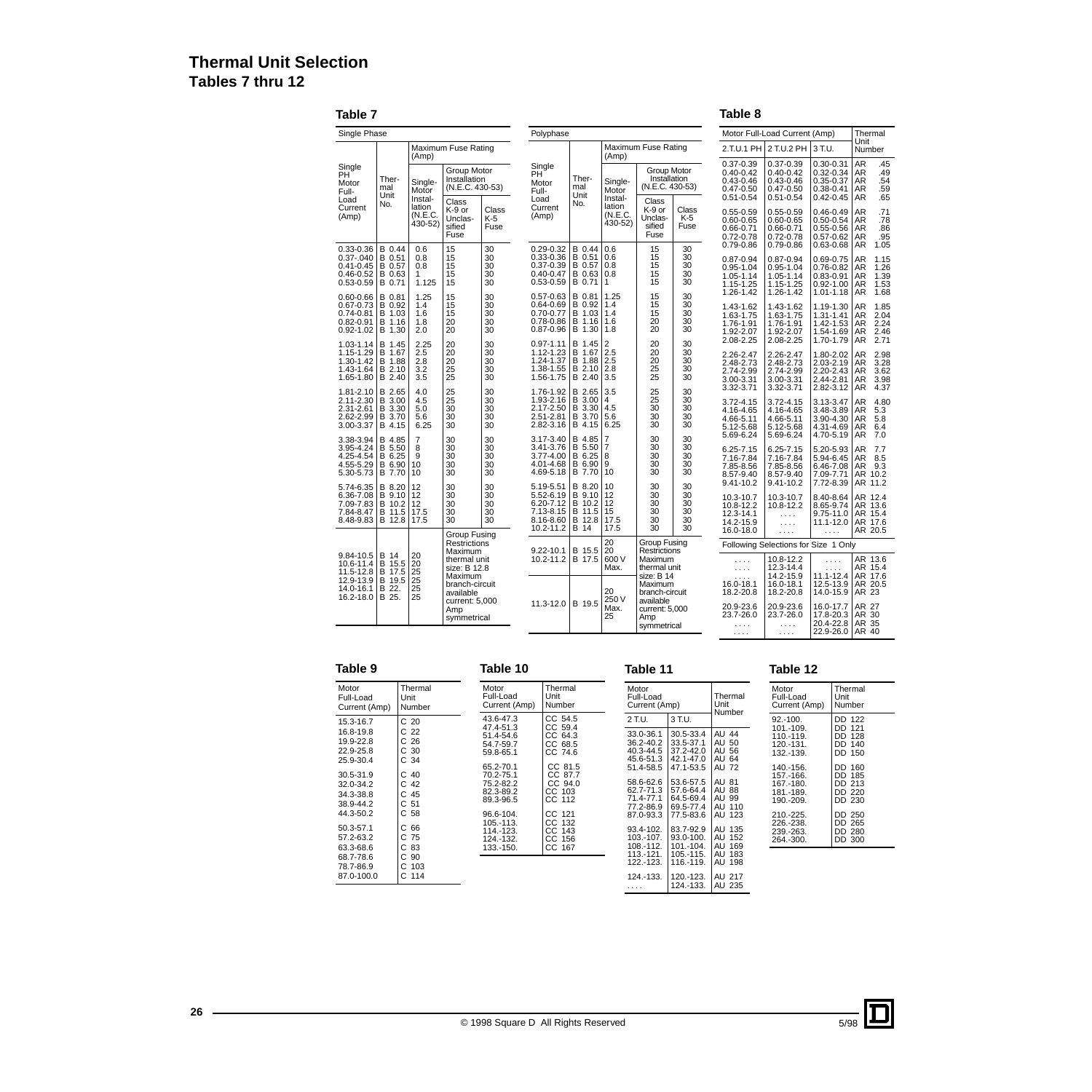# **Thermal Unit Selection Tables 13 thru 18**

Thermal Unit Number

CC 20.9 CC 22.8 CC 24.6 CC 26.3 CC 28.8

CC 31.0 CC 33.3 CC 36.4 CC 39.6 CC 42.7

CC 46.6 CC 50.1 CC 54.5 CC 59.4 CC 64.3

CC 68.5 CC 74.6 CC 81.5 CC 87.7 CC 94.0

#### **Table 13**

# **Table 14**

#### **Table 15**

| ı au                                                              | . J                                                               |                                                                           |                                                                                |
|-------------------------------------------------------------------|-------------------------------------------------------------------|---------------------------------------------------------------------------|--------------------------------------------------------------------------------|
| Motor                                                             | Full-Load Current (Amp)                                           |                                                                           | Thermal<br>Unit                                                                |
| 1.T.U.                                                            | 2 T.U.                                                            | 3 T.U.                                                                    | Number                                                                         |
| 0.29-0.31<br>0.32-0.34<br>0.65-0.38<br>0.39-0.45<br>0.46-0.54     | 0.29-0.31<br>0.32-0.34<br>0.35-0.38<br>0.39-0.45<br>0.46-0.54     | 0.28-0.30<br>0.31-0.34<br>0.35-0.37<br>0.38-0.44<br>0.45-0.53             | В<br>0.44<br>в<br>0.51<br>В<br>0.57<br>в<br>0.63<br>в<br>0.71                  |
| $0.55 - 0.61$<br>0.62-0.66<br>0.67-0.73<br>0.74-0.81<br>0.82-0.94 | 0.55-0.61<br>0.62-0.66<br>0.67-0.73<br>0.74-0.81<br>$0.82 - 0.94$ | 0.54-0.59<br>0.60-0.64<br>$0.65 - 0.72$<br>$0.73 - 0.80$<br>$0.81 - 0.90$ | В<br>0.81<br>в<br>0.92<br>В<br>1.03<br>В<br>1.16<br>1.30<br>В                  |
| 0.95-1.05<br>1.06-1.22<br>1.23-1.34<br>1.35-1.51<br>1.52-1.71     | 0.95-1.05<br>1.06-1.22<br>1.23-1.34<br>1.35-1.51<br>1.52-1.71     | 0.91-1.03<br>1.04-1.14<br>1.15-1.27<br>1.28-1.43<br>1.44-1.62             | в<br>1.45<br>В<br>1.67<br>В<br>1.88<br>В<br>2.10<br>В<br>2.40                  |
| 1.72-1.93<br>1.94-2.14<br>$2.15 - 2.40$<br>2.41-2.72<br>2.73-3.15 | 1.72-1.93<br>1.94-2.14<br>2.15-2.40<br>2.41-2.72<br>2.73-3.15     | 1.63-1.77<br>1.78-1.97<br>$1.98 - 2.32$<br>2.33-2.51<br>2.52-2.99         | в<br>2.65<br>в<br>3.00<br>$\frac{3.30}{3.70}$<br>В<br>в<br>В<br>4.15           |
| 3.16-3.55<br>3.56-4.00<br>4.01-4.40<br>4.41-4.88<br>4.89-5.19     | 3.16-3.55<br>3.56-4.00<br>4.01-4.40<br>4.41-4.88<br>4.89-5.19     | 3.00-3.42<br>3.43-3.75<br>3.76-3.98<br>3.99-4.48<br>4.49-4.93             | В<br>4.85<br>В<br>5.50<br>В<br>6.25<br>В<br>6.90<br>В<br>7.70                  |
| 5.20-5.73<br>5.74-6.39<br>6.40-7.13<br>7.14-7.90<br>7.91-8.55     | 5.20-5.73<br>5.74-6.39<br>6.40-7.13<br>7.14-7.90<br>7.91-8.55     | 4.94-5.21<br>5.22-5.84<br>5.85-6.67<br>6.68-7.54<br>7.55-8.14             | В<br>8.20<br>$\frac{9.10}{10.2}$<br>В<br>В<br>В<br>11.5<br>12.8<br>В           |
| 8.56-9.53<br>9.54-10.6<br>10.7-11.8<br>11.9-13.2<br>13.3-14.9     | 8.56-9.53<br>9.54-10.6<br>10.7-11.8<br>11.9-12.0                  | 8.15-8.72<br>8.73-9.66<br>9.67-10.5<br>10.6-11.3<br>11.4-12.0             | в<br>14<br>в<br>15.5<br>в<br>17.5<br>в<br>19.5<br>В<br>22                      |
| 15.0-16.6<br>16.7-18.0                                            | .<br>.                                                            | .<br>.                                                                    | в<br>25<br>В<br>28.0                                                           |
|                                                                   | Following Selections for Size 1 Only                              |                                                                           |                                                                                |
| .<br>.<br>$16.7 - 18.9$<br>19.0-21.2                              | 11.9-13.2<br>13.3-14.9<br>15.0-16.6<br>16.7-18.9<br>19.0-21.2     | 11.4-12.7<br>12.8-14.1<br>14.2-15.9<br>16.0-17.5                          | в<br>19.5<br>В<br>22<br>В<br>25<br>В<br>28.0<br>В<br>32                        |
| 21.3-23.0<br>23.1-25.5<br>25.6-26.0<br>.                          | 21.3-23.0<br>23.1-25.5<br>25.6-26.0<br>.                          | 17.6-19.7<br>19.8-21.9<br>22.0-24.4<br>24.5-26.0                          | 36<br>В<br>В<br>40<br>В<br>45<br>в<br>50                                       |
| Table 16                                                          |                                                                   |                                                                           |                                                                                |
| Motor                                                             |                                                                   |                                                                           | Thermal                                                                        |
| 1.T.U.                                                            | Full-Load Current (Amp)<br>2 T.U.                                 | 3 T.U.                                                                    | Unit<br>Number                                                                 |
| 16.2-17.5<br>17.6-18.8<br>18.9-20.5<br>20.6-22.2<br>22.3-23.7     | 15.1-16.2<br>$16.3 - 17.3$<br>17.4-19.5<br>19.5-20.7<br>20.8-22.3 | 14.3-15.4<br>15.5-16.4<br>16.5-18.5<br>18.6-19.6<br>19.7-21.1             | CС<br>20.9<br>$\frac{CC}{2}$<br>22.8<br>čć<br>24.6<br>26.3<br>CС<br>ċс<br>28.8 |
| 23.8-25.4<br>25.5-27.3<br>27.4-29.3<br>29.4-31.4<br>31.6-33.9     | 22.4-24.0<br>24.1-25.7<br>25.8-27.5<br>27.6-29.6<br>29.7-31.7     | 21.2-22.7<br>22.8-24.4<br>24.5-26.1<br>26.2-28.1<br>28.2-30.0             | CC<br>31.0<br>33.3<br>CС<br>CС<br>36.4<br>CС<br>39.6<br>CС<br>42.7             |
| 34.0-36.2<br>36.3-39.3<br>39.4-42.3<br>42.4-45.3<br>45.4-48.3     | 31.8-33.9<br>34.0-36.6<br>36.7-39.3<br>39.4-42.3<br>42.4-44.9     | 30.1-32.1<br>32.2-34.7<br>34.8-37.3<br>$37.4 - 40.1$<br>40.2-42.6         | CС<br>46.6<br>CC<br>CC<br>22<br>50.1<br>54.5<br>CС<br>59.4<br>64.3<br>CС       |
| 48.4-52.0<br>52.1-54.9<br>55.0-59.7<br>59.8-65.4<br>65.5-69.6     | 45.0-48.3<br>48.4-50.9<br>51.0-55.5<br>55.6-59.9<br>60.0-64.2     | 42.7-45.8<br>45.9-48.3<br>48.4-52.6<br>52.7-56.8<br>56.9-60.9             | cс<br>68.5<br>CС<br>74.6<br>CС<br>81.5<br>cс<br>87.7<br>CС<br>94.0             |
| 69.7-74.8<br>74.9-79.7<br>79.8-83.1<br>83.2-86.0<br>.             | 64.3-68.7<br>68.8-71.4<br>71.5-74.8<br>74.9-78.0<br>78.1-80.7     | 61.0-65.1<br>65.2-67.7<br>67.8-70.9<br>71.0-73.9<br>74.0-76.5             | CС<br>103<br>112<br>ċс<br>$\frac{CC}{2}$<br>121<br>132<br>ČС<br>143<br>cс      |
| .                                                                 | 80.8-86.0<br>$\ldots$<br>×.                                       | 76.6-80.2<br>80.3-83.1<br>83.2-86.0                                       | CC<br>CC<br>156<br>167<br>CC<br>180                                            |

| Motor                                                                             | Full-Load Current (Amp)                                           |                                                                           | Thermal<br>Unit                                                      | Motor                                                             | Full-Load Current (Amp)                                           |                                                               | Therma<br>Unit                                                |
|-----------------------------------------------------------------------------------|-------------------------------------------------------------------|---------------------------------------------------------------------------|----------------------------------------------------------------------|-------------------------------------------------------------------|-------------------------------------------------------------------|---------------------------------------------------------------|---------------------------------------------------------------|
| 1.T.U.                                                                            | 2 T.U.                                                            | 3 T.U.                                                                    | Number                                                               | 1.T.U.                                                            | 2 T.U.                                                            | 3 T.U.                                                        | Number                                                        |
| $0.43 - 0.47$<br>$0.48 - 0.51$<br>$0.52 - 0.56$<br>$0.57 - 0.64$<br>$0.65 - 0.69$ | 0.41-0.45<br>0.46-0.50<br>$0.51 - 0.55$<br>0.56-0.62<br>0.63-0.67 | $0.40 - 0.41$<br>0.42-0.46<br>0.47-0.51<br>$0.52 - 0.57$<br>0.58-0.62     | Α<br>.49<br>Α<br>.54<br>Α<br>.59<br>Α<br>.65<br>Α<br>.71             | 0.31-0.33<br>0.34-0.36<br>0.37-0.40<br>0.41-0.48<br>$0.49 - 0.57$ | 0.31-0.33<br>0.34-0.36<br>0.37-0.40<br>0.41-0.48<br>$0.49 - 0.57$ | 0.29-0.31<br>0.32-0.36<br>0.37-0.38<br>0.39-0.46<br>0.47-0.55 | 0.44<br>В<br>В<br>0.51<br>0.57<br>В<br>В<br>0.63<br>в<br>0.71 |
| $0.70 - 0.76$<br>$0.77 - 0.84$<br>$0.85 - 0.91$<br>$0.92 - 1.01$<br>1.02-1.15     | 0.68-0.72<br>0.73-0.81<br>$0.82 - 0.88$<br>0.89-0.97<br>0.98-1.08 | 0.63-0.67<br>0.68-0.75<br>0.76-0.80<br>$0.81 - 0.89$<br>0.90-1.02         | Α<br>.78<br>Α<br>.86<br>Α<br>.95<br>A 1.02<br>Α<br>1.16              | 0.58-0.64<br>0.65-0.70<br>0.71-0.77<br>0.78-0.85<br>0.86-0.99     | 0.58-0.64<br>0.65-0.70<br>$0.71 - 0.77$<br>0.78-0.85<br>0.86-0.99 | 0.56-0.61<br>0.62-0.66<br>0.67-0.75<br>0.76-0.83<br>0.84-0.93 | В<br>0.81<br>В<br>0.92<br>1.03<br>В<br>В<br>1.16<br>в<br>1.30 |
| 1.16-1.23<br>1.24-1.37<br>1.38-1.45<br>1.46-1.56<br>1.57-1.67                     | 1.09-1.18<br>1.19-1.32<br>1.33-1.40<br>1.41-1.48<br>1.49-1.60     | 1.03-1.09<br>1.10-1.21<br>1.22-1.29<br>1.30-1.37<br>1.38-1.48             | 1.25<br>A<br>$\frac{1.39}{1.54}$<br>A<br>A<br>A<br>1.63<br>Α<br>1.75 | 1.00-1.10<br>1.11-1.28<br>1.29-1.41<br>1.42-1.58<br>1.59-1.80     | 1.00-1.10<br>1.11-1.28<br>1.29-1.41<br>1.42-1.58<br>1.59-1.80     | 0.94-1.06<br>1.07-1.18<br>1.19-1.31<br>1.32-1.47<br>1.48-1.67 | В<br>1.45<br>1.67<br>В<br>В<br>1.88<br>В<br>2.10<br>в<br>2.40 |
| 1.68-1.77<br>1.78-1.92<br>1.93-2.09<br>2.10-2.31<br>2.32-2.56                     | 1.61-1.72<br>1.73-1.84<br>1.85-2.00<br>2.01-2.22<br>2.23-2.45     | 1.49-1.58<br>1.59-1.72<br>1.73-1.85<br>1.86-2.05<br>2.06-2.29             | A<br>1.86<br>A 1.99<br>A 2.15<br>A 2.31<br>A 2.57                    | 1.81-2.03<br>2.04-2.25<br>2.26-2.51<br>2.52-2.83<br>2.84-3.29     | 1.81-2.03<br>2.04-2.25<br>2.26-2.51<br>2.52-2.83<br>2.84-3.29     | 1.68-1.83<br>1.84-2.04<br>2.05-2.38<br>2.38-2.60<br>2.61-3.13 | в<br>2.65<br>в<br>3.00<br>В<br>3.30<br>В<br>3.70<br>в<br>4.15 |
| 2.57-2.92<br>2.93-3.16<br>3.17-3.48<br>3.49-3.83<br>3.84-4.24                     | 2.46-2.82<br>2.83-3.08<br>3.09-3.39<br>3.40-3.75<br>3.76-4.16     | 2.30-2.62<br>2.63-2.84<br>2.85-3.10<br>3.11-3.46<br>3.47-3.85             | A 2.81<br>A<br>3.61<br>3.95<br>A<br>A 4.32<br>A 4.79                 | 3.30-3.75<br>3.76-4.22<br>4.23-4.65<br>4.66-5.16<br>5.17-5.53     | 3.30-3.75<br>3.76-4.22<br>4.23-4.65<br>4.66-5.16<br>5.17-5.53     | 3.14-3.59<br>3.60-3.94<br>3.95-4.19<br>4.20-4.72<br>4.73-5.21 | В<br>4.85<br>В<br>5.50<br>6.25<br>В<br>В<br>6.90<br>в<br>7.70 |
| 4.25-4.62<br>4.63-4.92<br>4.93-5.61<br>5.62-5.85<br>5.86-6.36                     | 4.17-4.51<br>4.52-4.83<br>4.84-5.49<br>5.50-5.67<br>5.68-6.16     | 3.86-4.16<br>4.17-4.46<br>4.47-5.08<br>5.09-5.35<br>5.36-5.82             | A 5.30<br>A 5.78<br>A 6.20<br>A 6.99<br>A 7.65                       | 5.54-6.09<br>6.10-6.80<br>6.81-7.60<br>7.61-8.35<br>8.36-9.04     | 5.54-6.09<br>6.10-6.80<br>6.81-7.60<br>7.61-8.35<br>8.36-9.04     | 5.22-5.51<br>5.52-6.17<br>6.18-7.07<br>7.08-8.05<br>8.06-8.69 | в<br>8.20<br>В<br>9.10<br>в<br>10.2<br>в<br>11.5<br>В<br>12.8 |
| 6.37-6.99<br>7.00-7.67<br>7.68-8.15<br>8.16-9.00                                  | 6.17-6.75<br>6.76-7.00<br>.<br>.                                  | 5.83-6.34<br>6.35-6.95<br>6.96-7.00<br>.                                  | A 8.38<br>A 9.25<br>A 9.85<br>A 11.0                                 | 9.05-9.99<br>10.0-11.1<br>11.2-12.3<br>12.4-13.7<br>13.8-15.4     | 9.05-9.99<br>10.0-11.1<br>11.2-12.0<br>.<br>$\cdots$              | 8.70-9.32<br>9.33-10.2<br>10.3-11.3<br>11.4-12.0<br>.         | 14<br>в<br>15.5<br>в<br>17.5<br>в<br>в<br>19.5<br>B 22        |
| Table 17                                                                          |                                                                   |                                                                           |                                                                      | 15.5-18.0                                                         | $\cdots$                                                          | .                                                             | B 25                                                          |
| Motor                                                                             | Full-Load Current (Amp)                                           |                                                                           | Thermal                                                              |                                                                   | Following Selections for Size 1 Only                              |                                                               |                                                               |
| 1.T.U.                                                                            | 2 T.U.                                                            | 3 T.U.                                                                    | Unit<br>Number                                                       | .<br>.                                                            | 11.2-12.3<br>12.4-13.7                                            | 11.4-12.1                                                     | в<br>17.5<br>в<br>19.5                                        |
| $0.42 - 0.46$<br>$0.47 - 0.50$<br>$0.51 - 0.55$                                   | 0.39-0.43<br>$0.44 - 0.47$<br>$0.48 - 0.52$                       | $0.38 - 0.40$<br>$0.41 - 0.44$<br>$0.45 - 0.49$                           | Α<br>.49<br>Α<br>.54<br>Α<br>.59                                     | 15.5-17.2<br>17.3-19.4<br>19.5-21.7                               | 13.8-15.4<br>15.5-17.2<br>17.3-19.4<br>19.5-2.17                  | 12.2-13.7<br>13.8-15.2<br>15.3-17.2<br>17.3-18.9              | B 22<br>B 25<br>B 28.0<br>в<br>32                             |
| $0.56 - 0.62$<br>0.63-0.67                                                        | 0.53-0.58<br>0.59-0.64                                            | $0.50 - 0.55$<br>0.56-0.60                                                | Α<br>.65<br>Α<br>.71                                                 | 21.8-23.9<br>24.0-26.0                                            | 21.8-23.9<br>24.0-26.0                                            | 19.0-21.4<br>21.5-23.7                                        | 36<br>в<br>B 40                                               |
| 0.68-0.73<br>$0.74 - 0.81$<br>$0.82 - 0.89$<br>$0.90 - 0.98$<br>0.99-1.12         | 0.65-0.68<br>0.69-0.77<br>0.78-0.84<br>0.85-0.93<br>0.94-1.05     | $0.61 - 0.65$<br>0.66-0.72<br>0.73-0.79<br>$0.80 - 0.88$<br>$0.89 - 0.98$ | Α<br>.78<br>Α<br>.86<br>Α<br>.95<br>1.02<br>Α<br>Α<br>1.16           | $\dots$<br>Table 18                                               | $\cdots$                                                          | 23.8-26.0                                                     | B 45                                                          |
| 1.13-1.20                                                                         | 1.06-1.13                                                         | 0.99-1.07                                                                 | A<br>1.25                                                            | Motor                                                             | Full-Load Current (Amp)                                           |                                                               | Thermal<br>Unit                                               |
| 1.21-1.34<br>1.35-1.41<br>1.42-1.51                                               | 1.14-1.25<br>1.26-1.33<br>1.34-1.42                               | 1.08-1.17<br>1.18-1.25<br>1.26-1.33                                       | A 1.39<br>A 1.54<br>1.63<br>А                                        | 1.T.U.                                                            | 2 T.U.                                                            | 3 T.U.                                                        | Number                                                        |
| 1.52-1.62<br>1.63-1.73<br>1.74-1.86                                               | 1.43-1.52<br>1.53-1.63<br>1.64-1.75                               | 1.34-1.44<br>1.45-1.53<br>1.54-1.65                                       | A 1.75<br>A 1.86<br>Α<br>1.99                                        | 15.5-16.4<br>16.5-17.6<br>17.7-19.1<br>19.2-20.4<br>20.5-22.1     | 14.4-15.3<br>15.4-16.4<br>16.5-18.4<br>18.5-19.6<br>19.7-21.0     | 13.6-14.5<br>14.6-15.5<br>15.6-17.4<br>17.5-18.5<br>18.6-19.9 | CС<br>20<br>CС<br>22.<br>CС<br>24.<br>CС<br>26<br>CС<br>28    |
| 1.87-2.02<br>2.03-2.25<br>2.26-2.46                                               | 1.76-1.90<br>1.91-2.13<br>2.14-2.33                               | 1.66-1.79<br>1.80-1.99<br>2.00-2.18                                       | A 2.15<br>A 2.31<br>A 2.57                                           | 22.2-23.4<br>23.5-25.6                                            | 21.1-22.7<br>22.8-24.2                                            | 20.0-21.5<br>21.6-22.9                                        | CС<br>31<br>33.<br>UU                                         |
| 2.47-2.77<br>2.78-2.99<br>3.00-3.26<br>3.27-3.59<br>3.60-3.99                     | 2.34-2.73<br>2.74-2.86<br>2.87-3.14<br>3.15-3.47<br>3.48-3.83     | 2.19-2.45<br>2.46-2.65<br>2.66-2.90<br>2.91-3.19<br>3.20-3.56             | A 2.81<br>A 3.61<br>A 3.95<br>A 4.32<br>A 4.79                       | 25.7-27.3<br>27.4-29.4<br>29.5-31.5<br>31.6-33.7<br>33.8-36.5     | 24.3-25.9<br>26.0-27.8<br>27.9-29.8<br>29.9-31.7                  | 23.0-24.5<br>24.6-26.3<br>26.4-28.2<br>28.3-30.0              | cс<br>36.<br>CС<br>39.<br>cс<br>42<br>cс<br>46                |
| 4.00-4.42<br>4.43-4.61<br>4.62-5.23<br>5.24-5.39                                  | 3.84-4.16<br>4.17-4.43<br>4.44-5.00<br>5.01-5.16                  | 3.57-3.83<br>3.84-4.08<br>4.09-4.64<br>4.65-5.00                          | A 5.30<br>A 5.78<br>A 6.20<br>A 6.99                                 | 36.6-39.1<br>39.2-41.7<br>41.8-44.8<br>44.9-48.0                  | 31.8-34.2<br>34.3-36.9<br>37.0-39.8<br>39.9-42.3<br>42.4-45.3     | 30.1-32.3<br>32.4-34.9<br>35.0-37.6<br>37.7-40.0<br>40.1-42.8 | cс<br>50<br>CС<br>54<br>cс<br>59<br>cс<br>64<br>cс<br>68      |
| 5.40-5.88<br>5.89-6.56<br>6.57-7.18<br>7.19-7.80<br>7.81-9.00                     | 5.17-5.56<br>5.57-6.22<br>6.23-6.89<br>6.90-7.00<br>.             | 5.01-5.36<br>5.37-5.87<br>5.88-6.43<br>6.44-6.79<br>6.80-7.00             | A 7.65<br>A 8.38<br>A 9.25<br>A 9.85<br>A 11.0                       | 48.1-50.7<br>50.8-54.9<br>55.0-59.9<br>60.0-63.3                  | 45.4-47.9<br>48.0-51.9<br>52.0-56.5<br>56.6-60.7                  | 42.9-45.3<br>45.4-49.1<br>49.2-53.4<br>53.5-57.4              | CС<br>74.<br>CС<br>81.<br>CС<br>87.<br>cс<br>94               |
|                                                                                   |                                                                   |                                                                           |                                                                      | 63.4-67.2<br>67.3-72.4<br>72.5-74.9<br>75.0-77.4<br>77.5-80.7     | 60.8-64.8<br>64.9-67.1<br>67.2-70.1<br>70.2-72.9<br>73.0-74.9     | 57.5-61.3<br>61.4-63.5<br>63.6-66.3<br>66.4-69.0<br>69.1-70.9 | CС<br>103<br>112<br>CС<br>cс<br>121<br>CС<br>132<br>cс<br>143 |
|                                                                                   |                                                                   |                                                                           |                                                                      | 80.8-83.1<br>83.2-86.0<br>.<br>.                                  | 75.0-77.9<br>78.0-80.9<br>81.0-82.9<br>83.0-86.0                  | 71.0-73.7<br>73.8-76.5<br>76.6-78.4<br>78.5-86.0              | CС<br>156<br>167<br>CС<br>CС<br>180<br>CС<br>196              |

. . . .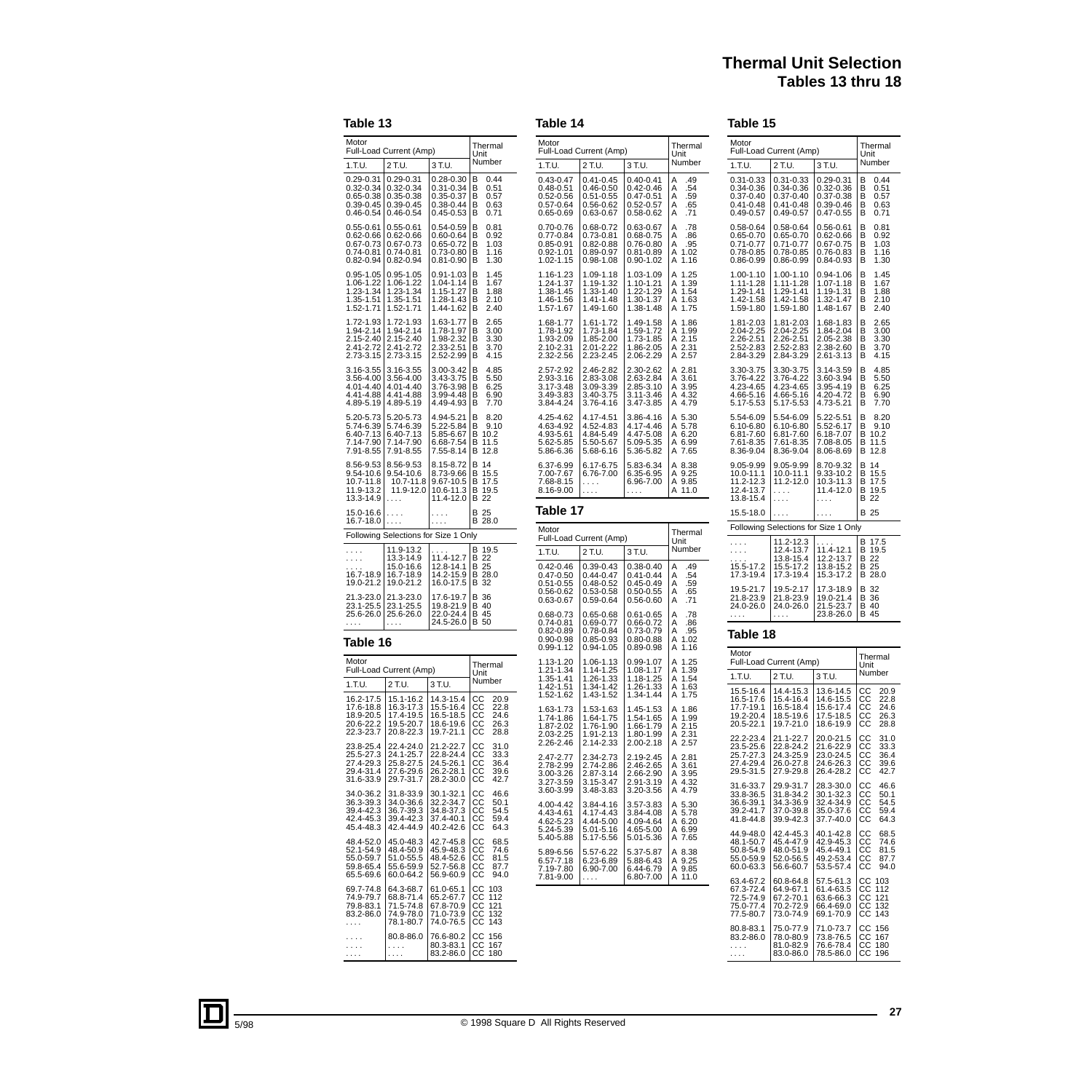# **Thermal Unit Selection Tables 19 thru 30**

| Table 19                                                              |                                                                                   |                                                 | Table 20                                                      |                                                               |                                                  | Table 21                                                                      |                                                               |                                          |
|-----------------------------------------------------------------------|-----------------------------------------------------------------------------------|-------------------------------------------------|---------------------------------------------------------------|---------------------------------------------------------------|--------------------------------------------------|-------------------------------------------------------------------------------|---------------------------------------------------------------|------------------------------------------|
| Motor<br>Full-Load<br>Current<br>(Amp)                                | Thermal<br>Unit<br>Number                                                         |                                                 | Motor<br>Full-Load<br>Current<br>(Amp)                        | Thermal<br>Unit<br>Number                                     |                                                  | Motor<br>Full-Load<br>Current<br>(Amp)                                        | Thermal<br>Unit<br>Load                                       |                                          |
| 43.6-47.3<br>47.4-51.3<br>51.4-54.6<br>54.7-59.7<br>59.8-65.1         | CC 54.5<br>CC 59.4<br>CC 64.3<br>CC 68.5<br>CC 74.6                               |                                                 | 133.-148.<br>149.-174.<br>175.-195.<br>196.-219.<br>220.-239. | B 1.30<br>B 1.45<br>B 1.67<br>B 1.88<br>B 2.10                |                                                  | 128.140.<br>141.-163.<br>164.-179<br>1.80-201.<br>202.-227.                   | B 1.30<br>B 1.45<br>B 1.67<br><b>B</b> 1.88<br>B 2.01         |                                          |
| 65.2-70.1<br>70.2-75.1<br>75.2-82.2<br>82.3-89.2<br>89.3-96.5         | CC 81.5<br>CC 87.7<br>CC 94.0<br>CC 103<br>CC 112                                 |                                                 | 240.-271.<br>272.-308.<br>309.-348.<br>349.-397.<br>398.-429. | B 2.40<br>B 2.65<br>B 3.00<br>B 3.30<br><b>B3.70</b>          |                                                  | 228.-251.<br>252.-278.<br>279.-308.<br>309.-346.<br>347.-380.                 | B 2.40<br>B 2.65<br>B 3.00<br>B 3.30<br>B 3.70                |                                          |
| 96.6-104.<br>105.-113.<br>114.-123.<br>124.-133.                      | CC 121<br>CC 132<br>CC 143<br>CC 156                                              |                                                 | 430.-495.<br>B 4.15<br>496.-520.<br>B 4.85                    |                                                               |                                                  | 381.-426.<br>427.-454.<br>455.-489.<br>490.-520.                              | B 4.15<br>B 4.85<br>B 5.50<br>B 6.25                          |                                          |
| Table 23                                                              |                                                                                   | Table 24<br>Motor                               |                                                               |                                                               | Table 25                                         |                                                                               |                                                               |                                          |
| Moter<br>Full-Load<br>Current (Amp)                                   |                                                                                   | Thermal                                         | Full-Load<br>Current<br>(Amp)<br>88.2-95.1                    | Thermal<br>Unit<br>Number<br><b>DD 112</b>                    |                                                  | Motor<br>Full-Load<br>Current<br>(Amp)                                        | Thermal<br>Unit<br>Number                                     |                                          |
| 2 or 3 T.U.<br>Large<br>Enclosure                                     | Small<br>Enclosure                                                                | Unit<br>Number                                  | 95.2-1.10<br>102.-111.<br>112.-119.<br>120.-131.              | DD 121<br><b>DD 128</b><br><b>DD 140</b><br><b>DD 150</b>     |                                                  | $0.28 - 0.30$<br>$0.31 - 0.33$<br>0.34-0.36                                   | AR<br>AR<br>AR                                                | .45<br>.49<br>.54                        |
| 0.31-0.32<br>0.33-0.36<br>0.37-0.39<br>$0.40 - 0.43$<br>$0.44 - 0.47$ | $0.29 - 0.30$<br>$0.31 - 0.33$<br>0.34-0.37<br>$0.38 - 0.41$<br>$0.42 - 0.45$     | AR .45<br>AR .49<br>AR .54<br>AR .59<br>AR .65  | 132.-149.<br>150.-170.<br>171.-180.<br>181.-197.<br>198.-204. | DD 160<br>DD 185<br><b>DD 220</b><br>DD 240<br>DD 250         |                                                  | 0.37-0.39<br>$0.40 - 0.42$<br>$0.43 - 0.46$<br>$0.47 - 0.50$<br>$0.51 - 0.52$ | AR<br>AR<br>AR<br>AR<br>AR                                    | .59<br>.65<br>.71<br>.78<br>.86          |
| 0.48-0.52<br>$0.53 - 0.58$<br>0.59-0.60<br>$0.61 - 0.62$<br>0.63-0.69 | $0.46 - 0.50$<br>$0.51 - 0.55$<br>$0.56 - 0.57$<br>$0.58 - 0.60$<br>$0.61 - 0.66$ | AR .71<br>AR .78<br>AR .86<br>AR .95<br>AR 1.05 | 205.-213.<br>214.-237.<br>238.-243.<br>244.-266.              | <b>DD 265</b><br><b>DD 280</b><br>DD 300<br>DD 320            |                                                  | $0.53 - 0.56$<br>$0.57 - 0.60$<br>0.61-0.66<br>$0.67 - 0.73$                  | <b>AR</b><br>AR 1.05<br>AR 1.15<br>AR 1.26                    | .95                                      |
| 0.70-0.76<br>$0.77 - 0.84$                                            | 0.67-0.73<br>$0.74 - 0.81$                                                        | AR 1.15<br>AR 1.26                              | Table 27                                                      |                                                               |                                                  | $0.74 - 0.81$<br>$0.82 - 0.90$<br>$0.91 - 1.05$                               | AR 1.39<br>AR 1.53<br>AR 1.68                                 |                                          |
| 0.85-0.93<br>0.94-1.03<br>1.04-1.23                                   | $0.82 - 0.90$<br>$0.91 - 0.99$<br>$1.00 - 1.18$                                   | AR 1.39<br>AR 1.53<br>AR 1.68                   | Motor Full-Load<br>Current (Amp)<br>2 or 3 T.U.               |                                                               | Thermal<br>Unit                                  | 10.6-1.15<br>1.16-1.25<br>1.26-1.35                                           | AR 1.85<br>AR 2.04<br>AR 2.24                                 |                                          |
| 1.24-1.35<br>1.36-1.47<br>1.48-1.61                                   | 1.19-1.30<br>1.31-1.42<br>1.43-1.49                                               | AR 1.85<br>AR 2.04<br>AR 2.24                   | Large<br>Enclosure                                            | Small<br>Enclosure                                            | Number                                           | 1.36-1.47<br>1.48-1.56<br>1.59-1.74                                           | AR 2.46<br>AR 2.71<br>AR 2.98                                 |                                          |
| 1.62-1.76<br>1.77-1.93<br>1.94-2.12<br>2.13-2.35                      | 1.50-1.69<br>1.70-1.85<br>1.86-2.03<br>2.04-2.25                                  | AR 2.46<br>AR 2.71<br>AR 2.98<br>AR 3.28        | 4.32-4.93<br>4.94-5.40<br>5.41-5.95<br>5.96-6.13              | 4.14-4.71<br>4.72-5.18<br>5.19-5.74<br>5.75-5.98              | AR 8.5<br>AR 9.3<br>AR 10.2<br>AR 11.2           | 1.75-1.94<br>1.95-2.20<br>2.21-2.47<br>2.48-2.96                              | AR 3.28<br>AR 3.62<br>AR 3.98<br>AR 4.37                      |                                          |
| 2.36-2.61<br>2.62-2.79<br>2.80-3.14                                   | 2.26-2.50<br>2.51-2.68<br>2.69-3.01                                               | AR 3.62<br>AR 3.98<br>AR 4.37                   | 6.14-6.81<br>6.82-7.84<br>7.85-8.97                           | 5.99-6.47<br>6.48-7.42<br>7.43-8.46                           | AR 12.4<br>AR 13.6<br>AR 15.4                    | 2.77-3.07<br>3.08-3.45<br>3.46-3.81<br>3.46-3.81                              | AR 4.80<br>AR 5.3<br>AR 5.3<br>AR 5.8                         |                                          |
| 3.15-3.48<br>3.49-3.89<br>3.90-4.30<br>4.31-4.73                      | 3.02-3.35<br>3.36-3.74<br>3.75-4.14<br>4.15-4.57                                  | AR 4.80<br>AR 5.3<br>AR 5.8<br>AR 6.4           | 8.98-10.1<br>10.2-11.6<br>11.7-13.2                           | 8.47-9.56<br>9.57-10.9<br>11.0-12.3                           | AR 17.6<br>AR 20.5<br>AR 23                      | 3.82-4.20<br>4.21-4.65<br>4.66-5.29                                           | AR 6.4<br>AR<br>AR                                            | 7.0<br>7.7                               |
| 4.74-5.20<br>5.21-5.95<br>5.96-6.49                                   | 4.58-5.03<br>5.04-5.76<br>5.77-6.29<br>6.30-6.87                                  | AR 7.0<br>AR 7.7<br>AR 8.5<br>AR 9.3            | 13.3-15.0<br>15.1-17.1<br>17.2-19.6<br>19.7-21.9<br>22.0-23.8 | 12.4-14.0<br>14.1-15.9<br>16.0-18.1<br>18.2-20.3<br>20.4-22.0 | <b>AR 27</b><br>AR 30<br>AR 35<br>AR 40<br>AR 44 | 5.30-5.84<br>5.85-6.27<br>6.28-7.00                                           | AR<br>AR<br>AR 10.2                                           | 8.5<br>9.3                               |
| 6.50-7.08<br>7.09-7.77<br>7.78-8.48                                   | 6.88-7.54<br>7.55-8.25                                                            | AR 10.2<br>AR 11.2                              | 23.9-25.6                                                     | 22.1-23.6                                                     | AR 47                                            | Table 28                                                                      |                                                               |                                          |
| 8.49-9.15<br>9.16-10.3<br>10.4-11.9                                   | 8.26-8.60<br>8.61-9.63<br>$9.64 - 11.1$                                           | AR 12.4<br>AR 13.6<br>AR 15.4                   | 25.7-27.9<br>28.0-30.5<br>30.6-33.0<br>33.1-35.7              | 23.7-25.5<br>25.6-27.8<br>27.9-30.0<br>30.1-32.4              | AR 51<br>AR 55<br>AR 60<br>AR 66                 | Motor Full-Load<br>Current (Amp)<br>2 or 3 T.U.                               |                                                               | Thermal<br>Unit                          |
| 12.0-13.4<br>13.5-15.4<br>15.5-17.5                                   | 11.2-12.5<br>12.6-14.3<br>14.4-16.1                                               | AR 17.6<br>AR 20.5<br>AR 23                     | 35.8-39.5<br>39.6-41.5<br>41.6-45.0                           | 32.5-35.7<br>35.8-38.3<br>38.4-40.9                           | AR 72<br>AR 79<br>AR 86                          | Large<br>Enclosure                                                            | Small<br>Enclosure                                            | Number                                   |
| 17.6-19.8<br>19.9-22.5<br>22.6-26.0                                   | 16.2-18.2<br>18.3-20.6<br>20.7-23.4<br>23.5-26.0                                  | <b>AR 27</b><br>AR 30<br>AR 35<br>AR 40         | .                                                             | 41.6-45.0                                                     | AR 94                                            | 45.3-48.2<br>48.3-52.4<br>52.5-56.4<br>56.5-61.2<br>61.3-66.1                 | 40.3-42.8<br>42.9-46.2<br>46.3-49.8<br>49.9-54.9<br>55.0-57.9 | CC 64.3<br>CC 68.5<br>CC 81.5<br>CC 87.7 |

| Motor<br>Full-Load<br>Current<br>(Amp)                        |                                                               | Thermal<br>Unit<br>Number                             |                                                |
|---------------------------------------------------------------|---------------------------------------------------------------|-------------------------------------------------------|------------------------------------------------|
| 92.0-100.<br>101.-109.<br>110.-119.<br>120.-131.<br>132.-139. |                                                               | DD 112<br>DD 121<br><b>DD 128</b><br>DD 140<br>DD 150 |                                                |
| 140.-156.<br>157.-166.<br>167.-180.<br>181.-189.<br>190.-209. |                                                               | DD 160<br><b>DD 185</b><br>DD 213<br>DD 220<br>DD 230 |                                                |
| 210.-225.<br>226.-238.<br>239.-266.                           |                                                               | DD 250<br>DD 265<br>DD 280                            |                                                |
| Table 26                                                      |                                                               |                                                       |                                                |
|                                                               |                                                               |                                                       |                                                |
| Size 7                                                        | Size 8                                                        |                                                       |                                                |
| Type J                                                        | Type K                                                        |                                                       |                                                |
| <b>Current Transformer</b><br>Ratio                           |                                                               |                                                       | Thermal<br>Unit                                |
| 120/5                                                         | 2000/5                                                        |                                                       | Number                                         |
| Motor Full-<br>Load Current                                   |                                                               |                                                       |                                                |
| 166.-187.<br>188.-211.<br>212.-232.<br>233.-267.<br>268.-301. | 277.-312.<br>313.-352.<br>353.-388.<br>389.-445.<br>446.-503. |                                                       | B 1.03<br>B 1.16<br>B 1.30<br>B 1.45<br>B 1.67 |

871.-978. 979.-1093. 1094.-1215.

B 3.30 B 3.70 B 4.15

**Thermal** Unit Number

E 88<br>E 89<br>E 91<br>E 92<br>E 93

E 94 E 96 E 97 E 98 E 99

E 101 E 102

**Table 22**

# 76.0-81.9 82.0-86.9 87.0-92.9 93.0-97.9 98.0-107.9 108.0-113.9 114.0-125.9 **Table 30**

#### 39.0-42.9 43.0-48.0 48.1-54.7 54.8-62.2 62.3-71.3 71.4-76.0 76.1-85.5 85.6-92.4 92.4-103. 104.-111. 112.-123. 124.-133. 46.3-49.8 49.9-54.9 55.0-57.9 CC 74.6 CC 81.5 CC 87.7 58.0-62.5 62.6-67.3 67.4-73.4 73.5-78.9 79.0-84.9 CC 94.0<br>CC 103<br>CC 112<br>CC 121<br>CC 132 85.0-91.0 91.1-97.2 97.3-104. 105.-121. 122.-133. CC 143 CC 156 CC 167 CC 180 CC 196

66.2-71.4 71.5-77.0 77.1-80.7 80.8-87.7 87.8-94.9

95.0-102. 103.-110. 111.-117. 118.-133. . . . .

523.-587. 588.-656. 657.-764.

**Table 29**

50.0-55.9 56.0-60.9 61.0-65.9 66.0-69.9 70.0-75.9

Motor Full-Load Current

| Motor Full-Load    | Thermal            |              |  |
|--------------------|--------------------|--------------|--|
| Current (Amp)      | Unit               |              |  |
| Large<br>Enclosure | Small<br>Enclosure | Number       |  |
| 39.0-42.9          | 37.0-40.8          | AU 44        |  |
| 43.0-48.0          | 40.9-45.6          | AU 50        |  |
| 48.1-54.7          | 45.7-51.8          | AU 56        |  |
| 54.8-62.2          | 51.9-58.8          | AU 64        |  |
| 62.3-71.3          | 58.9-67.4          | <b>AU 72</b> |  |
| 71.4-76.0          | 67.5-70.4          | AU 81        |  |
| 76.1-85.5          | 70.5-79.4          | AU 88        |  |
| 85.6-92.4          | 79.5-86.3          | AU 99        |  |
| 92.4-103.          | 86.4-96.7          | AU 110       |  |
| $104 - 111.$       | 96.8-105.          | AU 123       |  |
| 112.-123.          | 106.-117.          | AU 135       |  |
| 124.-133.          | 118.-133.          | AU 152       |  |

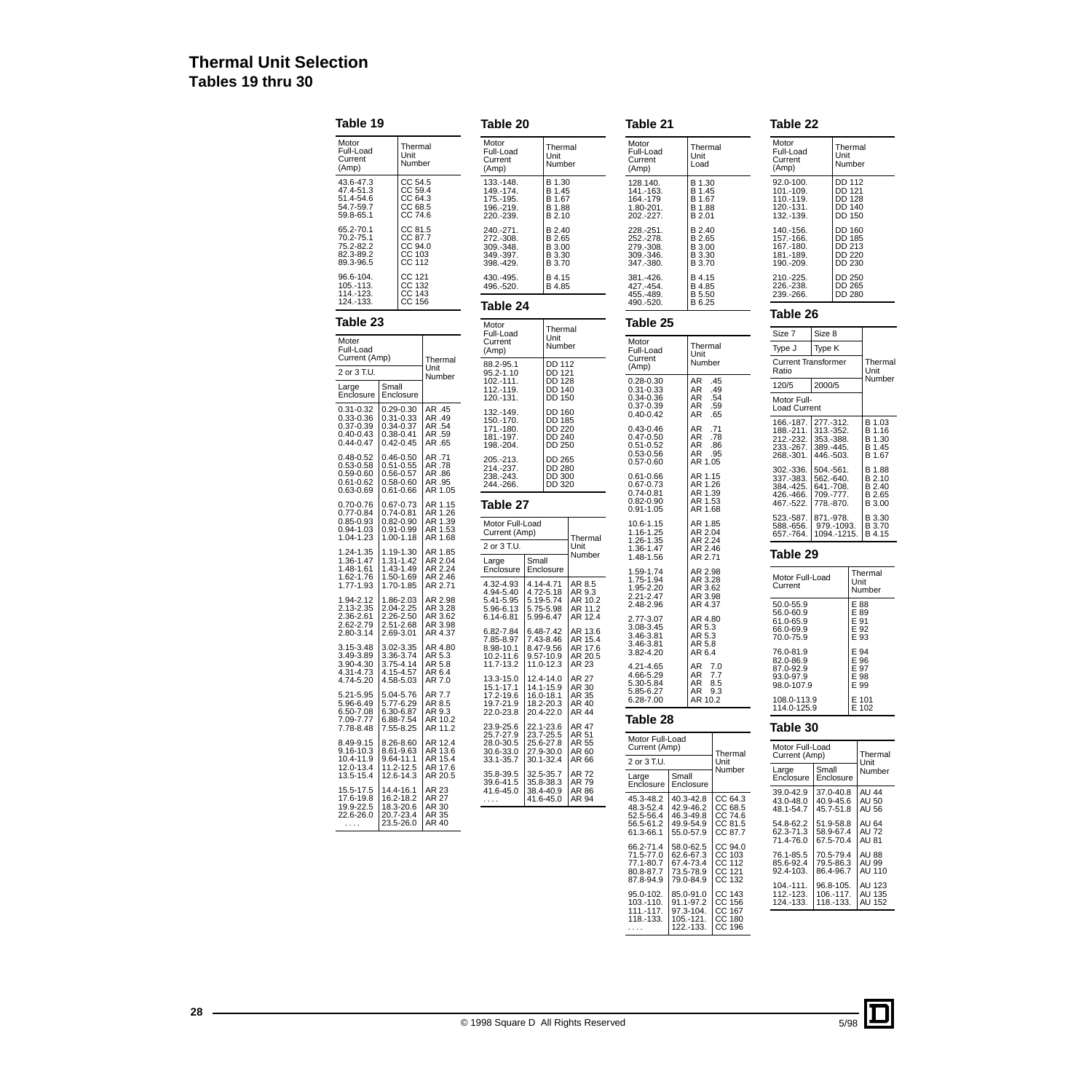# **Thermal Unit Selection Tables 31 thru 41**

| Table 31                                                                      |                                                               |                                                         | Table 32                                                                      |                                                     | Table 33                                                                          |                                                               | Table 34                                                      |                                                             |
|-------------------------------------------------------------------------------|---------------------------------------------------------------|---------------------------------------------------------|-------------------------------------------------------------------------------|-----------------------------------------------------|-----------------------------------------------------------------------------------|---------------------------------------------------------------|---------------------------------------------------------------|-------------------------------------------------------------|
| Motor<br>Full-Load<br>Current (Amp)                                           | Thermal<br>Unit<br>Number                                     |                                                         | Motor<br>Full-Load<br>Current (Amp)                                           | Thermal<br>Unit<br>Number                           | Motor<br>Full-Load<br>Current (Amp)                                               | Thermal<br>Unit<br>Number                                     | Motor<br>Full-Load<br>Current (Amp)                           | Thermal<br>Unit<br>Number                                   |
| $0.31 - 0.35$<br>0.36-0.39<br>$0.40 - 0.44$<br>$0.45 - 0.50$                  | B 0.44<br>B 0.51<br>B 0.57<br>B 0.63                          |                                                         | $0.33 - 0.35$<br>0.36-0.39<br>$0.40 - 0.42$<br>$0.43 - 0.46$<br>$0.47 - 0.51$ | AR .45<br>AR .49<br>AR .54<br>AR .59<br>AR .65      | $0.28 - 0.30$<br>$0.31 - 0.33$<br>$0.34 - 0.36$<br>$0.37 - 0.39$<br>$0.40 - 0.42$ | AR .45<br>AR .49<br>AR .54<br>AR .59<br>AR .65                | 15.1-16.2<br>16.3-17.5<br>17.6-19.1<br>19.2-20.7<br>20.8-22.2 | CC 20.9<br>CC 22.8<br>CC 24.6<br>CC 26.3<br>CC28.8          |
| $0.51 - 0.61$<br>$0.62 - 0.68$<br>$0.69 - 0.73$<br>$0.74 - 0.82$<br>0.83-0.92 | B 0.71<br>B 0.81<br>B 0.92<br>B 1.03<br>B 1.16                |                                                         | $0.52 - 0.56$<br>$0.57 - 0.62$<br>$0.63 - 0.68$<br>0.69-0.75<br>$0.76 - 0.83$ | AR .71<br>AR .78<br>AR .86<br>AR .95<br>AR 1.05     | $0.52 - 0.56$<br>$0.57 - 0.62$<br>$0.63 - 0.68$<br>$0.69 - 0.75$<br>$0.76 - 0.83$ | AR .71<br>AR .78<br>AR .86<br>AR .95<br>AR 1.05               | 22.3-24.0<br>24.1-25.7<br>25.8-27.8<br>27.9-30.1<br>30.2-32.5 | CC 31.0<br>CC 33.3<br>CC 36.4<br>CC 39.6<br>CC 42.7         |
| $0.93 - 1.03$<br>1.04-1.19<br>1.20-1.34<br>1.35-1.50<br>1.51-1.74             | B 1.30<br>B 1.45<br>B 1.67<br>B 1.88<br>B 2.10                |                                                         | $0.84 - 0.91$<br>$0.92 - 1.00$<br>1.01-1.10<br>1.11-1.21<br>1.22-1.33         | AR 1.15<br>AR 1.26<br>AR 1.39<br>AR 1.53<br>AR 1.68 | $0.61 - 0.66$<br>0.67-0.73<br>$0.74 - 0.81$<br>$0.82 - 0.90$<br>$0.91 - 1.05$     | AR 1.15<br>AR 1.26<br>AR 1.39<br>AR 1.53<br>AR 1.68           | 32.6-35.1<br>35.2-38.0<br>38.1-41.1<br>41.2-44.0<br>44.1-47.2 | CC 46.6<br>CC 50.1<br>CC 54.5<br>CC 54.5<br>CC 64.3         |
| 1.75-1.97<br>1.98-2.14<br>2.15-2.47<br>2.48-2.91                              | B 2.40<br>B 2.65<br>B 3.00<br>B 3.30                          |                                                         | 1.34-1.47<br>1.48-1.62<br>1.62-1.77<br>1.78-1.96<br>1.97-2.16                 | AR 1.85<br>AR 2.04<br>AR 2.24<br>AR 2.46<br>AR 2.71 | 1.06-1.15<br>1.16-1.25<br>1.26-1.35<br>1.36-1.47<br>1.48-1.58                     | AR 1.85<br>AR 2.04<br>AR 2.24<br>AR 2.46<br>AR 2.71           | 47.3-51.1<br>51.2-55.8<br>55.9-59.5<br>59.6-64.5<br>64.6-69.5 | CC 68.5<br>CC 74.6<br>CC 81.5<br>CC 87.7<br>CC 94.0         |
| 2.92-3.31<br>3.32-3.75<br>3.76-4.05<br>4.06-4.94<br>4.95-5.52                 | B 3.70<br>B 4.15<br>B 4.85<br>B 6.25<br>B 6.90                |                                                         | 2.17-2.37<br>2.38-2.62<br>2.63-2.88<br>2.89-3.17<br>3.18-3.48                 | AR 2.98<br>AR 3.28<br>AR 3.62<br>AR 3.98<br>AR 4.37 | 1.59-1.74<br>1.75-1.94<br>1.95-2.20<br>2.21-2.47<br>2.48-2.76                     | AR 2.98<br>AR 3.28<br>AR 3.62<br>AR 3.98<br>AR 4.37           | 69.6-75.0<br>75.1-78.1<br>78.2-82.3<br>82.4-86.0              | CC 103<br>CC 112<br>CC 121<br>CC 132                        |
| 5.53-6.11<br>6.12-6.52<br>6.53-7.31<br>7.32-8.43                              | B 7.70<br>B 8.20<br><b>B</b> 9.10<br>B 10.2                   |                                                         | 3.49-3.83<br>3.84-4.20<br>4.21-4.62<br>4.63-5.08<br>5.09-5.57                 | AR 4.80<br>AR 5.3<br>AR 5.8<br>AR 6.4<br>AR 7.0     | 2.77-3.07<br>3.08-3.45<br>3.46-3.81<br>3.82-4.20<br>4.21-4.65                     | AR 4.80<br>AR 5.3<br>AR 5.8<br>AR 6.4<br>AR 7.0               | Table 37<br>Motor<br>Full-Load<br>Current (Amp)               | Thermal<br>Unit<br>Number                                   |
| 8.44-9.83<br>9.84-10.7<br>10.8-11.6<br>11.7-12.9<br>13.0-14.3                 | B 11.5<br>B 12.8<br><b>B</b> 14<br>B 15.5<br>B 17.5           |                                                         | 5.58-6.13<br>6.14-6.83<br>6.84-7.41<br>7.42-8.05<br>8.06-8.98                 | AR 7.7<br>AR 8.5<br>AR 9.3<br>AR 10.2<br>AR 11.2    | 4.66-5.29<br>5.30-5.84<br>5.85-6.27<br>6.28-6.97<br>6.98-7.59                     | AR 7.7<br>AR 8.5<br>AR 9.3<br>AR 10.2<br>AR 11.2              | 27.1-30.0<br>30.1-33.2<br>33.3-35.7<br>35.8-39.4<br>39.5-43.4 | E 67<br>E 69<br>E 70<br>E 71<br>E 72                        |
| 14.4-15.7<br>15.8-17.8<br>17.9-20.3<br>20.4-23.3                              | B 19.5<br><b>B22</b><br>B 25<br>B 28.0                        |                                                         | 8.99-9.93<br>9.94-10.9<br>11.0-12.4<br>12.5-14.3<br>14.4-15.8                 | AR 12.4<br>AR 13.6<br>AR 15.4<br>AR 17.6<br>AR 20.5 | 7.60-7.89<br>7.90-8.95<br>8.96-10.3<br>10.4-11.7<br>11.8-12.0                     | AR 12.4<br>AR 13.6<br>AR 15.4<br>AR 17.6<br>AR 20.5           | 43.5-46.9<br>47.0-51.5<br>51.6-57.0<br>57.1-62.8<br>62.9-69.1 | E 73<br>E 74<br>E 76<br>E 77<br>E 78                        |
| 23.4-26.6<br>26.7-30.3<br>30.4-35.3                                           | B 32<br><b>B</b> 36<br><b>B</b> 40                            |                                                         | 15.9-17.9<br>18.0-20.0                                                        | AR 23<br><b>AR 27</b>                               | <b>Following Selections</b><br>for Size 1 Only                                    |                                                               | 69.2-75.0<br>75.1-83.3                                        | E 79<br>E 80                                                |
| 35.4-41.5<br>41.6-45                                                          | B 45<br><b>B</b> 50                                           |                                                         | 20.1-22.4<br>22.5-25.0                                                        | AR 30<br>AR 35                                      | 11.8-13.3<br>13.4-15.2<br>15.3-17.2                                               | AR 20.5<br>AR 23<br>AR 27                                     | Table 41                                                      |                                                             |
| Table 35                                                                      |                                                               |                                                         | Table 36<br>Motor                                                             | Thermal                                             | 17.3-19.7<br>19.8-22.4                                                            | AR 30<br>AR 35                                                | Motor<br>Full-Load<br>Current (Amp)                           | Thermal<br>Unit<br>Number                                   |
| Motor Full-Load<br>Current (Amp)<br>2 T.U.                                    | 3 T.U.                                                        | Thermal<br>Unit<br>Number                               | Full-Load<br>Current (Amp)<br>90.6-97.4                                       | Unit<br>Number<br>AF 110                            | 22.5-26.0<br>Table 40                                                             | AR 40                                                         | $0.81 - 0.92$<br>$0.93 - 1.07$<br>1.08-1.14                   | B 1.16<br>B 1.30<br>B 1.45                                  |
| 36.3-39.9<br>40.0-44.1<br>44.2-50.0<br>50.1-56.4<br>56.5-64.4                 | 34.7-37.1<br>37.2-41.5<br>41.6-47.1<br>47.2-53.4<br>53.5-60.7 | AU 44<br>AU 50<br><b>AU 56</b><br>AU 64<br><b>AU 72</b> | 97.5-111.<br>112.-129.<br>130.-149.<br>150.-163.                              | AF 123<br>AF 135<br>AF 150<br>AF 159                | Motor<br>Full-Load<br>Current (Amp)<br>15.3-16.7                                  | Thermal<br>Unit<br>Number<br>C <sub>20</sub>                  | 1.15-1.26<br>1.27-1.49<br>1.50-1.73<br>1.74-1.89              | B 1.67<br>B 1.88<br>B 2.10<br>B 2.40                        |
| 64.5-68.4<br>68.5-77.7<br>77.8-84.2<br>84.3-94.8                              | 60.8-64.9<br>65.0-73.4<br>73.5-79.5<br>79.6-89.0              | AU 81<br><b>AU 88</b><br>AU 99<br>AU 110                | 164.-189.<br>190-213.<br>214.-240.<br>241.-266.                               | AF 168<br>AF 188<br>AF 205<br>AF 220                | 16.8-19.8<br>19.9-22.8<br>22.9-25.8<br>25.9-30.4                                  | C <sub>22</sub><br>C <sub>26</sub><br>C <sub>30</sub><br>C 34 | 1.90-2.16<br>2.17-2.37<br>2.38-2.66<br>2.67-2.99<br>3.00-3.40 | B 2.65<br>B 3.00<br>B 3.30<br>B 3.70<br>B 4.15              |
| 94.9-101.<br>102.-115.                                                        | 89.1-96.9<br>97.0-108.                                        | AU 123<br>AU 135<br>AU 152                              | Table 39                                                                      |                                                     | 30.5-31.9<br>32.0-34.2<br>34.3-38.8                                               | C <sub>40</sub><br>C <sub>42</sub><br>C 45                    | 3.41-3.94<br>3.95-4.15<br>4.16-4.49                           | B 4.85<br>B 5.50<br>B 6.25                                  |
| 116.-122.<br>123.-133.<br>$\dots$ .                                           | 109.-115.<br>116.-120.<br>121.-133.                           | AU 169<br>AU 183                                        | Motor<br>Full-Load<br>Current (Amp)                                           | Thermal<br>Unit<br>Number                           | 38.9-44.2<br>44.3-50.2<br>50.3-57.1                                               | C <sub>51</sub><br>C <sub>58</sub><br>C 66                    | 4.50-5.15<br>5.16-5.77<br>5.78-6.61                           | B 6.90<br>B 7.70<br>B 8.20                                  |
| Table 38<br>Motor<br>Full-Load                                                | Thermal<br>Unit                                               |                                                         | 148.-173.<br>174.-189.<br>190.-205.<br>206.-222.                              | AR 1.68<br>AR 1.85<br>AR 2.04<br>AR 2.24            | 57.2-63.2<br>63.3-68.6<br>68.7-78.6<br>78.7-86.0                                  | C 75<br>C 83<br>C 90<br>C 103                                 | 6.62-7.14<br>7.15-7.97<br>7.98-8.15                           | B 9.10<br>B 10.2<br>B 11.5                                  |
| Current (Amp)<br>85.0-95.<br>96.0-108.                                        | Number<br>AF 123<br>AF 135                                    |                                                         | 223.-243.<br>244.-261.<br>262.-289.<br>290.-324.                              | AR 2.46<br>AR 2.71<br>AR 2.98<br>AR 3.28            |                                                                                   |                                                               | 8.15-9.32<br>9.33-9.97<br>9.98-10.7<br>10.8-12.0              | B 12.8<br><b>B</b> 14<br>B 15.5<br>B 17.5                   |
| 109.-127.<br>128.-136.<br>137.-147.<br>148.-162.                              | AF 150<br>AF 159<br>AF 168<br>AF 188                          |                                                         | 325.-367.<br>368.-389.<br>390.-404.<br>405.-451.                              | AR 3.62<br>AR 3.98<br>AR 4.37<br>AR 4.80            |                                                                                   |                                                               | 12.1-13.9<br>14.0-15.7<br>15.8-18.4<br>18.5-21.6<br>21.7-24.0 | B 19.5<br><b>B22</b><br><b>B</b> 25<br>B 28.0<br><b>B32</b> |
| 163.-185.<br>186.-202.<br>203.-219.                                           | AF 205<br>AF 220<br>AF 240<br>AF 260                          |                                                         | 452.-495.<br>496.-520.                                                        | AR 5.3<br>AR 5.8                                    |                                                                                   |                                                               | 24.1-28.6<br>28.7-30.7<br>30.8-33.5<br>33.6-36.0              | <b>B</b> 36<br><b>B</b> 40<br><b>B</b> 45<br><b>B</b> 56    |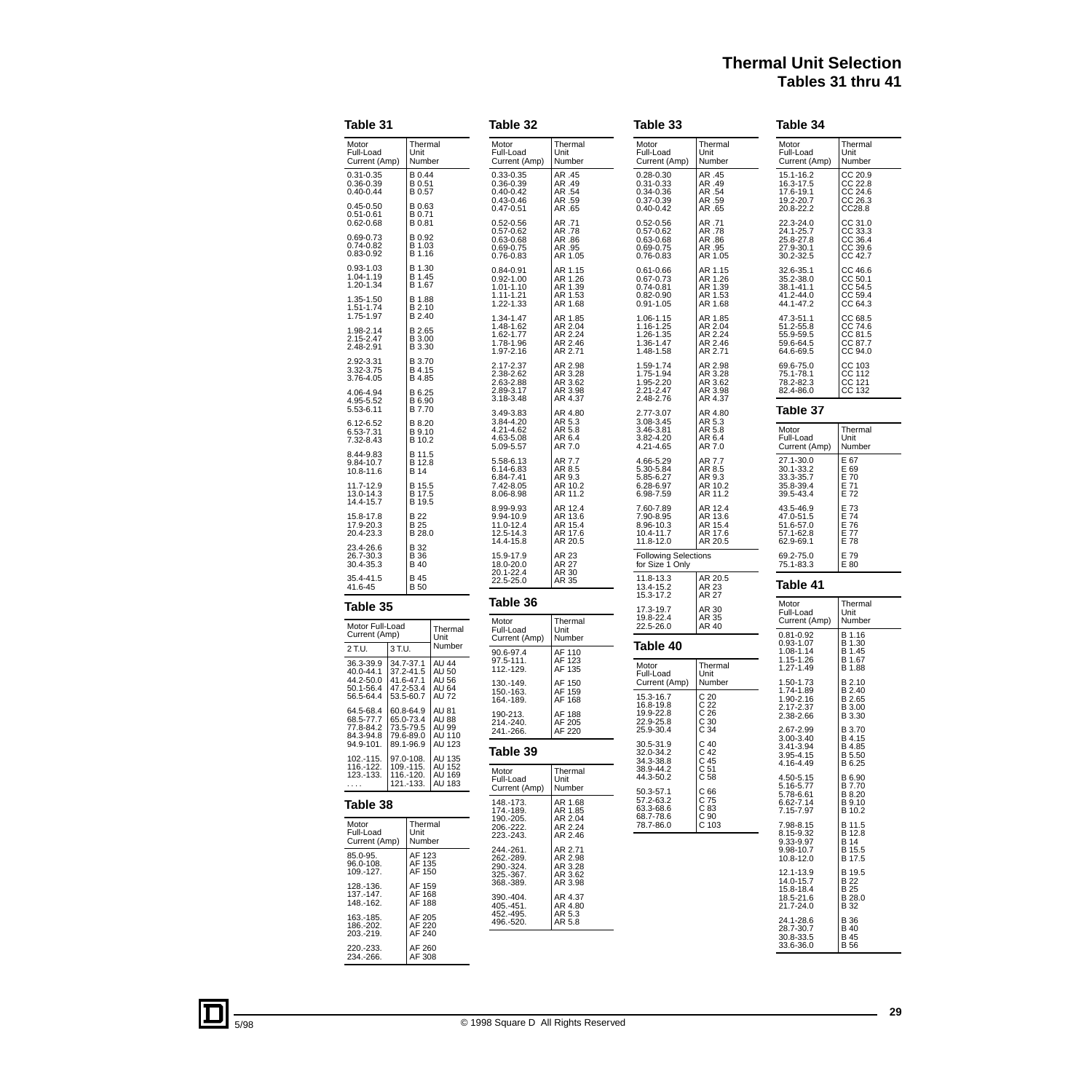# **Thermal Unit Selection Tables 42 thru 52**

| Size 8<br>Thermal<br>Thermal<br>Size 7<br>Motor<br>Motor<br>Thermal<br>Motor<br>Full-Load<br>Full-Load<br>Unit<br>Unit<br>Full-Load<br>Unit<br>Type J<br>Type K<br>Number<br>Current (Amp)<br>Number<br>Current (Amp.)<br>Current (Amp)<br>Number<br><b>Current Transformer</b><br>B 0.44<br>AR .45<br>A<br>.49<br>$0.28 - 0.30$<br>$0.41 - 0.44$<br>$0.34 - 0.38$<br>Ratio<br>.54<br>$0.31 - 0.33$<br>AR .49<br>$0.45 - 0.49$<br>$0.39 - 0.43$<br>B 0.51<br>A<br>AR .54<br>.59<br>B 0.57<br>0.34-0.36<br>$0.50 - 0.53$<br>Α<br>$0.44 - 0.48$<br>1200/5<br>2000/5<br>.65<br>0.37-0.39<br>AR .59<br>$0.54 - 0.58$<br>A<br>$0.49 - 0.53$<br>B 0.65<br>A<br>.71<br>$0.40 - 0.42$<br>AR .65<br>0.59-0.65<br>$0.54 - 0.62$<br>B 0.71<br>Motor Full-<br><b>Load Current</b><br>AR .71<br>A<br>.78<br>B 0.81<br>$0.43 - 0.46$<br>0.66-0.71<br>$0.63 - 0.69$<br>AR .78<br>$0.72 - 0.78$<br>Α<br>.86<br>B 0.92<br>$0.47 - 0.50$<br>$0.70 - 0.78$<br>Non-Compensated<br>A<br>.95<br>B 1.03<br>$0.51 - 0.52$<br>AR .86<br>0.79-0.85<br>$0.79 - 0.88$<br>AR .95<br>227.-251.<br>$0.53 - 0.56$<br>0.86-0.96<br>A 1.02<br>0.89-0.99<br>B 1.16<br>136.-150.<br>AR 1.05<br>A 1.16<br>B 1.30<br>252.-276.<br>$0.57 - 0.60$<br>0.97-1.04<br>1.00-1.10<br>151.-165.<br>277.-305.<br>166.-183.<br>A 1.25<br>B 1.45<br>AR 1.15<br>1.05-1.16<br>1.11-1.26<br>$0.61 - 0.66$<br>184.-202.<br>306.-337.<br>B 1.67<br>1.17-1.29<br>A 1.39<br>AR 1.26<br>$1.27 - 1.43$<br>0.67-0.73<br>203.-224.<br>338.-373.<br>A 1.54<br>B 1.88<br>$0.74 - 0.81$<br>AR 1.39<br>1.30-1.37<br>1.44-1.59<br>A 1.63<br>B 2.10<br>225.-267.<br>374.-445.<br>AR 1.53<br>1.38-1.47<br>1.60-1.81<br>$0.82 - 0.90$<br>268.-293.<br>A 1.75<br>B 2.40<br>AR 1.68<br>1.48-1.56<br>1.82-2.00<br>446.-489.<br>$0.91 - 1.05$<br>294.-319.<br>490.-532.<br>AR 1.85<br>A 1.86<br>B 2.65<br>1.06-1.15<br>1.57-1.65<br>2.01-2.28<br>320.-349.<br>533.-582.<br>AR 2.04<br>A 1.99<br>B 3.00<br>1.16-1.25<br>1.66-1.79<br>2.29-2.52<br>350.-381.<br>583.-636.<br>AR 2.24<br>A 2.15<br>1.26-1.35<br>1.80-1.95<br>2.53-2.87<br>B 3.30<br>AR 2.46<br>A 2.31<br>B 3.70<br>1.36-1.47<br>1.96-2.15<br>2.88-3.28<br>382.-418.<br>637.-697.<br>AR 2.71<br>A 2.57<br>3.29-3.75<br>B 4.15<br>419.-459.<br>698, -766.<br>1.48-1.58<br>2.16-2.38<br>460.-509.<br>767.-849.<br>AR 2.98<br>A 2.81<br>B 4.85<br>1.59-1.74<br>2.39-2.75<br>3.76-4.27<br>510.-565.<br>850.-942.<br>1.75-1.94<br>AR 3.28<br>2.76-2.84<br>A 3.61<br>4.28-4.77<br>B 5.50<br>566.-604.<br>943.-1007.<br>AR 3.62<br>2.85-3.06<br>A 3.95<br>4.78-5.27<br>B 6.25<br>1.95-2.20<br>2.21-2.47<br>AR 3.98<br>A 4.32<br>1008.-1133<br>3.07-3.45<br>5.28-5.91<br>B 6.90<br>605.-697.<br>2.48-2.76<br>AR 4.37<br>3.46-3.70<br>A 4.79<br>5.92-6.25<br>B 7.70<br>698.-753.<br>AR 4.80<br>A 5.30<br>B 8.20<br>2.77-3.07<br>3.71-4.07<br>6.26-6.83<br>Compensated<br>A 5.78<br>AR 5.3<br>4.08-4.32<br>6.84-7.65<br>B 9.10<br>3.08-3.45<br>161.-177.<br>268.-295.<br>AR 5.8<br>A 6.20<br>B 10.2<br>3.46-3.81<br>4.33-4.90<br>7.66-8.55<br>178.-196.<br>296.-327.<br>AR 6.4<br>A 6.99<br>B 11.5<br>3.82-4.20<br>4.91-5.35<br>8.56-9.56<br>197.-217.<br>328, - 363.<br>AR 7.0<br>5.36-5.85<br>A 7.65<br>9.57-10.3<br>B 12.8<br>4.21-4.65<br>218.-253.<br>364.-423.<br><b>B</b> 14<br>AR 7.7<br>A 8.38<br>4.66-5.29<br>5.86-6.41<br>424.-463.<br>10.4-11.3<br>254.-277.<br>A 9.25<br>AR 8.5<br>11.4-12.4<br>B 15.5<br>5.30-5.84<br>6.42-6.79<br>278.-301.<br>464.-503.<br>A 9.85<br>AR 9.3<br>6.80-7.57<br>12.5-14.1<br>B 17.5<br>5.85-6.27<br>302.-325.<br>504.-543.<br>AR 10.2<br>A 11.0<br>7.58-8.15<br>14.2-15.7<br>B 19.5<br>6.28-6.97<br>326.-354.<br>544.-592.<br>6.98-7.59<br>AR 11.2<br>8.16-8.98<br>A 11.9<br>15.8-17.9<br>B 22<br>355.-381.<br>592.-635.<br><b>B25</b><br>AR 12.4<br>A 13.2<br>382.-419.<br>7.60-7.89<br>8.99-9.67<br>18.0-20.1<br>636.-699.<br>A 14.1<br>B 28.0<br>7.90-8.95<br>AR 13.6<br>9.68-9.95<br>20.2-22.5<br>420.-467.<br>700.-779.<br>AR 15.4<br>A 14.8<br>22.6-25.0<br>B 32<br>8.96-10.3<br>9.96-10.8<br>468.-529.<br>780.-883.<br>AR 17.6<br>A 16.2<br>10.4-11.7<br>10.9-12.1<br>530.-594.<br>884.-991.<br>AR 20.5<br>11.8-13.3<br>12.2-13.1<br>A 17.9<br>595.-664.<br>992.-1107.<br>AR 23<br>13.2-13.9<br>A 19.8<br>665.-738.<br>13.4-15.2<br>1108.-1231<br>AR 27<br>A 21.3<br>14.0-15.0<br>15.3-17.2<br>739.-829.<br>A 25.2<br>17.3-19.7<br>AR 30<br>15.1-16.0<br>.<br>19.8-22.4<br>AR 35<br>22.5-26.0<br>AR 40<br>Table 47<br>Table 48 | Table 42 | Table 43 | Table 44 | Table 45 |   |
|------------------------------------------------------------------------------------------------------------------------------------------------------------------------------------------------------------------------------------------------------------------------------------------------------------------------------------------------------------------------------------------------------------------------------------------------------------------------------------------------------------------------------------------------------------------------------------------------------------------------------------------------------------------------------------------------------------------------------------------------------------------------------------------------------------------------------------------------------------------------------------------------------------------------------------------------------------------------------------------------------------------------------------------------------------------------------------------------------------------------------------------------------------------------------------------------------------------------------------------------------------------------------------------------------------------------------------------------------------------------------------------------------------------------------------------------------------------------------------------------------------------------------------------------------------------------------------------------------------------------------------------------------------------------------------------------------------------------------------------------------------------------------------------------------------------------------------------------------------------------------------------------------------------------------------------------------------------------------------------------------------------------------------------------------------------------------------------------------------------------------------------------------------------------------------------------------------------------------------------------------------------------------------------------------------------------------------------------------------------------------------------------------------------------------------------------------------------------------------------------------------------------------------------------------------------------------------------------------------------------------------------------------------------------------------------------------------------------------------------------------------------------------------------------------------------------------------------------------------------------------------------------------------------------------------------------------------------------------------------------------------------------------------------------------------------------------------------------------------------------------------------------------------------------------------------------------------------------------------------------------------------------------------------------------------------------------------------------------------------------------------------------------------------------------------------------------------------------------------------------------------------------------------------------------------------------------------------------------------------------------------------------------------------------------------------------------------------------------------------------------------------------------------------------------------------------------------------------------------------------------------------------------------------------------------------------------------------------------------------------------------------------------------------------------------------------------------------------------------------------------------------------------------------------------------------------------------------------------------------------------------------------------------------------------------------------------------------------------------------------------------------------------------------------------------------------------------|----------|----------|----------|----------|---|
|                                                                                                                                                                                                                                                                                                                                                                                                                                                                                                                                                                                                                                                                                                                                                                                                                                                                                                                                                                                                                                                                                                                                                                                                                                                                                                                                                                                                                                                                                                                                                                                                                                                                                                                                                                                                                                                                                                                                                                                                                                                                                                                                                                                                                                                                                                                                                                                                                                                                                                                                                                                                                                                                                                                                                                                                                                                                                                                                                                                                                                                                                                                                                                                                                                                                                                                                                                                                                                                                                                                                                                                                                                                                                                                                                                                                                                                                                                                                                                                                                                                                                                                                                                                                                                                                                                                                                                                                                                                            |          |          |          |          |   |
|                                                                                                                                                                                                                                                                                                                                                                                                                                                                                                                                                                                                                                                                                                                                                                                                                                                                                                                                                                                                                                                                                                                                                                                                                                                                                                                                                                                                                                                                                                                                                                                                                                                                                                                                                                                                                                                                                                                                                                                                                                                                                                                                                                                                                                                                                                                                                                                                                                                                                                                                                                                                                                                                                                                                                                                                                                                                                                                                                                                                                                                                                                                                                                                                                                                                                                                                                                                                                                                                                                                                                                                                                                                                                                                                                                                                                                                                                                                                                                                                                                                                                                                                                                                                                                                                                                                                                                                                                                                            |          |          |          |          |   |
|                                                                                                                                                                                                                                                                                                                                                                                                                                                                                                                                                                                                                                                                                                                                                                                                                                                                                                                                                                                                                                                                                                                                                                                                                                                                                                                                                                                                                                                                                                                                                                                                                                                                                                                                                                                                                                                                                                                                                                                                                                                                                                                                                                                                                                                                                                                                                                                                                                                                                                                                                                                                                                                                                                                                                                                                                                                                                                                                                                                                                                                                                                                                                                                                                                                                                                                                                                                                                                                                                                                                                                                                                                                                                                                                                                                                                                                                                                                                                                                                                                                                                                                                                                                                                                                                                                                                                                                                                                                            |          |          |          |          |   |
|                                                                                                                                                                                                                                                                                                                                                                                                                                                                                                                                                                                                                                                                                                                                                                                                                                                                                                                                                                                                                                                                                                                                                                                                                                                                                                                                                                                                                                                                                                                                                                                                                                                                                                                                                                                                                                                                                                                                                                                                                                                                                                                                                                                                                                                                                                                                                                                                                                                                                                                                                                                                                                                                                                                                                                                                                                                                                                                                                                                                                                                                                                                                                                                                                                                                                                                                                                                                                                                                                                                                                                                                                                                                                                                                                                                                                                                                                                                                                                                                                                                                                                                                                                                                                                                                                                                                                                                                                                                            |          |          |          |          |   |
|                                                                                                                                                                                                                                                                                                                                                                                                                                                                                                                                                                                                                                                                                                                                                                                                                                                                                                                                                                                                                                                                                                                                                                                                                                                                                                                                                                                                                                                                                                                                                                                                                                                                                                                                                                                                                                                                                                                                                                                                                                                                                                                                                                                                                                                                                                                                                                                                                                                                                                                                                                                                                                                                                                                                                                                                                                                                                                                                                                                                                                                                                                                                                                                                                                                                                                                                                                                                                                                                                                                                                                                                                                                                                                                                                                                                                                                                                                                                                                                                                                                                                                                                                                                                                                                                                                                                                                                                                                                            |          |          |          |          |   |
|                                                                                                                                                                                                                                                                                                                                                                                                                                                                                                                                                                                                                                                                                                                                                                                                                                                                                                                                                                                                                                                                                                                                                                                                                                                                                                                                                                                                                                                                                                                                                                                                                                                                                                                                                                                                                                                                                                                                                                                                                                                                                                                                                                                                                                                                                                                                                                                                                                                                                                                                                                                                                                                                                                                                                                                                                                                                                                                                                                                                                                                                                                                                                                                                                                                                                                                                                                                                                                                                                                                                                                                                                                                                                                                                                                                                                                                                                                                                                                                                                                                                                                                                                                                                                                                                                                                                                                                                                                                            |          |          |          |          |   |
|                                                                                                                                                                                                                                                                                                                                                                                                                                                                                                                                                                                                                                                                                                                                                                                                                                                                                                                                                                                                                                                                                                                                                                                                                                                                                                                                                                                                                                                                                                                                                                                                                                                                                                                                                                                                                                                                                                                                                                                                                                                                                                                                                                                                                                                                                                                                                                                                                                                                                                                                                                                                                                                                                                                                                                                                                                                                                                                                                                                                                                                                                                                                                                                                                                                                                                                                                                                                                                                                                                                                                                                                                                                                                                                                                                                                                                                                                                                                                                                                                                                                                                                                                                                                                                                                                                                                                                                                                                                            |          |          |          |          |   |
|                                                                                                                                                                                                                                                                                                                                                                                                                                                                                                                                                                                                                                                                                                                                                                                                                                                                                                                                                                                                                                                                                                                                                                                                                                                                                                                                                                                                                                                                                                                                                                                                                                                                                                                                                                                                                                                                                                                                                                                                                                                                                                                                                                                                                                                                                                                                                                                                                                                                                                                                                                                                                                                                                                                                                                                                                                                                                                                                                                                                                                                                                                                                                                                                                                                                                                                                                                                                                                                                                                                                                                                                                                                                                                                                                                                                                                                                                                                                                                                                                                                                                                                                                                                                                                                                                                                                                                                                                                                            |          |          |          |          |   |
|                                                                                                                                                                                                                                                                                                                                                                                                                                                                                                                                                                                                                                                                                                                                                                                                                                                                                                                                                                                                                                                                                                                                                                                                                                                                                                                                                                                                                                                                                                                                                                                                                                                                                                                                                                                                                                                                                                                                                                                                                                                                                                                                                                                                                                                                                                                                                                                                                                                                                                                                                                                                                                                                                                                                                                                                                                                                                                                                                                                                                                                                                                                                                                                                                                                                                                                                                                                                                                                                                                                                                                                                                                                                                                                                                                                                                                                                                                                                                                                                                                                                                                                                                                                                                                                                                                                                                                                                                                                            |          |          |          |          |   |
|                                                                                                                                                                                                                                                                                                                                                                                                                                                                                                                                                                                                                                                                                                                                                                                                                                                                                                                                                                                                                                                                                                                                                                                                                                                                                                                                                                                                                                                                                                                                                                                                                                                                                                                                                                                                                                                                                                                                                                                                                                                                                                                                                                                                                                                                                                                                                                                                                                                                                                                                                                                                                                                                                                                                                                                                                                                                                                                                                                                                                                                                                                                                                                                                                                                                                                                                                                                                                                                                                                                                                                                                                                                                                                                                                                                                                                                                                                                                                                                                                                                                                                                                                                                                                                                                                                                                                                                                                                                            |          |          |          |          |   |
|                                                                                                                                                                                                                                                                                                                                                                                                                                                                                                                                                                                                                                                                                                                                                                                                                                                                                                                                                                                                                                                                                                                                                                                                                                                                                                                                                                                                                                                                                                                                                                                                                                                                                                                                                                                                                                                                                                                                                                                                                                                                                                                                                                                                                                                                                                                                                                                                                                                                                                                                                                                                                                                                                                                                                                                                                                                                                                                                                                                                                                                                                                                                                                                                                                                                                                                                                                                                                                                                                                                                                                                                                                                                                                                                                                                                                                                                                                                                                                                                                                                                                                                                                                                                                                                                                                                                                                                                                                                            |          |          |          |          |   |
|                                                                                                                                                                                                                                                                                                                                                                                                                                                                                                                                                                                                                                                                                                                                                                                                                                                                                                                                                                                                                                                                                                                                                                                                                                                                                                                                                                                                                                                                                                                                                                                                                                                                                                                                                                                                                                                                                                                                                                                                                                                                                                                                                                                                                                                                                                                                                                                                                                                                                                                                                                                                                                                                                                                                                                                                                                                                                                                                                                                                                                                                                                                                                                                                                                                                                                                                                                                                                                                                                                                                                                                                                                                                                                                                                                                                                                                                                                                                                                                                                                                                                                                                                                                                                                                                                                                                                                                                                                                            |          |          |          |          |   |
|                                                                                                                                                                                                                                                                                                                                                                                                                                                                                                                                                                                                                                                                                                                                                                                                                                                                                                                                                                                                                                                                                                                                                                                                                                                                                                                                                                                                                                                                                                                                                                                                                                                                                                                                                                                                                                                                                                                                                                                                                                                                                                                                                                                                                                                                                                                                                                                                                                                                                                                                                                                                                                                                                                                                                                                                                                                                                                                                                                                                                                                                                                                                                                                                                                                                                                                                                                                                                                                                                                                                                                                                                                                                                                                                                                                                                                                                                                                                                                                                                                                                                                                                                                                                                                                                                                                                                                                                                                                            |          |          |          |          |   |
|                                                                                                                                                                                                                                                                                                                                                                                                                                                                                                                                                                                                                                                                                                                                                                                                                                                                                                                                                                                                                                                                                                                                                                                                                                                                                                                                                                                                                                                                                                                                                                                                                                                                                                                                                                                                                                                                                                                                                                                                                                                                                                                                                                                                                                                                                                                                                                                                                                                                                                                                                                                                                                                                                                                                                                                                                                                                                                                                                                                                                                                                                                                                                                                                                                                                                                                                                                                                                                                                                                                                                                                                                                                                                                                                                                                                                                                                                                                                                                                                                                                                                                                                                                                                                                                                                                                                                                                                                                                            |          |          |          |          |   |
|                                                                                                                                                                                                                                                                                                                                                                                                                                                                                                                                                                                                                                                                                                                                                                                                                                                                                                                                                                                                                                                                                                                                                                                                                                                                                                                                                                                                                                                                                                                                                                                                                                                                                                                                                                                                                                                                                                                                                                                                                                                                                                                                                                                                                                                                                                                                                                                                                                                                                                                                                                                                                                                                                                                                                                                                                                                                                                                                                                                                                                                                                                                                                                                                                                                                                                                                                                                                                                                                                                                                                                                                                                                                                                                                                                                                                                                                                                                                                                                                                                                                                                                                                                                                                                                                                                                                                                                                                                                            |          |          |          |          |   |
|                                                                                                                                                                                                                                                                                                                                                                                                                                                                                                                                                                                                                                                                                                                                                                                                                                                                                                                                                                                                                                                                                                                                                                                                                                                                                                                                                                                                                                                                                                                                                                                                                                                                                                                                                                                                                                                                                                                                                                                                                                                                                                                                                                                                                                                                                                                                                                                                                                                                                                                                                                                                                                                                                                                                                                                                                                                                                                                                                                                                                                                                                                                                                                                                                                                                                                                                                                                                                                                                                                                                                                                                                                                                                                                                                                                                                                                                                                                                                                                                                                                                                                                                                                                                                                                                                                                                                                                                                                                            |          |          |          |          |   |
|                                                                                                                                                                                                                                                                                                                                                                                                                                                                                                                                                                                                                                                                                                                                                                                                                                                                                                                                                                                                                                                                                                                                                                                                                                                                                                                                                                                                                                                                                                                                                                                                                                                                                                                                                                                                                                                                                                                                                                                                                                                                                                                                                                                                                                                                                                                                                                                                                                                                                                                                                                                                                                                                                                                                                                                                                                                                                                                                                                                                                                                                                                                                                                                                                                                                                                                                                                                                                                                                                                                                                                                                                                                                                                                                                                                                                                                                                                                                                                                                                                                                                                                                                                                                                                                                                                                                                                                                                                                            |          |          |          |          |   |
|                                                                                                                                                                                                                                                                                                                                                                                                                                                                                                                                                                                                                                                                                                                                                                                                                                                                                                                                                                                                                                                                                                                                                                                                                                                                                                                                                                                                                                                                                                                                                                                                                                                                                                                                                                                                                                                                                                                                                                                                                                                                                                                                                                                                                                                                                                                                                                                                                                                                                                                                                                                                                                                                                                                                                                                                                                                                                                                                                                                                                                                                                                                                                                                                                                                                                                                                                                                                                                                                                                                                                                                                                                                                                                                                                                                                                                                                                                                                                                                                                                                                                                                                                                                                                                                                                                                                                                                                                                                            |          |          |          |          |   |
|                                                                                                                                                                                                                                                                                                                                                                                                                                                                                                                                                                                                                                                                                                                                                                                                                                                                                                                                                                                                                                                                                                                                                                                                                                                                                                                                                                                                                                                                                                                                                                                                                                                                                                                                                                                                                                                                                                                                                                                                                                                                                                                                                                                                                                                                                                                                                                                                                                                                                                                                                                                                                                                                                                                                                                                                                                                                                                                                                                                                                                                                                                                                                                                                                                                                                                                                                                                                                                                                                                                                                                                                                                                                                                                                                                                                                                                                                                                                                                                                                                                                                                                                                                                                                                                                                                                                                                                                                                                            |          |          |          |          |   |
|                                                                                                                                                                                                                                                                                                                                                                                                                                                                                                                                                                                                                                                                                                                                                                                                                                                                                                                                                                                                                                                                                                                                                                                                                                                                                                                                                                                                                                                                                                                                                                                                                                                                                                                                                                                                                                                                                                                                                                                                                                                                                                                                                                                                                                                                                                                                                                                                                                                                                                                                                                                                                                                                                                                                                                                                                                                                                                                                                                                                                                                                                                                                                                                                                                                                                                                                                                                                                                                                                                                                                                                                                                                                                                                                                                                                                                                                                                                                                                                                                                                                                                                                                                                                                                                                                                                                                                                                                                                            |          |          |          |          | . |
|                                                                                                                                                                                                                                                                                                                                                                                                                                                                                                                                                                                                                                                                                                                                                                                                                                                                                                                                                                                                                                                                                                                                                                                                                                                                                                                                                                                                                                                                                                                                                                                                                                                                                                                                                                                                                                                                                                                                                                                                                                                                                                                                                                                                                                                                                                                                                                                                                                                                                                                                                                                                                                                                                                                                                                                                                                                                                                                                                                                                                                                                                                                                                                                                                                                                                                                                                                                                                                                                                                                                                                                                                                                                                                                                                                                                                                                                                                                                                                                                                                                                                                                                                                                                                                                                                                                                                                                                                                                            |          |          |          |          |   |
|                                                                                                                                                                                                                                                                                                                                                                                                                                                                                                                                                                                                                                                                                                                                                                                                                                                                                                                                                                                                                                                                                                                                                                                                                                                                                                                                                                                                                                                                                                                                                                                                                                                                                                                                                                                                                                                                                                                                                                                                                                                                                                                                                                                                                                                                                                                                                                                                                                                                                                                                                                                                                                                                                                                                                                                                                                                                                                                                                                                                                                                                                                                                                                                                                                                                                                                                                                                                                                                                                                                                                                                                                                                                                                                                                                                                                                                                                                                                                                                                                                                                                                                                                                                                                                                                                                                                                                                                                                                            |          |          |          |          |   |
|                                                                                                                                                                                                                                                                                                                                                                                                                                                                                                                                                                                                                                                                                                                                                                                                                                                                                                                                                                                                                                                                                                                                                                                                                                                                                                                                                                                                                                                                                                                                                                                                                                                                                                                                                                                                                                                                                                                                                                                                                                                                                                                                                                                                                                                                                                                                                                                                                                                                                                                                                                                                                                                                                                                                                                                                                                                                                                                                                                                                                                                                                                                                                                                                                                                                                                                                                                                                                                                                                                                                                                                                                                                                                                                                                                                                                                                                                                                                                                                                                                                                                                                                                                                                                                                                                                                                                                                                                                                            |          |          |          |          |   |
|                                                                                                                                                                                                                                                                                                                                                                                                                                                                                                                                                                                                                                                                                                                                                                                                                                                                                                                                                                                                                                                                                                                                                                                                                                                                                                                                                                                                                                                                                                                                                                                                                                                                                                                                                                                                                                                                                                                                                                                                                                                                                                                                                                                                                                                                                                                                                                                                                                                                                                                                                                                                                                                                                                                                                                                                                                                                                                                                                                                                                                                                                                                                                                                                                                                                                                                                                                                                                                                                                                                                                                                                                                                                                                                                                                                                                                                                                                                                                                                                                                                                                                                                                                                                                                                                                                                                                                                                                                                            |          |          |          |          |   |
|                                                                                                                                                                                                                                                                                                                                                                                                                                                                                                                                                                                                                                                                                                                                                                                                                                                                                                                                                                                                                                                                                                                                                                                                                                                                                                                                                                                                                                                                                                                                                                                                                                                                                                                                                                                                                                                                                                                                                                                                                                                                                                                                                                                                                                                                                                                                                                                                                                                                                                                                                                                                                                                                                                                                                                                                                                                                                                                                                                                                                                                                                                                                                                                                                                                                                                                                                                                                                                                                                                                                                                                                                                                                                                                                                                                                                                                                                                                                                                                                                                                                                                                                                                                                                                                                                                                                                                                                                                                            |          |          |          |          |   |
|                                                                                                                                                                                                                                                                                                                                                                                                                                                                                                                                                                                                                                                                                                                                                                                                                                                                                                                                                                                                                                                                                                                                                                                                                                                                                                                                                                                                                                                                                                                                                                                                                                                                                                                                                                                                                                                                                                                                                                                                                                                                                                                                                                                                                                                                                                                                                                                                                                                                                                                                                                                                                                                                                                                                                                                                                                                                                                                                                                                                                                                                                                                                                                                                                                                                                                                                                                                                                                                                                                                                                                                                                                                                                                                                                                                                                                                                                                                                                                                                                                                                                                                                                                                                                                                                                                                                                                                                                                                            |          |          |          |          |   |
|                                                                                                                                                                                                                                                                                                                                                                                                                                                                                                                                                                                                                                                                                                                                                                                                                                                                                                                                                                                                                                                                                                                                                                                                                                                                                                                                                                                                                                                                                                                                                                                                                                                                                                                                                                                                                                                                                                                                                                                                                                                                                                                                                                                                                                                                                                                                                                                                                                                                                                                                                                                                                                                                                                                                                                                                                                                                                                                                                                                                                                                                                                                                                                                                                                                                                                                                                                                                                                                                                                                                                                                                                                                                                                                                                                                                                                                                                                                                                                                                                                                                                                                                                                                                                                                                                                                                                                                                                                                            |          |          |          |          |   |
|                                                                                                                                                                                                                                                                                                                                                                                                                                                                                                                                                                                                                                                                                                                                                                                                                                                                                                                                                                                                                                                                                                                                                                                                                                                                                                                                                                                                                                                                                                                                                                                                                                                                                                                                                                                                                                                                                                                                                                                                                                                                                                                                                                                                                                                                                                                                                                                                                                                                                                                                                                                                                                                                                                                                                                                                                                                                                                                                                                                                                                                                                                                                                                                                                                                                                                                                                                                                                                                                                                                                                                                                                                                                                                                                                                                                                                                                                                                                                                                                                                                                                                                                                                                                                                                                                                                                                                                                                                                            |          |          |          |          |   |
|                                                                                                                                                                                                                                                                                                                                                                                                                                                                                                                                                                                                                                                                                                                                                                                                                                                                                                                                                                                                                                                                                                                                                                                                                                                                                                                                                                                                                                                                                                                                                                                                                                                                                                                                                                                                                                                                                                                                                                                                                                                                                                                                                                                                                                                                                                                                                                                                                                                                                                                                                                                                                                                                                                                                                                                                                                                                                                                                                                                                                                                                                                                                                                                                                                                                                                                                                                                                                                                                                                                                                                                                                                                                                                                                                                                                                                                                                                                                                                                                                                                                                                                                                                                                                                                                                                                                                                                                                                                            |          |          |          |          |   |
|                                                                                                                                                                                                                                                                                                                                                                                                                                                                                                                                                                                                                                                                                                                                                                                                                                                                                                                                                                                                                                                                                                                                                                                                                                                                                                                                                                                                                                                                                                                                                                                                                                                                                                                                                                                                                                                                                                                                                                                                                                                                                                                                                                                                                                                                                                                                                                                                                                                                                                                                                                                                                                                                                                                                                                                                                                                                                                                                                                                                                                                                                                                                                                                                                                                                                                                                                                                                                                                                                                                                                                                                                                                                                                                                                                                                                                                                                                                                                                                                                                                                                                                                                                                                                                                                                                                                                                                                                                                            |          |          |          |          |   |
|                                                                                                                                                                                                                                                                                                                                                                                                                                                                                                                                                                                                                                                                                                                                                                                                                                                                                                                                                                                                                                                                                                                                                                                                                                                                                                                                                                                                                                                                                                                                                                                                                                                                                                                                                                                                                                                                                                                                                                                                                                                                                                                                                                                                                                                                                                                                                                                                                                                                                                                                                                                                                                                                                                                                                                                                                                                                                                                                                                                                                                                                                                                                                                                                                                                                                                                                                                                                                                                                                                                                                                                                                                                                                                                                                                                                                                                                                                                                                                                                                                                                                                                                                                                                                                                                                                                                                                                                                                                            |          |          |          |          |   |
|                                                                                                                                                                                                                                                                                                                                                                                                                                                                                                                                                                                                                                                                                                                                                                                                                                                                                                                                                                                                                                                                                                                                                                                                                                                                                                                                                                                                                                                                                                                                                                                                                                                                                                                                                                                                                                                                                                                                                                                                                                                                                                                                                                                                                                                                                                                                                                                                                                                                                                                                                                                                                                                                                                                                                                                                                                                                                                                                                                                                                                                                                                                                                                                                                                                                                                                                                                                                                                                                                                                                                                                                                                                                                                                                                                                                                                                                                                                                                                                                                                                                                                                                                                                                                                                                                                                                                                                                                                                            |          |          |          |          |   |
|                                                                                                                                                                                                                                                                                                                                                                                                                                                                                                                                                                                                                                                                                                                                                                                                                                                                                                                                                                                                                                                                                                                                                                                                                                                                                                                                                                                                                                                                                                                                                                                                                                                                                                                                                                                                                                                                                                                                                                                                                                                                                                                                                                                                                                                                                                                                                                                                                                                                                                                                                                                                                                                                                                                                                                                                                                                                                                                                                                                                                                                                                                                                                                                                                                                                                                                                                                                                                                                                                                                                                                                                                                                                                                                                                                                                                                                                                                                                                                                                                                                                                                                                                                                                                                                                                                                                                                                                                                                            |          |          |          |          |   |
|                                                                                                                                                                                                                                                                                                                                                                                                                                                                                                                                                                                                                                                                                                                                                                                                                                                                                                                                                                                                                                                                                                                                                                                                                                                                                                                                                                                                                                                                                                                                                                                                                                                                                                                                                                                                                                                                                                                                                                                                                                                                                                                                                                                                                                                                                                                                                                                                                                                                                                                                                                                                                                                                                                                                                                                                                                                                                                                                                                                                                                                                                                                                                                                                                                                                                                                                                                                                                                                                                                                                                                                                                                                                                                                                                                                                                                                                                                                                                                                                                                                                                                                                                                                                                                                                                                                                                                                                                                                            |          |          |          |          |   |
|                                                                                                                                                                                                                                                                                                                                                                                                                                                                                                                                                                                                                                                                                                                                                                                                                                                                                                                                                                                                                                                                                                                                                                                                                                                                                                                                                                                                                                                                                                                                                                                                                                                                                                                                                                                                                                                                                                                                                                                                                                                                                                                                                                                                                                                                                                                                                                                                                                                                                                                                                                                                                                                                                                                                                                                                                                                                                                                                                                                                                                                                                                                                                                                                                                                                                                                                                                                                                                                                                                                                                                                                                                                                                                                                                                                                                                                                                                                                                                                                                                                                                                                                                                                                                                                                                                                                                                                                                                                            |          |          |          |          |   |
|                                                                                                                                                                                                                                                                                                                                                                                                                                                                                                                                                                                                                                                                                                                                                                                                                                                                                                                                                                                                                                                                                                                                                                                                                                                                                                                                                                                                                                                                                                                                                                                                                                                                                                                                                                                                                                                                                                                                                                                                                                                                                                                                                                                                                                                                                                                                                                                                                                                                                                                                                                                                                                                                                                                                                                                                                                                                                                                                                                                                                                                                                                                                                                                                                                                                                                                                                                                                                                                                                                                                                                                                                                                                                                                                                                                                                                                                                                                                                                                                                                                                                                                                                                                                                                                                                                                                                                                                                                                            |          |          |          |          |   |
|                                                                                                                                                                                                                                                                                                                                                                                                                                                                                                                                                                                                                                                                                                                                                                                                                                                                                                                                                                                                                                                                                                                                                                                                                                                                                                                                                                                                                                                                                                                                                                                                                                                                                                                                                                                                                                                                                                                                                                                                                                                                                                                                                                                                                                                                                                                                                                                                                                                                                                                                                                                                                                                                                                                                                                                                                                                                                                                                                                                                                                                                                                                                                                                                                                                                                                                                                                                                                                                                                                                                                                                                                                                                                                                                                                                                                                                                                                                                                                                                                                                                                                                                                                                                                                                                                                                                                                                                                                                            |          |          |          |          |   |

| Table 46                            |                           | Current (Amp)                                                 |
|-------------------------------------|---------------------------|---------------------------------------------------------------|
| Motor<br>Full-Load<br>Current (Amp) | Thermal<br>Unit<br>Number | 146.-169.<br>170.-185.<br>186.-201.<br>202.-217.<br>218.-236. |
| $105 - 116$ .                       | AR 3.28                   | 237.-253.                                                     |
| 117.-132.                           | AR 3.62                   | 254.-279.                                                     |
| 133.-148.                           | AR 3.98                   | 280.-311.                                                     |
| 149.-165.                           | AR 4.37                   | 312.-353.                                                     |
| 166.-184.                           | AR 4.80                   | 354.-396.                                                     |
| 185.-207.                           | AR 5.3                    | 397.-442.                                                     |
| 208.-229.                           | AR 5.8                    | 443.-492.                                                     |
| 230.-266.                           | AR 6.4                    | 493.-520.                                                     |

**Thermal** Unit Number

AU 20 AU 23 AU 26 AU 29 AU 33

AU 38 AU 40 AU 44 AU 50 AU 56

AU 64 AU 72 AU 81 AU 88

AU 99 AU 110

 **Table 50** Motor Full-Load Current (Amp)

**Table 49** Motor Full-Load Current (Amp)

82.5-88.2 88.3-95.9 96.0-102. 103.-109. 110.-121.

122.-139. 140.-154. 155.-163. 164.-175. 176.-184.

185.-195. 196.-215. 216.-224. 225.-243. 244.-266.

Thermal Unit Number

DD 112 DD 121 DD 128 DD 140 DD 150

DD 160 DD 185 DD 220 DD 240 DD 250

DD 265 DD 280 DD 300 DD 320 DD 340

14.4-16.1 16.2-18.6 18.7-20.5 20.6-23.4 23.5-26.9

27.0-28.3 28.4-30.8 30.9-35.0 35.1-38.8 38.9-44.3

44.4-49.3 49.4-55.5 55.6-61.0 61.1-68.6

68.7-76.3 76.4-86.0

| Table |
|-------|
|-------|

29.2-30.8 30.9-34.3 34.4-38.3 38.4-42.3 42.4-47.5

47.6-53.0 53.1-60.5 60.6-64.9 65.0-71.5 71.6-77.3

77.4-86.0 AU 110

**Motor** Full-Load

**Thermal** Unit Number

AR 1.68 AR 1.85 AR 2.04 AR 2.24 AR 2.46

AU 38 AU 40 AU 44 AU 50 AU 56

AU 64 AU 72 AU 81 AU 88 AU 99

| 170.-185.<br>186.-201.<br>202.-217.<br>218.-236.                | AR 1.85<br>AR 2.04<br>AR 2.24<br>AR 2.46            | 158.-187.<br>188.-206.<br>207.-224.<br>225.-244.<br>245.-267.     | AR 1.68<br>AR 1.85<br>AR 2.04<br>AR 2.24<br>AR 2.46 |
|-----------------------------------------------------------------|-----------------------------------------------------|-------------------------------------------------------------------|-----------------------------------------------------|
| 237.-253.<br>254.-279.<br>280.-311.<br>$312.-353.$<br>354.-396. | AR 2.71<br>AR 2.98<br>AR 3.28<br>AR 3.62<br>AR 3.98 | 268.-289.<br>290.-324.<br>325.-361.<br>362.-406.<br>$407 - 445$ . | AR 2.71<br>AR 2.98<br>AR 3.28<br>AR 3.62<br>AR 3.98 |
| 397.-442.<br>443.-492.<br>493.-520.                             | AR 4.37<br>AR 4.80<br>AR 5.3                        | 446.-463.<br>464.-520.                                            | AR 4.37<br>AR 4.80                                  |
| Table 51                                                        |                                                     |                                                                   |                                                     |
| Motor<br>Full-Load<br>Current (Amp)                             | Thermal<br>Unit<br>Number                           |                                                                   |                                                     |
| 15.7-17.7<br>17.8-19.9                                          | AU 20<br>AU 23                                      | Table 52                                                          |                                                     |
| 20.0-22.7<br>22.8-25.7<br>25.8-29.1                             | AU 26<br>AU 29<br>AU 33                             | Motor<br>Full-Load<br>Current (Amp)                               | Thermal<br>Unit<br>Number                           |
|                                                                 |                                                     |                                                                   |                                                     |

**Motor** Full-Load Current (Amp) **Thermal** Unit Number

Thermal Unit Number

AR 1.05 AR 1.15 AR 1.26 AR 1.39 AR 1.53

AR 1.68 AR 1.85 AR 2.04 AR 2.24 AR 2.46

AR 2.71 AR 2.98 AR 3.28 AR 3.62 AR 3.98

AR 4.37 AR 4.80

AR 1.26 AR 1.39 AR 1.53 AR 1.68 AR 1.85

AR 2.04 AR 2.24 AR 2.46 AR 2.71 AR 2.98

AR 3.28 AR 3.62 AR 3.98 AR 4.37 AR 4.80

AR 5.3

# hermal Unit n...<br>Iumber 92.0-103. 104.-116. 117.-139. 140.-150. 151.-167. AF 123 AF 135 AF 150 AF 159 AF 168 168.-177. 178.-205. 206.-222. 223.-232. AF 188 AF 205 AF 220 AF 240 AF 260

233.-247.

248.-266. AF 308

**30**

5/98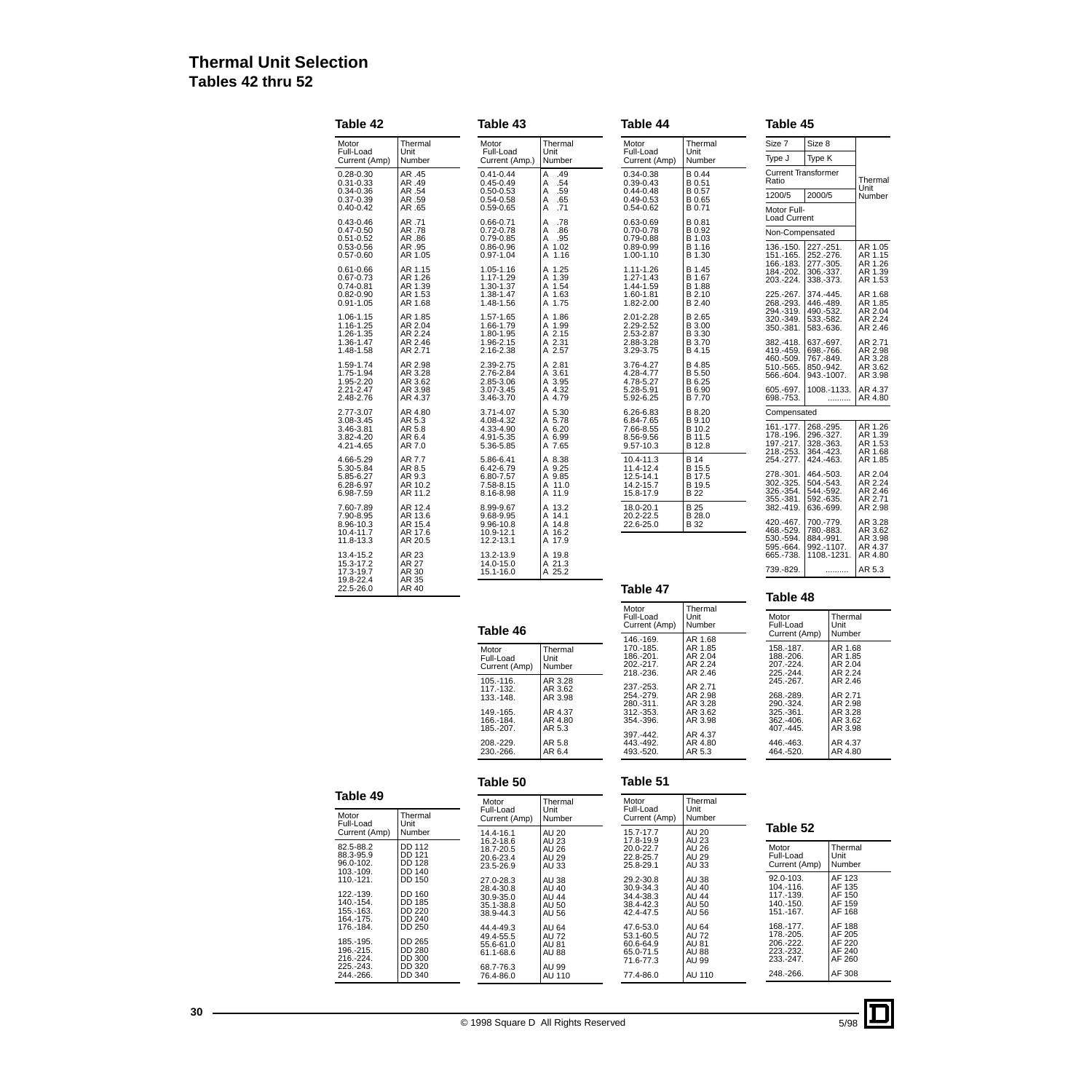# **Thermal Unit Selection Tables 53 thru 63**

# **Table 53**

| Motor Full-Load<br>Current (Amp)                                                                                               | Thermal<br>Unit                                                                                                   |                                                                         |  |  |  |
|--------------------------------------------------------------------------------------------------------------------------------|-------------------------------------------------------------------------------------------------------------------|-------------------------------------------------------------------------|--|--|--|
| 1 T.U.                                                                                                                         | 3 T. U.                                                                                                           | Number                                                                  |  |  |  |
| 0.31-0.33<br>0.34-0.36<br>0.37-0.40<br>$0.41 - 0.48$<br>0.49-0.57                                                              | $0.29 - 0.31$<br>0.32-0.36<br>0.37-0.38<br>$0.39 - 0.46$<br>$0.47 - 0.55$                                         | B 0.44<br>B 0.51<br>B 0.57<br>B 0.63<br>B 0.71                          |  |  |  |
| 0.58-0.64<br>0.65-0.70<br>0.65-0.70<br>0.71-0.77<br>0.86-0.99                                                                  | 0.56-0.61<br>0.62-0.66<br>$0.67 - 0.75$<br>0.76-0.83<br>0.84-0.93                                                 | В<br>0.81<br>B 0.92<br>B<br>1.03<br>$\frac{1.16}{1.30}$<br>B<br>в       |  |  |  |
| $1.00 - 1.10$<br>$1.11 - 1.28$<br>$1.29 - 1.14$<br>$1.42 - 1.58$<br>1.59-1.80                                                  | 0.94-1.06<br>1.07-1.18<br>1.19-1.31<br>1.32-1.47<br>1.48-1.67                                                     | в<br>1.45<br>В<br>1.67<br>B 1.88<br>B 1.88<br>B 2.10<br>B 2.40          |  |  |  |
| 1.81-2.03<br>2.04-2.25<br>2.26-2.51<br>2.52-2.83<br>2.84-3.29                                                                  | $1.68 - 1.83$<br>$1.84 - 2.04$<br>$2.05 - 2.38$<br>2.39-2.60<br>2.61-3.13                                         | B 2.65<br>B 3.00<br>B 3.30<br>B 3.70<br>B 4.15<br>B 4.15                |  |  |  |
| 3.30-3.75<br>3.76-4.22<br>4.23-4.65<br>4.66-5.16<br>5.17-5.53                                                                  | 3.14-3.59<br>3.60-3.94<br>3.95-4.19<br>4.20-4.72<br>4.73-5.21                                                     | B 4.85<br>B 5.50<br>B 6.25<br>B 6.90<br>B 7.70                          |  |  |  |
| 5.54-6.09<br>$6.10 - 6.80$<br>6.81-7.60<br>7.61-8.35<br>8.36-9.00                                                              | 5.22-5.51<br>5.52-6.17<br>6.18-7.00<br>$\cdots$<br>                                                               | в<br>8.20<br>B 9.10<br>в<br>10.2<br>В<br>11.5<br>B 12.8                 |  |  |  |
|                                                                                                                                | Table 57                                                                                                          |                                                                         |  |  |  |
|                                                                                                                                |                                                                                                                   |                                                                         |  |  |  |
| Motor Full-Load<br>Current (Amp)                                                                                               |                                                                                                                   | Thermal<br>Unit                                                         |  |  |  |
| 2 T. U.                                                                                                                        | 3 T. U.                                                                                                           | Number                                                                  |  |  |  |
| 5.09-5.59<br>$5.60 - 6.11$<br>$6.12 - 6.72$<br>6.73-7.37<br>7.38-7.67                                                          | $5.15 - 5.97$<br>5.98-6.50                                                                                        | AR 8.5<br>AR 9.3<br>10.2<br>AR<br>$\frac{11.2}{12.4}$<br>AR<br>AR       |  |  |  |
| 7.68-8.68                                                                                                                      | 7.94-9.04                                                                                                         | AR<br>13.6<br>AR<br>15.4<br>17.6<br>AR<br>AR<br>$\frac{20.5}{23}$<br>AR |  |  |  |
| 8.69-9.94<br>8.69-9.94<br>9.95-11.1<br>11.2-12.9<br>13.0-14.7<br>14.8-16.9<br>17.0-19.2<br>19.3-21.9<br>22.0-24.4<br>24.5-26.3 | 9.05-10.2<br>10.3-11.5<br>11.6-13.2<br>13.3-14.9<br>15.0-16.9<br>17.0-19.3<br>19.4-21.7<br>21.8-25.0<br>25.1-27.0 | AR<br>27<br>AR 30<br>AR 35<br>AR 40<br>AR 44                            |  |  |  |
| 26.4-28.0<br>$\frac{28.1 - 30.3}{28.1 - 30.3}$<br>30.4-32.2<br>32.3-34.4<br>34.5-36.6                                          | 27.1-29.1<br>29.2-30.8<br>30.9-32.9<br>33.0-35.0<br>35.1-37.1                                                     | AR 47<br>AR 51<br>AR 55<br>AR 60<br>AR 66                               |  |  |  |
| 36.7-39.5<br>39.6-45.0<br>                                                                                                     | 37.2-39.1<br>39.2-41.5<br>41.6-45.0                                                                               | AR<br>72<br>79<br>AR<br>AR 86                                           |  |  |  |
| Table 61                                                                                                                       |                                                                                                                   |                                                                         |  |  |  |

| Motor Full-Load | Thermal       |                    |
|-----------------|---------------|--------------------|
| Current (Amp)   | Unit          |                    |
| 2 T. U.         | 3 T.U.        | Number             |
| 46.8-50.0       | 45.3-48.2     | CC 64.3            |
| 50.1-54.2       | 48.3-52.4     | CC 68.5            |
| 54.3-58.3       | 52.5-56.4     | CC 74.6            |
| 58.4-63.6       | 56.5-61.2     | CC 81.5            |
| 63.7-68.5       | 61.3-66.1     | CC 87.7            |
| 68.6-74.0       | 66.2-71.4     | CC <sub>94.0</sub> |
| 74.1-79.8       | 71.5-77.0     | CC 103             |
| 79.9-83.0       | 77.1-79.0     | CC 112             |
| 83.1-88.9       | 79.1-84.7     | CC 121             |
| 89.0-95.6       | 84.8-91.1     | CC 132             |
| 95.7-102.       | 91.2-98.1     | CC 143             |
| 103.-109.       | 98.2-104.     | CC 156             |
| 110.-119.       | $105 - 113$ . | CC 167             |
| 120.-133.       | 114.-123.     | CC 180             |
|                 | 124.-133.     | CC 196             |

| Table 54                                                          |                                                                        |                                                                                    |
|-------------------------------------------------------------------|------------------------------------------------------------------------|------------------------------------------------------------------------------------|
| Motor Full-Load<br>Current (Amp)                                  |                                                                        | Thermal<br>Unit                                                                    |
| 2 T. U.                                                           | 3 T. U.                                                                | Number                                                                             |
| 43.6-45.5<br>45.6-49.6<br>49.7-53.1<br>53.2-57.6<br>57.7-62.4     | 41.1-43.5<br>43.6-46.8<br>46.9-50.0<br>50.1-54.9<br>55.0-57.5          | CC 64.3<br>CC<br>CC<br>CC<br>CC<br>68.5<br>74.6<br>81.5<br>CC 87.7                 |
| 62.5-67.5<br>67.6-71.1<br>71.2-75.9<br>76.0-81.9<br>82.0-84.6     | 57.6-61.8<br>61.9-66.2<br>66.3-72.4<br>72.5-78.1<br>78.2-80.7          | $\frac{cc}{2c}$<br>94.0<br>CC<br>CC<br>CC<br>CC<br>$\frac{103}{112}$<br>121<br>132 |
| 84.7-90.7<br>90.8-98.4<br>98.5-105.<br>106.-117.<br>118.-123.     | 80.8-86.5<br>86.6-93.9<br>94.0-100.<br>101.-112.<br>113.-117.          | CC<br>CC<br>CC<br>CC<br>143<br>156<br>167<br>180<br>čč<br>196                      |
| 124.-133.<br>$\cdots$                                             | 118.-123.<br>124.-133.                                                 | cc<br>cc<br>208<br>219                                                             |
| Table 58                                                          |                                                                        |                                                                                    |
| Motor Full-Load<br>Current (Amp)<br>1 or 2 T. U.                  | 3 T. U.                                                                | Thermal<br>Unit<br>Number                                                          |
| 3.37-3.82                                                         | 3.28-3.51                                                              | B 4.85                                                                             |
| 3.83-4.33<br>4.34-4.79<br>4.80-5.33<br>5.34-5.79                  | 3.52-3.89<br>3.90-4.14<br>4.15-4.73<br>4.74-5.22                       | B 5.50<br>B 6.25<br>B 6.90<br>B 7.70                                               |
| 5.80-6.27<br>6.28-7.03<br>7.04-7.88<br>7.89-8.73<br>8.74-9.55     | 5.23-5.53<br>5.54-6.21<br>6.22-7.17<br>7.18-8.19<br>8.20-8.90          | B 8.20<br>B 9.10<br>B 10.2<br>B 11.5<br>B 12.8                                     |
| 9.56-10.6<br>10.7-11.8<br>11.9-13.1<br>13.2-14.9<br>15.0-16.9     | 8.91-9.57<br>9.58-10.6<br>10.7-11.8<br>11.9-12.7<br>12.8-14.4          | B 14<br>B 15.5<br>B 17.5<br>B 19.5<br>B 22                                         |
| 17.0-18.8<br>18.9-21.5<br>21.6-24.1<br>24.2-26.8<br>26.9-29.9     | 14.5-16.1<br>16.2-18.2<br>18.3-20.2<br>20.3-22.8<br>22.9-25.6          | B 25<br>B 28.0<br>B 32<br>B 36<br>B 40<br>B 40                                     |
| $30.0 - 35.5$<br>35.6-36.5<br>36.6-39.6<br>39.7-41.5<br>41.6-45.0 | 25.7-28.8<br>$28.9 - 30.6$<br>=<br>30.7-32.4<br>32.5-34.6<br>34.7-38.6 | B 45<br><b>B</b> 50<br>B 56<br>B 62<br>B 70                                        |
|                                                                   | 38.7-45.0                                                              | B 79                                                                               |
| Table 62                                                          |                                                                        |                                                                                    |
| Motor Full-Load<br>Current (Amp)                                  |                                                                        | Thermal<br>Unit                                                                    |
| 2 T. U.                                                           | 3 T. U.                                                                | Number                                                                             |
| 4.83-5.33<br>5.34-5.84<br>5.85-6.43<br>6.44-7.03<br>7.04-7.30     | 4.90-5.68<br>5.69-6.19<br>6.20-6.71<br>6.72-7.14<br>$7.15 - 7.49$      | AR 8.5<br>AR 9.3<br>AR 10.2<br>AR 11.2<br>AR 12.4                                  |
| 7.31-8.29<br>8.30-9.49<br>9.50-10.7<br>10.8-12.3<br>12.4-14.0     | 7.50-8.48<br>8.49-9.66<br>9.67-10.8<br>10.9-12.4<br>12.5-13.9          | 13.6<br>AR<br>AR<br>15.4<br>17.6<br>AR<br>AR 20.5<br>AR 23                         |
| 14.1-16.0<br>16.1-18.4<br>18.5-21.0<br>21.1-23.0<br>23.1-25.5     | 14.0-15.7<br>15.8-18.1<br>18.2-20.3<br>20.4-23.0<br>23.1-25.2          | AR 27<br>AR 30<br>AR 35<br>AR 40<br>AR 44                                          |

| Table 55                                                              |                                                                           |                                                         | Table 56                                                          |
|-----------------------------------------------------------------------|---------------------------------------------------------------------------|---------------------------------------------------------|-------------------------------------------------------------------|
| Motor Load-Full<br>Current (Amp)                                      |                                                                           | Thermal<br>Unit                                         | Motor Full-Lo<br>Current (Amp                                     |
| 2 T. U.                                                               | 3 T. U.                                                                   | Number                                                  | 1 or 2 T. U.                                                      |
| $0.38 - 0.40$<br>0.41-0.43<br>0.44-0.48<br>$0.49 - 0.52$<br>0.53-0.56 | $0.31 - 0.33$<br>$0.34 - 0.36$<br>0.37-0.39<br>0.40-0.43<br>$0.44 - 0.47$ | AR .45<br>AR .49<br>AR .54<br>AR .59<br>65. AR          | 3.29-3.74<br>3.75-4.23<br>4.24-4.68<br>4.69-5.22<br>5.23-5.67     |
| $0.57 - 0.61$<br>0.62-0.67<br>0.68-0.73<br>0.74-0.81<br>$0.82 - 0.89$ | $0.48 - 0.51$<br>$0.52 - 0.56$<br>0.57-0.58<br>0.59-0.64<br>0.65-0.70     | AR .71<br>AR .78<br>AR .86<br>AR .95<br>AR 1.05         | 5.68-6.13<br>6.14-6.91<br>6.92-7.70<br>7.71-8.56<br>8.57-9.39     |
| 0.90-0.97<br>0.98-1.07<br>$1.08 - 1.17$<br>1.18-1.31<br>1.32-1.49     | $0.71 - 0.77$<br>0.78-0.85<br>0.86-0.94<br>0.95-1.03<br>1.04-1.22         | AR 1.15<br>AR 1.26<br>AR 1.39<br>AR 1.53<br>AR 1.68     | 9.40-10.4<br>10.5-11.6<br>11.7-12.9<br>13.0-14.6<br>14.7-16.5     |
| 1.50-1.69<br>1.70-1.83<br>1.84-2.00<br>2.01-2.17<br>2.18-2.35         | 1.23-1.34<br>1.35-1.46<br>1.47-1.58<br>1.59-1.76<br>1.77-1.85             | AR 1.85<br>AR 2.04<br>AR 2.24<br>AR 2.46<br>AR 2.71     | 16.6-18.5<br>18.6-21.0<br>21.1-23.6<br>23.7-26.3<br>26.4-29.3     |
| 2.36-2.60<br>2.61-2.87<br>2.88-3.14<br>3.15-3.47<br>3.48-3.90         | 1.86-2.08<br>2.09-2.27<br>2.28-2.51<br>2.52-2.90<br>2.91-3.23             | AR 2.98<br>AR 3.28<br>AR 3.62<br>AR 3.98<br>AR 4.37     | 29.4-35.1<br>$35.2 - 36.1$<br>36.2-39.1<br>39.2-41.5<br>41.6-45.0 |
| 3.91-4.36<br>4.37-4.88<br>4.89-5.37<br>5.38-5.97<br>5.98-6.55         | 3.24-3.58<br>3.59-4.02<br>4.03-4.43<br>4.44-4.86<br>4.87-5.37             | AR 4.80<br>AR 5.3<br>AR 5.8<br>AR 6.4<br>AR 7.0         | <br><br>Table 60                                                  |
| 6.56-7.50<br>7.51-8.23<br>8.24-9.00                                   | 5.38-6.12<br>6.13-6.65<br>6.66-7.00                                       | AR 7.7<br>AR 8.5<br>AR 9.3                              | Motor Full-<br>Load Current<br>(Amp)                              |
| Table 59                                                              |                                                                           |                                                         | 6.84-7.49                                                         |
| Motor Full-Load<br>Current (Amp)                                      |                                                                           | Thermal<br>Unit                                         | 7.50-8.05<br>8.06-9.10<br>9.11-9.99<br>10.0-11.1                  |
| 1 or 2 T. U.                                                          | 3 T.U.                                                                    | Number                                                  | 11.2-12.7                                                         |
| 0.34-0.38<br>0.39-0.43<br>0.44-0.47<br>$0.48 - 0.53$<br>$0.54 - 0.60$ | 0.29-0.31<br>0.32-0.35<br>0.36-0.38<br>0.39-0.46<br>$0.47 - 0.55$         | B 0.44<br>B 0.51<br>B 0.57<br>B 0.63<br>B 0.71          | 12.8-14.8<br>14.9-16.6<br>16.7-19.3<br>19.4-21.4<br>21.5-25.1     |
| 0.61-0.68<br>0.69-0.76<br>0.77-0.86<br>0.87-0.97<br>0.98-1.07         | 0.56-0.62<br>0.63-0.67<br>0.68-0.75<br>0.76-0.84<br>$0.85 - 0.95$         | B 0.81<br>B 0.92<br>B 1.03<br>B 1.16<br>B 1.30          | 25.2-28.3<br>28.4-31.2<br>31.3-33.3<br>33.4-35.7<br>35.8-38.5     |
| 1.08-1.23<br>1.24-1.39<br>1.40-1.55                                   | 0.96-1.09<br>1.10-1.21                                                    | B 1.45<br>B 1.67                                        | 38.6-41.5<br>41.6-45.0                                            |
| 1.56-1.77<br>1.78-1.96                                                | 1.22-1.35<br>1.36-1.53<br>1.54-1.73                                       | B 1.88<br>B 2.10<br>B 2.40                              | Table 63                                                          |
| 1.97-2.15<br>2.16-2.41<br>2.42-2.71<br>2.72-3.03<br>3.04-3.53         | 1.74-1.90<br>$1.91 - 2.14$<br>2.15-2.34<br>2.35-2.67<br>2.68-3.22         | B 2.65<br>B 3.00<br>B 3.30<br>B 3.70<br>B 4.15          | Motor<br>Full-Load<br>Current (Amp<br>1 or 2 T. U.                |
| 3.54-4.01<br>4.02-4.56<br>4.57-5.03<br>5.04-5.59<br>5.60-5.95         | 3.23-3.48<br>3.49-3.87<br>3.88-4.14<br>4.15-4.73<br>4.74-5.28             | B 4.85<br>B 5.50<br>B 6.25<br>B 6.90<br>B 7.70          | 15.1-17.0<br>17.1-19.1<br>19.2-21.8<br>21.9-24.5<br>24.6-27.9     |
| 5.96-6.58<br>6.59-7.31<br>7.32-8.15<br>8.16-9.13<br>9.14-9.91         | 5.29-5.64<br>5.65-6.39<br>6.40-7.43<br>7.44-8.55<br>8.56-9.40             | B 8.20<br>B 9.10<br>B 10.2<br>B 11.5<br>B 12.8          | 28.0-29.5<br>29.6-32.9<br>33.0-36.6<br>36.7-40.3<br>40.4-45.1     |
| 9.92-10.7<br>10.8-12.1<br>12.2-13.5<br>13.6-15.1<br>15.2-17.0         | 9.41-10.0<br>10.1-11.2<br>11.3-12.5<br>12.6-13.5<br>13.6-15.4             | <b>B</b> 14<br>B 15.5<br>B 17.5<br>B 19.5<br><b>B22</b> | 45.2-50.4<br>50.5-57.3<br>57.4-62.4<br>62.5-68.3<br>68.4-73.9     |
| 17.1-18.9<br>19.0-21.5<br>21.6-24.0<br>24.1-26.0<br>                  | 15.5-17.5<br>17.6-19.9<br>20.0-22.2<br>22.3-25.5<br>25.6-26.0             | B 25<br>B 28.0<br>B 32<br>B 36<br>B 40                  | 74.0-80.6<br>80.7-86.0                                            |

| Motor Full-Load<br>Current (Amp)                                      |         |                                                                   | Thermal<br>Unit                                |  |  |
|-----------------------------------------------------------------------|---------|-------------------------------------------------------------------|------------------------------------------------|--|--|
| 1 or 2 T. U.                                                          | 3 T. U. |                                                                   | Number                                         |  |  |
| 3.29-3.74<br>3.75-4.23<br>4.24-4.68<br>4.69-5.22<br>5.23-5.67         |         | 3.18-3.40<br>3.41-3.76<br>3.77-4.00<br>4.01-4.57<br>4.58-5.03     | B 4.85<br>B 5.50<br>B 6.25<br>B 6.90<br>B 7.70 |  |  |
| 5.68-6.13<br>6.14-6.91<br>6.92-7.70<br>7.71-8.56<br>8.57-9.39         |         | 5.04-5.32<br>5.33-5.97<br>5.98-6.88<br>6.89-7.82<br>$.83-8.47$    | B 8.20<br>B 9.10<br>B 10.2<br>B 11.5<br>B 12.8 |  |  |
| 9.40-10.4<br>10.5-11.6<br>11.7-12.9<br>13.0-14.6<br>14.7-16.5         |         | 8.48-9.15<br>9.16-10.1<br>10.2-11.2<br>11.3-12.0<br>12.1-13.6     | B 14<br>B 15.5<br>B 17.5<br>B 19.5<br>B 22     |  |  |
| 16.6-18.5<br>18.6-21.0<br>$21.1 - 23.6$<br>$23.7 - 26.3$<br>26.4-29.3 |         | 13.7-15.2<br>15.3-17.1<br>17.2-19.0<br>19.1-21.5<br>21.6-24.1     | B 25<br>B 28.0<br>B 32<br>B 36<br>B 40         |  |  |
| 29.4-35.1<br>35.2-36.1<br>36.2-39.1<br>39.2-41.5<br>41.6-45.0         |         | 24.2-27.0<br>$27.1 - 28.7$<br>28.8-30.4<br>30.5-32.2<br>32.3-35.4 | B 45<br>B 50<br>B 56<br>B 62<br>B 70           |  |  |
| <br>                                                                  |         | 35.5-38.2<br>38.3-45.0                                            | B 79<br><b>B</b> 88                            |  |  |
| Table 60                                                              |         |                                                                   |                                                |  |  |
| Motor Full-<br>Load Current<br>(Amp)                                  |         | Number                                                            | Thermal Unit                                   |  |  |
| 6.84-7.49<br>7.50-8.05<br>8.06-9.10<br>9.11-9.99<br>10.0-11.1         |         | AR 9.3<br>10.2<br>AR<br>11.2<br>ΑR<br>12.4<br>AR<br>13.6<br>AR    |                                                |  |  |
| 11.2-12.7<br>12.8-14.8<br>14.9-16.6<br>16.7-19.3<br>19.4-21.4         |         | AR<br>15.4<br>17.6<br>AR<br>AR 20.5<br>AR 23<br>AR 27             |                                                |  |  |
| 21.5-25.1<br>25.2-28.3<br>28.4-31.2<br>31.3-33.3<br>33.4-35.7         |         | AR 30<br>AR 35<br>AR 40<br>AR 44<br>AR 47                         |                                                |  |  |
| 35.8-38.5<br>38.6-41.5<br>41.6-45.0                                   |         | AR 51<br>AR 55<br>AR 60                                           |                                                |  |  |
| Table 63                                                              |         |                                                                   |                                                |  |  |
| Motor<br>Full-Load<br>Current (Amp)                                   |         | Number                                                            | <b>Thermal Unit</b>                            |  |  |
| 1 or 2 T. U.                                                          |         | 3 T. U.                                                           |                                                |  |  |
| 15.1-17.0<br>17.1-19.1<br>19.2-21.8<br>21.9-24.5<br>24.6-27.9         |         | AU 20<br>AU 23<br>AU 23<br>AU 26<br>AU 29<br>AU 33                |                                                |  |  |
| 28.0-29.5<br>29.6-32.9<br>33.0-36.6<br>36.7-40.3<br>40.4-45.1         |         | AU 38<br>AU 40<br>AU 44<br>AU 50<br>AU 56                         |                                                |  |  |
| 45.2-50.4<br>50.5-57.3<br>57.4-62.4<br>62.5-68.3<br>68.4-73.9         |         | AU 64<br>AU<br>72<br>AU 81<br><b>AU 88</b><br>AU 99               |                                                |  |  |
| 74.0-80.6<br>80.7-86.0                                                |         | AU 110<br>AU 123                                                  |                                                |  |  |

25.3-26.6 26.7-28.2 28.3-30.2 30.3-32.3 32.4-34.3

34.4-36.7 36.8-36.3 39.4-45.0 ....

AR 47 AR 51 AR 55 AR 60 AR 66

AR 72 AR 79 AR 86 AR 94

25.6-26.7 26.8-28.3 28.4-30.3 30.4-32.5 32.6-34.5

34.6-37.6 37.7-39.7 39.8-41.4 41.5-45.0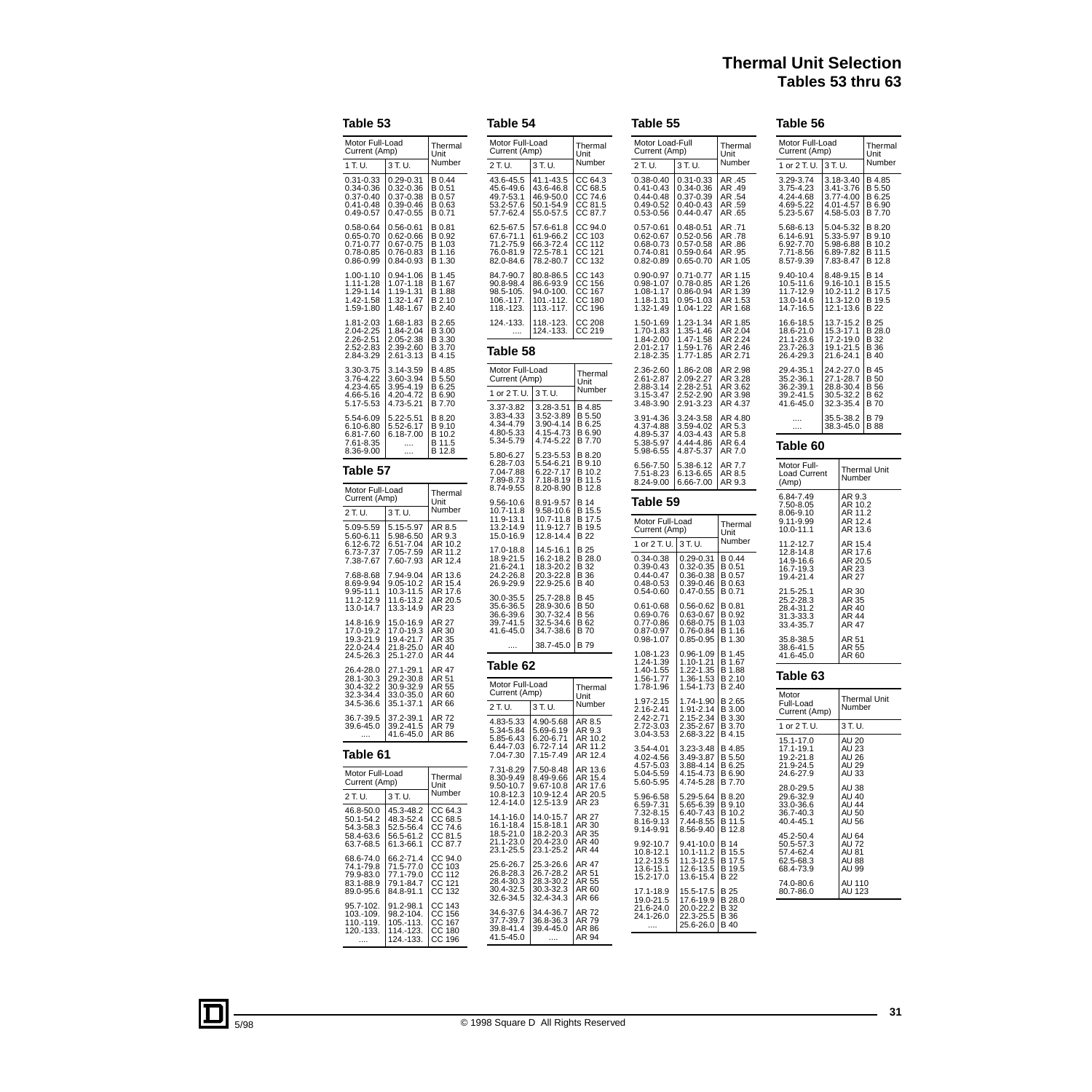# **Thermal Unit Selection Tables 64 thru 71**

| Table 64                                                 |                                                               |                                                        |                                          | Table 65                                        |                                    | Table 66                                |                                | Table 67                            |                               |
|----------------------------------------------------------|---------------------------------------------------------------|--------------------------------------------------------|------------------------------------------|-------------------------------------------------|------------------------------------|-----------------------------------------|--------------------------------|-------------------------------------|-------------------------------|
| Motor                                                    | Full-Load Current (Amp.)                                      |                                                        | Thermal                                  | Motor Full-Load<br>Current (Amp)                | <b>Thermal Unit</b><br>Number      | Motor Full-Load<br>Current (Amp)        | <b>Thermal Unit</b><br>Number  | Motor Full-Load<br>Current (Amp)    | <b>Thermal Unit</b><br>Number |
| 2 T. U.<br>1 PH                                          | 2 T. U.<br>2 PH                                               | 3 T.U.                                                 | Unit<br>Number                           | $0.31 - 0.35$<br>0.36-0.39<br>$0.40 - 0.44$     | B 0.44<br>B 0.51<br>B 0.57         | $0.31 - 0.32$<br>0.33-0.36<br>0.37-0.41 | B 0.44<br>B 0.51<br>B 0.57     | 3.79-4.14<br>4.15-4.44<br>4.45-5.22 | B 5.50<br>B 6.25<br>B 6.90    |
| $0.38 - 0.40$<br>$0.41 - 0.43$<br>$0.44 - 0.48$          | $0.38 - 0.40$<br>$0.41 - 0.43$<br>$0.44 - 0.48$               | $0.31 - 0.33$<br>$0.34 - 0.36$<br>0.37-0.39            | AR .45<br>AR .49<br>AR .54               | $0.45 - 0.50$<br>$0.51 - 0.58$                  | B 0.63<br>B 0.71                   | $0.42 - 0.49$<br>$0.50 - 0.54$          | B 0.63<br>B 0.71               | 5.23-5.29<br>5.30-5.99              | B 7.70<br>B 8.20              |
| $0.49 - 0.52$<br>$0.53 - 0.56$                           | $0.49 - 0.52$<br>$0.53 - 0.56$                                | $0.40 - 0.43$<br>$0.44 - 0.47$                         | AR .59<br>AR .65                         | 0.59-0.65<br>0.66-0.73<br>0.74-0.82             | B 0.81<br>B 0.92<br>B 1.03         | $0.55 - 0.61$<br>0.62-0.67<br>0.68-0.76 | B 0.81<br>B 0.92<br>B 1.03     | 6.00-6.82<br>6.83-7.68<br>7.69-7.92 | B 9.10<br>B 10.2<br>B 11.5    |
| $0.57 - 0.61$<br>$0.62 - 0.67$<br>$0.68 - 0.73$          | $0.57 - 0.61$<br>$0.62 - 0.67$<br>$0.68 - 0.73$               | $0.48 - 0.51$<br>$0.52 - 0.56$<br>$0.57 - 0.58$        | AR .71<br>AR .78<br>AR .86               | 0.83-0.92<br>0.93-1.03                          | B 1.16<br>B 1.30                   | 0.77-0.87<br>$0.88 - 0.98$              | B 1.16<br>B 1.30               | 7.93-8.47<br>8.48-9.99              | B 12.8<br><b>B</b> 14         |
| $0.74 - 0.81$<br>$0.82 - 0.89$                           | $0.74 - 0.81$<br>$0.82 - 0.89$<br>$0.90 - 0.97$               | $0.59 - 0.64$<br>$0.65 - 0.70$<br>$0.71 - 0.77$        | AR .95<br>  AR 1.05                      | 1.04-1.19<br>1.20-1.34<br>1.35-1.50             | B 1.45<br>B 1.67<br>B 1.88         | 0.99-1.05<br>1.06-1.25<br>1.26-1.33     | B 1.45<br>B 1.67<br>B 1.88     | 10.0-10.8<br>10.9-12.3<br>12.4-12.9 | B 15.5<br>B 17.5<br>B 19.5    |
| $0.90 - 0.97$<br>$0.98 - 1.07$<br>1.08-1.17<br>1.18-1.31 | $0.98 - 1.07$<br>1.08-1.17<br>1.18-1.31                       | $0.78 - 0.85$<br>$0.86 - 0.94$<br>$0.95 - 1.03$        | AR 1.15<br>AR 1.26<br>AR 1.39<br>AR 1.53 | 1.51-1.67<br>1.68-1.89<br>1.90-2.14             | B 2.10<br>B 2.40<br>B 2.65         | 1.34-1.56<br>1.57-1.71<br>1.72-1.97     | B 2.10<br>B 2.40<br>B 2.65     | 13.0-15.1<br>15.2-16.7<br>16.8-17.9 | B 22<br><b>B25</b><br>B 28.0  |
| 1.32-1.49<br>1.50-1.69                                   | 1.32-1.49<br>1.50-1.69                                        | 1.04-1.22<br>1.23-1.34                                 | AR 1.68<br>AR 1.85                       | 2.15-2.36<br>2.37-2.65<br>2.66-2.97             | B 3.00<br>B 3.30<br>B 3.70         | 1.98-2.15<br>2.16-2.42<br>2.43-2.78     | B 3.00<br>B 3.30<br>B 3.70     | 18.0-20.1<br>20.2-23.8<br>23.9-25.8 | B 32<br><b>B36</b><br>B 40    |
| 1.70-1.83<br>1.84-2.00<br>2.01-2.17                      | 1.70-1.83<br>1.84-2.00<br>2.01-2.17                           | 1.35-1.46<br>1.47-1.58<br>1.59-1.76                    | AR 2.04<br>AR 2.24<br>AR 2.46            | 2.98-3.47<br>3.48-3.94                          | B 4.15<br>B 4.85                   | 2.79-3.28<br>3.29-3.88                  | B 4.15<br>B 4.85               | 25.9-28.3<br>28.4-29.6              | <b>B45</b><br>B 50            |
| 2.36-2.60                                                | 2.18-2.35 2.18-2.35<br>2.36-2.60                              | 1.77-1.85<br>1.86-2.08                                 | AR 2.71<br>AR 2.98                       | 3.95-4.44<br>4.45-4.94<br>4.95-5.52             | B 5.50<br>B 6.25<br>B 6.90         | 3.89-4.13<br>4.14-4.43<br>4.44-4.96     | B 5.5<br>B 6.25<br>B 6.90      | 29.7-32.1<br>32.2-34.4<br>34.5-38.3 | B 56<br>B 62<br><b>B70</b>    |
| 2.61-2.87<br>2.88-3.14<br>3.15-3.47<br>$3.48 - 3.90$     | 2.61-2.87<br>2.88-3.14<br>3.15-3.47<br>$3.48 - 3.90$          | 2.09-2.27<br>2.52-2.90<br>2.91-3.23                    | AR 3.28<br>AR 3.62<br>AR 3.98<br>AR 4.37 | 5.53-5.88<br>5.89-6.52<br>6.53-7.31             | B 7.70<br>B 8.20<br>B 9.10         | 4.97-5.35<br>5.36-5.91<br>5.92-6.79     | B 7.70<br>B 8.20<br>B 9.10     | 38.4-39.9<br>40.0-45.0              | B 79<br><b>B</b> 88           |
| 3.91-4.36<br>4.37-4.88                                   | 3.91-4.36<br>4.37-4.88                                        | 3.24-3.58<br>3.59-4.02                                 | AR 4.80<br>AR 5.3                        | 7.32-8.21<br>8.22-9.18<br>9.19-9.90             | B 10.2<br>B 11.5<br>B 12.8         | 6.80-7.56<br>7.57-7.83<br>7.84-8.09     | B 10.2<br>B 11.5<br>B 12.8     |                                     |                               |
| 4.89-5.37<br>5.38-5.97                                   | 4.89-5.37<br>5.38-5.97<br>5.98-6.55 5.98-6.55                 | 4.03-4.43<br>4.44-4.86<br>4.87-5.37                    | AR 5.8<br>AR 6.4<br>AR 7.0               | 10.0-11.0<br>11.1-12.4                          | <b>B</b> 14<br>B 15.5              | 8.10-9.51<br>9.52-10.1                  | <b>B</b> 14<br>B 15.5          |                                     |                               |
| 6.56-7.50<br>7.51-8.23<br>8.24-8.99                      | 6.56-7.50<br>7.51-8.23<br>8.24-8.99                           | 5.38-6.12<br>6.13-6.65<br>6.66-7.31                    | AR 7.7<br>AR 8.5<br>AR 9.3               | 12.5-13.9<br>14.0-15.7<br>15.8-17.8             | B 17.5<br>B 19.5<br>B 22           | 10.2-11.3<br>11.4-13.1<br>13.2-14.9     | B 17.5<br>B 19.5<br><b>B22</b> |                                     |                               |
| $9.00 - 9.86$<br>9.87-10.7                               | 9.00-9.86<br>$9.87 - 10.7$                                    | 7.32-7.96<br>7.97-8.69                                 | AR 10.2<br>AR 11.2                       | 17.9-20.0<br>20.1-22.9<br>23.0-25.0             | <b>B25</b><br>B 28.0<br><b>B32</b> | 15.0-16.1<br>16.2-17.8<br>17.9-19.1     | B 25<br>B 28.0<br>B 32         |                                     |                               |
| 10.8-11.2<br>11.3-12.8<br>12.9-14.8                      | 10.8-11.2<br>11.3-12.0<br>$\cdots$                            | 8.70-8.99<br>$9.00 - 10.1$<br>10.2-11.5                | AR 12.4<br>AR 13.6<br>AR 15.4            | <b>Following Selections</b><br>for Size 2 Only. |                                    | 19.2-22.4<br>22.5-23.5                  | <b>B</b> 36<br><b>B</b> 40     |                                     |                               |
| 14.9-16.7<br>16.8-18.0                                   | $\cdots$<br>$\cdots$<br>Following Selections for Size 1 Only. | 11.6-12.0<br>                                          | AR 17.6<br>AR 20.5                       | 23.0-25.7<br>25.8-28.6<br>28.7-32.2             | B 32<br><b>B</b> 36<br><b>B</b> 40 | 23.6-26.0                               | B 45                           |                                     |                               |
|                                                          | 11.3-12.8                                                     |                                                        | AR 13.6                                  | 32.3-35.8                                       | <b>B</b> 45                        |                                         |                                |                                     |                               |
| $\cdots$<br>16.8-19.0                                    | 12.9-14.8<br>14.9-16.7<br>16.8-19.0                           | <br>11.6-13.0<br>13.1-14.6                             | AR 15.4<br>AR 17.6<br>AR 20.5            | 35.9-40.1<br>40.2-44.4<br>44.5-50.0             | <b>B</b> 50<br>B 56<br>B 62        |                                         |                                |                                     |                               |
| 19.1-22.0                                                | 19.1-22.0                                                     | 14.7-16.5                                              | AR 23                                    |                                                 |                                    |                                         |                                |                                     |                               |
| 22.1-24.9<br>25.0-26.0<br><br>$\cdots$                   | 22.1-24.9<br>25.0-26.0<br><br>$\cdots$                        | 16.6-18.5<br>18.6-21.0<br>21.1-23.6<br>23.7-26.0 AR 40 | AR 27<br>AR 30<br>AR 35                  |                                                 |                                    |                                         |                                |                                     |                               |

#### **Table 68**

**Table 69** Motor Full-Load Motor Full-Load<br>
Current (Amp)<br>
Thermal Mumber<br>
Thermal Number Unit  $1$  or 2 T. U. 3 T. U.  $3.46 - 3.90$ 3.91-4.44 4.45-4.91 4.92-5.51 5.52-5.84 3.38-3.65 3.66-4.07 4.08-4.36 4.37-5.19 5.20-5.59 **B** 4.85 B 5.50 B 6.25 B 6.90 B 7.70 5.85-6.54 6.55-7.33 7.34-8.31 8.32-9.22 9.23-10.0 5.60-5.98 5.99-6.78 6.79-7.91 7.92-9.12 9.13-10.0 B 8.20 B 9.10 B 10.2 B 11.5 B 12.8 10.1-11.2 11.3-12.5 12.6-14.2 14.3-16.1 16.2-18.4 10.1-10.7 10.8-12.0 12.1-13.5 13.6-14.6 14.7-16.7 B 14 B 15.5 B 17.5 B 19.5 B 22 18.5-20.5 20.6-23.2 23.3-26.6 26.7-29.6 29.7-33.5 16.8-18.9 19.0-21.6 21.7-24.1 24.2-27.6 27.7-31.2 B 25 B 28.0 B 32 B 36 B 40 33.6-37.2 37.3-41.5 41.6-45.0 .... 31.3-35.5 35.6-37.8 37.9-41.5 41.6-45.0 B 45 B 50 B 56 B 62 **Table 71** Motor Full-Load Current (Amp) Thermal Unit Number 3.98-4.53 4.54-5.03 5.04-5.46 5.47-6.01 6.02-6.31 AR 8.5 AR 9.3 AR 10.2 AR 11.2 AR 12.4 6.32-7.19 7.20-8.29 8.30-9.49 9.50-11.0 11.1-12.6 AR 13.6 AR 15.4 AR 17.6 AR 20.5 AR 23 12.7-14.3 14.4-16.5 16.6-19.2 19.3-21.9 22.0-23.8 AR 27 AR 30 AR 35 AR 40 AR 44 23.9-25.5 25.6-27.7 27.8-30.1 30.2-32.5 32.6-34.8 AR 47 AR 51 AR 55 AR 60 AR 66 34.9-38.5 38.6-41.5 41.6-45.0 AR 72 AR 79 AR 86 **Table 70** Motor Full-Load Current (Amp) Thermal Unit Number 4.24-4.62 4.63-5.05 5.06-5.54 5.55-6.13 6.14-6.44 AR 8.5 AR 9.3 AR 10.2 AR 11.2 AR 12.4 6.45-7.48 7.49-8.55 8.56-9.74 9.75-11.1 11.2-12.7 AR 13.6 AR 15.4 AR 17.6 AR 20.5 AR 23 12.8-14.4 14.5-16.4 16.5-18.9 19.0-21.6 21.7-23.3 AR 27 AR 30 AR 35 AR 40 AR 44 23.4-24.9 25.0-26.9 27.0-29.1 29.2-31.3 31.4-33.5 AR 47 AR 51 AR 55 AR 60 AR 66 33.6-36.9 37.0-39.1 39.2-40.9 41.0-45.0 AR 72 AR 79 AR 86 AR 94 Motor Full-Load Current (Amp) Thermal Unit Number 14.9-16.1 16.2-17.3 17.4-19.5 19.6-20.7 20.8-22.4 CC 20.9 CC 22.8 CC 24.6 CC 26.3 CC 28.8 22.5-23.9 24.0-25.8 25.9-27.6 27.7-29.7 29.8-31.8 CC 31.0 CC 33.3 CC 36.4 CC 39.6 CC 42.7 31.9-34.2 34.3-37.0 37.1-39.6 39.7-42.5  $42.6 - 45.0$ CC 46.6 CC 50.1 CC 54.5 CC 59.4 CC 64.3 45.1-48.6 48.7-51.2 51.3-56.0 56.1-60.1 60.2-64.3 CC 68.5 CC 74.6 CC 81.5 CC 87.7 CC 94.0 64.4-68.9 69.0-71.9 72.0-75.4 75.5-78.9 79.0-82.1 CC 103<br>CC 112<br>CC 121<br>CC 132<br>CC 143 82.2-86.0 CC 156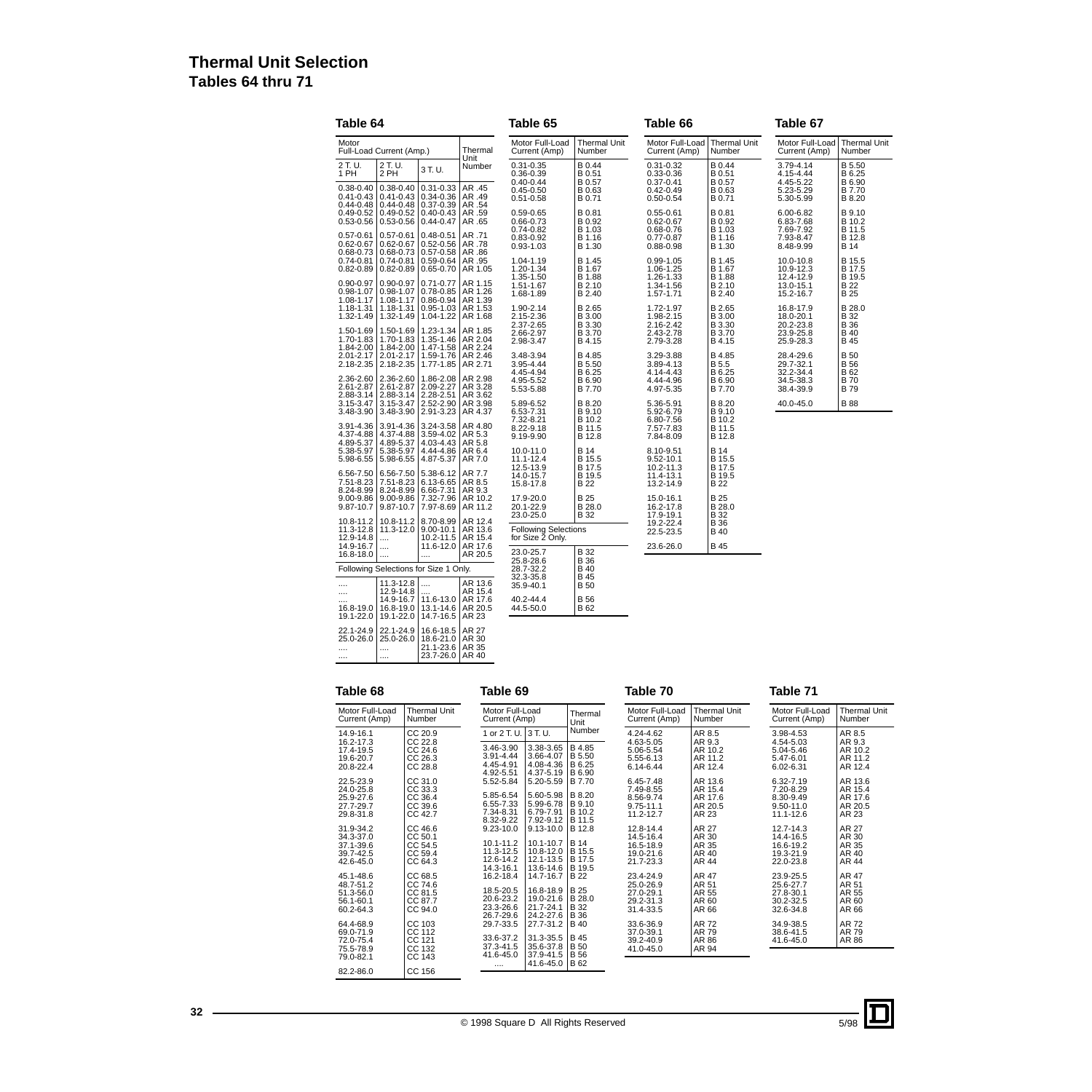# **Thermal Unit Selection Tables 72 thru 77**

| Table 73<br>Table 72                |                                         |                                |                                             | Table 74                                      |                                  |                                                                                                          |                                         | Table 75                      |                               |                                     |                               |
|-------------------------------------|-----------------------------------------|--------------------------------|---------------------------------------------|-----------------------------------------------|----------------------------------|----------------------------------------------------------------------------------------------------------|-----------------------------------------|-------------------------------|-------------------------------|-------------------------------------|-------------------------------|
| Motor Full-Load<br>Current (Amp)    |                                         | Thermal<br>Unit                | Motor Full-Load<br>Current (Amp)            |                                               | Thermal<br>Unit                  | Motor Full-Load<br>Current (Amp)                                                                         |                                         |                               | Thermal<br>Unit               | Motor Full-Load<br>Current (Amp)    | <b>Thermal Unit</b><br>Number |
| 1 T.U.                              | 3 T.U.                                  | Number                         | 1 T.U.                                      | 3 T.U.                                        | Number                           | 1 T.U.                                                                                                   | 3 T.U.                                  |                               | Number                        | 3.22-3.57                           | FB 4.75                       |
| 2.38-2.62<br>2.63-2.94<br>2.95-3.31 | 2.38-2.62<br>2.63-2.94<br>2.95-3.31     | FB 3.33<br>FB 3.71<br>FB 4.1   | 2.42-2.67<br>2.68-3.00<br>3.01-3.36         | 2.42-2.67<br>2.68-3.00<br>3.01-3.36           | FB 3.33<br>FB 3.71<br>FB 4.1     | 2.23-2.47<br>2.48-2.76<br>2.77-3.04                                                                      | 2.23-2.47<br>2.48-2.76<br>2.77-3.04     |                               | FB 3.33<br>FB 3.71<br>FB 4.1  | 3.58-4.14<br>4.15-4.56<br>4.57-5.10 | FB 5.3<br>FB 6.1<br>FB 6.75   |
| 3.32-3.43<br>3.44-3.81              | 3.32-3.43<br>3.44-3.81                  | FB 4.5<br>FB 4.75              | 3.37-3.53<br>3.54-3.91                      | 3.37-3.53<br>3.54-3.91                        | FB 4.5<br>FB 4.75                | 3.05-3.24<br>3.25-3.61                                                                                   | 3.05-3.24<br>3.25-3.61                  |                               | FB 4.5<br>FB 4.75             | 5.11-5.39<br>5.40-5.64              | FB 7.45<br>FB 7.8             |
| 3.82-4.32<br>4.33-4.75              | 3.82-4.32<br>4.33-4.75                  | FB 5.3<br>FB 6.1               | 3.92-4.41<br>4.42-4.83                      | 3.92-4.41<br>4.42-4.83                        | FB 5.3<br>FB 6.1                 | 3.62-4.19<br>4.20-4.62                                                                                   | 3.62-4.19<br>4.20-4.62                  |                               | FB 5.3<br>FB 6.1              | 5.65-5.96<br>5.97-6.25<br>6.26-6.58 | FB 8.21<br>FB 8.6<br>FB 9.0   |
| 4.76-5.38<br>5.39-5.75              | 4.76-5.38<br>5.39-5.75                  | FB 6.75<br>FB 7.45             | 4.84-5.45<br>5.46-5.89                      | 4.84-5.45<br>5.46-5.89                        | FB 6.75<br>FB 7.45               | 4.63-5.14<br>5.15-5.39                                                                                   | 4.63-5.14<br>5.15-5.39                  |                               | FB 6.75<br>FB 7.45            | 6.59-6.91<br>6.92-7.41              | FB 9.5<br>FB 10               |
| 5.76-5.97<br>5.98-6.30<br>6.31-6.55 | 5.76-5.97<br>5.98-6.30<br>6.31-6.55     | FB 7.8<br>FB 8.21<br>FB 8.6    | 5.90-6.04<br>6.05-6.55<br>6.56-6.72         | 5.90-6.04<br>6.05-6.55<br>6.56-6.72           | FB 7.8<br>FB 8.21<br>FB 8.6      | 5.40-5.69<br>5.70-5.99<br>$6.00 - 6.29$                                                                  | 5.40-5.69<br>5.70-5.99<br>6.00-6.29     |                               | FB 7.8<br>FB 8.21<br>FB 8.6   | 7.42-7.82<br>7.83-8.32              | FB 10.6<br>FB 11.2            |
| 6.56-6.89<br>6.90-7.14<br>7.15-7.36 | 6.56-6.89<br>6.90-7.14<br>7.15-7.36     | FB 9.0<br>FB 9.5<br>FB 10      | 6.73-7.00<br>7.01-7.39<br>7.40-7.54         | 6.73-7.00<br>7.01-7.39<br>7.40-7.54           | FB 9.0<br>FB 9.5<br>FB 10        | 6.30-6.64<br>6.65-6.99<br>7.00-7.39                                                                      | 6.30-6.64<br>6.65-6.99<br>7.00-7.39     |                               | FB 9.0<br>FB 9.5<br>FB 10     | 8.33-8.89<br>8.90-9.47<br>9.48-10.0 | FB 12.1<br>FB 13.1<br>FB 13.9 |
| 7.37-8.30                           | 7.37-8.30                               | FB 10.6                        | 7.55-8.41                                   | 7.55-8.41                                     | FB 10.6                          | 7.40-7.79                                                                                                | 7.40-7.79                               |                               | FB 10.6                       | 10.1-10.5<br>10.6-11.1              | FB 14.8<br>FB 15.6            |
| 8.31-8.59<br>8.60-9.01              | 8.31-8.59<br>8.60-9.01                  | FB 11.2<br>FB 12.1             | 8.42-8.91<br>8.92-9.16                      | 8.42-8.91<br>8.92-9.16                        | FB 11.2<br>FB 12.1               | 7.80-7.94<br>7.95-8.49                                                                                   | 7.80-7.94<br>7.95-8.49                  |                               | FB 11.2<br>FB 12.1            | 11.2-12.0<br>12.1-12.7              | FB 16.4<br>FB 17.6            |
| 9.02-9.68<br>9.69-9.99<br>10.0-10.9 | $9.02 - 9.68$<br>9.69-9.99<br>10.0-10.9 | FB 13.1<br>FB 13.9<br>FB 14.8  | $9.17 - 10.0$<br>$10.1 - 10.3$<br>10.4-11.4 | $9.17 - 10.0$<br>10.1-10.3<br>10.4-11.4       | FB 13.1<br>FB 13.9<br>FB 14.8    | 8.50-8.99<br>9.00-9.59<br>$9.60 - 10.1$                                                                  | 8.50-8.99<br>$9.00 - 9.59$<br>9.60-10.1 |                               | FB 13.1<br>FB 13.9<br>FB 14.8 | 12.8-13.5<br>13.6-14.6              | FB 18.4<br>FB 19.4            |
| 11.0-11.3<br>11.4-12.4<br>12.5-12.9 | 11.0-11.3<br>11.4-12.0<br>$\cdots$      | FB 15.6<br>FB 16.4<br>FB 17.6  | 11.5-11.8<br>11.9-12.9<br>13.0-13.4         | 11.5-11.8<br>11.9-12.9                        | FB 15.6<br>FB 16.4<br>FB 17.6    | 10.2-10.6<br>$10.7 - 11.3$<br>11.4-12.0                                                                  | 10.2-10.6<br>$10.7 - 11.3$<br>11.4-12.0 |                               | FB 15.6<br>FB 16.4<br>FB 17.6 | 14.7-15.7<br>15.8-16.5<br>16.6-17.4 | FB 21.1<br>FB 22.6<br>FB 23.6 |
| 13.0-14.0<br>14.1-14.5<br>14.6-15.7 | <br><br>                                | FB 18.4<br>FB 19.4<br>FB 21.1  | 13.5-14.2<br>14.3-15.1<br>15.2-18.0         | <br><br>$\cdots$                              | FB 18.4<br>FB 19.4<br>FB 21.1    | 12.0-12.6<br>12.7-13.8<br>13.9-14.7                                                                      | <br><br>                                |                               | FB 18.4<br>FB 19.4<br>FB 21.1 | 17.5-18.8<br>18.9-20.1<br>20.2-21.0 | FB 24.8<br>FB 26.7<br>FB 28.3 |
| 15.8-16.6<br>16.7-18.0              | <br>                                    | FB 22.6<br>FB 23.6             | & M-1P Only.                                | Following Selections for Size M-1             |                                  | 14.8-15.2<br>15.3-16.2                                                                                   | <br>                                    |                               | FB 22.6<br>FB 23.6            | 21.1-21.6<br>21.7-23.3              | FB 29.6<br>FB 30.5            |
| & M-1P Only.                        | Following Selections for Size M-1       |                                | $\cdots$<br>                                | 11.5-11.8<br>11.9-12.9                        | FB 15.6<br>FB 16.4               | 16.3-18.0<br>Following Selections for Size 1                                                             |                                         |                               | FB 24.8                       | 23.4-24.3<br>24.4-25.0<br>25.1-26.3 | FB 32.6<br>FB 34.1<br>FB 35   |
| .                                   | 11.4-12.4                               | FB 16.4                        |                                             | 13.0-13.4                                     | FB 17.6                          | Only.                                                                                                    |                                         |                               |                               | 26.4-27.6                           | FB 36.6                       |
| <br>                                | 12.5-12.9<br>13.0-14.0                  | FB 17.6<br>FB 18.4             |                                             | 13.5-14.2<br>14.3-15.1                        | FB 18.4<br>FB 19.4               |                                                                                                          | 12.0-12.6<br>12.7-13.8                  |                               | FB 18.4<br>FB 19.4            | 27.7-29.1<br>29.2-30.4              | FB 38.3<br>FB 40.2            |
| <br>.                               | 14.1-14.5<br>14.6-15.7                  | FB 19.4<br>FB 21.1             | 15.2-17.1<br>17.2-18.0                      | 15.2-17.1<br>17.2-18.0                        | FB 21.1<br>FB 22.6               | 13.9-14.7<br>14.8-15.2                                                                                   | 13.9-14.7<br>14.8-15.2                  |                               | FB 21.1<br>FB 22.6            | 30.5-32.0<br>32.1-33.3              | <b>FB42</b><br>FB 44          |
| 16.7-17.6                           | 15.8-16.6<br>16.7-17.6                  | FB 22.6<br>FB 23.6             | 18.1-18.9<br>19.0-19.7                      | 18.1-18.9<br>19.0-19.7                        | FB 23.6<br>FB 24.8               | 15.3-16.2<br>16.3-17.4                                                                                   | 15.3-16.2<br>16.3-17.4                  |                               | FB 23.6<br>FB 24.8            | 33.4-35.2<br>35.3-37.0              | FB 46<br><b>FB48</b>          |
| 17.7-18.3<br>18.4-19.4<br>19.5-20.5 | 17.7-18.3<br>18.4-19.4<br>19.5-20.5     | FB 24.8<br>FB 26.7<br>FB 28.3  | 19.8-20.9<br>21.0-21.9<br>22.0-23.1         | 19.8-20.9<br>21.0-21.9<br>22.0-23.1           | FB 26.7<br>FB 28.3<br>FB 29.6    | 17.5-18.5<br>18.6-19.6<br>19.7-20.2                                                                      | 17.5-18.5<br>18.6-19.6<br>19.7-20.2     |                               | FB 26.7<br>FB 28.3<br>FB 29.6 | 37.1-38.5<br>38.6-40.7              | FB 50.5<br>FB 52.5            |
| 20.6-21.7<br>21.8-22.8              | 20.6-21.7<br>21.8-22.8                  | FB 29.6<br>FB 30.5             | 23.2-24.3<br>24.4-25.5                      | 23.2-24.3<br>24.4-25.5                        | FB 30.5<br>FB 32.6               | 20.3-21.5<br>21.6-22.4                                                                                   | 20.3-21.5<br>21.6-22.4                  |                               | FB 30.5<br>FB 32.6            | 40.8-45.0                           | FB 55.5                       |
| 22.9-24.3<br>24.4-24.7              | 22.9-24.3<br>24.4-24.7                  | FB 32.5<br>FB 34.1             | 25.6-26.0                                   | 25.6-26.0<br>Following Selections for Size M- | FB 34.1                          | 22.5-23.2<br>23.3-24.3                                                                                   | 22.5-23.2<br>23.3-24.3                  |                               | FB 34.1<br>FB 35              |                                     |                               |
| 24.8-25.4<br>25.5-26.0              | 24.8-25.4<br>25.5-26.0                  | FB 35<br>FB 36.6               | 1P Only.<br>26.1-26.8                       |                                               | FB 35                            | 24.4-25.4<br>25.5-26.0                                                                                   | 24.4-25.4<br>25.5-26.0                  |                               | FB 36.6<br>FB 38.3            | Table 77<br>Motor Full-Load         | <b>Thermal Unit</b>           |
| 1P Only.                            | Following Selections for Size M-        |                                | 26.9-27.3<br>27.4-28.7                      | <br>                                          | FB 36.6<br>FB 38.3               |                                                                                                          |                                         |                               |                               | Current (Amp)<br>48.0-50.9          | Number<br>FB 50.5             |
| 26.1-27.7<br>27.8-28.9              | .<br>                                   | FB 38.3<br>FB 40.2             | 28.8-30.2<br>30.3-31.9<br>32.0-36.0         | .<br><br>$\cdots$                             | FB 40.2<br>FB 42<br><b>FB 44</b> | Table 76                                                                                                 |                                         |                               |                               | 51.0-53.7<br>53.8-57.0              | FB 52.5<br>FB 55.5            |
| 29.0-30.6<br>30.7-32.5<br>32.6-36.0 | <br>                                    | FB 42<br>FB 44<br><b>FB 46</b> |                                             |                                               |                                  | Motor Full-Load<br><b>Thermal Unit</b><br>57.1-60.4<br>Number<br>Current (Amp)<br>60.5-64.0<br>64.1-71.9 |                                         |                               | FB 58<br>FB 60<br>FB 63.5     |                                     |                               |
|                                     | .                                       |                                |                                             |                                               |                                  | 19.9-20.8<br>20.9-22.2<br>22.3-23.8                                                                      |                                         | FB 26.7<br>FB 28.3<br>FB 29.6 |                               | 72.0-83.9<br>84.0-93.1              | FB 69<br>FB 77                |

23.9-25.4 25.5-27.2 27.3-29.2

29.3-31.9 32.0-33.8 33.9-36.1

36.2-38.5 38.6-41.4 41.5-43.6

43.7-45.9 46.0-48.2 48.3-50.7

50.8-53.9 54.0-56.7 56.8-60.8

60.9-67.6 67.6-73.6 73.7-82.9

83.0-86.0 **FB** 92

FB 30.5 FB 32.6 FB 34.1

FB 38.3 FB 40.2 FB 42

FB 44 FB 46 FB 48

FB 50.5 FB 52.5 FB 55.5

FB 58 FB 60 FB 63.5

FB 69 FB 77 FB 84

| MOτοr ⊨ull-∟oad<br>Current (Amp)    | i nermai Unit<br>Number              |
|-------------------------------------|--------------------------------------|
| 48.0-50.9<br>51.0-53.7<br>53.8-57.0 | FB 50.5<br>FB 52.5<br>FB 55.5        |
| 57.1-60.4<br>60.5-64.0<br>64.1-71.9 | FB 58<br>FB 60<br>FB 63.5            |
| 72.0-83.9<br>84.0-93.1<br>93.2-104  | FB 69<br><b>FB77</b><br><b>FB 84</b> |
| 105-109<br>110-123<br>124-133       | FB 92<br>FB 105<br>FB 115            |
|                                     |                                      |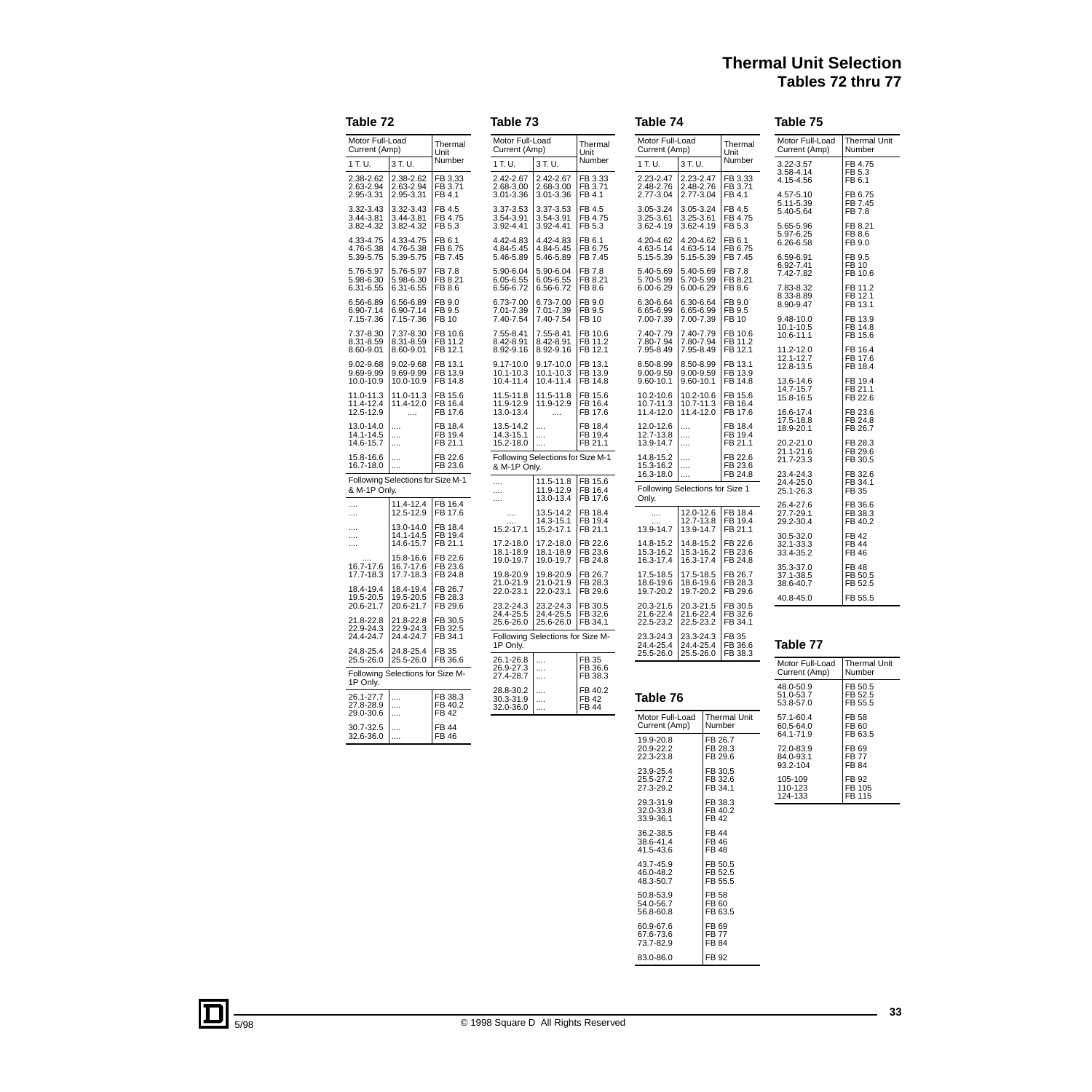# **Thermal Unit Selection Tables 78 thru 83**

| Table 78                            |                                      | Table 79                      |                                     |                                    |                                                  | Table 81                               |                                     |                                |
|-------------------------------------|--------------------------------------|-------------------------------|-------------------------------------|------------------------------------|--------------------------------------------------|----------------------------------------|-------------------------------------|--------------------------------|
| Motor Full-Load<br>Current (Amp)    |                                      | Thermal<br>Unit               | Motor Full-Load<br>Current (Amp)    | <b>Thermal Unit</b><br>Number      | Motor Full-Load<br>Current (Amp)                 | <b>Thermal Unit</b><br>Number          | Motor Full-Load<br>Current (Amp)    | Thermal Unit<br>Number         |
| 1 T.U.                              | 2 T. U. or<br>3 T.U.                 | Number                        | 3.31-3.67<br>3.68-4.23<br>4.24-4.69 | FB 4.75<br>FB 5.3<br>FB 6.1        | 20.5-21.7<br>21.8-23.1<br>23.2-24.8              | FB 26.7<br>FB 28.3<br>FB 29.6          | 52.2-55.6<br>55.7-58.8<br>58.9-62.5 | FB 50.5<br>FB 52.5<br>FB 55.5  |
| 2.26-2.51<br>2.52-2.82<br>2.83-3.09 | 2.26-2.51<br>2.52-2.82<br>2.83-3.09  | FB 3.33<br>FB 3.71<br>FB 4.1  | 4.70-5.21<br>5.22-5.49<br>5.50-5.74 | FB 6.75<br>FB 7.45<br>FB 7.8       | 24.9-26.5<br>26.6-28.4<br>28.5-30.4              | FB 30.5<br>FB 32.6<br>FB 34.1          | 62.6-66.0<br>66.1-70.1<br>70.2-78.6 | FB 58<br>FB 60<br>FB 63.5      |
| 3.10-3.30<br>3.31-3.69<br>3.70-4.27 | 3.10-3.30<br>3.31-3.69<br>3.70-4.27  | FB 4.5<br>FB 4.75<br>FB 5.3   | 5.75-6.07<br>6.08-6.35<br>6.36-6.71 | FB 8.21<br>FB 8.6<br>FB 9.0        | 30.5-32.8<br>32.9-34.9<br>35.0-37.3              | FB 38.3<br>FB 40.2<br>FB 42            | 78.7-92.0<br>92.1-102<br>103-114    | FB 69<br><b>FB 77</b><br>FB 84 |
| 4.28-4.72<br>4.73-5.25<br>5.26-5.53 | 4.28-4.72<br>4.73-5.25<br>5.26-5.53  | FB 6.1<br>FB 6.75<br>FB 7.45  | 6.72-7.03<br>7.04-7.53<br>7.54-7.91 | FB 9.5<br>FB 10<br>FB 10.6         | 37.4-39.8<br>39.9-42.5<br>42.6-45.8              | <b>FB 44</b><br>FB 46<br>FB 48         | 115-123<br>124-133                  | FB 92<br>FB 105                |
| 5.54-5.81<br>5.82-6.14<br>6.15-6.44 | 5.54-5.81<br>5.82-6.14<br>6.15-6.44  | FB 7.8<br>FB 8.21<br>FB 8.6   | 7.92-8.53<br>8.54-9.14<br>9.15-9.71 | FB 11.2<br>FB 12.1<br>FB 13.1      | 45.9-48.2<br>48.3-50.6<br>50.7-53.1              | FB 50.5<br>FB 52.5<br>FB 55.5          |                                     |                                |
| 6.45-6.81<br>6.82-7.19<br>7.20-7.59 | 6.45-6.81<br>6.82-7.19<br>7.20-7.59  | FB 9.0<br>FB 9.5<br>FB 10     | 9.72-10.2<br>10.3-10.8              | FB 13.9<br>FB 14.8                 | 53.2-56.5<br>56.6-59.4                           | FB 58<br>FB 60                         | Table 83                            |                                |
| 7.60-7.99                           | 7.60-7.99                            | FB 10.6                       | 10.9-11.5                           | FB 15.6                            | 59.5-63.4                                        | FB 63.5                                | Motor Full-Load<br>Current (Amp)    | Thermal Unit<br>Number         |
| 8.00-8.17<br>8.18-8.74<br>8.75-9.31 | 8.00-8.17<br>8.18-8.74<br>8.75-9.31  | FB 11.2<br>FB 12.1<br>FB 13.1 | 11.6-12.3<br>12.4-13.0<br>13.1-13.9 | FB 16.4<br>FB 17.6<br>FB 18.4      | 63.5-71.0<br>71.1-78.8<br>78.9-86.0              | FB 69<br><b>FB 77</b><br>FB 84         | 2.30-2.60<br>2.61-2.87<br>2.88-3.17 | FB 3.33<br>FB 3.71<br>FB 4.1   |
| 9.32-9.94<br>9.95-10.5              | 9.32-9.94<br>9.95-10.5               | FB 13.9<br>FB 14.8            | 14.0-15.1<br>15.2-16.1<br>16.2-16.9 | FB 19.4<br>FB 21.1<br>FB 22.6      |                                                  |                                        | 3.18-3.37<br>3.38-3.76<br>3.77-4.29 | FB 4.5<br>FB 4.75<br>FB 5.3    |
| 10.6-11.1<br>11.2-11.9<br>12.0-12.4 | 10.6-11.1<br>11.2-12.0               | FB 15.6<br>FB 16.4<br>FB 17.6 | 17.0-17.9<br>18.0-19.4              | FB 23.6<br>FB 24.8                 | Table 82                                         |                                        | 4.30-4.75<br>4.76-5.26              | FB 6.1<br>FB 6.75              |
| 12.5-13.1<br>13.2-14.3              | .<br>.                               | FB 18.4<br>FB 19.4            | 19.5-20.7<br>20.8-21.7              | FB 26.7<br>FB 28.3                 | Motor Full-Load<br>Current (Amp)                 | <b>Thermal Unit</b><br>Number          | 5.27-5.51<br>5.52-5.78              | FB 7.45<br>FB 7.8              |
| 14.4-15.3<br>15.4-15.9              | $\cdots$<br>.                        | FB 21.1<br>FB 22.6            | 21.8-22.3<br>22.4-23.9              | FB 29.6<br>FB 30.5                 | 2.36-2.63<br>2.64-2.96<br>2.97-3.23              | FB 3.33<br>FB 3.71<br>FB 4.1           | 5.79-6.13<br>6.14-6.41              | FB 8.21<br>FB 8.6              |
| 16.0-18.0<br>Only.                  | .<br>Following Selections for Size 1 | FB 23.6                       | 24.0-25.1<br>25.2-25.9<br>26.0-27.1 | FB 32.6<br>FB 34.1<br>FB 35        | 3.24-3.45<br>3.46-3.86                           | FB 4.5<br>FB 4.75                      | 6.42-6.75<br>6.76-7.09<br>7.10-7.57 | FB 9.0<br>FB 9.5<br>FB 10.0    |
| <br>$\cdots$<br>                    | 12.0-12.4<br>12.5-13.1<br>13.2-14.3  | FB 17.6<br>FB 18.4<br>FB 19.4 | 27.2-28.6<br>28.7-30.1<br>30.2-31.7 | FB 36.6<br>FB 38.3<br>FB 40.2      | 3.87-4.44<br>4.45-4.95<br>4.96-5.47<br>5.48-5.75 | FB 5.3<br>FB 6.1<br>FB 6.75<br>FB 7.45 | 7.58-7.90<br>7.91-8.81<br>8.82-9.47 | FB 10.6<br>FB 11.2<br>FB 12.1  |
| 14.4-15.3<br>15.4-15.9<br>16.0-16.9 | 14.4-15.3<br>15.4-15.9<br>16.0-16.9  | FB 21.1<br>FB 22.6<br>FB 23.6 | 31.8-33.3<br>33.4-34.5<br>34.6-36.5 | <b>FB42</b><br>FB 44<br>FB 46      | 5.76-6.09<br>6.10-6.42<br>6.43-6.75              | FB 7.8<br>FB 8.21<br>FB 8.6            | 9.48-10.0<br>10.1-10.7<br>10.8-11.4 | FB 13.1<br>FB 13.9<br>FB 14.8  |
| 17.0-18.3<br>18.4-19.5<br>19.6-20.5 | 17.0-18.3<br>18.4-19.5<br>19.6-20.5  | FB 24.8<br>FB 26.7<br>FB 28.3 | 36.6-38.5<br>38.6-39.9<br>40.0-45.0 | <b>FB 48</b><br>FB 50.5<br>FB 52.5 | 6.76-7.16<br>7.17-7.43<br>7.44-7.99              | FB 9.0<br>FB 9.5<br>FB 10              | 11.5-12.1<br>12.2-13.1<br>13.2-13.7 | FB 15.6<br>FB 16.4<br>FB 17.6  |
| 20.6-21.1<br>21.2-22.6<br>22.7-23.7 | 20.6-21.1<br>21.2-22.6<br>22.7-23.7  | FB 29.6<br>FB 30.5<br>FB 32.6 |                                     |                                    | 8.00-8.46<br>8.47-9.19<br>9.20-9.74              | FB 10.6<br>FB 11.2<br>FB 12.1          | 13.8-14.7<br>14.8-16.0<br>16.1-17.3 | FB 18.4<br>FB 19.4<br>FB 21.1  |
| 23.8-24.3<br>24.4-26.0              | 23.8-24.3<br>24.4-26.0               | FB 35                         |                                     |                                    | 9.75-10.3<br>10.4-10.8<br>10.9-11.6              | FB 13.1<br>FB 13.9<br>FB 14.8          | 17.4-18.2<br>18.3-19.4<br>19.5-20.7 | FB 22.6<br>FB 23.6<br>FB 24.8  |
|                                     |                                      |                               |                                     |                                    | 11.7-12.2<br>12.3-13.1<br>13.2-13.7              | FB 15.6<br>FB 16.4<br>FB 17.6          | 20.8-22.3<br>22.4-23.5<br>23.6-24.2 | FB 26.7<br>FB 28.3<br>FB 29.6  |
|                                     |                                      |                               |                                     |                                    | 13.8-14.3<br>14.4-15.5                           | FB 18.4<br>FB 19.4                     | 24.3-26.0                           | FB 30.5                        |
|                                     |                                      |                               |                                     |                                    | 15.6-16.7                                        | FB 21.1                                |                                     |                                |
|                                     |                                      |                               |                                     |                                    | 16.8-17.6<br>17.7-18.6<br>18.7-19.9              | FB 22.6<br>FB 23.6<br>FB 24.8          |                                     |                                |
|                                     |                                      |                               |                                     |                                    | 20.0-21.1<br>21.2-25.0                           | FB 92<br><b>FB 105</b>                 |                                     |                                |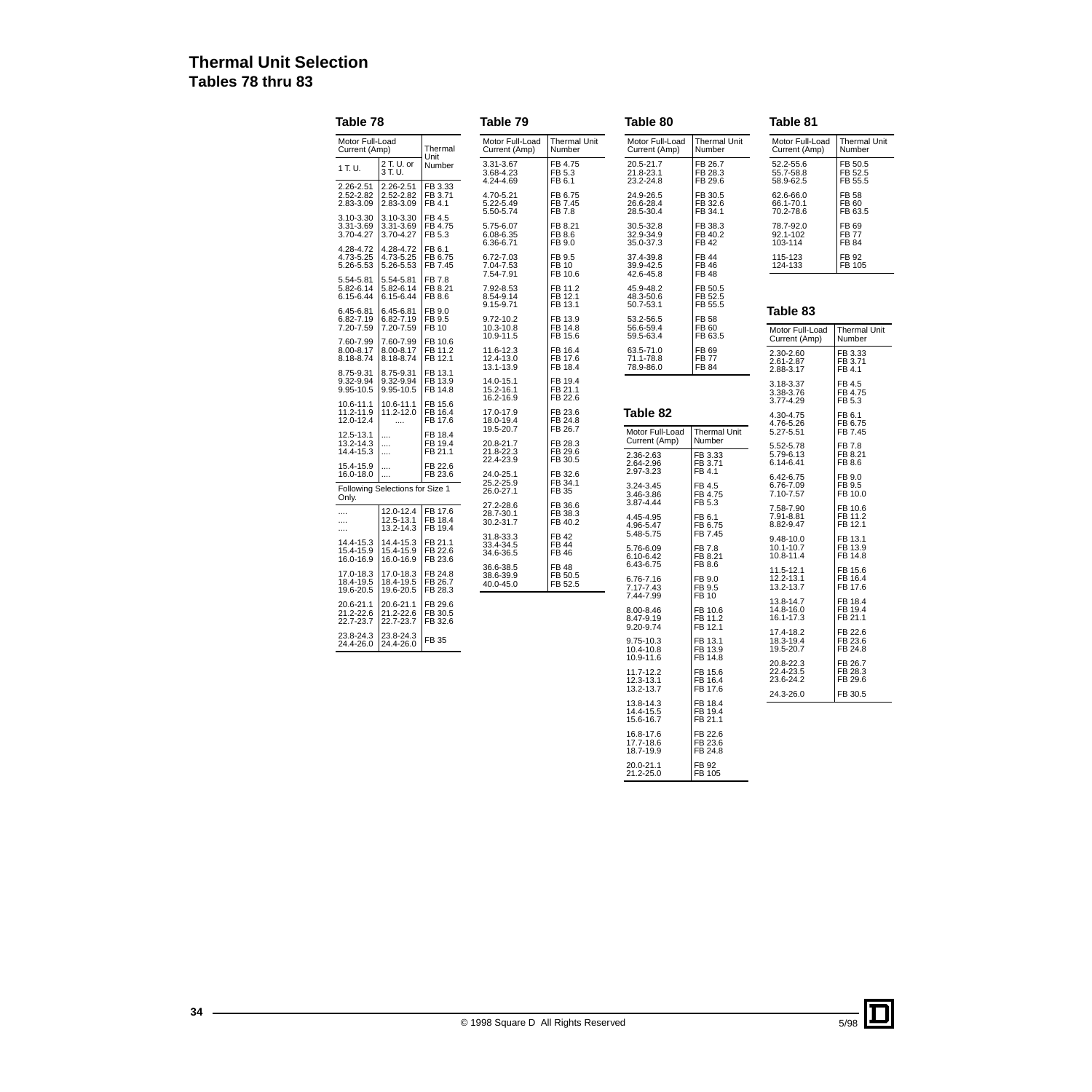# **Thermal Unit Selection Tables 84 thru 91**

| Table 84                            |                               | Table 86                            |                            | Table 87                            |                            | Table 88        |                     |  |  |
|-------------------------------------|-------------------------------|-------------------------------------|----------------------------|-------------------------------------|----------------------------|-----------------|---------------------|--|--|
| Motor Full-Load                     | <b>Thermal Unit</b>           | Motor Full-Load                     | <b>Thermal Unit</b>        | Motor Full-Load                     | <b>Thermal Unit</b>        | Motor Full-Load | <b>Thermal Unit</b> |  |  |
| Current (Amp)                       | Number                        | Current (Amp)                       | Number                     | Current (Amp)                       | Number                     | Current (Amp)   | Number              |  |  |
| 3.38-3.78                           | FB 4.75                       | $0.43 - 0.44$                       | A.49                       | $0.40 - 0.41$                       | A.49                       | $0.39 - 0.40$   | A.49                |  |  |
| 3.79-4.37                           | FB 5.3                        | $0.45 - 0.47$                       | A.54                       | $0.42 - 0.45$                       | A.54                       | $0.41 - 0.44$   | A.54                |  |  |
| 4.38-4.87                           | FB 6.1                        | $0.48 - 0.53$                       | A.59                       | $0.46 - 0.51$                       | A.59                       | $0.45 - 0.49$   | A.59                |  |  |
| 4.88-5.51                           | FB 6.75                       | $0.54 - 0.61$                       | A .65                      | $0.52 - 0.58$                       | A.65                       | $0.50 - 0.57$   | A.65                |  |  |
| 5.52-5.73                           | FB 7.45                       | $0.62 - 0.65$                       | A.71                       | $0.59 - 0.63$                       | A.71                       | $0.58 - 0.61$   | A.71                |  |  |
| 5.74-6.09                           | FB 7.8                        | $0.66 - 0.71$                       | A.78                       | 0.64-0.68                           | A.78                       | $0.62 - 0.66$   | A.78                |  |  |
| 6.10-6.44                           | FB 8.21                       | $0.72 - 0.79$                       | A.86                       | 0.69-0.76                           | A.86                       | $0.67 - 0.73$   | A.86                |  |  |
| 6.45-6.75                           | FB 8.6                        | $0.80 - 0.86$                       | A.95                       | $0.77 - 0.83$                       | A.95                       | 0.74-0.80       | A.95                |  |  |
| 6.76-7.15                           | FB 9.0                        | 0.87-0.96                           | A 1.02                     | 0.84-0.93                           | A 1.02                     | $0.81 - 0.90$   | A 1.02              |  |  |
| 7.16-7.57                           | FB 9.5                        | $0.97 - 1.04$                       | A 1.16                     | $0.94 - 1.01$                       | A 1.16                     | $0.91 - 0.97$   | A 1.16              |  |  |
| 7.58-8.07                           | FB 10                         | 1.05-1.17                           | A 1.25                     | 1.02-1.14                           | A 1.25                     | 0.98-1.09       | A 1.25              |  |  |
| 8.08-8.47                           | FB 10.6                       | 1.18-1.31                           | A 1.39                     | 1.15-1.28                           | A 1.39                     | 1.10-1.23       | A 1.39              |  |  |
| 8.48-8.81                           | FB 11.2                       | 1.32-1.38                           | A 1.54                     | 1.29-1.34                           | A 1.54                     | 1.24-1.57       | A 1.86              |  |  |
| 8.82-9.46                           | FB 12.1                       | 1.39-1.47                           | A 1.63                     | 1.35-1.44                           | A 1.63                     | 1.58-1.66       | A 1.99              |  |  |
| 9.47-10.1                           | FB 13.1                       | 1.48-1.57                           | A 1.75                     | 1.45-1.55                           | A 1.75                     | 1.67-1.79       | A 2.15              |  |  |
| 10.2-10.8                           | FB 13.9                       | 1.58-1.65                           | A 1.86                     | 1.56-1.61                           | A 1.86                     | 1.80-1.99       | A 2.31              |  |  |
| 10.9-11.4                           | FB 14.8                       | 1.66-1.77                           | A 1.99                     | 1.62-1.71                           | A 1.99                     | 2.00-2.31       | A 2.57              |  |  |
| 11.5-12.1                           | FB 15.6                       | 1.78-1.93                           | A 2.15                     | 1.72-1.85                           | A 2.15                     | 2.32-2.50       | A 2.81              |  |  |
| 12.2-13.1                           | FB 16.4                       | 1.94-2.18                           | A 2.31                     | 1.86-2.04                           | A 2.31                     | 2.51-2.66       | A 3.61              |  |  |
| 13.2-13.8                           | FB 17.6                       | 2.19-2.46                           | A 2.57                     | 2.05-2.38                           | A 2.57                     | 2.67-2.85       | A 3.95              |  |  |
| 13.9-14.8                           | FB 18.4                       | 2.47-2.68                           | A 2.81                     | 2.39-2.60                           | A 2.81                     | 2.86-3.26       | A 4.32              |  |  |
| 14.9-16.1                           | FB 19.4                       | 2.69-2.87                           | A 3.61                     | 2.61-2.77                           | A 3.61                     | 3.27-3.49       | A 4.79              |  |  |
| 16.2-17.4                           | FB 21.1                       | 2.88-3.07                           | A 3.95                     | 2.78-2.98                           | A 3.95                     | 3.50-3.92       | A 5.30              |  |  |
| 17.5-18.3                           | FB 22.6                       | 3.08-3.59                           | A 4.32                     | 2.99-3.40                           | A 4.32                     | 3.93-4.20       | A 5.78              |  |  |
| 18.4-19.5                           | FB 23.6                       | 3.60-3.79                           | A 4.79                     | 3.41-3.64                           | A 4.79                     | 4.21-4.49       | A 6.20              |  |  |
| 19.6-21.0                           | FB 24.8                       | 3.80-4.27                           | A 5.30                     | 3.65-4.08                           | A 5.30                     | 4.50-4.64       | A 6.99              |  |  |
| 21.1-22.5                           | FB 26.7                       | 4.28-4.59                           | A 5.78                     | 4.09-4.38                           | A 5.78                     | 4.65-4.94       | A 7.65              |  |  |
| 22.6-23.7                           | FB 28.3                       | 4.60-4.90                           | A 6.20                     | 4.39-4.68                           | A 6.20                     | 4.95-5.62       | A 8.38              |  |  |
| 23.8-24.5                           | FB 29.6                       | 4.91-5.06                           | A 6.99                     | 4.69-4.79                           | A 6.99                     | 5.63-6.39       | A 9.25              |  |  |
| 24.6-26.4                           | FB 30.5                       | 5.07-5.44                           | A 7.65                     | 4.80-5.11                           | A 7.65                     | 6.40-6.82       | A 9.85              |  |  |
| 26.5-27.7                           | FB 32.6                       | 5.45-6.24                           | A 8.38                     | 5.12-5.84                           | A 8.38                     | 6.83-7.27       | A 11.0              |  |  |
| 27.8-28.7                           | FB 34.1                       | 6.25-7.21                           | A 9.25                     | 5.85-6.70                           | A 9.25                     | 7.28-7.71       | A 11.9              |  |  |
| 28.8-29.9                           | FB 35                         | 7.22-7.69                           | A 9.85                     | 6.71-7.18                           | A 9.85                     | 7.72-8.13       | A 13.2              |  |  |
| 30.0-31.8                           | FB 36.6                       | 7.70-8.24                           | A 11.0                     | 7.19-7.70                           | A 11.0                     | 8.14-8.64       | A 14.1              |  |  |
| 31.9-33.5                           | FB 38.3                       | 8.25-8.81                           | A 11.9                     | $7.71 - 8.14$                       | A 11.9                     | 8.65-9.15       | A 14.8              |  |  |
| 33.6-35.1                           | FB 40.2                       | 8.82-9.32                           | A 132                      | 8.15-8.56                           | A 13.2                     | 9.16-9.97       | A 16.2              |  |  |
| 35.2-37.1<br>37.2-38.8<br>38.9-41.1 | FB 42<br><b>FB44</b><br>FB 46 | 9.33-9.99<br>10.0-10.5<br>10.6-11.5 | A 14.1<br>A 14.8<br>A 16.2 | 8.57-9.15<br>9.16-9.80<br>9.81-10.6 | A 14.1<br>A 14.8<br>A 16.2 | 9.98-11.0       | A 17.9              |  |  |
| 41.2-45.0                           | <b>FB48</b>                   | 11.6-12.2<br>12.3-13.3<br>13.4-15.8 | A 17.9<br>A 21.3<br>A 25.2 | 10.7-11.0                           | A 17.9                     |                 |                     |  |  |
|                                     |                               | 15.9-18.4<br>18.5-20.5<br>20.6-21.5 | A 27.1<br>A 29.5<br>A 31.9 |                                     |                            |                 |                     |  |  |
|                                     |                               | 21.6-23.9<br>24.0-26.8<br>26.9-28.2 | A 33.8<br>A 35.9<br>A 40.0 |                                     |                            |                 |                     |  |  |
|                                     |                               | 28.3-29.8<br>29.9-32.0              | A 42.3<br>A 44.7           |                                     |                            |                 |                     |  |  |

| Table 85           |                     | Table 89                            |                                         | Table 90                            |                         | Table 91                            |                            |  |
|--------------------|---------------------|-------------------------------------|-----------------------------------------|-------------------------------------|-------------------------|-------------------------------------|----------------------------|--|
| Motor Full-Load    | <b>Thermal Unit</b> | Motor Full-Load                     | <b>Thermal Unit</b>                     | Motor Full-Load                     | <b>Thermal Unit</b>     | Motor Full-load                     | <b>Thermal Unit</b>        |  |
| Current (Amp)      | Number              | Current (Amp)                       | Number                                  | Current (Amp)                       | Number                  | Current (Amp)                       | Number                     |  |
| 42.9-45.4          | FB 44               | 10.0-11.1                           | B 17.5                                  | 4.88-5.13                           | A7.65                   | 4.80-5.07                           | A 7.65                     |  |
| 45.6-48.3          | FB 46               | 11.2-12.0                           | B 19.5                                  | 5.14-5.85                           | A8.38                   | 5.08-5.73                           | A 8.38                     |  |
| 48.4-52.4          | FB 48               | 12.1-13.3                           | <b>B22</b>                              | 5.86-6.67                           | A9.25                   | 5.74-6.48                           | A 9.25                     |  |
| 52.5-55.9          | FB 50.5             | 13.4-15.1                           | <b>B25</b>                              | 6.68-7.09                           | A9.85                   | 6.49-6.90                           | A 9.85                     |  |
| 56.0-59.8          | FB 52.5             | 15.2-17.1                           | B 28.0                                  | 7.10-7.62                           | A11.0                   | 6.91-7.25                           | A 11.0                     |  |
| 59.9-63.8          | FB 55.5             | 17.2-18.6                           | <b>B</b> 32                             | 7.63-8.04                           | A11.9                   | 7.26-7.81                           | A 11.9                     |  |
| 63.9-67.9          | FB 58               | 18.7-21.4                           | <b>B</b> 36                             | 8.05-8.46                           | A <sub>13.2</sub>       | 7.82-8.29                           | A 13.2                     |  |
| 68.0-72.6          | FB 60               | 21.5-25.7                           | <b>B</b> 40                             | 8.47-9.11                           | A <sub>14.1</sub>       | 8.30-8.81                           | A 14.1                     |  |
| 72.7-83.2          | FB 63.5             | 25.8-28.2                           | <b>B</b> 45                             | 9.12-9.69                           | A14.8                   | 8.82-9.40                           | A 14.8                     |  |
| 83.3-94.7          | FB 69               | 28.3-29.7                           | <b>B</b> 50                             | 9.70-10.5                           | A16.2                   | $9.41 - 10.0$                       | A 16.2                     |  |
| 94.8-105           | <b>FB 77</b>        | 29.8-31.2                           | <b>B</b> 56                             | 10.6-11.6                           | A17.9                   | $10.1 - 11.1$                       | A 17.9                     |  |
| 106-116            | FB 84               | 31.3-32.1                           | B 62                                    | $11.7 - 12.3$                       | A21.3                   | $11.2 - 11.7$                       | A 21.3                     |  |
| 117-121<br>122-133 | FB 92<br>FB 105     | 32.2-35.7<br>35.8-40.7<br>40.8-48.0 | <b>B70</b><br><b>B79</b><br><b>B</b> 88 | 12.4-14.6<br>14.7-16.8<br>16.9-17.9 | A25.2<br>A27.1<br>A29.5 | 11.8-13.7<br>13.8-16.0<br>13.1-16.9 | A 25.2<br>A 27.1<br>A 29.5 |  |
|                    |                     |                                     |                                         | 18.0-18.7<br>18.8-19.8<br>19.9-21.4 | A31.9<br>A33.8<br>A35.9 | 17.0-17.7<br>17.8-18.7<br>18.8-20.2 | A 31.9<br>A 33.8<br>A 35.9 |  |

21.5-22.8 22.9-23.8 23.9-26.0

A40.0 A42.3 A44.7

A 40.0 A 42.3 A 44.7

20.3-21.4 21.5-22.5 22.6-23.8

23.9-26.0 A48.0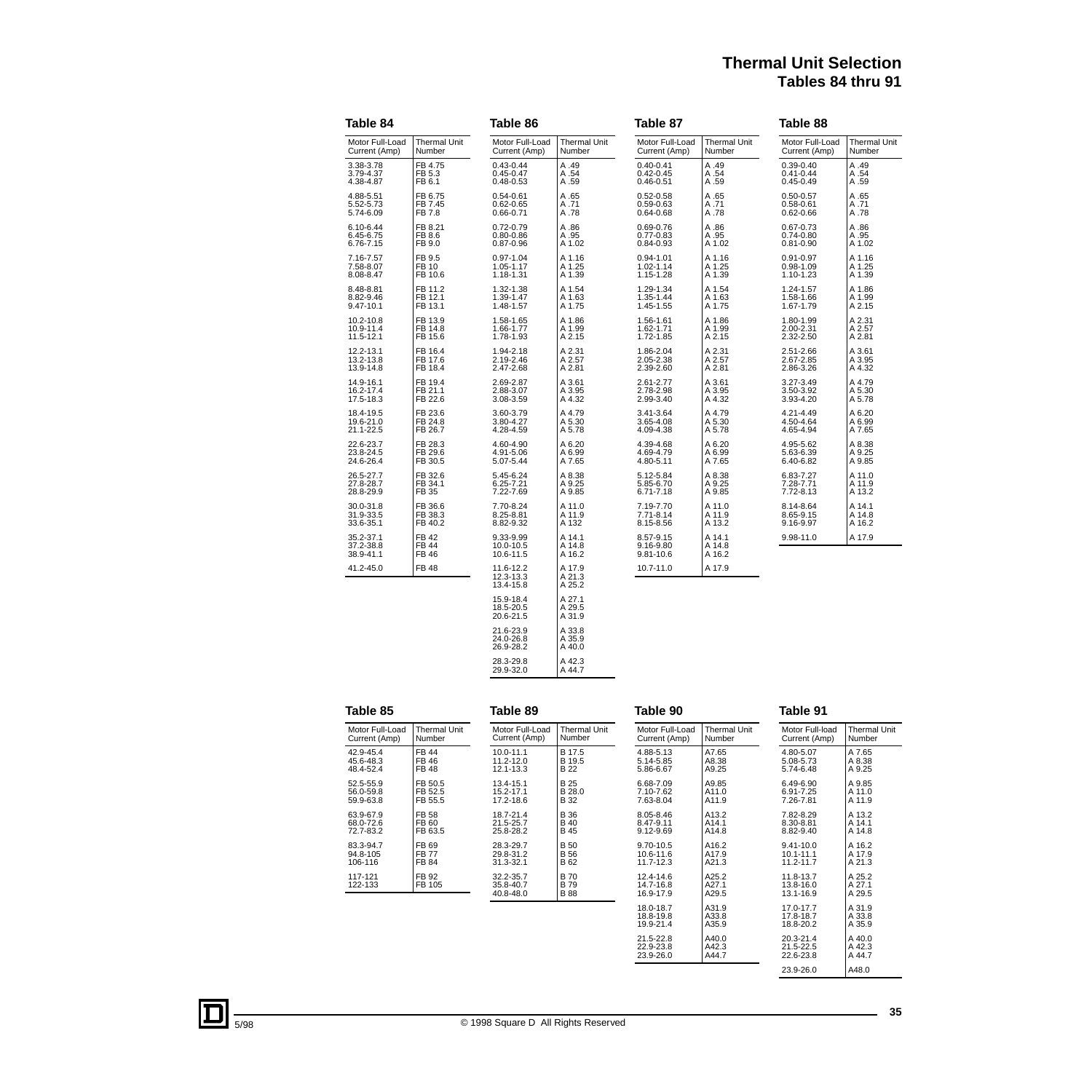# **Thermal Unit Selection Tables 92 thru 101**

| Table 92                            |                                           | Table 93                                        |                               |                                          |                               | Table 95                            |                               |  |
|-------------------------------------|-------------------------------------------|-------------------------------------------------|-------------------------------|------------------------------------------|-------------------------------|-------------------------------------|-------------------------------|--|
| Motor Full-Load<br>Current (Amp)    | Thermal Unit<br>Number                    | Motor Full-Load<br>Current (Amp)                | Thermal Unit<br>Number        | Motor Full-Load<br>Current (Amp)         | <b>Thermal Unit</b><br>Number | Motor Full-Load<br>Current (Amp)    | Thermal Unit<br>Number        |  |
| 10.5-11.7<br>11.8-12.5<br>12.6-14.0 | B 17.5<br>B 19.5<br><b>B22</b>            | 23.8-25.2<br>25.3-26.8<br>26.9-28.4             | CC 36.4<br>CC 39.6<br>CC 42.7 | 25.8-27.5<br>27.6-29.4<br>29.5-31.4      | CC 36.4<br>CC 39.6<br>CC 42.7 | 42.5-44.7<br>44.8-47.9<br>48.0-51.2 | CC 64.3<br>CC 68.5<br>CC 74.6 |  |
| 14.1-15.8<br>15.9-18.0<br>18.1-19.6 | B 25<br>B 28.0<br>B 32                    | 28.5-30.3<br>30.4-32.1<br>32.2-34.2             | CC 46.6<br>CC 50.1<br>CC 54.5 | 31.5-33.2<br>33.3-36.2<br>36.3-38.8      | CC 46.6<br>CC 50.1<br>CC 54.5 | 51.3-55.2<br>55.3-59.4<br>59.5-63.8 | CC 81.5<br>CC 87.7<br>CC 94.0 |  |
| 19.7-23.5<br>23.6-27.4<br>27.6-30.5 | <b>B</b> 36<br><b>B</b> 40<br><b>B</b> 45 | 34.3-36.3<br>36.4-40.2<br>40.3-43.1             | CC 59.4<br>CC 64.3<br>CC 68.5 | 38.9-41.6<br>41.6-44.7<br>44.8-47.9      | CC 59.4<br>CC 64.3<br>CC 68.5 | 63.9-68.8<br>68.9-73.8<br>73.9-77.7 | CC 103<br>CC 112<br>CC 121    |  |
| 30.6-32.2<br>32.3-34.0<br>34.1-35.2 | <b>B</b> 50<br><b>B</b> 56<br>B 62        | 46.2-45.9<br>46.0-49.2<br>49.3-51.6             | CC 74.6<br>CC 81.5<br>CC 87.7 | 48.0-50.9<br>51.0-54.4<br>54.5-57.4      | CC 74.6<br>CC 81.5<br>CC 87.7 | 77.8-82.5<br>82.6-86.6<br>86.7-91.9 | CC 132<br>CC 143<br>CC 156    |  |
| 35.3-39.5<br>39.6-43.9<br>44.0-48.0 | <b>B70</b><br><b>B79</b><br><b>B88</b>    | 51.7-54.2<br>54.3-55.7<br>55.8-60.3             | CC 94.0<br>CC 103<br>CC 112   | 57.5-60.6<br>60.7-63.9<br>64.0-68.4      | CC 94.0<br>CC 103<br>CC 112   | 92.0-97.2<br>97.3-104<br>105-114    | CC 167<br>CC 180<br>CC 196    |  |
|                                     |                                           | 60.4-63.5<br>63.6-67.1<br>67.2-70.3             | CC 121<br>CC 132<br>CC 143    | 68.5-73.4<br>73.5-78.7<br>78.8-83.8      | CC 121<br>CC 132<br>CC 143    | 115-123<br>124-150                  | CC 208<br>CC 219              |  |
| Table 96                            |                                           | 70.4-74.1<br>74.2-78.3                          | CC 156<br>CC 167              | 83.9-86.0                                | CC 156                        |                                     |                               |  |
| Motor Full-Load<br>Current (Amp)    | <b>Thermal Unit</b><br>Number             | 78.4-83.3<br>83.4-86.0                          | CC 180<br>CC 196              |                                          |                               | Table 99                            |                               |  |
| 49.5-52.0<br>52.1-54.8              | CC 64.3<br>CC 68.5                        |                                                 |                               | Table 98                                 |                               | Motor Full-Load<br>Current (Amp)    | <b>Thermal Unit</b><br>Number |  |
| 54.9-58.7<br>58.8-63.3              | CC 74.6<br>CC 81.5                        | Table 97                                        |                               | Motor Full-Load<br>Current (Amp)         | <b>Thermal Unit</b><br>Number | 27.1-30.0<br>30.1-33.2              | E 67<br>E 69                  |  |
| 63.4-68.3<br>68.4-73.6<br>73.7-79.4 | CC 87.7<br>CC 94.0<br>CC 103              | Motor Full-Load<br>Current (Amp)                | <b>Thermal Unit</b><br>Number | 4.24-4.62<br>4.63-5.05<br>5.06-5.54      | AR 8.5<br>AR 9.3<br>AR 10.2   | 33.3-35.7<br>35.8-39.4<br>39.5-43.4 | E 70<br>E 71<br>E 72          |  |
| 79.5-85.5<br>85.6-89.7<br>89.8-94.8 | CC 112<br>CC 121<br>CC 132                | $0.57 - 0.60$<br>0.61-0.66<br>0.67-0.73         | AR 1.05<br>AR 1.15<br>AR 1.26 | 5.55-6.13<br>6.14-6.44<br>6.45-7.48      | AR 11.2<br>AR 12.4<br>AR 13.6 | 43.5-46.9<br>47.0-51.5<br>51.6-57.0 | E 73<br>E 74<br>E 76          |  |
| 94.9-99.9<br>100-105<br>106-111     | CC 143<br>CC 156<br>CC 167                | $0.74 - 0.81$<br>$0.82 - 0.90$<br>$0.91 - 1.05$ | AR 1.39<br>AR 1.53<br>AR 1.68 | 7.49-8.55<br>8.56-9.74<br>9.75-11.1      | AR 15.4<br>AR 17.6<br>AR 20.5 | 57.1-62.8<br>62.9-69.1<br>69.2-75.0 | E 77<br>E 78<br>E 79          |  |
| 112-126<br>127-131<br>132-141       | CC 180<br>CC 196<br>CC 208                | 1.06-1.15<br>1.16-1.25<br>1.26-1.35             | AR 1.85<br>AR 2.04<br>AR 2.24 | 11.2-12.7<br>12.8-14.4<br>14.5-16.4      | AR 23<br>AR 27<br>AR 30       | 57.1-83.3                           | E 80                          |  |
| 142-150                             | CC 219                                    | 1.36-1.47<br>1.48-1.58<br>1.59-1.74             | AR 2.46<br>AR 2.71<br>AR 2.98 | 16.5-18.9<br>19.0-21.6<br>21.7-23.3      | AR 35<br>AR 40<br>AR 44       | Table 101                           |                               |  |
|                                     |                                           | 1.75-1.94<br>1.95-2.20<br>2.21-2.47             | AR 3.28<br>AR 3.62<br>AR 3.98 | 23.4-24.9<br>25.0-26.9<br>27.0-29.1      | AR 47<br>AR 51<br>AR 55       | Motor Full-Load<br>Current (Amp)    | <b>Thermal Unit</b><br>Number |  |
|                                     |                                           | 2.48-2.76<br>2.77-3.07<br>3.08-3.45             | AR 4.37<br>AR 4.80<br>AR 5.3  | 29.2-31.3<br>31.4-33.5<br>33.6-36.9      | AR 60<br>AR 66<br>AR 72       | 105-116<br>117-132<br>133-148       | AR 3.28<br>AR 3.62<br>AR 3.98 |  |
|                                     |                                           | 3.46-3.81<br>3.82-4.20<br>4.21-4.65             | AR 5.8<br>AR 6.4<br>AR 7.0    | 37.0-39.1<br>39.2-40.9<br>41.0-45.0      | AR 79<br>AR 86<br>AR 94       | 149-165<br>166-184<br>185-207       | AR 4.37<br>AR 4.80<br>AR 5.3  |  |
|                                     |                                           | 4.66-5.29<br>5.30-5.84<br>5.85-6.27             | AR 7.7<br>AR 8.5<br>AR 9.3    |                                          |                               | 208-229<br>230-266                  | AR 5.8<br>AR 6.4              |  |
|                                     |                                           | 6.28-6.97                                       | AR 10.2<br>AR 11.2            | Table 100                                |                               |                                     |                               |  |
|                                     |                                           | 6.98-7.59<br>7.60-7.89                          | AR 12.4                       | Motor Full-Load<br>Current (Amp)         | <b>Thermal Unit</b><br>Number |                                     |                               |  |
|                                     |                                           | 7.90-8.95<br>8.96-10.3<br>10.4-11.7             | AR 13.6<br>AR 15.4<br>AR 17.6 | 50-55.9<br>56-60.9                       | E 88<br>E 89                  |                                     |                               |  |
|                                     |                                           | 11.8-13.3<br>13.4-15.2<br>15.3-17.2             | AR 20.5<br>AR 23<br>AR 27     | 91-65.9<br>66-69.9<br>70-75.9            | E 91<br>E 92<br>E 93          |                                     |                               |  |
|                                     |                                           | 17.3-19.7<br>19.8-22.4<br>22.5-26.0             | AR 30<br>AR 35<br>AR 40       | 76-81.9<br>82-86.9<br>87-92.9<br>93-97.9 | E 94<br>E 96<br>E 97<br>E 98  |                                     |                               |  |

98-107.9 108-113.9 114-125.9

E 99 E 101 E 102

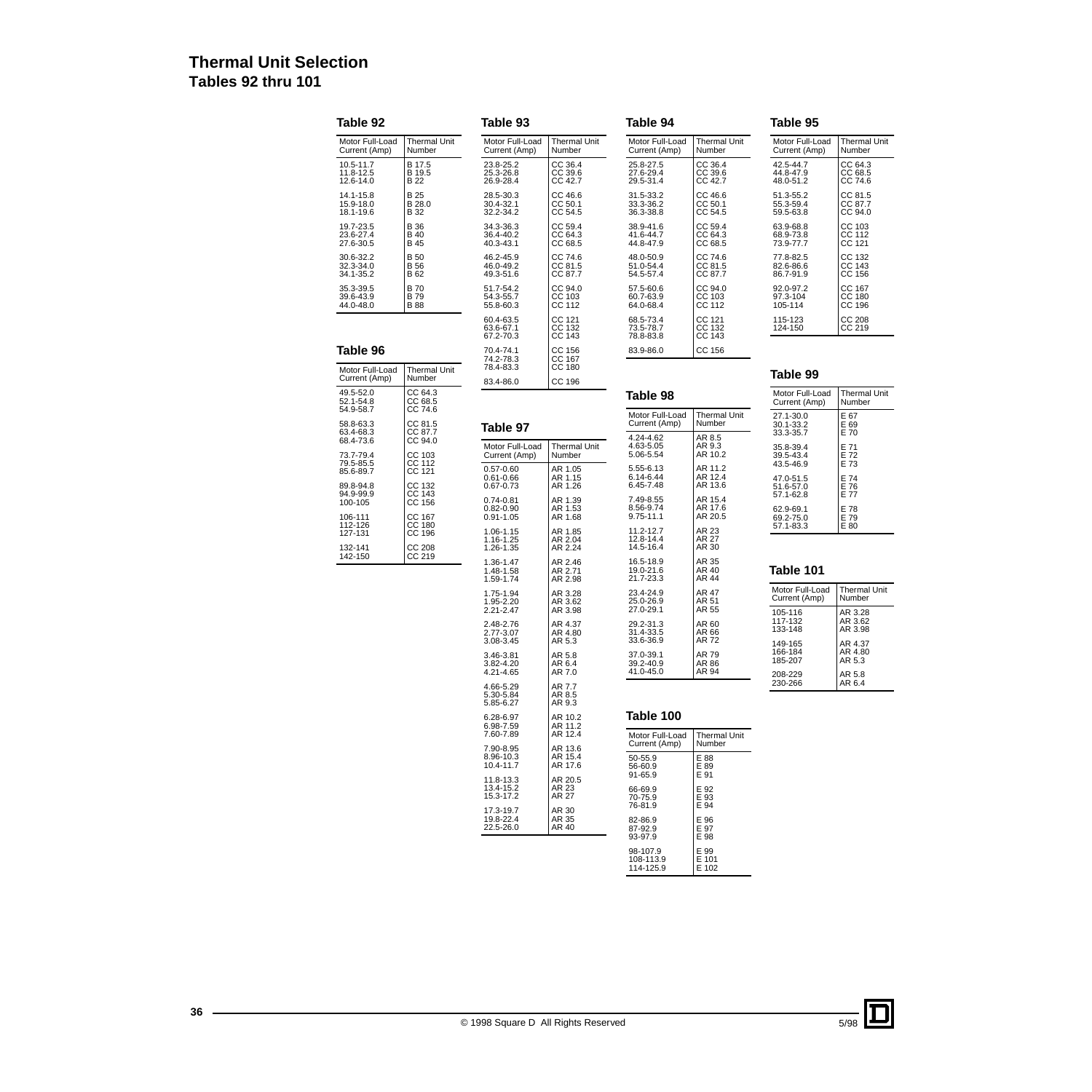# **Thermal Unit Selection Tables 102 thru 110**

| Table 102                        |                               | Table 103                                        |                                         | Table 104                               |                               | Table 105                                |                               |  |
|----------------------------------|-------------------------------|--------------------------------------------------|-----------------------------------------|-----------------------------------------|-------------------------------|------------------------------------------|-------------------------------|--|
| Motor Full-Load<br>Current (Amp) | <b>Thermal Unit</b><br>Number | Motor Full-Load<br>Current (Amp)                 | <b>Thermal Unit</b><br>Number           | Motor Full-Load<br>Current (Amp)        | <b>Thermal Unit</b><br>Number | Motor Full-Load<br>Current (Amp)         | <b>Thermal Unit</b><br>Number |  |
| 146-169<br>170-185<br>186-201    | AR 1.68<br>AR 1.85<br>AR 2.04 | $0.57 - 0.60$<br>$0.61 - 0.66$<br>$0.67 - 0.73$  | AR 1.05<br>AR 1.15<br>AR 1.26           | 4.24-4.62<br>4.63-5.05<br>5.06-5.54     | AR 8.5<br>AR 9.3<br>AR 10.2   | 27.1-30.0<br>30.1-33.2<br>33.3-35.7      | E 67<br>E 69<br>E 70          |  |
| 202-217<br>218-236<br>237-253    | AR 2.24<br>AR 2.46<br>AR 2.71 | $0.74 - 0.81$<br>$0.82 - 0.90$<br>$0.91 - 1.05$  | AR 1.39<br>AR 1.53<br>AR 1.68           | 5.55-6.13<br>6.14-6.44<br>6.45-7.48     | AR 11.2<br>AR 12.4<br>AR 13.6 | 35.8-39.4<br>39.5-43.4<br>43.5-46.9      | E 71<br>E 72<br>E 73          |  |
| 254-279<br>280-311<br>312-353    | AR 2.98<br>AR 3.28<br>AR 3.62 | 1.06-1.15<br>1.16-1.25<br>1.26-1.35              | AR 1.85<br>AR 2.04<br>AR 2.24           | 7.49-8.55<br>8.56-9.74<br>$9.75 - 11.1$ | AR 15.4<br>AR 17.6<br>AR 20.5 | 47.0-51.5<br>51.6-57.0<br>57.1-62.8      | E 74<br>E 76<br>E 77          |  |
| 354-396<br>397-442<br>443-492    | AR 3.98<br>AR 4.37<br>AR 4.80 | 1.36-1.47<br>1.48-1.58<br>1.59-1.74              | AR 2.46<br>AR 2.71<br>AR 2.98           | 11.2-12.7<br>12.8-14.4<br>14.5-16.4     | AR 23<br>AR 27<br>AR 30       | 62.9-69.1<br>69.2-75.0<br>75.1-83.3      | E 78<br>E 79<br>E 80          |  |
| 493-520                          | AR 5.3                        | 1.75-1.94<br>1.95-2.20<br>2.21-2.47              | AR 3.28<br>AR 3.62<br>AR 3.98           | 16.5-18.9<br>19.0-21.6<br>21.7-23.3     | AR 35<br>AR 40<br>AR 44       |                                          |                               |  |
|                                  |                               | 2.48-2.76<br>2.77-3.07<br>3.08-3.45              | AR 4.37<br>AR 4.80<br>AR 5.3            | 32.4-24.9<br>25.0-26.9<br>27.0-29.1     | AR 47<br>AR 51<br>AR 55       |                                          |                               |  |
|                                  |                               | 3.46-3.81<br>3.82-4.20<br>4.21-4.65              | AR 5.8<br>AR 6.4<br>AR 7.0              | 29.2-31.3<br>31.4-33.5<br>33.6-36.9     | AR 60<br>AR 66<br>AR 72       | Table 106                                |                               |  |
|                                  |                               | 4.66-5.26<br>5.30-5.84                           | AR 7.7<br>AR 8.5                        | 37.0-39.1<br>39.2-40.9                  | AR 79<br>AR 86                | Motor Full-Load<br>Current (Amp)         | <b>Thermal Unit</b><br>Number |  |
|                                  |                               | 5.85-6.27<br>6.28-6.97<br>6.98-7.59<br>7.60-7.89 | AR 9.3<br>AR 10.2<br>AR 11.2<br>AR 12.4 | 41.0-45.0                               | AR 94                         | 50-55.9<br>56-60.9<br>61-65.9<br>66-69.9 | E 88<br>E 89<br>E 91<br>E 92  |  |
|                                  |                               | 7.90-8.95<br>8.96-10.3<br>10.4-11.7              | AR 13.6<br>AR 15.4<br>AR 17.6           |                                         |                               | 70-75.9<br>76-81.9                       | E 93<br>E 94                  |  |
|                                  |                               | 11.8-13.3<br>13.4-15.2<br>15.3-17.2              | AR 20.5<br>AR 23<br>AR 27               |                                         |                               | 82-86.9<br>87-92.9<br>93-97.9            | E 96<br>E 97<br>E 98          |  |
|                                  |                               | 17.3-19.7<br>19.8-22.4<br>22.5-26.0              | AR 30<br>AR 35<br>AR 40                 |                                         |                               | 98-107.9<br>108-113.9<br>114-125.9       | E 99<br>E 101<br>E 102        |  |

| Table 107                                |                                        | Table 108                                |                                          | Table 109                                                    |                                                 | Table 110                                        |                                           |
|------------------------------------------|----------------------------------------|------------------------------------------|------------------------------------------|--------------------------------------------------------------|-------------------------------------------------|--------------------------------------------------|-------------------------------------------|
| Motor Full-Load<br>Current (Amp)         | <b>Thermal Unit</b><br>Number          | Motor Full-Load<br>Current (Amp)         | <b>Thermal Unit</b><br>Number            | Motor Full-Load<br>Current (Amp)                             | <b>Thermal Unit</b><br>Number                   | Motor Full-Load<br>Current (Amp)                 | <b>Thermal Unit</b><br>Number             |
| 105-116<br>117-132<br>133-148            | AR 3.28<br>AR 3.62<br>AR 3.98          | 146-169<br>170-185<br>186-201            | AR 1.68<br>AR 1.85<br>AR 2.04            | $0.56 - 0.63$<br>$0.64 - 0.68$<br>0.69-0.77<br>$0.78 - 0.85$ | B 0.81<br>B 0.92<br>B 1.03<br>B 1.16            | 3.94-4.45<br>4.46-4.97<br>4.98-5.28<br>5.29-5.97 | B 6.90<br>B 7.70<br>B 8.20<br>B 9.10      |
| 149-165<br>166-184<br>185-207<br>208-229 | AR 4.37<br>AR 4.80<br>AR 5.3<br>AR 5.8 | 202-217<br>218-236<br>237-253<br>254-279 | AR 2.24<br>AR 2.46<br>AR 2.71<br>AR 2.98 | 0.86-0.97<br>$0.98 - 1.09$<br>1.10-1.21<br>1.22-1.33         | B 1.30<br>B 1.45<br>B 1.67<br>B 1.88            | 5.98-6.89<br>6.90-7.92<br>7.93-8.71<br>8.72-9.27 | B 10.2<br>B 11.5<br>B 12.8<br>B 14.0      |
| 230-266                                  | AR 6.4                                 | 280-311<br>312-353<br>354-396            | AR 3.28<br>AR 3.62<br>AR 3.98<br>AR 4.37 | 1.34-1.53<br>1.54-1.73<br>1.74-1.89                          | B 2.10<br>B 2.40<br>B 2.65                      | 9.28-10.2<br>10.3-11.4<br>11.5-12.3              | B 15.5<br>B 17.5<br>B 19.5                |
|                                          |                                        | 397-442<br>443-492<br>493-520            | AR 4.80<br>AR 5.3                        | 1.90-2.17<br>2.18-2.53<br>2.54-2.87                          | B 3.00<br>B 3.30<br>B 3.70                      | 12.4-13.9<br>14.0-15.8<br>15.9-17.9              | <b>B22</b><br><b>B25</b><br><b>B28</b>    |
|                                          |                                        |                                          |                                          | 2.88-3.22<br>3.23-3.49<br>3.50-3.85                          | B 4.15<br>B 4.85<br><b>B</b> 5.50               | 18.0-19.1<br>20.0-22.8<br>22.9-25.4              | <b>B</b> 32<br><b>B</b> 36<br><b>B</b> 40 |
|                                          |                                        |                                          |                                          | 3.86-4.11<br>4.12-4.70<br>4.71-5.21<br>5.22-5.53             | B 6.25<br>B 6.90<br>B 7.70<br>B 8.20            | 25.5-28.9<br>29.0-30.8<br>30.9-32.5              | <b>B</b> 45<br><b>B</b> 50<br><b>B</b> 56 |
|                                          |                                        |                                          |                                          | 5.54-6.17<br>6.18-7.02<br>7.03-7.92<br>7.93-8.61             | B 9.10<br>B 10.2<br>B 11.5<br>B 12.8            | 32.6-34.9<br>35.0-39.7<br>39.8-44.7              | B 62<br><b>B70</b><br><b>B79</b>          |
|                                          |                                        |                                          |                                          | 8.62-9.17<br>$9.18 - 10.0$<br>10.1-11.0<br>11.1-11.8         | <b>B</b> 14<br>B 15.5<br>B 17.5<br>B 19.5       |                                                  |                                           |
|                                          |                                        |                                          |                                          | 11.9-13.5<br>13.6-15.3<br>15.4-17.4<br>17.5-19.4             | <b>B22</b><br><b>B</b> 25<br><b>B28</b><br>B 32 |                                                  |                                           |

19.5-22.2 22.3-25.1 25.2-27.0

B 36 B 40 B 45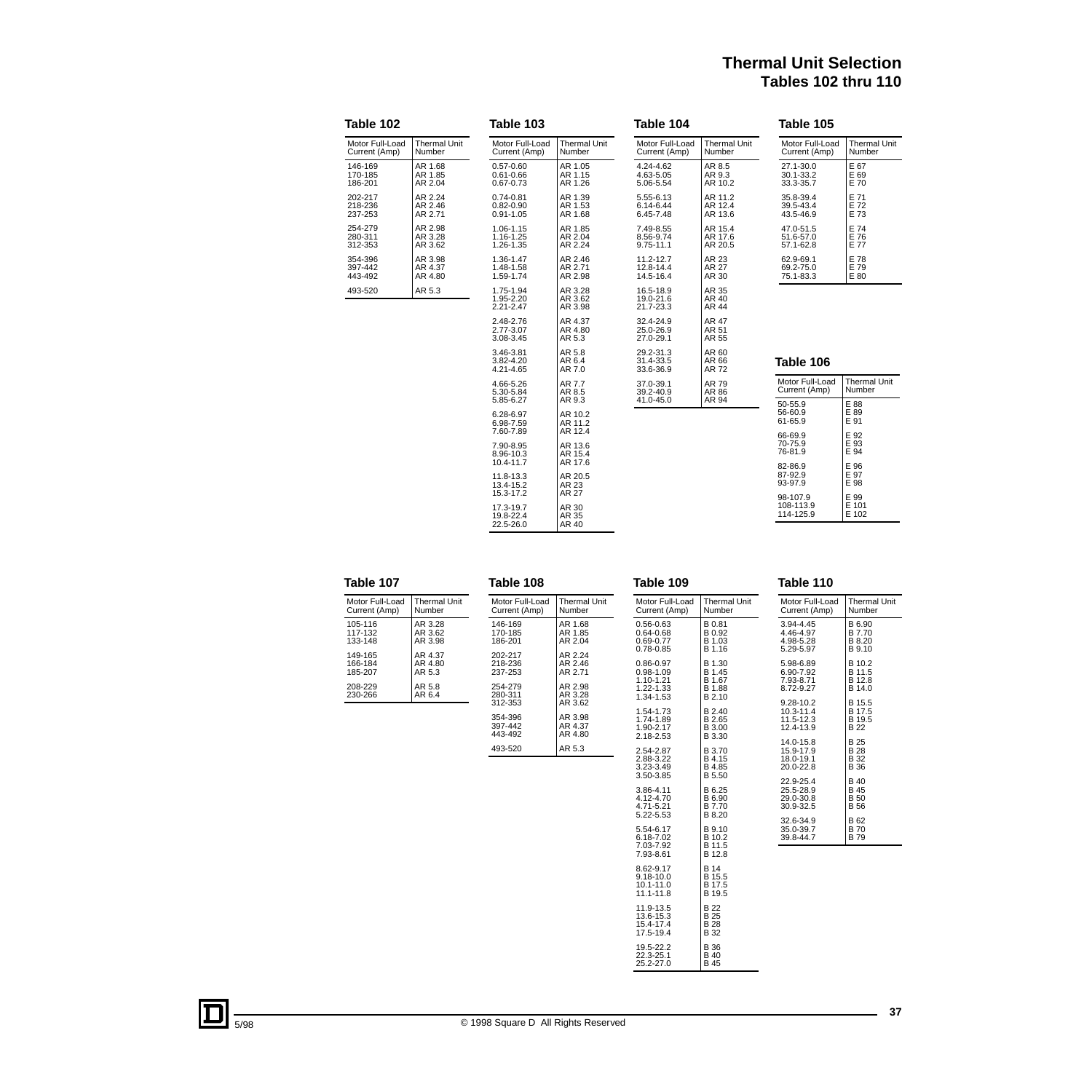# **Thermal Unit Selection Tables 111 thru 120**

| Table 111                                                     |                                                     | Table 112                                                     |                                                 | Table 113                                |                                             | Table 114                                |                                             |  |
|---------------------------------------------------------------|-----------------------------------------------------|---------------------------------------------------------------|-------------------------------------------------|------------------------------------------|---------------------------------------------|------------------------------------------|---------------------------------------------|--|
| Motor Full-Load                                               | <b>Thermal Unit</b>                                 | Motor Full-Load                                               | <b>Thermal Unit</b>                             | Motor Full-Load                          | <b>Thermal Unit</b>                         | Motor Full-Load                          | <b>Thermal Unit</b>                         |  |
| Current (Amp)                                                 | Number                                              | Current (Amp)                                                 | Number                                          | Current (Amp)                            | Number                                      | Current (Amp)                            | Number                                      |  |
| 14.0-14.9                                                     | CC 20.9                                             | 44.0-46.8                                                     | CC 64.3                                         | 88.2-95.1                                | <b>DD 112</b>                               | 133-148                                  | B 1.30                                      |  |
| 15.0-16.2                                                     | CC 22.8                                             | 46.9-50.6                                                     | CC 68.5                                         | 95.2-101                                 | DD 121                                      | 149-174                                  | B 1.45                                      |  |
| 16.3-17.2                                                     | CC 24.6                                             | 50.7-54.5                                                     | CC 74.6                                         | 102-111                                  | <b>DD 128</b>                               | 175-195                                  | B 1.67                                      |  |
| 17.3-18.7                                                     | CC 26.3                                             | 54.6-58.4                                                     | CC 81.5                                         | 112-119                                  | <b>DD 140</b>                               | 196-219                                  | B 1.88                                      |  |
| 18.8-20.2                                                     | CC 28.8                                             | 58.5-62.9                                                     | CC 87.7                                         | 120-131                                  | <b>DD 150</b>                               | 220-239                                  | B 2.10                                      |  |
| 20.3-21.7<br>21.8-23.3<br>23.4-25.2<br>25.3-27.1<br>27.2-29.4 | CC 31.0<br>CC 33.3<br>CC 36.4<br>CC 39.6<br>CC 42.7 | 63.0-67.7<br>67.8-72.9<br>73.0-78.1<br>78.2-83.9<br>84.0-91.1 | CC 94.0<br>CC 103<br>CC 112<br>CC 121<br>CC 132 | 132-149<br>150-170<br>171-180<br>181-197 | DD 160<br>DD 185<br><b>DD 220</b><br>DD 240 | 240-271<br>272-308<br>309-348<br>349-397 | B 2.40<br>B 2.65<br><b>B</b> 3.00<br>B 3.30 |  |
| 29.5-31.6                                                     | CC 46.6                                             | 91.2-97.5                                                     | CC 143                                          | 198-204                                  | DD 250                                      | 398-429                                  | <b>B</b> 3.70                               |  |
| 31.7-34.0                                                     | CC 50.1                                             | 97.6-104                                                      | CC 156                                          | 205-213                                  | DD 265                                      | 430-495                                  | B 4.15                                      |  |
| 34.1-36.8                                                     | CC 54.5                                             | 105-113                                                       | CC 167                                          | 214-237                                  | DD 280                                      | 496-520                                  | B 4.85                                      |  |
| 36.9-39.8<br>39.9-42.3                                        | CC 59.4<br>CC 64.3                                  | 114-133                                                       | CC 180                                          | 238-243<br>244-266                       | DD 300<br>DD 320                            |                                          |                                             |  |
| 42.4-45.7<br>45.8-49.2<br>49.3-52.8<br>52.9-56.8<br>56.9-61.2 | CC 68.5<br>CC 74.6<br>CC 81.5<br>CC 87.7<br>CC 94.0 |                                                               |                                                 |                                          |                                             |                                          |                                             |  |

| Table 115       |                     |  |  |  |  |  |  |  |
|-----------------|---------------------|--|--|--|--|--|--|--|
| Motor Full-Load | <b>Thermal Unit</b> |  |  |  |  |  |  |  |
| Current (Amp)   | Number              |  |  |  |  |  |  |  |
| 0.56-0.63       | B 0.81              |  |  |  |  |  |  |  |
| 0.64-0.68       | B 0.92              |  |  |  |  |  |  |  |
| 0.69-0.77       | B 1.03              |  |  |  |  |  |  |  |
| 0.78-0.85       | B 1.16              |  |  |  |  |  |  |  |
| 0.86-0.97       | B 1.30              |  |  |  |  |  |  |  |
| 0.98-1.09       | B 1.45              |  |  |  |  |  |  |  |
| 1.10-1.21       | B 1.67              |  |  |  |  |  |  |  |
| 1.22-1.33       | B 1.88              |  |  |  |  |  |  |  |
| 1.34-1.53       | B 2.10              |  |  |  |  |  |  |  |
| 1.54-1.73       | B 2.40              |  |  |  |  |  |  |  |
| 1.74-1.89       | B 2.65              |  |  |  |  |  |  |  |
| 1.90-2.17       | B 3.00              |  |  |  |  |  |  |  |
| 2.18-2.53       | B 3.30              |  |  |  |  |  |  |  |
| 2.54-2.87       | B 3.70              |  |  |  |  |  |  |  |
| 2.88-3.22       | B 4.15              |  |  |  |  |  |  |  |
| 3.23-3.49       | B 4.85              |  |  |  |  |  |  |  |

B 5.50 B 6.25 B 6.90 B 7.70

B 8.20 B 9.10 B 10.2 B 11.5

B 12.8<br>B 14<br>B 15.5<br>B 17.5

B 19.5 B 22 B 25 B 28

B 32 B 36 B 40 B 45

CC 103<br>CC 112<br>CC 121<br>CC 132<br>CC 143

61.3-66.1 66.2-71.2 71.3-76.7 76.8-82.9 83.0-90.0

3.50-3.85 3.86-4.11 4.12-4.70 4.71-5.21

5.22-5.53 5.54-6.17 6.18-7.02 7.03-7.92

7.93-8.61 8.62-9.17 9.18-10.0 10.1-11.0

11.1-11.8 11.9-13.5 13.6-15.3 15.4-17.4

17.5-19.4 19.5-22.2 22.3-25.1 25.2-27.0

| Table 116       |                     |
|-----------------|---------------------|
| Motor Full-Load | <b>Thermal Unit</b> |
| Current (Amp)   | Number              |
| 3.94-4.45       | B 6.90              |
| 4.46-4.97       | B 7.70              |
| 4.98-5.28       | B 8.20              |
| 5.29-5.97       | B 9.10              |
| 5.98-6.89       | B 10.2              |
| 6.90-7.92       | B 11.5              |
| 7.93-8.71       | B 12.8              |
| 872-927         | B 14.0              |
| 9.28-10.2       | B 15.5              |
| $10.3 - 11.4$   | B 17.5              |
| 11.5-12.3       | B 19.5              |
| 12.4-13.9       | B <sub>22</sub>     |
| 14.0-15.8       | B 25                |
| 15.9-17.9       | B 28                |
| 18.0-19.9       | B 32                |
| 20.0-22.8       | B 36                |
| 22.9-25.4       | B 40                |
| 25.5-28.9       | B 45                |
| 29.0-30.8       | B 50                |
| 30.9-32.5       | B 56                |
| 32.6-34.9       | B 62                |
| 35.0-39.7       | B 70                |
| 39.8-44.7       | B 79                |

| Motor Full-Load | <b>Thermal Unit</b> |
|-----------------|---------------------|
| Current (Amp)   | Number              |
| $14.0 - 14.9$   | CC 20.9             |
| 15.0-16.2       | CC 22.8             |
| 16.3-17.2       | CC 24.6             |
| 17.3-18.7       | CC 26.3             |
| 18.8-20.2       | CC 28.8             |
| $20.3 - 21.7$   | CC 31.0             |
| 21.8-23.3       | CC 33.3             |
| 23.4-25.2       | CC 36.4             |
| 25.3-27.1       | CC 39.6             |
| 27.2-29.4       | CC 42.7             |
| 29.5-31.6       | CC 46.6             |
| $31.7 - 34.0$   | CC 50.1             |
| 34.1-36.8       | CC 54.5             |
| 36.9-39.8       | CC 59.4             |
| 39.9-42.3       | CC 64.3             |
| 42 4-45 7       | CC 68.5             |
| 45.8-49.2       | CC 74.6             |
| 49.3-52.8       | CC 81.5             |
| 52.9-56.8       | CC 87.7             |
| 56.9-61.2       | CC 94.0             |
| 61.3-66.1       | CC 103              |
| 66.2-71.2       | CC 112              |
| 71.3-76.7       | CC 121              |
| 76.8-82.9       | CC 132              |
| 83.0-90.0       | CC 143              |

**Table 117**

| Table 118 |  |  |  |
|-----------|--|--|--|
|-----------|--|--|--|

| Motor Full-load | <b>Thermal Unit</b> |
|-----------------|---------------------|
| Current (Amp)   | Number              |
| 44.0-46.8       | CC 64.3             |
| 46.9-50.6       | CC 68.5             |
| 50.7-54.5       | CC 74.6             |
| 54.6-58.4       | CC 81.5             |
| 58.5-62.9       | CC 87.7             |
| 63.0-67.6       | CC 94.0             |
| 67.8-72.9       | CC 103              |
| 73.0-78.1       | CC 112              |
| 78.2-83.9       | CC 121              |
| 84.0-91.1       | CC 132              |
| 91.2-97.5       | CC 143              |
| 97.6-104        | CC 156              |
| 105-113         | CC 167              |
| 114-133         | CC 180              |

| Table 119 |  |  |
|-----------|--|--|
|           |  |  |

| Motor Full-Load<br>Current (Amp) | <b>Thermal Unit</b><br>Number     | Table 120                        |                               |
|----------------------------------|-----------------------------------|----------------------------------|-------------------------------|
| 88.2-95.1<br>95.2-101<br>102-111 | DD 112<br>DD 121<br><b>DD 128</b> | Motor Full-Load<br>Current (Amp) | <b>Thermal Unit</b><br>Number |
| 112-119<br>120-131<br>132-149    | DD 140<br><b>DD 150</b><br>DD 160 | 133-148<br>149-174<br>175-195    | B 1.30<br>B 1.45<br>B 1.67    |
| 150-170<br>171-180<br>181-197    | DD 185<br><b>DD 220</b><br>DD 240 | 196-219<br>220-239<br>240-271    | B 1.88<br>B 2.10<br>B 2.40    |
| 198-204<br>205-213<br>214-237    | DD 250<br>DD 265<br>DD 280        | 272-308<br>309-348<br>349-397    | B 2.65<br>B 3.00<br>B 3.30    |
| 238-243<br>244-266               | DD 300<br>DD 320                  | 398-429<br>430-495<br>496-520    | B 3.70<br>B 4.15<br>B 4.85    |

| B 2.65<br>B 3.00<br>B 3.30 |
|----------------------------|
| B 3.70<br>4.15<br>в        |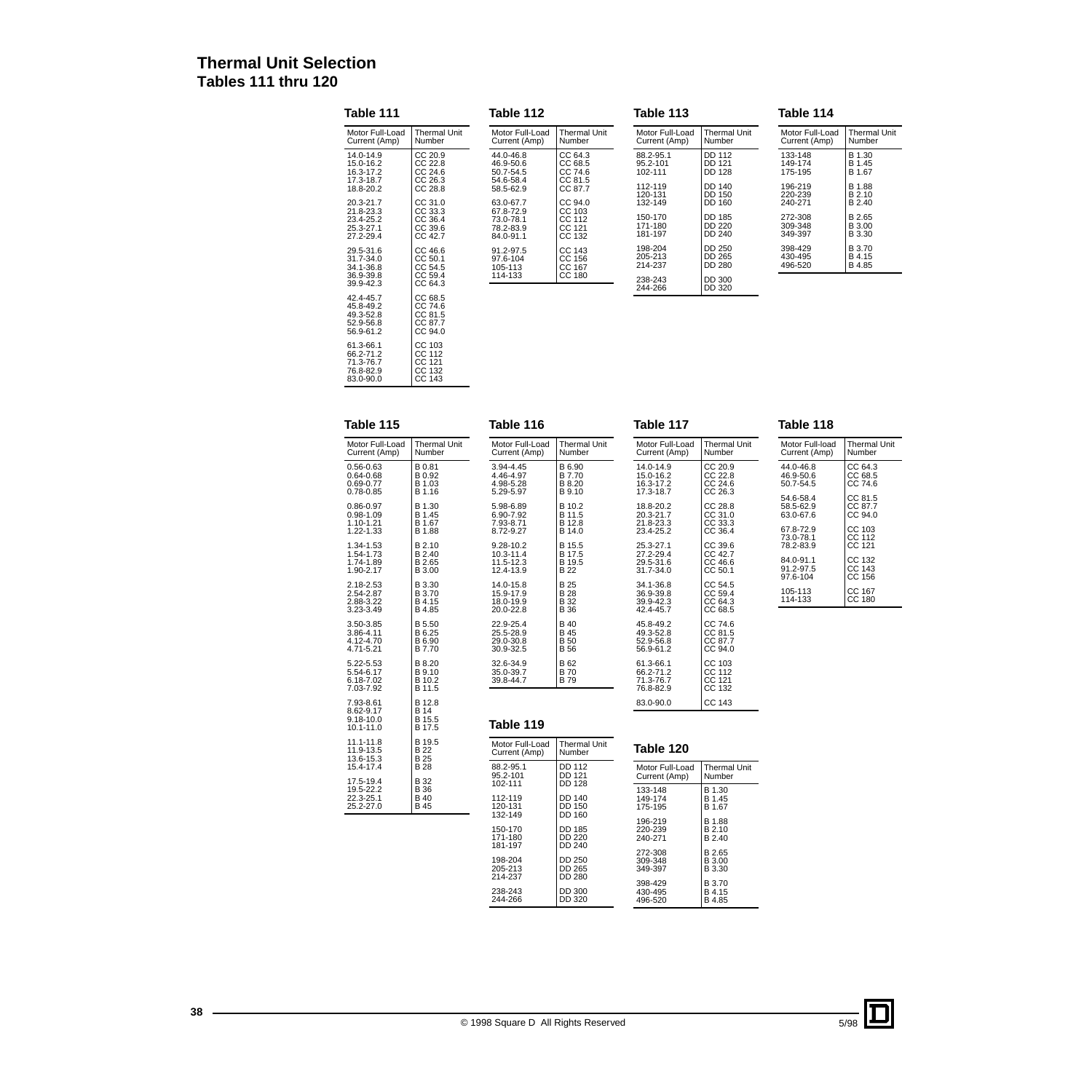# **Thermal Unit Selection Tables 121 thru 128**

| Table 121                                 |                               | Table 122                                 |                               | Table 123                                 |                               | Table 124                                 |                               |
|-------------------------------------------|-------------------------------|-------------------------------------------|-------------------------------|-------------------------------------------|-------------------------------|-------------------------------------------|-------------------------------|
| Motor Full-Load<br>Current (Amp)          | <b>Thermal Unit</b><br>Number | Motor Full-Load<br>Current (Amp)          | <b>Thermal Unit</b><br>Number | Motor Full-Load<br>Current (Amp)          | <b>Thermal Unit</b><br>Number | Motor Full-Load<br>Current (Amp)          | <b>Thermal Unit</b><br>Number |
| 1.14-1.21<br>1.22-1.33<br>1.34-1.47       | AR 1.05<br>AR 1.15<br>AR 1.26 | 8.48-9.25<br>9.26-10.11<br>10.12-11.09    | AR 8.5<br>AR 9.3<br>AR 10.2   | 54.2-60.1<br>60.2-66.5<br>66.6-71.5       | E 67<br>E 69<br>E 70          | 1.14-1.21<br>1.22-1.33<br>1.34-1.47       | AR 1.05<br>AR 1.15<br>AR 1.26 |
| 1.48-1.63<br>1.64-1.81<br>1.82-2.11       | AR 1.39<br>AR 1.53<br>AR 1.68 | 11.10-12.27<br>12.28-12.89<br>12.90-14.97 | AR 11.2<br>AR 12.4<br>AR 13.6 | 71.6-78.9<br>79.0-86.9<br>87.0-93.9       | E 71<br>E 72<br>E 73          | 1.48-1.63<br>1.64-1.81<br>1.82-2.11       | AR 1.39<br>AR 1.53<br>AR 1.68 |
| 2.12-2.31<br>2.32-2.51<br>2.52-2.71       | AR 1.85<br>AR 2.04<br>AR 2.24 | 14.98-17.11<br>17.12-19.49<br>19.50-22.3  | AR 15.4<br>AR 17.6<br>AR 20.5 | 94.0-103.1<br>103.2-114.1<br>114.2-125.7  | E 74<br>E 76<br>E 77          | 2.12-2.31<br>2.32-2.51<br>2.52-2.71       | AR 1.85<br>AR 2.04<br>AR 2.24 |
| 2.72-2.95<br>2.96-3.17<br>3.18-3.49       | AR 2.46<br>AR 2.71<br>AR 2.98 | 22.4-22.5<br>22.6-28.9<br>29.0-32.9       | AR 23<br>AR 27<br>AR 30       | 125.8-138.3<br>138.4-150.1<br>150.2-166.6 | E 78<br>E 79<br>E 80          | 2.72-2.95<br>2.96-3.17<br>3.18-3.49       | AR 2.46<br>AR 2.71<br>AR 2.98 |
| 3.50-3.89<br>3.90-4.41<br>4.42-4.95       | AR 3.28<br>AR 3.62<br>AR 3.98 | 33.0-37.9<br>38.0-43.3<br>43.4-46.7       | AR 35<br>AR 40<br>AR 44       |                                           |                               | 3.50-3.89<br>3.90-4.41<br>4.42-4.95       | AR 3.28<br>AR 3.62<br>AR 3.98 |
| 4.96-5.53<br>5.54-6.15<br>6.16-6.91       | AR 4.37<br>AR 4.80<br>AR 5.3  | 46.8-49.9<br>50.0-53.9<br>54.0-58.3       | AR 47<br>AR 51<br>AR 55       |                                           |                               | 4.96-5.53<br>5.54-6.15<br>6.16-6.91       | AR 4.37<br>AR 4.80<br>AR 5.3  |
| 6.92-7.63<br>7.64-8.41<br>8.42-9.31       | AR 5.8<br>AR 6.4<br>AR 7.0    | 58.4-62.7<br>62.8-67.1<br>67.2-73.8       | AR 60<br>AR 66<br>AR 72       |                                           |                               | 6.92-7.63<br>7.64-8.41<br>8.42-9.31       | AR 5.8<br>AR 6.4<br>AR 7.0    |
| 9.32-10.59<br>10.60-11.69<br>11.70-12.55  | AR 7.7<br>AR 8.5<br>AR 9.3    | 74.0-78.3<br>78.4-81.9<br>82.0-90.0       | AR 79<br>AR 86<br>AR 94       |                                           |                               | 9.32-10.59<br>10.60-11.69<br>11.70-12.55  | AR 7.7<br>AR 8.5<br>AR 9.3    |
| 12.56-13.95<br>13.96-15.19<br>15.20-15.79 | AR 10.2<br>AR 11.2<br>AR 12.4 |                                           |                               |                                           |                               | 12.56-13.95<br>13.96-15.19<br>15.20-15.79 | AR 10.2<br>AR 11.2<br>AR 12.4 |
| 15.80-17.91<br>17.92-20.7<br>20.8-23.5    | AR 13.6<br>AR 15.4<br>AR 17.6 |                                           |                               |                                           |                               | 15.80-17.91<br>17.92-20.7<br>20.8-23.5    | AR 13.6<br>AR 15.4<br>AR 17.6 |
| 23.6-26.7<br>26.8-30.5<br>30.6-34.5       | AR 20.5<br>AR 23<br>AR 27     |                                           |                               |                                           |                               | 23.6-26.7<br>26.8-30.5<br>30.6-34.5       | AR 20.5<br>AR 23<br>AR 27     |
| 34.6-39.5<br>39.6-44.9<br>45.0-52.0       | AR 30<br>AR 35<br>AR 40       |                                           |                               |                                           |                               | 34.6-39.5<br>39.6-44.9<br>45.0-52.0       | AR 30<br>AR 35<br>AR 40       |

| Table 125                                 |                               | Table 126                                 |                               | Table 127                                         |                                      |
|-------------------------------------------|-------------------------------|-------------------------------------------|-------------------------------|---------------------------------------------------|--------------------------------------|
| Motor Full-Load<br>Current (Amp)          | <b>Thermal Unit</b><br>Number | Motor Full-Load<br>Current (Amp)          | <b>Thermal Unit</b><br>Number | Motor Full-load<br>Current (Amp)                  | Therm<br>Numb                        |
| 8.48-9.25<br>9.26-10.11<br>10.12-11.09    | AR 8.5<br>AR 9.3<br>AR 10.2   | 54.2-60.1<br>60.2-66.5<br>66.6-71.5       | E 67<br>E 69<br>E 70          | 1.12-1.27<br>1.28-1.37<br>1.38-1.55<br>1.56-1.71  | B 0.81<br>B 0.92<br>B 1.03<br>B 1.16 |
| 11.10-12.27<br>12.28-12.89<br>12.90-14.97 | AR 11.2<br>AR 12.4<br>AR 13.6 | 71.6-78.9<br>79.0-86.9<br>87.0-93.9       | E 71<br>E 72<br>E 73          | 1.72-1.95<br>1.96-2.19<br>2.20-2.43               | B 1.30<br>B 1.45<br>B 1.67           |
| 14.98-17.11<br>17.12-19.49<br>19.50-22.3  | AR 15.4<br>AR 17.6<br>AR 20.5 | 94.0-103.1<br>103.2-114.1<br>114.2-125.7  | E 74<br>E 76<br>E 77          | 2.44-2.67<br>2.68-3.07<br>3.08-3.47               | B 1.88<br>B 2.10<br>B 2.40           |
| 22.4-22.5<br>22.6-28.9<br>29.0-32.9       | AR 23<br>AR 27<br>AR 30       | 125.8-138.3<br>138.4-150.1<br>150.2-166.6 | E 78<br>E 79<br>E 80          | 3.48-3.79<br>3.80-4.35                            | B 2.65<br>B 3.00                     |
| 33.0-37.9<br>38.0-43.3<br>43.4-46.7       | AR 35<br>AR 40<br>AR 44       |                                           |                               | 4.36-5.07<br>5.08-5.75<br>5.76-6.45<br>6.46-6.99  | B 3.30<br>B 3.70<br>B 4.15<br>B 4.85 |
| 46.8-49.9<br>50.0-53.9<br>54.0-58.3       | AR 47<br>AR 51<br>AR 55       |                                           |                               | 7.00-7.71<br>7.72-8.23<br>8.24-9.41<br>9.42-10.43 | B 5.50<br>B 6.25<br>B 6.90<br>B 7.70 |
| 58.4-62.7<br>62.8-67.1<br>67.2-73.8       | AR 60<br>AR 66<br>AR 72       |                                           |                               | 10.44-11.07<br>11.08-12.35<br>12.36-14.05         | B 8.20<br><b>B</b> 9.10<br>B 10.2    |
| 74.0-78.3<br>78.4-81.9<br>82.0-90.0       | AR 79<br>AR 86<br>AR 94       |                                           |                               | 14.06-15.85<br>15.86-17.23                        | B 11.5<br>B 12.8                     |
|                                           |                               |                                           |                               | 17.24-18.35<br>18.36-20.1<br>20.2-22.1            | B 14<br>B 15.5<br>B 17.5             |

|                  | Table 128       |                     |
|------------------|-----------------|---------------------|
| Thermal Unit     | Motor Full-load | <b>Thermal Unit</b> |
| Number           | Current (Amp)   | Number              |
| B 0.81           | 7.88-8.91       | B 6.90              |
| B 0.92           | 8.92-9.95       | B 7.70              |
| B 1.03           | 9.96-10.57      | B 8.20              |
| B 1.16           | 10.58-11.95     | B 9.10              |
| B 1.30           | 11.96-13.79     | B 10.2              |
| B 1.45           | 13.80-15.85     | B 11.5              |
| B 1.67           | 15.86-17.43     | B 12.8              |
| B 1.88           | 17.44-18.55     | B 14.0              |
| B 2.10           | 18.56-20.5      | B 15.5              |
| B 2.40           | 20.6-22.9       | B 17.5              |
| B 2.65           | 23.0-24.7       | B 19.5              |
| B 3.00           | 24.8-27.9       | B <sub>22</sub>     |
| B 3.30           | 28.0-31.7       | B 25                |
| B 3.70           | 31.8-35.9       | B 28                |
| B 4.15           | 36.0-39.9       | B 32                |
| B 4.85           | 40.0-45.7       | B 36                |
| B 5.50           | 45.8-50.9       | B 40                |
| B 6.25           | 51.0-61.7       | B 45                |
| B 6.90           | 61.8-65.1       | <b>B</b> 50         |
| B 7.70           | 65.2-69.9       | <b>B56</b>          |
| B 8.20           | 70.0-79.5       | B 62                |
| B 9.10           | 79.6-89.4       | <b>B70</b>          |
| B 10.2<br>B 11.5 |                 |                     |
| B 12.8           |                 |                     |

22.2-23.7 23.8-27.1 27.2-30.7 30.8-34.9

25.0-38.9 39.0-44.5 44.6-50.3 50.4-54.0

B 19.5 B 22 B 25 B 28

B 32 B 36 B 40 B 45

L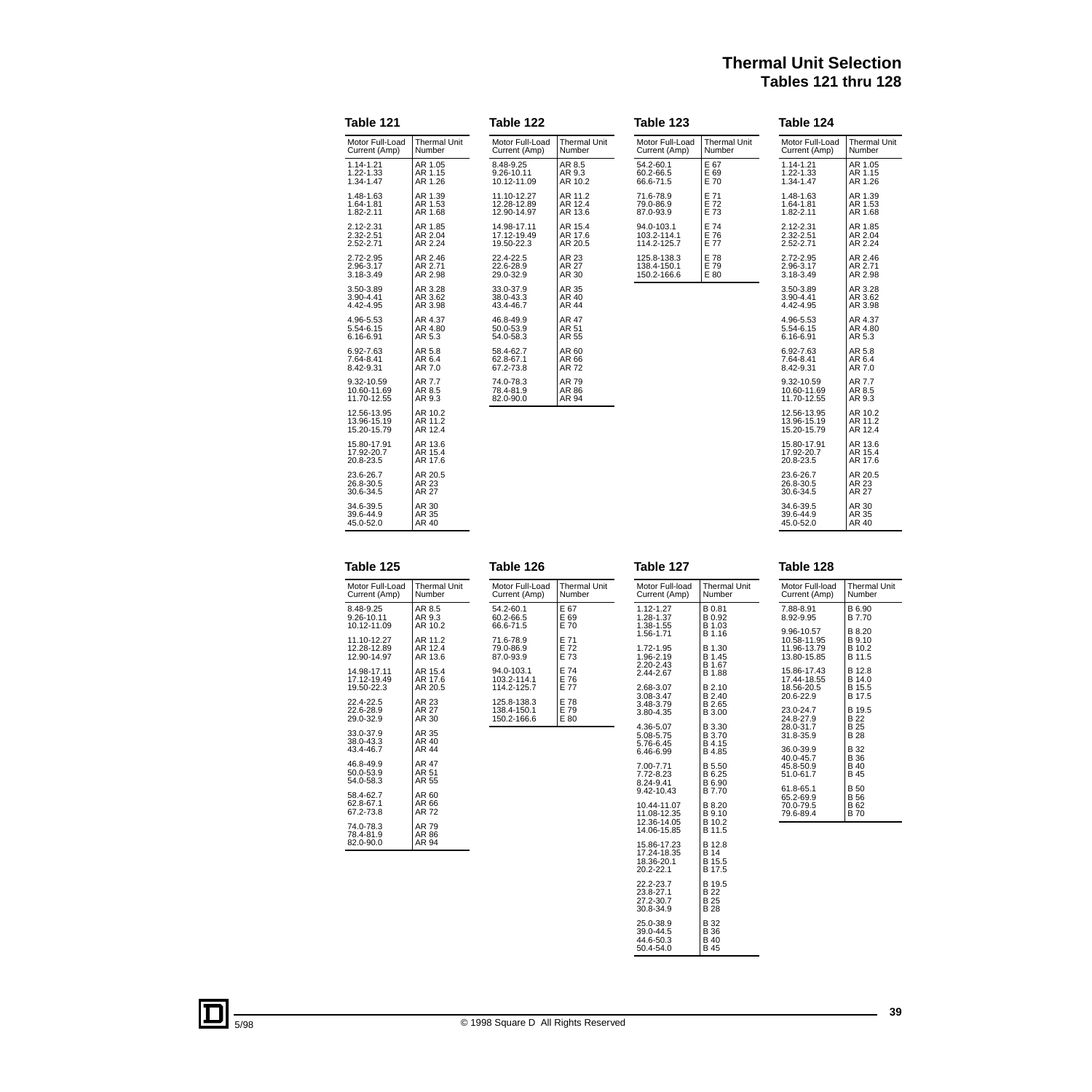# **Thermal Unit Selection Tables 129 thru 136**

**Table 129**

**Table 133**

| Table 129                                                |                                          | Table 130                                                |                                                  | Table 131                                                                     |                                                  |                                             | Table 132                                                                               |                                                      |                                              |
|----------------------------------------------------------|------------------------------------------|----------------------------------------------------------|--------------------------------------------------|-------------------------------------------------------------------------------|--------------------------------------------------|---------------------------------------------|-----------------------------------------------------------------------------------------|------------------------------------------------------|----------------------------------------------|
| Motor Full-load<br>Current (Amp)                         | <b>Thermal Unit</b><br>Number            | Motor Full-load<br>Current (Amp)                         | <b>Thermal Unit</b><br>Number                    | Motor Full-load<br>Current (Amp)                                              |                                                  | Thermal Unit<br>Number                      | Motor Full-load<br>Current (Amp)                                                        |                                                      | Thermal Unit<br>Number                       |
| 28.0-29.2<br>30.0-32.5<br>32.6-34.5<br>34.6-37.5         | CC 20.9<br>CC 22.8<br>CC 24.6<br>CC 26.3 | 1.12-1.27<br>1.28-1.37<br>1.38-1.55<br>1.56-1.71         | B 0.81<br>B 0.92<br>B 1.03<br>B 1.16             | 7.88-8.91<br>8.92-9.95<br>9.96-10.57<br>10.58-11.95                           | B 6.90<br>B 7.70<br>B 8.20<br>B 9.10             |                                             | 28.0-29.9<br>30.0-32.5<br>32.6-34.5<br>34.6-37.5                                        |                                                      | CC 20.9<br>CC 22.8<br>CC 24.6<br>CC 26.3     |
| 37.6-40.5<br>40.6-43.5<br>43.6-46.7<br>46.8-50.5         | CC 28.8<br>CC 31.0<br>CC 33.3<br>CC 36.4 | 1.72-1.95<br>1.96-2.19<br>2.20-2.43<br>2.44-2.67         | B 1.30<br>B 1.45<br>B 1.67<br>B 1.88             | 11.96-13.79<br>13.80-15.85<br>15.86-17.43<br>17.44-18.55                      | B 10.2<br>B 11.5<br>B 12.8<br>B 14.0             |                                             | 37.6-40.5<br>40.6-43.5<br>43.6-46.7<br>46.8-50.5                                        |                                                      | CC 28.8<br>CC 31.0<br>CC 33.3<br>CC 36.4     |
| 50.6-54.3<br>54.4-58.9<br>59.0-63.3<br>63.4-68.1         | CC 39.6<br>CC 42.7<br>CC 46.6<br>CC 50.1 | 2.68-3.07<br>3.08-3.47<br>3.48-3.79<br>3.80-4.35         | B 2.10<br>B 2.40<br>B 2.65<br>B 3.00             | 18.56-20.5<br>20.6-22.9<br>23.0-24.7<br>24.8-27.9                             | B 15.5<br>B 17.5<br>B 19.5<br>B 22               |                                             | 50.6-54.3<br>54.4-58.9<br>59.0-63.3<br>63.4-68.1                                        |                                                      | CC 39.6<br>CC 42.7<br>CC 46.6<br>CC 50.1     |
| 68.2-73.7<br>73.8-79.7<br>79.8-84.7<br>84.8-91.5         | CC 54.5<br>CC 59.4<br>CC 64.5<br>CC 68.5 | 4.36-5.07<br>5.08-5.75<br>5.76-6.45<br>6.46-6.99         | B 3.30<br>B 3.70<br>B 4.15<br>B 4.85             | 28.0-31.7<br>31.8-35.9<br>36.0-39.9<br>40.0-45.7                              | B 25<br><b>B28</b><br><b>B</b> 32<br><b>B</b> 36 |                                             | 68.2-37.7<br>73.8-79.7<br>79.8-84.7<br>84.8-91.5                                        |                                                      | CC 54.5<br>CC 59.4<br>CC 64.3<br>CC 68.5     |
| 91.6-98.5<br>98.6-105.7<br>105.8-113.7<br>113.8-122.5    | CC 74.6<br>CC 81.5<br>CC 87.7<br>CC 94.0 | 7.00-7.71<br>7.72-8.23<br>8.24-9.41<br>9.42-10.43        | B 5.50<br>B 6.25<br>B 6.90<br>B 7.70             | 45.8-50.9<br>51.0-61.7<br>61.8-65.1<br>65.2-69.9                              | B 40<br>B 45<br>B 50<br><b>B</b> 56              |                                             | 91.6-98.5<br>98.6-105.7<br>105.8-113.7<br>113.8-122.5                                   |                                                      | CC 74.6<br>CC 81.5<br>CC 87.7<br>CC 94.0     |
| 122.6-132.3<br>132.4-142.5<br>142.6-153.5<br>153.6-165.9 | CC 103<br>CC 112<br>CC 121<br>CC 132     | 10.44-11.07<br>11.08-12.35<br>12.36-14.05<br>14.06-15.85 | B 8.20<br>B 9.10<br>B 10.2<br>B 11.5             | 70.0-79.5<br>79.6-89.4                                                        | B 62<br><b>B70</b>                               |                                             | 122.6-132.3<br>132.4-142.5<br>142.6-153.5<br>135.6-165.9                                |                                                      | CC 103<br>CC 112<br>CC 121<br>CC 132         |
| 166.0-180.0                                              | CC 143                                   | 15.86-17.23<br>17.24-18.35                               | B 12.8<br>B 14                                   | Table 135                                                                     |                                                  |                                             | 166.0-180.0                                                                             |                                                      | CC 143                                       |
|                                                          |                                          | 18.36-20.1<br>20.2-22.1                                  | B 15.5<br>B 17.5                                 | Motor Full-load                                                               |                                                  | Thermal                                     |                                                                                         |                                                      |                                              |
| Table 133                                                |                                          | 22.2-23.7<br>23.8-27.1<br>27.2-30.7                      | B 19.5<br>B 22<br>B 25                           | Current (Amp)<br>1 T.U.                                                       | 3 T.U.                                           | Unit<br>Number                              | Table 136                                                                               |                                                      |                                              |
| Motor Full-load<br>Current (Amp)                         | Thermal Unit<br>Number                   | 30.8-34.9<br>25.0-38.9                                   | B 28<br>B 32                                     | $0.77 - 0.88$<br>$0.89 - 1.02$                                                | $0.85 - 0.95$<br>$0.96 - 1.09$                   | B 1.30<br>B 1.45                            | Motor Full-load<br>Current (Amp)                                                        |                                                      | Thermal<br>Unit                              |
| 4.60-5.23<br>5.24-5.86                                   | B 6.90<br>B 7.70                         | 39.0-44.5<br>44.6-50.3                                   | B 36<br>B 40                                     | 1.03-1.19<br>1.20-1.37<br>1.38-1.62                                           | 1.10-1.21<br>1.22-1.35                           | B 1.67<br>B 1.88                            | 1 T.U.<br>0.98-1.09                                                                     | 3 T.U.<br>0.88-0.98                                  | Number<br>B 1.30                             |
| 5.87-6.25<br>6.26-7.09<br>7.10-8.25<br>8.26-9.49         | B 8.20<br>B 9.10<br>B 10.2<br>B 11.5     | 50.4-54.0                                                | B 45                                             | 1.63-1.90<br>1.91-2.12<br>2.13-2.46                                           | 1.36-1.56<br>1.57-1.76<br>1.77-1.94<br>1.95-2.22 | B 2.10<br>B 2.40<br>B 2.65<br><b>B</b> 3.00 | 1.10-1.24<br>1.25-1.41<br>1.42-1.59<br>1.60-1.81                                        | $0.99 - 1.13$<br>1.14-1.26<br>1.27-1.38<br>1.39-1.62 | B 1.45<br>B 1.67<br>B 1.88<br>B 2.10         |
| 9.50-10.3<br>10.4-11.2                                   | B 12.8<br><b>B</b> 14                    | Table 134                                                |                                                  | 2.47-2.83<br>2.84-3.19                                                        | 2.23-2.57<br>2.58-2.87                           | B 3.30<br>B 3.70                            | 1.82-2.04<br>2.05-2.19                                                                  | 1.63-1.82<br>1.83-2.04                               | B 2.40<br>B 2.65                             |
| 11.3-12.5<br>12.6-13.8                                   | B 15.5<br>B 17.5                         | Motor Full-load<br>Current (Amp)                         | <b>Thermal Unit</b><br>Number                    | 3.20-3.61<br>3.62-3.89<br>3.90-4.32                                           | 2.88-3.21<br>3.22-3.50<br>3.51-3.79              | B 4.15<br>B 4.85<br>B 5.50                  | 2.20-2.52<br>2.53-2.90<br>2.91-3.29                                                     | 2.05-2.36<br>2.37-2.72<br>2.73-3.07                  | B 3.00<br>B 3.30<br>B 3.70                   |
| 13.9-15.0<br>15.1-16.9                                   | B 19.5<br><b>B22</b>                     | 4.30-4.98<br>4.99-5.57                                   | B 6.90<br>B 7.70                                 | 4.33-4.57<br>4.58-5.19                                                        | 3.80-4.04<br>4.05-4.53                           | B 6.25<br>B 6.90                            | 3.30-3.69<br>3.70-3.99                                                                  | 3.08-3.44<br>3.45-3.69                               | B 4.15<br>B 4.85                             |
| 17.0-19.1<br>19.2-22.0<br>22.1-24.4                      | B 25<br>B 28.0<br><b>B</b> 32            | 5.58-5.94<br>5.95-6.71<br>6.72-7.79                      | B 8.20<br>B 9.10<br>B 10.2                       | 5.20-5.79<br>5.80-6.16<br>6.17-6.94                                           | 4.54-5.03<br>5.04-5.36<br>5.37-5.97              | B 7.70<br>B 8.20<br><b>B</b> 9.10           | 4.00-4.42<br>4.43-4.69<br>4.70-5.37                                                     | 3.70-4.11<br>4.12-4.34<br>4.35-4.89                  | B 5.50<br>B 6.25<br>B 6.90                   |
| 24.5-28.0<br>28.1-31.8                                   | <b>B</b> 36<br><b>B</b> 40               | 7.80-8.93<br>8.94-9.77                                   | B 11.5                                           | 6.95-7.99<br>7.80-8.99                                                        | 5.98-6.89<br>6.90-7.79                           | B 10.2<br>B 11.5                            | 5.38-5.94<br>5.95-6.34                                                                  | 4.90-5.44<br>5.45-5.80                               | B 7.70<br>B 8.20                             |
| 31.9-36.0<br>36.1-38.5                                   | B 45<br><b>B</b> 50                      | 9.78-10.5<br>10.6-11.7                                   | B 12.8<br><b>B</b> 14<br>B 15.5                  | 9.00-9.98<br>9.99-10.6                                                        | 7.80-8.53<br>8.54-9.09                           | B 12.8<br>B 14                              | 6.35-7.05<br>7.06-8.14                                                                  | 5.81-6.47<br>6.48-7.45                               | B 9.10<br>B 10.2                             |
| 38.6-41.2<br>41.3-44.4                                   | <b>B</b> 56<br>B 62                      | 11.8-13.0<br>13.1-14.0                                   | B 17.5<br>B 19.5                                 | 10.7-11.6<br>11.7-13.1<br>13.2-14.2                                           | 9.10-9.99<br>10.0-10.9<br>11.0-11.7              | B 15.5<br>B 17.5<br>B 19.5                  | 8.15-9.39<br>9.40-10.3                                                                  | 7.46-8.49<br>8.50-9.29                               | B 11.5<br>B 12.8                             |
| 44.5-50.3<br>50.4-56.9<br>57.0-59.0                      | <b>B</b> 70<br>B 79<br><b>B</b> 88       | 14.1-15.0<br>15.1-17.2<br>17.3-19.9<br>20.0-22.3         | <b>B22</b><br><b>B</b> 25<br>B 28.0<br>B 32      | 14.3-15.4<br>15.5-17.6<br>17.7-20.0   15.5-17.9                               | 11.8-13.4<br>13.5-15.4<br>18.0-20.0 B 32         | <b>B22</b><br>B 25<br>B 28.0                | 10.4-11.1<br>11.2-12.2<br>12.3-13.5<br>13.6-14.7                                        | 9.30-9.99<br>10.0-10.8<br>10.9-12.1<br>12.2-13.1     | <b>B</b> 14<br>B 15.5<br>B 17.5<br>B 19.5    |
|                                                          |                                          | 22.4-26.0<br>26.1-29.8<br>29.9-34.0                      | <b>B</b> 36<br><b>B</b> 40<br><b>B</b> 45        | For Type DPSG-12 & DPSG-13,<br>20 Ampere Starter<br>Select Thermal Units From |                                                  |                                             | 14.8-16.1<br>16.2-18.3<br>18.4-20.0                                                     | 13.2-14.6<br>14.7-16.4<br>16.5-18.9<br>19.0-20.0     | <b>B22</b><br>B 25<br>B 28.0<br><b>B</b> 32  |
|                                                          |                                          | 34.1-36.7<br>36.8-39.5<br>39.6-42.1<br>42.2-46.6         | <b>B</b> 50<br><b>B</b> 56<br>B 62<br><b>B70</b> | Above.<br>20.1-22.7<br>22.8-25.0                                              | 18.0-20.2<br>20.3-23.2<br>23.3-25.0              | <b>B</b> 32<br><b>B</b> 36<br><b>B</b> 40   | For Type DPSO-12 & DPSO-13,<br>20 Ampere Starter<br>Select Thermal Units From<br>Above. |                                                      |                                              |
|                                                          |                                          | 46.7-51.5<br>51.6-54.0                                   | <b>B79</b><br><b>B</b> 88                        | For Type DPSG-22 & DPSG-23,<br>25 Ampere Starter<br>From Above.               |                                                  | Select Any Of The Thermal Units             | 18.4-20.9<br>21.0-23.6<br>23.7-25.0                                                     | 19.0-20.9<br>21.0-24.1<br>24.2-25.0                  | B 28.0<br><b>B</b> 32<br><b>B</b> 36<br>B 40 |
|                                                          |                                          |                                                          |                                                  | 22.8-26.1<br>26.2-29.6<br>29.7-30.0 28.7-29.7 B 50                            | 23.3-25.8<br>25.9-28.6                           | <b>B</b> 34<br><b>B</b> 40<br><b>B</b> 45   | For Type DPSO-22 & DPSO-23,<br>25 Ampere Starter<br>From Above.                         |                                                      | Select Any Of The Thermal Units              |

| 30 Ampere Starter<br>From Above. | For Type DPSG-32 & DPSG-33,<br>Select Any Of The Thermal Units |  |
|----------------------------------|----------------------------------------------------------------|--|

5/98

– 24.2-27.2 27.3-30.0

For Type DPSO-32 & DPSO-33, 30 Ampere Starter Select Any Of The Thermal Units From Above.

B 36 B 40 B 45

23.7-27.2 27.3-30.0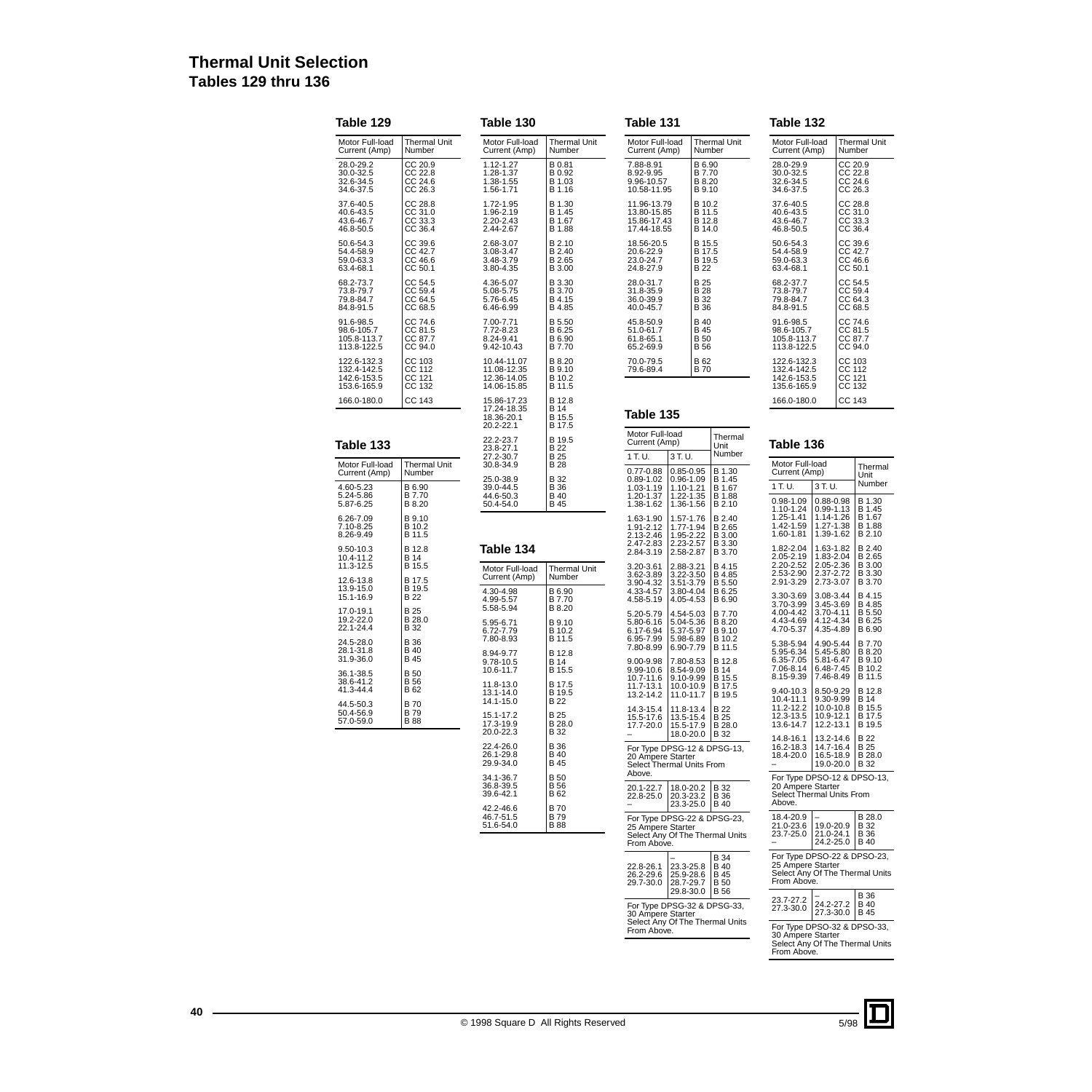# **Thermal Unit Selection Tables 137 thru 144**

| Motor Full-load<br>Motor Full-load<br><b>Thermal Unit</b><br>Motor Full-load<br><b>Thermal Unit</b><br><b>Thermal Unit</b><br>Motor Full-load<br>Current (Amp)<br>Number<br>Current (Amp)<br>Number<br>Current (Amp)<br>Number<br>Current (Amp)<br>E <sub>3</sub><br>E 88<br>E 62<br>E 57<br>50-55.9<br>13.7-15.2<br>0.34-0.36<br>22.6-25.5<br>E 89<br>E 65<br>E 66<br>E 59<br>56-60.9<br>25.6-26.4<br>15.3-16.8<br>$0.37 - 0.40$<br>E 4<br>E 91<br>E 60<br>E 5<br>61-65.9<br>26.5-28.9<br>16.9-18.7<br>$0.41 - 0.43$<br>E 67<br>E 61<br>66-69.9<br>E 92<br>29.0-31.9<br>18.8-20.0<br>$0.44 - 0.47$<br>E <sub>6</sub><br>E 93<br>E 69<br>E 70<br>E 71<br>E 62<br>E 7<br>70-75.9<br>32.0-34.5<br>20.1-22.5<br>$0.48 - 0.51$<br>E 65<br>E <sub>8</sub><br>76-81.9<br>E 94<br>34.6-36.9<br>22.6-23.3<br>$0.52 - 0.56$<br>E 96<br>E 66<br>82-86.9<br>37.0-40.6<br>23.4-25.5<br>$0.57 - 0.62$<br>E 9<br>E 72<br>E 67<br>87-92.9<br>E 97<br>40.7-44.0<br>25.6-27.9<br>E 11<br>0.63-0.67<br>E 98<br>E 73<br>E 74<br>E 69<br>E 12<br>93-97.9<br>44.1-47.4<br>28.0-30.8<br>0.68-0.73<br>E 70<br>98-107<br>E 99<br>47.5-53.1<br>30.9-33.2<br>$0.74 - 0.77$<br>E 13<br>E 76<br>E 101<br>53.2-58.3<br>33.3-36.6<br>E 71<br>0.78-0.84<br>E 14<br>108-113<br>E 77<br>E 102<br>58.4-63.5<br>36.7-38.9<br>E 72<br>$0.85 - 0.93$<br>E 16<br>114-125<br>E 73<br>E 17<br>E 103<br>E 78<br>126-138<br>63.6-69.9<br>39.0-43.1<br>$0.94 - 1.00$<br>E 79<br>E 80<br>139-153<br>E 104<br>70.0-77.1<br>43.2-47.4<br>E 74<br>E 76<br>1.01-1.08<br>E 18<br>154-163<br>E 106<br>77.2-83.3<br>47.5-50.0<br>1.09-1.15<br>E 19<br>E 107<br>83.4-86.9<br>E 96<br>50.1-55.2<br>E 77<br>E 23<br>164-180<br>1.16-1.27<br>E 78<br>E 97<br>E 98<br>55.3-60.0<br>1.28-1.45<br>E 24<br>87.0-92.9<br>93.0-100<br>1.46-1.61<br>E 26<br>Table 141<br>1.62-1.81<br>E 27<br>1.82-2.00<br>E 28<br>Motor FLC (A)<br>Thermal Unit No.<br>Thermal Unit No.<br>Max. Fuse Rating (A)<br>Motor FLC (A)<br>Max. Fuse Rating (A)<br>E 29<br>2.01-2.12<br>12.2-14.4<br>E56<br>25<br>43.4-46.9<br>E73A<br>E 31<br>2.13-2.29<br>90<br>E 32<br>2.30-2.43<br>100<br>30<br>14.5-17.8<br>E57<br>E74<br>47.0-50.1<br>2.44-2.66<br>E 33<br>40<br>17.9-18.8<br>E60<br>E 34<br>600V<br>250V<br>2.67-2.98<br>Max.<br>Max.<br>2.99-3.16<br>E 36<br>3.17-3.39<br>E 37<br>3.40-3.69<br>E 38<br>18.9-21.4<br>E61<br>40<br>50.2-54.0<br>E76<br>100<br>110<br>E 39<br>3.70-4.00<br>21.5-23.0<br>E62<br>45<br>4.01-4.48<br>E 41<br>23.1-25.7<br>E65<br>50<br>110<br>54.1-58.0<br>E77<br>100<br>4.49-5.00<br>E 42<br>5.01-5.44<br>E 44<br>25.8-28.0<br>E66<br>E78<br>125<br>50<br>58.1-60.0<br>100<br>E 46<br>5.45-5.99<br>28.1-31.0<br>E67<br>60<br>E79<br>100<br>125<br>60.1-67.0<br>6.00-6.60<br>E 47<br>6.61-6.96<br>E 48<br>31.1-32.7<br>E69<br>60<br>67.1-70.5<br>E80<br>100<br>125<br>E 49<br>6.97-7.26<br>32.8-35.5<br>70<br>E94<br>100<br>125<br>E70<br>70.6-75.9<br>E 50<br>7.27-7.99<br>E 51<br>125<br>8.00-8.89<br>35.6-38.2<br>E71<br>80<br>76.0-82.0<br>E96<br>100<br>E 52<br>8.90-9.74<br>E97<br>125<br>38.3-43.3<br>E73<br>80<br>82.1-86.0<br>100<br>9.75-10.50<br>E 53<br>E 54<br>10.6-11.5<br>Table 142<br>E 55<br>11.6-12.3<br>12.4-13.4<br>E 56<br>Motor FLC (A)<br>Thermal Unit No.<br>Max. Fuse Rating (A)<br>Motor FLC (A)<br>Thermal Unit No.<br>Max. Fuse Rating (A)<br>13.5-15.2<br>E 57<br>11.7-13.5<br>25<br>E73A<br>E56<br>40.0-43.8<br>E 60<br>15.3-17.2<br>90<br>17.3-18.4<br>E 61<br>30<br>90<br>13.6-16.7<br>E57<br>E74<br>43.9-46.2<br>18.5-20.6<br>E 62<br>100<br>20.7-21.3<br>E 65<br>E60<br>35<br>46.3-50.0<br>E76<br>16.8-18.1<br>21.4-23.4<br>E 66<br>E61<br>40<br>18.2-20.0<br>600V<br>250V<br>E 67<br>23.5-24.0<br>Max.<br>Max.<br>20.1-21.9<br>E62<br>40<br>22.0-24.2<br>E65<br>E77<br>110<br>45<br>50.1-53.9<br>100<br>E78<br>110<br>54.0-56.0<br>100<br>125<br>24.3-26.2<br>E66<br>50<br>56.1-61.0<br>E79<br>100<br>E67<br>E80<br>125<br>26.3-29.2<br>50<br>61.1-65.9<br>100<br>E94<br>29.3-32.0<br>E69<br>60<br>66.0-72.0<br>100<br>125<br>32.1-34.3<br>E70<br>70<br>72.1-75.9<br>E96<br>100<br>125<br>34.4-36.2<br>70<br>76.0-79.9<br>E98<br>100<br>E71<br>125<br>36.3-39.9<br>80<br>80.0-86.0<br>E101<br>100<br>E73<br>125<br>Table 143<br>Table 144<br>Motor FLC<br>Motor FLC<br>Max. Fuse<br>Motor FLC<br>Thermal<br>Max. Fuse<br>Thermal<br>Max. Fuse<br>Motor<br>Thermal<br>Thermal<br>FLC (A)<br>Unit No.<br>Unit No.<br>Unit No.<br>Unit No.<br>Rating (A)<br>Rating (A)<br>Rating (A)<br>(A)<br>(A)<br>(A)<br>18.9-20.0<br>40<br>56.4-61.0<br>125<br>40<br>52.7-56.0<br>E60<br>E76<br>18.2-19.1<br>E60<br>E76<br>E77<br>40<br>E77<br>20.1-22.8<br>E61<br>45<br>61.1-64.0<br>125<br>19.2-22.1<br>E61<br>56.1-58.4<br>22.9-24.7<br>E62<br>64.1-66.0<br>22.2-23.1<br>58.5-61.9<br>50<br>E78<br>125<br>E62<br>45<br>E78<br>24.8-26.9<br>23.2-25.7<br>62.0-67.1<br>E79<br>E65<br>50<br>66.1-72.4<br>E79<br>125<br>E65<br>50<br>27.0-29.2<br>72.5-78.2<br>25.8-27.7<br>67.2-72.3<br>E66<br>E80<br>150<br>E66<br>50<br>E80<br>60 |                                                                             | <b>Thermal Unit</b><br>Number |
|--------------------------------------------------------------------------------------------------------------------------------------------------------------------------------------------------------------------------------------------------------------------------------------------------------------------------------------------------------------------------------------------------------------------------------------------------------------------------------------------------------------------------------------------------------------------------------------------------------------------------------------------------------------------------------------------------------------------------------------------------------------------------------------------------------------------------------------------------------------------------------------------------------------------------------------------------------------------------------------------------------------------------------------------------------------------------------------------------------------------------------------------------------------------------------------------------------------------------------------------------------------------------------------------------------------------------------------------------------------------------------------------------------------------------------------------------------------------------------------------------------------------------------------------------------------------------------------------------------------------------------------------------------------------------------------------------------------------------------------------------------------------------------------------------------------------------------------------------------------------------------------------------------------------------------------------------------------------------------------------------------------------------------------------------------------------------------------------------------------------------------------------------------------------------------------------------------------------------------------------------------------------------------------------------------------------------------------------------------------------------------------------------------------------------------------------------------------------------------------------------------------------------------------------------------------------------------------------------------------------------------------------------------------------------------------------------------------------------------------------------------------------------------------------------------------------------------------------------------------------------------------------------------------------------------------------------------------------------------------------------------------------------------------------------------------------------------------------------------------------------------------------------------------------------------------------------------------------------------------------------------------------------------------------------------------------------------------------------------------------------------------------------------------------------------------------------------------------------------------------------------------------------------------------------------------------------------------------------------------------------------------------------------------------------------------------------------------------------------------------------------------------------------------------------------------------------------------------------------------------------------------------------------------------------------------------------------------------------------------------------------------------------------------------------------------------------------------------------------------------------------------------------------------------------------------------------------------------------------------------------------------------------------------------------------------------------------------------------------------------------------------------------------------------------------------------------------------------------------------------------------------------------------------------------------------------------------------------------------------------------------------------------------------------------------------------------------------------------------------------------------------------------------------------------------------------------------------------------------------------------------------------------------------------------------------------------------------------------------------------------------|-----------------------------------------------------------------------------|-------------------------------|
|                                                                                                                                                                                                                                                                                                                                                                                                                                                                                                                                                                                                                                                                                                                                                                                                                                                                                                                                                                                                                                                                                                                                                                                                                                                                                                                                                                                                                                                                                                                                                                                                                                                                                                                                                                                                                                                                                                                                                                                                                                                                                                                                                                                                                                                                                                                                                                                                                                                                                                                                                                                                                                                                                                                                                                                                                                                                                                                                                                                                                                                                                                                                                                                                                                                                                                                                                                                                                                                                                                                                                                                                                                                                                                                                                                                                                                                                                                                                                                                                                                                                                                                                                                                                                                                                                                                                                                                                                                                                                                                                                                                                                                                                                                                                                                                                                                                                                                                                                                                                        |                                                                             |                               |
|                                                                                                                                                                                                                                                                                                                                                                                                                                                                                                                                                                                                                                                                                                                                                                                                                                                                                                                                                                                                                                                                                                                                                                                                                                                                                                                                                                                                                                                                                                                                                                                                                                                                                                                                                                                                                                                                                                                                                                                                                                                                                                                                                                                                                                                                                                                                                                                                                                                                                                                                                                                                                                                                                                                                                                                                                                                                                                                                                                                                                                                                                                                                                                                                                                                                                                                                                                                                                                                                                                                                                                                                                                                                                                                                                                                                                                                                                                                                                                                                                                                                                                                                                                                                                                                                                                                                                                                                                                                                                                                                                                                                                                                                                                                                                                                                                                                                                                                                                                                                        |                                                                             |                               |
|                                                                                                                                                                                                                                                                                                                                                                                                                                                                                                                                                                                                                                                                                                                                                                                                                                                                                                                                                                                                                                                                                                                                                                                                                                                                                                                                                                                                                                                                                                                                                                                                                                                                                                                                                                                                                                                                                                                                                                                                                                                                                                                                                                                                                                                                                                                                                                                                                                                                                                                                                                                                                                                                                                                                                                                                                                                                                                                                                                                                                                                                                                                                                                                                                                                                                                                                                                                                                                                                                                                                                                                                                                                                                                                                                                                                                                                                                                                                                                                                                                                                                                                                                                                                                                                                                                                                                                                                                                                                                                                                                                                                                                                                                                                                                                                                                                                                                                                                                                                                        |                                                                             |                               |
|                                                                                                                                                                                                                                                                                                                                                                                                                                                                                                                                                                                                                                                                                                                                                                                                                                                                                                                                                                                                                                                                                                                                                                                                                                                                                                                                                                                                                                                                                                                                                                                                                                                                                                                                                                                                                                                                                                                                                                                                                                                                                                                                                                                                                                                                                                                                                                                                                                                                                                                                                                                                                                                                                                                                                                                                                                                                                                                                                                                                                                                                                                                                                                                                                                                                                                                                                                                                                                                                                                                                                                                                                                                                                                                                                                                                                                                                                                                                                                                                                                                                                                                                                                                                                                                                                                                                                                                                                                                                                                                                                                                                                                                                                                                                                                                                                                                                                                                                                                                                        |                                                                             |                               |
|                                                                                                                                                                                                                                                                                                                                                                                                                                                                                                                                                                                                                                                                                                                                                                                                                                                                                                                                                                                                                                                                                                                                                                                                                                                                                                                                                                                                                                                                                                                                                                                                                                                                                                                                                                                                                                                                                                                                                                                                                                                                                                                                                                                                                                                                                                                                                                                                                                                                                                                                                                                                                                                                                                                                                                                                                                                                                                                                                                                                                                                                                                                                                                                                                                                                                                                                                                                                                                                                                                                                                                                                                                                                                                                                                                                                                                                                                                                                                                                                                                                                                                                                                                                                                                                                                                                                                                                                                                                                                                                                                                                                                                                                                                                                                                                                                                                                                                                                                                                                        |                                                                             |                               |
|                                                                                                                                                                                                                                                                                                                                                                                                                                                                                                                                                                                                                                                                                                                                                                                                                                                                                                                                                                                                                                                                                                                                                                                                                                                                                                                                                                                                                                                                                                                                                                                                                                                                                                                                                                                                                                                                                                                                                                                                                                                                                                                                                                                                                                                                                                                                                                                                                                                                                                                                                                                                                                                                                                                                                                                                                                                                                                                                                                                                                                                                                                                                                                                                                                                                                                                                                                                                                                                                                                                                                                                                                                                                                                                                                                                                                                                                                                                                                                                                                                                                                                                                                                                                                                                                                                                                                                                                                                                                                                                                                                                                                                                                                                                                                                                                                                                                                                                                                                                                        |                                                                             |                               |
|                                                                                                                                                                                                                                                                                                                                                                                                                                                                                                                                                                                                                                                                                                                                                                                                                                                                                                                                                                                                                                                                                                                                                                                                                                                                                                                                                                                                                                                                                                                                                                                                                                                                                                                                                                                                                                                                                                                                                                                                                                                                                                                                                                                                                                                                                                                                                                                                                                                                                                                                                                                                                                                                                                                                                                                                                                                                                                                                                                                                                                                                                                                                                                                                                                                                                                                                                                                                                                                                                                                                                                                                                                                                                                                                                                                                                                                                                                                                                                                                                                                                                                                                                                                                                                                                                                                                                                                                                                                                                                                                                                                                                                                                                                                                                                                                                                                                                                                                                                                                        |                                                                             |                               |
|                                                                                                                                                                                                                                                                                                                                                                                                                                                                                                                                                                                                                                                                                                                                                                                                                                                                                                                                                                                                                                                                                                                                                                                                                                                                                                                                                                                                                                                                                                                                                                                                                                                                                                                                                                                                                                                                                                                                                                                                                                                                                                                                                                                                                                                                                                                                                                                                                                                                                                                                                                                                                                                                                                                                                                                                                                                                                                                                                                                                                                                                                                                                                                                                                                                                                                                                                                                                                                                                                                                                                                                                                                                                                                                                                                                                                                                                                                                                                                                                                                                                                                                                                                                                                                                                                                                                                                                                                                                                                                                                                                                                                                                                                                                                                                                                                                                                                                                                                                                                        |                                                                             |                               |
|                                                                                                                                                                                                                                                                                                                                                                                                                                                                                                                                                                                                                                                                                                                                                                                                                                                                                                                                                                                                                                                                                                                                                                                                                                                                                                                                                                                                                                                                                                                                                                                                                                                                                                                                                                                                                                                                                                                                                                                                                                                                                                                                                                                                                                                                                                                                                                                                                                                                                                                                                                                                                                                                                                                                                                                                                                                                                                                                                                                                                                                                                                                                                                                                                                                                                                                                                                                                                                                                                                                                                                                                                                                                                                                                                                                                                                                                                                                                                                                                                                                                                                                                                                                                                                                                                                                                                                                                                                                                                                                                                                                                                                                                                                                                                                                                                                                                                                                                                                                                        |                                                                             |                               |
|                                                                                                                                                                                                                                                                                                                                                                                                                                                                                                                                                                                                                                                                                                                                                                                                                                                                                                                                                                                                                                                                                                                                                                                                                                                                                                                                                                                                                                                                                                                                                                                                                                                                                                                                                                                                                                                                                                                                                                                                                                                                                                                                                                                                                                                                                                                                                                                                                                                                                                                                                                                                                                                                                                                                                                                                                                                                                                                                                                                                                                                                                                                                                                                                                                                                                                                                                                                                                                                                                                                                                                                                                                                                                                                                                                                                                                                                                                                                                                                                                                                                                                                                                                                                                                                                                                                                                                                                                                                                                                                                                                                                                                                                                                                                                                                                                                                                                                                                                                                                        |                                                                             |                               |
|                                                                                                                                                                                                                                                                                                                                                                                                                                                                                                                                                                                                                                                                                                                                                                                                                                                                                                                                                                                                                                                                                                                                                                                                                                                                                                                                                                                                                                                                                                                                                                                                                                                                                                                                                                                                                                                                                                                                                                                                                                                                                                                                                                                                                                                                                                                                                                                                                                                                                                                                                                                                                                                                                                                                                                                                                                                                                                                                                                                                                                                                                                                                                                                                                                                                                                                                                                                                                                                                                                                                                                                                                                                                                                                                                                                                                                                                                                                                                                                                                                                                                                                                                                                                                                                                                                                                                                                                                                                                                                                                                                                                                                                                                                                                                                                                                                                                                                                                                                                                        |                                                                             |                               |
|                                                                                                                                                                                                                                                                                                                                                                                                                                                                                                                                                                                                                                                                                                                                                                                                                                                                                                                                                                                                                                                                                                                                                                                                                                                                                                                                                                                                                                                                                                                                                                                                                                                                                                                                                                                                                                                                                                                                                                                                                                                                                                                                                                                                                                                                                                                                                                                                                                                                                                                                                                                                                                                                                                                                                                                                                                                                                                                                                                                                                                                                                                                                                                                                                                                                                                                                                                                                                                                                                                                                                                                                                                                                                                                                                                                                                                                                                                                                                                                                                                                                                                                                                                                                                                                                                                                                                                                                                                                                                                                                                                                                                                                                                                                                                                                                                                                                                                                                                                                                        |                                                                             |                               |
|                                                                                                                                                                                                                                                                                                                                                                                                                                                                                                                                                                                                                                                                                                                                                                                                                                                                                                                                                                                                                                                                                                                                                                                                                                                                                                                                                                                                                                                                                                                                                                                                                                                                                                                                                                                                                                                                                                                                                                                                                                                                                                                                                                                                                                                                                                                                                                                                                                                                                                                                                                                                                                                                                                                                                                                                                                                                                                                                                                                                                                                                                                                                                                                                                                                                                                                                                                                                                                                                                                                                                                                                                                                                                                                                                                                                                                                                                                                                                                                                                                                                                                                                                                                                                                                                                                                                                                                                                                                                                                                                                                                                                                                                                                                                                                                                                                                                                                                                                                                                        |                                                                             |                               |
|                                                                                                                                                                                                                                                                                                                                                                                                                                                                                                                                                                                                                                                                                                                                                                                                                                                                                                                                                                                                                                                                                                                                                                                                                                                                                                                                                                                                                                                                                                                                                                                                                                                                                                                                                                                                                                                                                                                                                                                                                                                                                                                                                                                                                                                                                                                                                                                                                                                                                                                                                                                                                                                                                                                                                                                                                                                                                                                                                                                                                                                                                                                                                                                                                                                                                                                                                                                                                                                                                                                                                                                                                                                                                                                                                                                                                                                                                                                                                                                                                                                                                                                                                                                                                                                                                                                                                                                                                                                                                                                                                                                                                                                                                                                                                                                                                                                                                                                                                                                                        |                                                                             |                               |
|                                                                                                                                                                                                                                                                                                                                                                                                                                                                                                                                                                                                                                                                                                                                                                                                                                                                                                                                                                                                                                                                                                                                                                                                                                                                                                                                                                                                                                                                                                                                                                                                                                                                                                                                                                                                                                                                                                                                                                                                                                                                                                                                                                                                                                                                                                                                                                                                                                                                                                                                                                                                                                                                                                                                                                                                                                                                                                                                                                                                                                                                                                                                                                                                                                                                                                                                                                                                                                                                                                                                                                                                                                                                                                                                                                                                                                                                                                                                                                                                                                                                                                                                                                                                                                                                                                                                                                                                                                                                                                                                                                                                                                                                                                                                                                                                                                                                                                                                                                                                        |                                                                             |                               |
|                                                                                                                                                                                                                                                                                                                                                                                                                                                                                                                                                                                                                                                                                                                                                                                                                                                                                                                                                                                                                                                                                                                                                                                                                                                                                                                                                                                                                                                                                                                                                                                                                                                                                                                                                                                                                                                                                                                                                                                                                                                                                                                                                                                                                                                                                                                                                                                                                                                                                                                                                                                                                                                                                                                                                                                                                                                                                                                                                                                                                                                                                                                                                                                                                                                                                                                                                                                                                                                                                                                                                                                                                                                                                                                                                                                                                                                                                                                                                                                                                                                                                                                                                                                                                                                                                                                                                                                                                                                                                                                                                                                                                                                                                                                                                                                                                                                                                                                                                                                                        |                                                                             |                               |
|                                                                                                                                                                                                                                                                                                                                                                                                                                                                                                                                                                                                                                                                                                                                                                                                                                                                                                                                                                                                                                                                                                                                                                                                                                                                                                                                                                                                                                                                                                                                                                                                                                                                                                                                                                                                                                                                                                                                                                                                                                                                                                                                                                                                                                                                                                                                                                                                                                                                                                                                                                                                                                                                                                                                                                                                                                                                                                                                                                                                                                                                                                                                                                                                                                                                                                                                                                                                                                                                                                                                                                                                                                                                                                                                                                                                                                                                                                                                                                                                                                                                                                                                                                                                                                                                                                                                                                                                                                                                                                                                                                                                                                                                                                                                                                                                                                                                                                                                                                                                        |                                                                             |                               |
|                                                                                                                                                                                                                                                                                                                                                                                                                                                                                                                                                                                                                                                                                                                                                                                                                                                                                                                                                                                                                                                                                                                                                                                                                                                                                                                                                                                                                                                                                                                                                                                                                                                                                                                                                                                                                                                                                                                                                                                                                                                                                                                                                                                                                                                                                                                                                                                                                                                                                                                                                                                                                                                                                                                                                                                                                                                                                                                                                                                                                                                                                                                                                                                                                                                                                                                                                                                                                                                                                                                                                                                                                                                                                                                                                                                                                                                                                                                                                                                                                                                                                                                                                                                                                                                                                                                                                                                                                                                                                                                                                                                                                                                                                                                                                                                                                                                                                                                                                                                                        |                                                                             |                               |
|                                                                                                                                                                                                                                                                                                                                                                                                                                                                                                                                                                                                                                                                                                                                                                                                                                                                                                                                                                                                                                                                                                                                                                                                                                                                                                                                                                                                                                                                                                                                                                                                                                                                                                                                                                                                                                                                                                                                                                                                                                                                                                                                                                                                                                                                                                                                                                                                                                                                                                                                                                                                                                                                                                                                                                                                                                                                                                                                                                                                                                                                                                                                                                                                                                                                                                                                                                                                                                                                                                                                                                                                                                                                                                                                                                                                                                                                                                                                                                                                                                                                                                                                                                                                                                                                                                                                                                                                                                                                                                                                                                                                                                                                                                                                                                                                                                                                                                                                                                                                        |                                                                             |                               |
|                                                                                                                                                                                                                                                                                                                                                                                                                                                                                                                                                                                                                                                                                                                                                                                                                                                                                                                                                                                                                                                                                                                                                                                                                                                                                                                                                                                                                                                                                                                                                                                                                                                                                                                                                                                                                                                                                                                                                                                                                                                                                                                                                                                                                                                                                                                                                                                                                                                                                                                                                                                                                                                                                                                                                                                                                                                                                                                                                                                                                                                                                                                                                                                                                                                                                                                                                                                                                                                                                                                                                                                                                                                                                                                                                                                                                                                                                                                                                                                                                                                                                                                                                                                                                                                                                                                                                                                                                                                                                                                                                                                                                                                                                                                                                                                                                                                                                                                                                                                                        |                                                                             |                               |
|                                                                                                                                                                                                                                                                                                                                                                                                                                                                                                                                                                                                                                                                                                                                                                                                                                                                                                                                                                                                                                                                                                                                                                                                                                                                                                                                                                                                                                                                                                                                                                                                                                                                                                                                                                                                                                                                                                                                                                                                                                                                                                                                                                                                                                                                                                                                                                                                                                                                                                                                                                                                                                                                                                                                                                                                                                                                                                                                                                                                                                                                                                                                                                                                                                                                                                                                                                                                                                                                                                                                                                                                                                                                                                                                                                                                                                                                                                                                                                                                                                                                                                                                                                                                                                                                                                                                                                                                                                                                                                                                                                                                                                                                                                                                                                                                                                                                                                                                                                                                        |                                                                             |                               |
|                                                                                                                                                                                                                                                                                                                                                                                                                                                                                                                                                                                                                                                                                                                                                                                                                                                                                                                                                                                                                                                                                                                                                                                                                                                                                                                                                                                                                                                                                                                                                                                                                                                                                                                                                                                                                                                                                                                                                                                                                                                                                                                                                                                                                                                                                                                                                                                                                                                                                                                                                                                                                                                                                                                                                                                                                                                                                                                                                                                                                                                                                                                                                                                                                                                                                                                                                                                                                                                                                                                                                                                                                                                                                                                                                                                                                                                                                                                                                                                                                                                                                                                                                                                                                                                                                                                                                                                                                                                                                                                                                                                                                                                                                                                                                                                                                                                                                                                                                                                                        |                                                                             |                               |
|                                                                                                                                                                                                                                                                                                                                                                                                                                                                                                                                                                                                                                                                                                                                                                                                                                                                                                                                                                                                                                                                                                                                                                                                                                                                                                                                                                                                                                                                                                                                                                                                                                                                                                                                                                                                                                                                                                                                                                                                                                                                                                                                                                                                                                                                                                                                                                                                                                                                                                                                                                                                                                                                                                                                                                                                                                                                                                                                                                                                                                                                                                                                                                                                                                                                                                                                                                                                                                                                                                                                                                                                                                                                                                                                                                                                                                                                                                                                                                                                                                                                                                                                                                                                                                                                                                                                                                                                                                                                                                                                                                                                                                                                                                                                                                                                                                                                                                                                                                                                        |                                                                             |                               |
|                                                                                                                                                                                                                                                                                                                                                                                                                                                                                                                                                                                                                                                                                                                                                                                                                                                                                                                                                                                                                                                                                                                                                                                                                                                                                                                                                                                                                                                                                                                                                                                                                                                                                                                                                                                                                                                                                                                                                                                                                                                                                                                                                                                                                                                                                                                                                                                                                                                                                                                                                                                                                                                                                                                                                                                                                                                                                                                                                                                                                                                                                                                                                                                                                                                                                                                                                                                                                                                                                                                                                                                                                                                                                                                                                                                                                                                                                                                                                                                                                                                                                                                                                                                                                                                                                                                                                                                                                                                                                                                                                                                                                                                                                                                                                                                                                                                                                                                                                                                                        |                                                                             |                               |
|                                                                                                                                                                                                                                                                                                                                                                                                                                                                                                                                                                                                                                                                                                                                                                                                                                                                                                                                                                                                                                                                                                                                                                                                                                                                                                                                                                                                                                                                                                                                                                                                                                                                                                                                                                                                                                                                                                                                                                                                                                                                                                                                                                                                                                                                                                                                                                                                                                                                                                                                                                                                                                                                                                                                                                                                                                                                                                                                                                                                                                                                                                                                                                                                                                                                                                                                                                                                                                                                                                                                                                                                                                                                                                                                                                                                                                                                                                                                                                                                                                                                                                                                                                                                                                                                                                                                                                                                                                                                                                                                                                                                                                                                                                                                                                                                                                                                                                                                                                                                        |                                                                             |                               |
|                                                                                                                                                                                                                                                                                                                                                                                                                                                                                                                                                                                                                                                                                                                                                                                                                                                                                                                                                                                                                                                                                                                                                                                                                                                                                                                                                                                                                                                                                                                                                                                                                                                                                                                                                                                                                                                                                                                                                                                                                                                                                                                                                                                                                                                                                                                                                                                                                                                                                                                                                                                                                                                                                                                                                                                                                                                                                                                                                                                                                                                                                                                                                                                                                                                                                                                                                                                                                                                                                                                                                                                                                                                                                                                                                                                                                                                                                                                                                                                                                                                                                                                                                                                                                                                                                                                                                                                                                                                                                                                                                                                                                                                                                                                                                                                                                                                                                                                                                                                                        |                                                                             |                               |
|                                                                                                                                                                                                                                                                                                                                                                                                                                                                                                                                                                                                                                                                                                                                                                                                                                                                                                                                                                                                                                                                                                                                                                                                                                                                                                                                                                                                                                                                                                                                                                                                                                                                                                                                                                                                                                                                                                                                                                                                                                                                                                                                                                                                                                                                                                                                                                                                                                                                                                                                                                                                                                                                                                                                                                                                                                                                                                                                                                                                                                                                                                                                                                                                                                                                                                                                                                                                                                                                                                                                                                                                                                                                                                                                                                                                                                                                                                                                                                                                                                                                                                                                                                                                                                                                                                                                                                                                                                                                                                                                                                                                                                                                                                                                                                                                                                                                                                                                                                                                        |                                                                             |                               |
|                                                                                                                                                                                                                                                                                                                                                                                                                                                                                                                                                                                                                                                                                                                                                                                                                                                                                                                                                                                                                                                                                                                                                                                                                                                                                                                                                                                                                                                                                                                                                                                                                                                                                                                                                                                                                                                                                                                                                                                                                                                                                                                                                                                                                                                                                                                                                                                                                                                                                                                                                                                                                                                                                                                                                                                                                                                                                                                                                                                                                                                                                                                                                                                                                                                                                                                                                                                                                                                                                                                                                                                                                                                                                                                                                                                                                                                                                                                                                                                                                                                                                                                                                                                                                                                                                                                                                                                                                                                                                                                                                                                                                                                                                                                                                                                                                                                                                                                                                                                                        |                                                                             |                               |
|                                                                                                                                                                                                                                                                                                                                                                                                                                                                                                                                                                                                                                                                                                                                                                                                                                                                                                                                                                                                                                                                                                                                                                                                                                                                                                                                                                                                                                                                                                                                                                                                                                                                                                                                                                                                                                                                                                                                                                                                                                                                                                                                                                                                                                                                                                                                                                                                                                                                                                                                                                                                                                                                                                                                                                                                                                                                                                                                                                                                                                                                                                                                                                                                                                                                                                                                                                                                                                                                                                                                                                                                                                                                                                                                                                                                                                                                                                                                                                                                                                                                                                                                                                                                                                                                                                                                                                                                                                                                                                                                                                                                                                                                                                                                                                                                                                                                                                                                                                                                        |                                                                             |                               |
|                                                                                                                                                                                                                                                                                                                                                                                                                                                                                                                                                                                                                                                                                                                                                                                                                                                                                                                                                                                                                                                                                                                                                                                                                                                                                                                                                                                                                                                                                                                                                                                                                                                                                                                                                                                                                                                                                                                                                                                                                                                                                                                                                                                                                                                                                                                                                                                                                                                                                                                                                                                                                                                                                                                                                                                                                                                                                                                                                                                                                                                                                                                                                                                                                                                                                                                                                                                                                                                                                                                                                                                                                                                                                                                                                                                                                                                                                                                                                                                                                                                                                                                                                                                                                                                                                                                                                                                                                                                                                                                                                                                                                                                                                                                                                                                                                                                                                                                                                                                                        |                                                                             |                               |
|                                                                                                                                                                                                                                                                                                                                                                                                                                                                                                                                                                                                                                                                                                                                                                                                                                                                                                                                                                                                                                                                                                                                                                                                                                                                                                                                                                                                                                                                                                                                                                                                                                                                                                                                                                                                                                                                                                                                                                                                                                                                                                                                                                                                                                                                                                                                                                                                                                                                                                                                                                                                                                                                                                                                                                                                                                                                                                                                                                                                                                                                                                                                                                                                                                                                                                                                                                                                                                                                                                                                                                                                                                                                                                                                                                                                                                                                                                                                                                                                                                                                                                                                                                                                                                                                                                                                                                                                                                                                                                                                                                                                                                                                                                                                                                                                                                                                                                                                                                                                        |                                                                             |                               |
|                                                                                                                                                                                                                                                                                                                                                                                                                                                                                                                                                                                                                                                                                                                                                                                                                                                                                                                                                                                                                                                                                                                                                                                                                                                                                                                                                                                                                                                                                                                                                                                                                                                                                                                                                                                                                                                                                                                                                                                                                                                                                                                                                                                                                                                                                                                                                                                                                                                                                                                                                                                                                                                                                                                                                                                                                                                                                                                                                                                                                                                                                                                                                                                                                                                                                                                                                                                                                                                                                                                                                                                                                                                                                                                                                                                                                                                                                                                                                                                                                                                                                                                                                                                                                                                                                                                                                                                                                                                                                                                                                                                                                                                                                                                                                                                                                                                                                                                                                                                                        |                                                                             |                               |
|                                                                                                                                                                                                                                                                                                                                                                                                                                                                                                                                                                                                                                                                                                                                                                                                                                                                                                                                                                                                                                                                                                                                                                                                                                                                                                                                                                                                                                                                                                                                                                                                                                                                                                                                                                                                                                                                                                                                                                                                                                                                                                                                                                                                                                                                                                                                                                                                                                                                                                                                                                                                                                                                                                                                                                                                                                                                                                                                                                                                                                                                                                                                                                                                                                                                                                                                                                                                                                                                                                                                                                                                                                                                                                                                                                                                                                                                                                                                                                                                                                                                                                                                                                                                                                                                                                                                                                                                                                                                                                                                                                                                                                                                                                                                                                                                                                                                                                                                                                                                        |                                                                             |                               |
|                                                                                                                                                                                                                                                                                                                                                                                                                                                                                                                                                                                                                                                                                                                                                                                                                                                                                                                                                                                                                                                                                                                                                                                                                                                                                                                                                                                                                                                                                                                                                                                                                                                                                                                                                                                                                                                                                                                                                                                                                                                                                                                                                                                                                                                                                                                                                                                                                                                                                                                                                                                                                                                                                                                                                                                                                                                                                                                                                                                                                                                                                                                                                                                                                                                                                                                                                                                                                                                                                                                                                                                                                                                                                                                                                                                                                                                                                                                                                                                                                                                                                                                                                                                                                                                                                                                                                                                                                                                                                                                                                                                                                                                                                                                                                                                                                                                                                                                                                                                                        |                                                                             |                               |
|                                                                                                                                                                                                                                                                                                                                                                                                                                                                                                                                                                                                                                                                                                                                                                                                                                                                                                                                                                                                                                                                                                                                                                                                                                                                                                                                                                                                                                                                                                                                                                                                                                                                                                                                                                                                                                                                                                                                                                                                                                                                                                                                                                                                                                                                                                                                                                                                                                                                                                                                                                                                                                                                                                                                                                                                                                                                                                                                                                                                                                                                                                                                                                                                                                                                                                                                                                                                                                                                                                                                                                                                                                                                                                                                                                                                                                                                                                                                                                                                                                                                                                                                                                                                                                                                                                                                                                                                                                                                                                                                                                                                                                                                                                                                                                                                                                                                                                                                                                                                        |                                                                             | Max. Fuse<br>Rating (A)       |
|                                                                                                                                                                                                                                                                                                                                                                                                                                                                                                                                                                                                                                                                                                                                                                                                                                                                                                                                                                                                                                                                                                                                                                                                                                                                                                                                                                                                                                                                                                                                                                                                                                                                                                                                                                                                                                                                                                                                                                                                                                                                                                                                                                                                                                                                                                                                                                                                                                                                                                                                                                                                                                                                                                                                                                                                                                                                                                                                                                                                                                                                                                                                                                                                                                                                                                                                                                                                                                                                                                                                                                                                                                                                                                                                                                                                                                                                                                                                                                                                                                                                                                                                                                                                                                                                                                                                                                                                                                                                                                                                                                                                                                                                                                                                                                                                                                                                                                                                                                                                        |                                                                             | 110                           |
|                                                                                                                                                                                                                                                                                                                                                                                                                                                                                                                                                                                                                                                                                                                                                                                                                                                                                                                                                                                                                                                                                                                                                                                                                                                                                                                                                                                                                                                                                                                                                                                                                                                                                                                                                                                                                                                                                                                                                                                                                                                                                                                                                                                                                                                                                                                                                                                                                                                                                                                                                                                                                                                                                                                                                                                                                                                                                                                                                                                                                                                                                                                                                                                                                                                                                                                                                                                                                                                                                                                                                                                                                                                                                                                                                                                                                                                                                                                                                                                                                                                                                                                                                                                                                                                                                                                                                                                                                                                                                                                                                                                                                                                                                                                                                                                                                                                                                                                                                                                                        |                                                                             | 125                           |
|                                                                                                                                                                                                                                                                                                                                                                                                                                                                                                                                                                                                                                                                                                                                                                                                                                                                                                                                                                                                                                                                                                                                                                                                                                                                                                                                                                                                                                                                                                                                                                                                                                                                                                                                                                                                                                                                                                                                                                                                                                                                                                                                                                                                                                                                                                                                                                                                                                                                                                                                                                                                                                                                                                                                                                                                                                                                                                                                                                                                                                                                                                                                                                                                                                                                                                                                                                                                                                                                                                                                                                                                                                                                                                                                                                                                                                                                                                                                                                                                                                                                                                                                                                                                                                                                                                                                                                                                                                                                                                                                                                                                                                                                                                                                                                                                                                                                                                                                                                                                        |                                                                             | 125                           |
|                                                                                                                                                                                                                                                                                                                                                                                                                                                                                                                                                                                                                                                                                                                                                                                                                                                                                                                                                                                                                                                                                                                                                                                                                                                                                                                                                                                                                                                                                                                                                                                                                                                                                                                                                                                                                                                                                                                                                                                                                                                                                                                                                                                                                                                                                                                                                                                                                                                                                                                                                                                                                                                                                                                                                                                                                                                                                                                                                                                                                                                                                                                                                                                                                                                                                                                                                                                                                                                                                                                                                                                                                                                                                                                                                                                                                                                                                                                                                                                                                                                                                                                                                                                                                                                                                                                                                                                                                                                                                                                                                                                                                                                                                                                                                                                                                                                                                                                                                                                                        |                                                                             | 125                           |
|                                                                                                                                                                                                                                                                                                                                                                                                                                                                                                                                                                                                                                                                                                                                                                                                                                                                                                                                                                                                                                                                                                                                                                                                                                                                                                                                                                                                                                                                                                                                                                                                                                                                                                                                                                                                                                                                                                                                                                                                                                                                                                                                                                                                                                                                                                                                                                                                                                                                                                                                                                                                                                                                                                                                                                                                                                                                                                                                                                                                                                                                                                                                                                                                                                                                                                                                                                                                                                                                                                                                                                                                                                                                                                                                                                                                                                                                                                                                                                                                                                                                                                                                                                                                                                                                                                                                                                                                                                                                                                                                                                                                                                                                                                                                                                                                                                                                                                                                                                                                        |                                                                             | 150                           |
| 29.3-32.8<br>E94                                                                                                                                                                                                                                                                                                                                                                                                                                                                                                                                                                                                                                                                                                                                                                                                                                                                                                                                                                                                                                                                                                                                                                                                                                                                                                                                                                                                                                                                                                                                                                                                                                                                                                                                                                                                                                                                                                                                                                                                                                                                                                                                                                                                                                                                                                                                                                                                                                                                                                                                                                                                                                                                                                                                                                                                                                                                                                                                                                                                                                                                                                                                                                                                                                                                                                                                                                                                                                                                                                                                                                                                                                                                                                                                                                                                                                                                                                                                                                                                                                                                                                                                                                                                                                                                                                                                                                                                                                                                                                                                                                                                                                                                                                                                                                                                                                                                                                                                                                                       | 27.8-31.3<br>E67<br>60<br>78.3-83.9<br>E94<br>175<br>E67<br>60<br>72.4-75.9 | 150                           |
| 32.9-34.9<br>84.0-86.0<br>31.4-33.3<br>76.0-85.6<br>E96<br>E69<br>E96<br>175<br>70<br>70<br>E69                                                                                                                                                                                                                                                                                                                                                                                                                                                                                                                                                                                                                                                                                                                                                                                                                                                                                                                                                                                                                                                                                                                                                                                                                                                                                                                                                                                                                                                                                                                                                                                                                                                                                                                                                                                                                                                                                                                                                                                                                                                                                                                                                                                                                                                                                                                                                                                                                                                                                                                                                                                                                                                                                                                                                                                                                                                                                                                                                                                                                                                                                                                                                                                                                                                                                                                                                                                                                                                                                                                                                                                                                                                                                                                                                                                                                                                                                                                                                                                                                                                                                                                                                                                                                                                                                                                                                                                                                                                                                                                                                                                                                                                                                                                                                                                                                                                                                                        |                                                                             | 150                           |
| 33.4-35.9<br>85.7-91.2<br>35.0-37.5<br>E70<br>70<br>86.1-92.8<br>E97<br>175<br>E70<br>70<br>E98                                                                                                                                                                                                                                                                                                                                                                                                                                                                                                                                                                                                                                                                                                                                                                                                                                                                                                                                                                                                                                                                                                                                                                                                                                                                                                                                                                                                                                                                                                                                                                                                                                                                                                                                                                                                                                                                                                                                                                                                                                                                                                                                                                                                                                                                                                                                                                                                                                                                                                                                                                                                                                                                                                                                                                                                                                                                                                                                                                                                                                                                                                                                                                                                                                                                                                                                                                                                                                                                                                                                                                                                                                                                                                                                                                                                                                                                                                                                                                                                                                                                                                                                                                                                                                                                                                                                                                                                                                                                                                                                                                                                                                                                                                                                                                                                                                                                                                        |                                                                             | 175                           |
| 37.6-39.6<br>92.9-97.9<br>36.0-38.4<br>E72<br>80<br>E98<br>200<br>E71<br>80<br>91.3-100.0<br>E101                                                                                                                                                                                                                                                                                                                                                                                                                                                                                                                                                                                                                                                                                                                                                                                                                                                                                                                                                                                                                                                                                                                                                                                                                                                                                                                                                                                                                                                                                                                                                                                                                                                                                                                                                                                                                                                                                                                                                                                                                                                                                                                                                                                                                                                                                                                                                                                                                                                                                                                                                                                                                                                                                                                                                                                                                                                                                                                                                                                                                                                                                                                                                                                                                                                                                                                                                                                                                                                                                                                                                                                                                                                                                                                                                                                                                                                                                                                                                                                                                                                                                                                                                                                                                                                                                                                                                                                                                                                                                                                                                                                                                                                                                                                                                                                                                                                                                                      |                                                                             | 200                           |
| 200<br>38.5-44.2<br>80<br>E102<br>39.7-46.1<br>E73<br>80<br>98.0-105.0<br>E101<br>E73<br>100.1-108.9                                                                                                                                                                                                                                                                                                                                                                                                                                                                                                                                                                                                                                                                                                                                                                                                                                                                                                                                                                                                                                                                                                                                                                                                                                                                                                                                                                                                                                                                                                                                                                                                                                                                                                                                                                                                                                                                                                                                                                                                                                                                                                                                                                                                                                                                                                                                                                                                                                                                                                                                                                                                                                                                                                                                                                                                                                                                                                                                                                                                                                                                                                                                                                                                                                                                                                                                                                                                                                                                                                                                                                                                                                                                                                                                                                                                                                                                                                                                                                                                                                                                                                                                                                                                                                                                                                                                                                                                                                                                                                                                                                                                                                                                                                                                                                                                                                                                                                   |                                                                             | 200                           |
| 46.2-49.9<br>44.3-46.8<br>109.0-119.9<br>E73A<br>100<br>105.1-117.0<br>E102<br>200<br>E73A<br>90<br>E103                                                                                                                                                                                                                                                                                                                                                                                                                                                                                                                                                                                                                                                                                                                                                                                                                                                                                                                                                                                                                                                                                                                                                                                                                                                                                                                                                                                                                                                                                                                                                                                                                                                                                                                                                                                                                                                                                                                                                                                                                                                                                                                                                                                                                                                                                                                                                                                                                                                                                                                                                                                                                                                                                                                                                                                                                                                                                                                                                                                                                                                                                                                                                                                                                                                                                                                                                                                                                                                                                                                                                                                                                                                                                                                                                                                                                                                                                                                                                                                                                                                                                                                                                                                                                                                                                                                                                                                                                                                                                                                                                                                                                                                                                                                                                                                                                                                                                               |                                                                             | 200                           |
| 50.0-56.3<br>E74<br>E103<br>120.0-133.0<br>E104                                                                                                                                                                                                                                                                                                                                                                                                                                                                                                                                                                                                                                                                                                                                                                                                                                                                                                                                                                                                                                                                                                                                                                                                                                                                                                                                                                                                                                                                                                                                                                                                                                                                                                                                                                                                                                                                                                                                                                                                                                                                                                                                                                                                                                                                                                                                                                                                                                                                                                                                                                                                                                                                                                                                                                                                                                                                                                                                                                                                                                                                                                                                                                                                                                                                                                                                                                                                                                                                                                                                                                                                                                                                                                                                                                                                                                                                                                                                                                                                                                                                                                                                                                                                                                                                                                                                                                                                                                                                                                                                                                                                                                                                                                                                                                                                                                                                                                                                                        | 200<br>46.9-52.6<br>110<br>117.1-133.0<br>E74<br>100                        | 200                           |

 $\bar{\lambda}$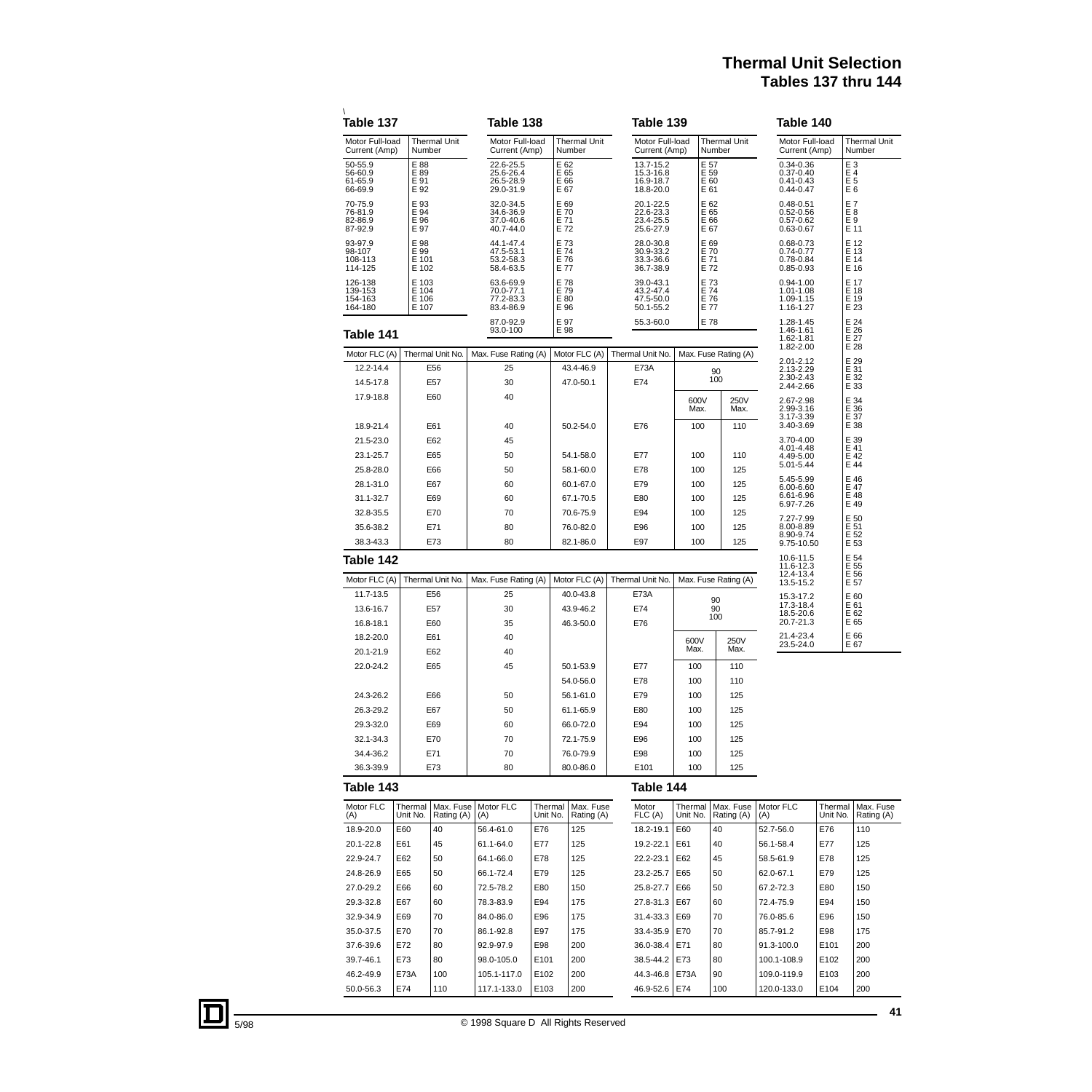### **Thermal Unit Selection Tables 145 thru 148**

#### **Table 145** Motor Full-load Motor Full-load<br>Current (Amp) [Thermal] Unit<br>Number  $1$  T.U.  $\boxed{3$  T.U. 1.00-1.11 1.12-1.27 1.28-1.36 1.37-1.53 0.91-1.02 1.03-1.15 1.16-1.27 1.28-1.39 **B1.30** B1.45 B1.67 B1.88 1.54-1.78 1.79-2.02 2.03-2.20 2.21-2.52 1.40-1.61 1.62-1.84 1.85-2.03 2.04-2.34 B2.10 B2.40 B2.65 B<sub>3.00</sub> 2.53-2.94 2.95-3.30 3.31-3.70  $3.71 - 4.02$ 2.35-2.69 2.70-3.02 3.03-3.39 3.40-3.65 B3.30 B3.70 B4.15 B<sub>4.85</sub> 4.03-4.46 4.47-4.69 4.70-5.37 5.38-5.94 3.66-4.04 4.05-4.28 4.29-4.85 4.86-5.38 B5.50 B6.25 B6.90 **B7.70** 5.95-6.34 6.35-7.09 7.10-8.46 8.47-9.32 5.39-5.71 5.72-6.39 6.40-7.53 7.54-8.34 B8.20 B9.10 B10.2 B11.5 9.33-10.2 10.3-10.9 11.0-12.1 12.2-13.4 8.35-9.14 9.15-9.74 9.75-10.7 10.8-11.8 B12.8 B14 B15.5 B17.5 13.5-14.2 14.3-16.0 16.1-18.1 18.2-20.5 11.9-12.2 12.3-14.4 14.5-16.4 16.5-18.9 B19.5<br>B22<br>B25<br>B28.0 20.6-23.5 23.6-27.2 27.3-30.8 30.9-35.0 19.0-21.3 21.4-23.3 23.4-27.9 28.0-31.4 B45 B32 B36  $B40$ 35.1-37.2 37.3-40.0 .... 31.5-32.5 32.6-36.5 36.6-40.0 B50<br>B56<br>B62 For Type DPSG-42 & DPSG-43, 40 Ampere Starter. Select any of the Thermal Units from above.

**Table 146** Motor Full-load Motor Full-load<br>Current (Amp) Thermal Unit<br>Number  $1 T.U.$  3 T.U. 3.90-4.22 4.23-4.49 4.50-5.14 5.15-5.78 3.60-3.89 3.90-4.15 4.16-4.76 4.77-5.30 B5.50 B6.25 B6.90 B7.70 5.79-6.23 6.24-7.03 7.04-8.23 8.24-9.31 5.31-5.70 5.71-6.46 6.47-7.65 7.66-8.55 B8.20 **B**9.10 B10.2 B11.5 9.32-10.1 10.2-10.7 10.8-11.9 12.0-13.1 8.56-9.36 9.37-9.9 10.0-10.9 11.0-12.0 B12.8<br>B14<br>B15.5<br>B17.5 13.2-13.9 14.0-15.9 16.0-18.0 18.1-20.8 12.1-12.8 12.9-14.2 14.3-16.0 16.1-18.5 B19.5 B22 B25 B<sub>28.0</sub> 20.9-23.1 23.2-26.9 27.0-31.4 31.5-36.0 18.6-21.2 21.3-24.9 25.0-28.0 28.1-31.7  $B32$ **B**36 B40 B45 36.1-38.8 38.9-41.7 41.8-46.3 46.4-50.0 31.8-34.6 34.7-37.4 37.5-40.0 40.1-46.4 B50<br>B56<br>B62<br>B70 46.5-50.0 B79 For Type DPSG-52 & DPSG-53, 50 Ampere Starter. Select any of the Thermal Units from above.

| Motor Full-load<br>Current (Amp) |           |                    | Thermal<br>Unit |  |
|----------------------------------|-----------|--------------------|-----------------|--|
| 1 T.U.                           | 3 T.U.    | Number             |                 |  |
| 1.04-1.14                        | 0.93-1.04 | B1.30              |                 |  |
| 1.15-1.29                        | 1.05-1.18 | B1.45              |                 |  |
| 1.30-1.43                        | 1.19-1.33 | B1.67              |                 |  |
| 1.44-1.56                        | 1.34-1.43 | B1.88              |                 |  |
| 1.57-1.79                        | 1.44-1.67 | B2.10              |                 |  |
| 1.80-2.03                        | 1.59-1.88 | B <sub>2.40</sub>  |                 |  |
| 2.04-2.26                        | 1.89-2.09 | B <sub>2.65</sub>  |                 |  |
| 2.27-2.51                        | 2.10-2.41 | B3.00              |                 |  |
| 2.52-3.03                        | 2.42-2.79 | B3.30              |                 |  |
| 3.04-3.31                        | 2.80-3.15 | B3.70              |                 |  |
| 3.32-3.73                        | 3.16-3.54 | B4.15              |                 |  |
| 3.74-4.07                        | 3.55-3.75 | B4.85              |                 |  |
| 4.08-4.49                        | 3.76-4.22 | B5.50              |                 |  |
| 4.50-4.76                        | 4.23-4.46 | B5.25              |                 |  |
| 4.77-5.44                        | 4.47-5.09 | B6.90              |                 |  |
| 5.45-6.04                        | 5.10-5.61 | B7.70              |                 |  |
| 6.05-6.46                        | 5.62-5.99 | B8.20              |                 |  |
| 6.47-7.24                        | 6.00-6.70 | B9.10              |                 |  |
| 7.25-8.64                        | 6.71-8.19 | B <sub>10.20</sub> |                 |  |
| 8.65-9.59                        | 8.20-8.79 | B11.5              |                 |  |
| 9.60-10.5                        | 8.80-9.66 | B12.8              |                 |  |
| 10.6-11.3                        | 9.67-10.2 | <b>B14</b>         |                 |  |
| 11.4-12.6                        | 10.3-11.4 | B15.5              |                 |  |
| 12.7-13.9                        | 11.5-12.6 | B <sub>17.5</sub>  |                 |  |
| 14.0-14.9                        | 12.7-13.5 | B19.5              |                 |  |
| 15.0-16.5                        | 13.6-15.1 | B22                |                 |  |
| 16.6-18.9                        | 15.2-17.2 | B25                |                 |  |
| 19.0-22.2                        | 17.3-19.9 | B28.0              |                 |  |
| 22.3-24.6                        | 20.0-22.5 | <b>B32</b>         |                 |  |
| 24.7-28.6                        | 22.6-26.2 | <b>B36</b>         |                 |  |
| 28.7-32.4                        | 26.3-29.9 | B40                |                 |  |
| 32.5-37.3                        | 30.3-34.0 | <b>B45</b>         |                 |  |
| 37.4-39.5                        | 34.1-36.2 | <b>B50</b>         |                 |  |
| 39.6-40.0                        | 36.3-38.7 | <b>B56</b>         |                 |  |
|                                  | 38.8-40.0 | B62                |                 |  |

**Table 148** lotor Full-load lotor Full-load<br>urrent (Amp) Unit<br>עוד היידור Number Unit  $T.U.$  3 T.U. 4.14-4.45 4.46-4.88 4.89-5.44 5.45-6.08 3.70-4.09 4.10-4.35 4.36-5.07 5.08-5.79 **B**5.50 B6.25 B6.90 B7.70 6.09-6.42 6.43-7.28 7.29-8.42 8.43-9.64 5.80-6.27 6.28-7.16 7.17-8.58 8.59-9.55 B8.20 B9.10 B10.2 B11.5 9.65-10.4 10.5-11.2 11.3-12.3 12.4-13.7 9.56-10.2 10.3-10.9 11.0-11.9 12.0-13.1 B12.8 B14 **B15.5 B17.5** 13.8-14.8 14.9-16.5 16.6-18.7 18.8-21.4 17.1-19.6 13.2-14.0 14.1-14.8 14.9-17.0 B<sub>19.5</sub> B22 B25 B<sub>28.0</sub> 21.5-24.3 24.4-28.0 28.1-33.3 33.4-37.6 19.7-22.1 22.2-26.0 26.1-29.4 29.5-34.0 B<sub>32</sub> B36 B40 **B45** 37.7-41.1 41.2-44.1 44.2-47.8 47.9-50.0 34.1-36.4 36.5-39.2 39.3-42.4 42.5-49.3 B50 B56<br>B62<br>B70 49.4-50.0 B79 or Type DPSO-52 & DPSO-53, 50 Ampere Starter. Select any of the Thermal Units from above.

#### **Table 149**

| Motor Full-load | <b>Thermal Unit</b> |
|-----------------|---------------------|
| Current (Amp)   | Number              |
| 56.4-62.3       | AR1.53              |
| 62.4-74.3       | AR1.68              |
| 74.4-81.5       | AR1.85              |
| 81.6-88.7       | AR2.04              |
| 88.8-97.1       | AR2.24              |
| 97.2-106        | AR2.46              |
| 107-116         | AR2.71              |
| 117-127         | AR2.98              |
| 128-141         | AR3.28              |
| 142-157         | AR3.62              |
| 158-167         | AR3.98              |
| 168-188         | AR4.37              |
| 189-209         | AR4.80              |
| 210-233         | AR5.30              |
| 234-266         | AR5.80              |

| Current (Amp)                                    | Number                               |
|--------------------------------------------------|--------------------------------------|
| 49.2-54.5<br>54.6-63.5<br>63.6-69.5<br>69.6-75.5 | AR1.53<br>AR1.68<br>AR1.85<br>AR2.04 |
| 75.6-81.5<br>81.6-88.7<br>88.8-95.3<br>95.4-104  | AR2.24<br>AR2.46<br>AR2.71<br>AR2.98 |
| 105-116<br>117-132<br>133-148<br>149-166         | AR3.28<br>AR3.62<br>AR3.98<br>AR4.37 |
| 167-184<br>185-207<br>208-229<br>230-266         | AR4.80<br>AR5.30<br>AR5.80<br>AR6.40 |

Motor Full-load Thermal Unit

**Table 150**

#### **Table 151**

Motor Full-load Current (Amp) Thermal Unit Number  $40.8 - 45.5$ 45.6-49.9 51.0-57.5 57.6-65.9 B1.03 B1.16 B1.30 B1.45 66.0-73.1 73.2-81.5 81.6-92.3 92.4-104 B1.67 B1.88 B2.10 B2.40 105-114 115-128 129-140 141-160 B2.65 B3.00 B3.30 B3.70 161-193 194-209 210-232 233-248 249-266 B4.15 B4.85 B5.50 B6.25 B6.90 Motor Full-load Current (Amp) 14.6-15.5 15.6-16.6 16.7-18.5 18.6-20.1 20.2-21.8 21.9-23.6 23.7-25.1 25.2-27.2 27.3-29.2 29.3-31.4 31.5-33.8 33.9-36.5 36.6-39.1 39.2-42.3

#### **Table 152**

| Motor Full-load<br>Current (Amp)                 | <b>Thermal Unit</b><br>Number        |
|--------------------------------------------------|--------------------------------------|
| 14.6-15.5<br>15.6-16.6<br>16.7-18.5<br>18.6-20.1 | CC20.9<br>CC22.8<br>CC24.6<br>CC26.3 |
| 20.2-21.8<br>21.9-23.6<br>23.7-25.1<br>25.2-27.2 | CC28.8<br>CC31.0<br>CC33.3<br>CC36.4 |
| 27.3-29.2<br>29.3-31.4<br>31.5-33.8<br>33.9-36.5 | CC39.6<br>CC42.7<br>CC46.6<br>CC50.1 |
| 36.6-39.1<br>39.2-42.3                           | CC54.5<br>CC59.4                     |
|                                                  |                                      |

| Table 153 |  |
|-----------|--|
|-----------|--|

| Motor Full-load | <b>Thermal Unit</b> |
|-----------------|---------------------|
| Current (Amp)   | Number              |
| 14.6-15.3       | CC20.9              |
| 15.4-16.2       | CC22.8              |
| 16.3-18.0       | CC24.6              |
| 18.1-19.5       | CC26.3              |
| 19.6-21.0       | CC28.8              |
| 21.1-23.0       | CC31.0              |
| 23.1-24.2       | CC33.3              |
| 24.3-26.0       | CC36.4              |
| 26.1-27.9       | CC39.6              |
| 28.0-29.9       | CC42.7              |
| $30.0 - 32.6$   | CC46.6              |
| 32 7-34 6       | CC50.1              |
| 34.7-36.5       | CC54.5              |
| 36.6-40.0       | CC59.4              |